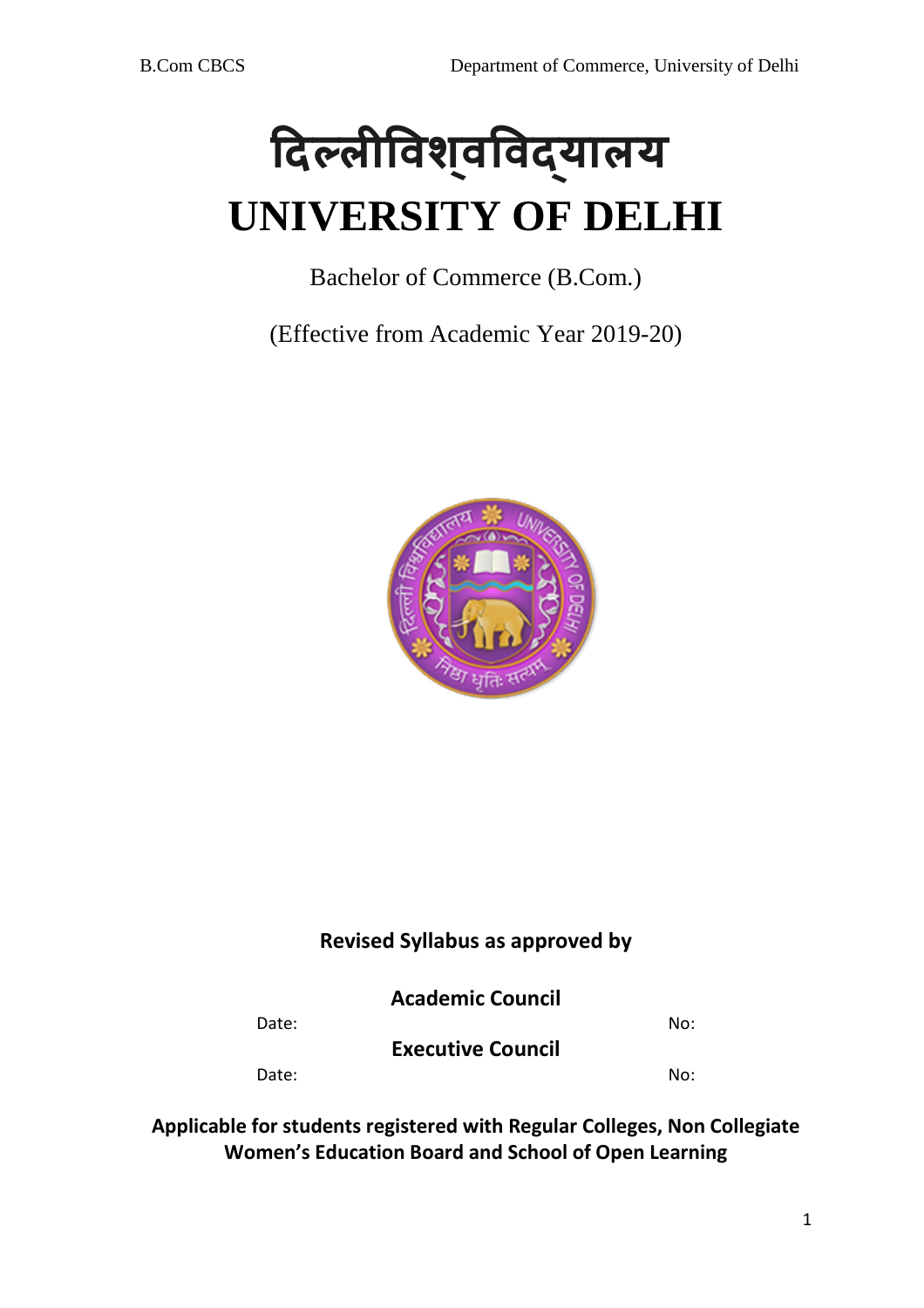| S. No.         | <b>Content</b>                                                                                                                                                                  | Page No. |
|----------------|---------------------------------------------------------------------------------------------------------------------------------------------------------------------------------|----------|
|                | Preamble                                                                                                                                                                        | 3        |
| 1              | Introduction to Programme                                                                                                                                                       | 4        |
| $\overline{2}$ | Learning Outcome-based Curriculum Framework<br>in Programme B.Com.<br>2.1 Nature and Extent of the Programme in<br>B.Com.<br>2.2 Aims of Bachelor Degree Programme in<br>B.Com. | 4        |
| 3              | Graduate Attributes in B.Com.                                                                                                                                                   | 4-6      |
| 4              | Qualification Descriptors for Graduates B.Com.                                                                                                                                  | 6        |
| 5              | Programme Learning Outcomes for B.Com.                                                                                                                                          | 6        |
| 6              | Structure of B.Com.                                                                                                                                                             |          |
|                | 6.1 Credit Distribution for B.Com.                                                                                                                                              | 7        |
|                | 6.2 Semester-wise Distribution of Courses                                                                                                                                       | 8        |
| $\tau$         | Courses for Programme B.Com.                                                                                                                                                    | 10-105   |
|                | 7.1 Course Learning Objective                                                                                                                                                   |          |
|                | 7.2 Course Learning Outcomes                                                                                                                                                    |          |
|                | 7.3 Course Teaching-Learning Process                                                                                                                                            |          |
|                | 7.4 Assessment Methods                                                                                                                                                          |          |
|                | 7.5 Keywords                                                                                                                                                                    |          |

# **LIST OF CONTENTS**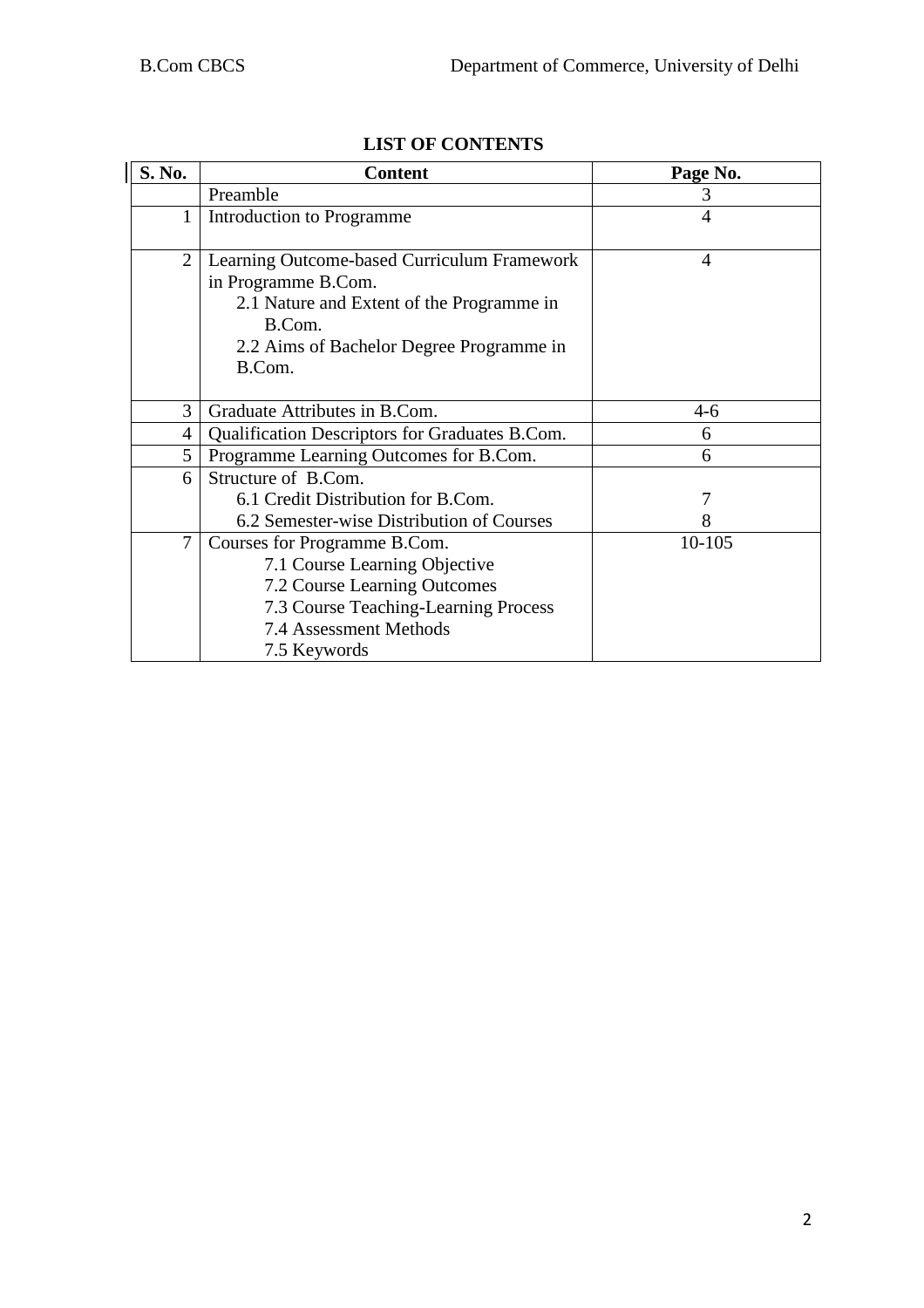# **Preamble**

The objective of any programme at a Higher Education Institution is to help youth develop their potential to the full by cultivating creative and humanistic values in them, and inspiring them to contribute positively towards the evolution of not merely the self but also the society at large. The University of Delhi envisions all its programmes in the light of its motto "Nishtha (Devotion), Dhriti (Steadiness), and Satyam (Truth)"; that is, students should be prepared to grasp the practical truths of life through devotion and continued and consistent endeavours. In order to make education comprehensive, inclusive and learning-based, the University offers Learning Outcome-based Curriculum Framework (LOCF) for all its Under Graduate programmes.

The LOCF approach is intended to provide focused, outcome-based syllabi at the undergraduate level programmes with an agenda to structure the entire spectrum of teaching-learning experiences as much student-centric as possible. The LOCF has been adopted to make learning more choice-based for students thus enabling them to make informed choices about a plethora of compulsory and optional, discipline-centric as well as interdisciplinary courses offered. The proposed Under-Graduate Programmes will enhance students' intellectual competence, interpersonal skills, readiness to face the world and make them socially aware and responsible citizens. The LOCF lays special emphasis on imparting  $21<sup>st</sup>$  century employability skills too.

Each programme vividly elaborates its nature and promises the outcomes that are to be accomplished while studying. The programmes also state the attributes that it offers to cultivate at the graduation level related to students' well-being, emotional stability, creative and critical thinking, soft skills and leadership acumen-qualities that they will require in all their social interactions. In short, each programme prepares students for sustainability and life-long learning.

The new curriculum of B.Com. is aimed at enabling students to not only seek but also create knowledge, become industry-ready and achieve personal happiness while simultaneously contributing effectively to society. The LOCF curriculum takes into consideration the requirements of not only the present times but also the foreseeable future.

The University of Delhi hopes the LOCF approach of the programme B.Com. will help students in making an informed decision regarding the goals that they wish to pursue in further education and life in general.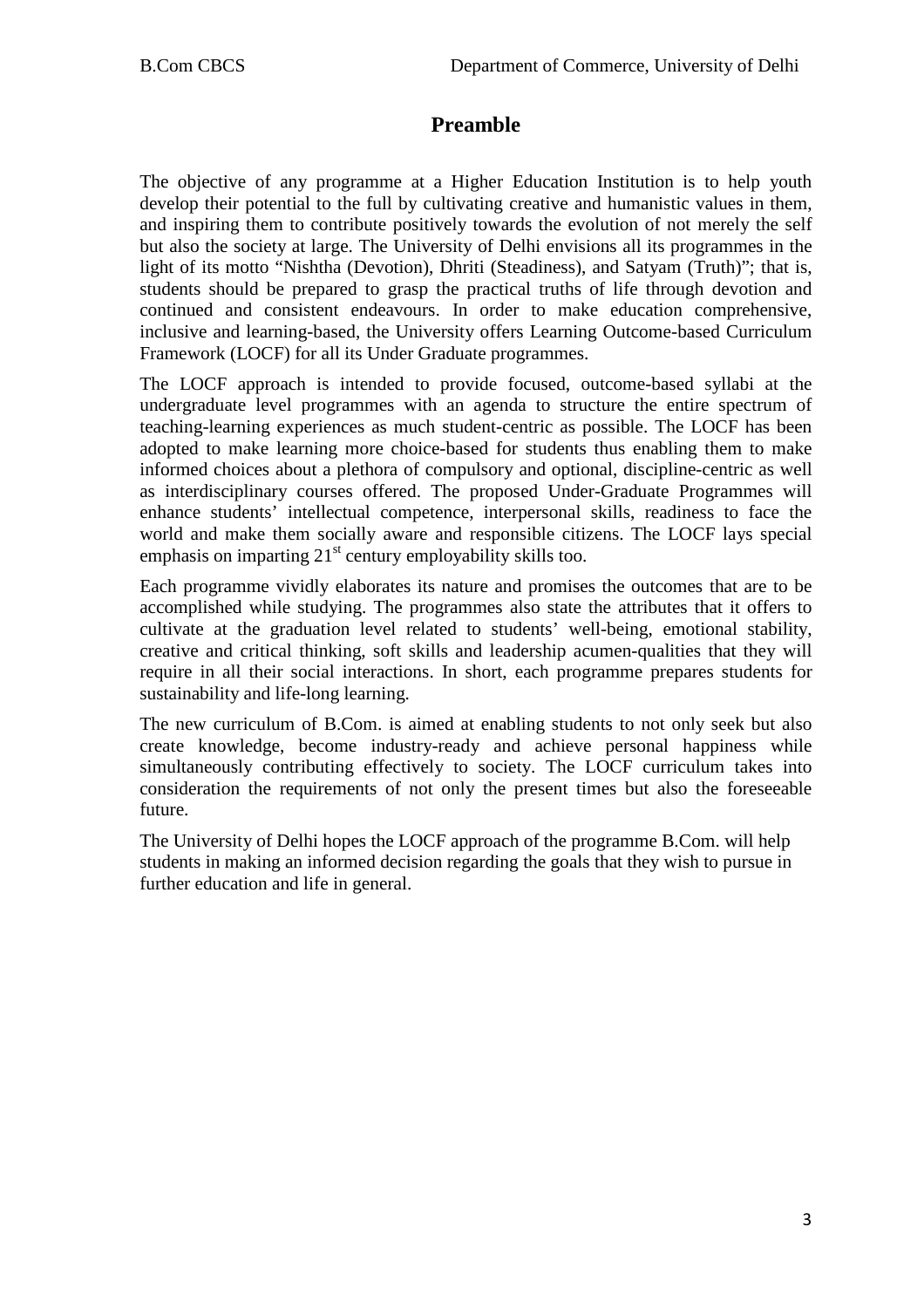# **1. Introduction to Programme**

Commerce is visualized as a link between society and business. With the passage of time, the nature and purpose of interaction between both have undergone tremendous change. Information technology has remodelled the shape and design of business engendering the metamorphosis of its very nature as well as the matrix of societal functioning. Recognising the implications of this change, the B.Com. programme aims at building in students an understanding about functioning and premise of business world. In order to achieve this, the programme offers opportunity to students to know different aspects of organizational functioning, financial systems, understanding of economy, laws governing business, strategies adopted by business to reach to society etc. The programme also provides the students an opportunity to explore, experiment and equip themselves to serve the society not only as employment seeker but also as an entrepreneur and job creator. The programme enables the students to hone the required skills to become self reliant. About teachinglearning processes, it is intended to have flexibility making it more student-centric.

# **2. Learning Outcome-based Curriculum Framework in Programme B.Com.**

## **2.1. Nature and Extent of the Programme in B.Com.**

Commerce as a subject involves the study of activities related to trade, business, exchange and allied areas like laws, governance and accounting in order to run business enterprises smoothly. The key areas of study within the discipline of commerce comprise: accounting, finance, human resource management, marketing, economics, use of IT etc. The depth of the courses would vary in accordance with the nature of topic in relation to their respective relevance and industry demand in the current scenario. Also, in order to enhance the options of employability, experiential and practical approach will be followed in respect of topics which demand hands-on exposure. Focus would be on helping the students simulate themselves in the actual working situations like analysing annual reports and balance sheets, working on live software etc.

## **2.2 Aims of Bachelor Degree Programme in B.Com.**

• To instil in students the basic knowledge and fundamentals of commerce and business which would be beneficial for them to comprehend, analyse and evaluate the current economic/business scenario of the country and the world at large.

• To develop in students the capability to transform theoretical and conceptual knowledge into practical problem-solving approach using critical thinking.

• To develop skills which would help them undertake research and innovations in commerce and would enhance their employability.

# **3. Graduate Attributes in B.Com.**

After completion of this program (under LOCF), the students will be able to acquire the following attributes, qualities and skills: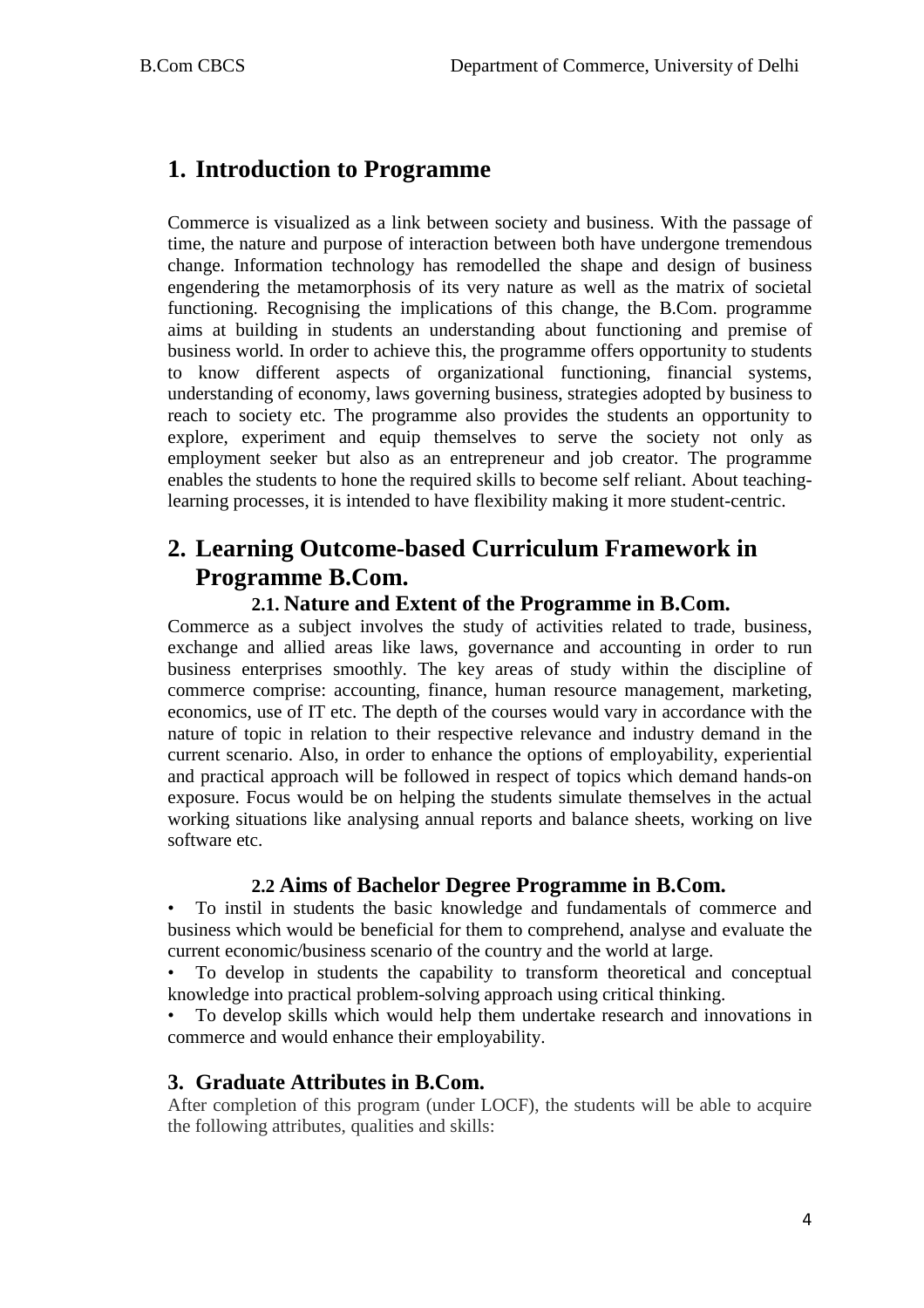#### **Disciplinary Knowledge**

The curriculum planning of B.Com. programme envisages the students demonstrating fundamental knowledge of the areas related to finance, accounting, human resource management, international business, corporate and business laws, taxation, marketing etc. The students will be made capable of evaluating diverse perspectives provided by the prism of these areas and a comprehensive picture of business situations, using modern ways and means of dealing with issues arising in the dynamic business world.

#### **Communication Skills**

The teaching learning pedagogies used in the programme will make the students capable enough to deliver and communicate information pertaining to business effectively.

#### **Problem Solving**

The B.Com. involves acquainting the students with problem solving techniques by providing them with real life situations through case-studies. The students shall be able to develop better sense of problem solving after going through the courses.

#### **Analytical Reasoning**

The courses offer opportunity for students to develop analytical reasoning through their active participation and involvement in teaching-learning process as envisioned in the student centric approach.

#### **Cooperation/Team Work**

The curriculum also inculcates in the young minds the qualities of teamwork, cooperation and solidarity which can be seen as a vision of the current business world. They shall be able to gain insight into the need to balance the aspects of collaboration and competition for healthier delivery to society whose hallmark currently is fierce competition. The courses included in the programme teach the students to cultivate such characteristics keeping the larger societal welfare and sustenance in mind.

#### **Research-related skills**

The courses make them understand the need of the current business world and make them capable to view different aspects and dimensions from global perspective. The courses are designed in such a way that the learners are encouraged to seek deeper understanding of issues and develop research abilities.

#### **Moral and ethical awareness/reasoning**

The courses also involve training the students to check unethical behaviour, falsification and manipulation of information in order to avoid debacles which can be seen rising persistently over the period of time.

#### **Lifelong Learning**

The courses are formulated to develop a sense of attitude towards life-long learning as the world of business is constantly in a state of flux. The course content shall help students build on sustaining themselves and being relevant in all times through having such an attitude.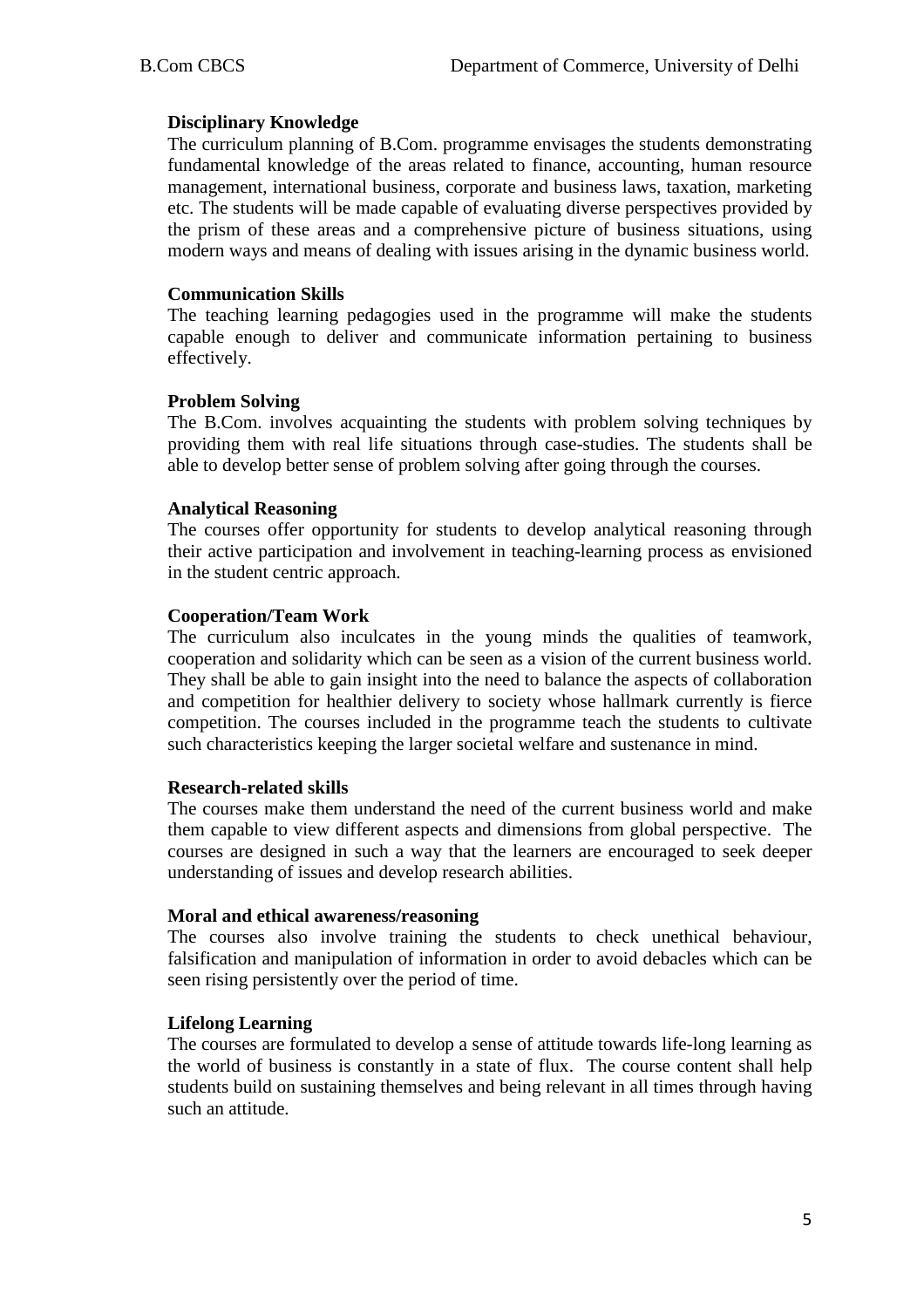#### **Leadership readiness/qualities**

The programme shall be able to inculcate management skills like teamwork, cooperation, motivation and leadership etc. that help build the character of a future employee and facilitate him/her in inspiring others in an organisation. The courses would be able to make the students capable of handling present complexities and future challenges.

#### **Information/Digital Literacy**

The courses in this programme help the students acquire knowledge of computers and become digitally literate by learning basics of computers and computerised accounting, thus becoming self-reliant.

# **4. Qualification Descriptors for Graduates B.Com.**

As commerce is considered as an area where we tend to study different aspects that impact the business world like social, political, legal, economic issues etc. The qualification descriptors for a B.Com. include:

- Use the fundamentals of the programme to comprehend the vitality of the business world and make useful interpretations.
- Use the knowledge of various procedures and identify the procedural anomalies which can make the difference in working of the organisation.
- Apply one's disciplinary knowledge pertaining to theories and principles to find solution to problems of business world.

Exhibit conversance with working on qualitative as well as quantitative data, along with working on different software in order to familiarise them with the interpretation of results and coming to sound conclusions through critical judgments.

• Demonstrate interdisciplinary knowledge in different fields like finance, accounting, human resources, economics, marketing, statistical methods, international business, legal framework existing in the country and its comparison with international standards etc.

• Demonstrate comprehensive knowledge about current topics and the scholarly research pertaining to chosen areas, also techniques and skills required to comprehend the contemporary issues.

## **5. Programme Learning Outcomes for in B.Com.**

B.Com offers a deep dive into various facets of commerce and business. The curriculum of this programme provides a carefully selected subject combination of Accounting, Management, Tax, Finance, Marketing and Law. The programme will be able to make the students blend theoretical concepts with practice, furthering students with a better skillset and a fresh perspective. This programme will be able to give insight to the students of the day to day commercial procedures for becoming good leaders and assets for an organization.

#### **6. Structure ofB.Com.**

#### **6.1 Credit Distribution for B.Com.**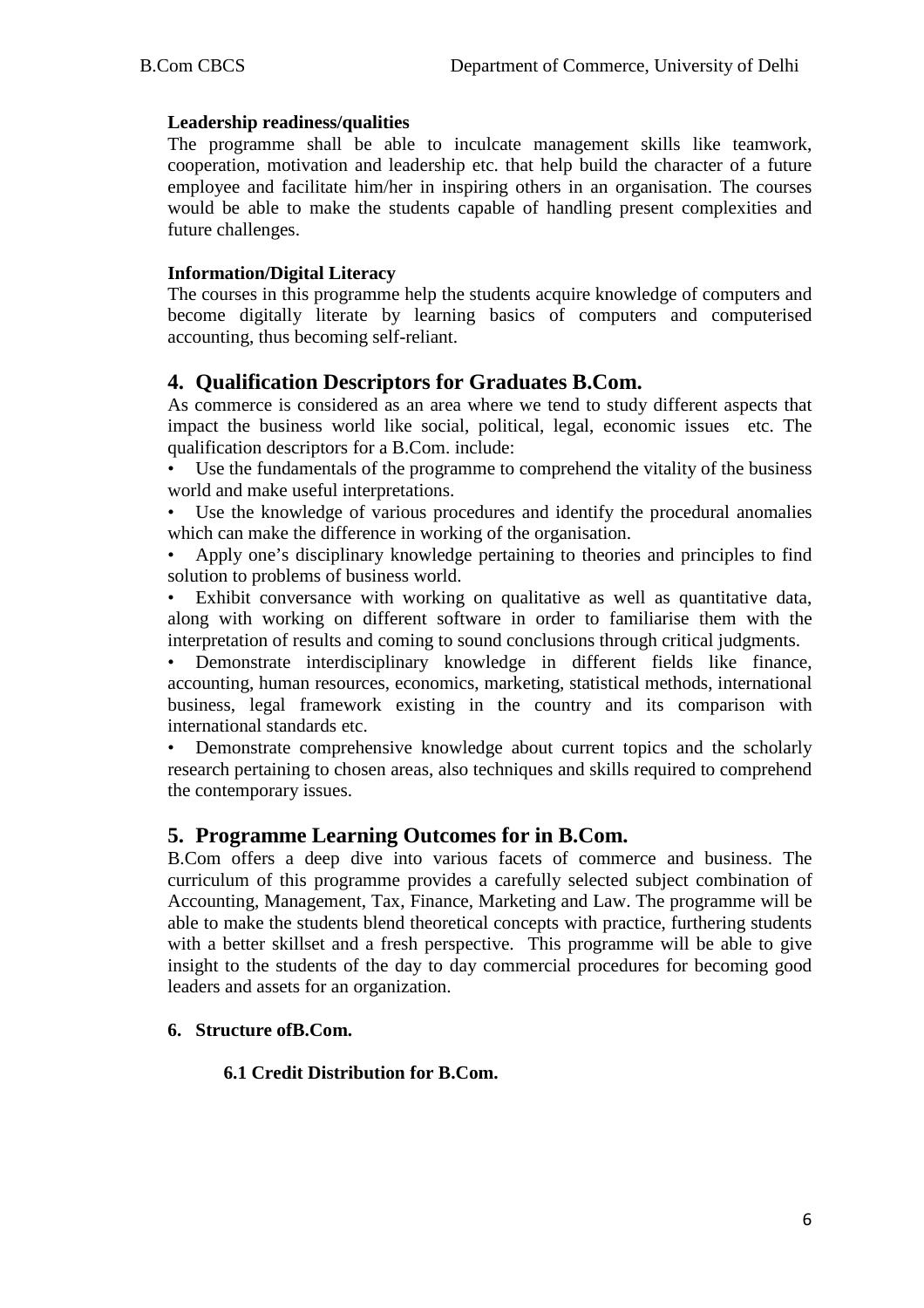| <b>Details of Courses under Undergraduate Programme (B.A./B.Com.)</b>                               |                           |                           |  |  |
|-----------------------------------------------------------------------------------------------------|---------------------------|---------------------------|--|--|
| Course                                                                                              |                           | <i><b>*Credits</b></i>    |  |  |
|                                                                                                     | Paper+ Practical          | Paper+ Tutorial           |  |  |
| I. Core Course (6 Credits)                                                                          | $12 \times 4 = 48$        | $12 \times 5 = 60$        |  |  |
| (12 Papers)                                                                                         |                           |                           |  |  |
| Two papers - English                                                                                |                           |                           |  |  |
| Two Papers - Hindi/MIL                                                                              |                           |                           |  |  |
| Four Papers- Discipline 1                                                                           |                           |                           |  |  |
| Four Papers- Discipline 2                                                                           |                           |                           |  |  |
| <b>Core Course Practical/ Tutorial*</b>                                                             | $12 \times 2 = 24$        | $12 \times 1 = 12$        |  |  |
| (12 Practicals)                                                                                     |                           |                           |  |  |
|                                                                                                     |                           |                           |  |  |
| <b>II. Elective Course (6 Credits)</b>                                                              | $6 \times 4 = 24$         | $6 \times 5 = 30$         |  |  |
| (6 Papers)                                                                                          |                           |                           |  |  |
| Two papers - Discipline 1 specific                                                                  |                           |                           |  |  |
| Two papers - Discipline 2 specific                                                                  |                           |                           |  |  |
| Two Papers - Inter disciplinary)                                                                    |                           |                           |  |  |
| Two papers from each discipline of                                                                  |                           |                           |  |  |
| choice and two papers of                                                                            |                           |                           |  |  |
| interdisciplinary nature.                                                                           |                           |                           |  |  |
| <b>Elective Course Practical/Tutorials*</b>                                                         | $6 \times 2 = 12$         | $6 \times 1 = 6$          |  |  |
| (6 Practical/Tutorials*)                                                                            |                           |                           |  |  |
| Two papers - Discipline 1 specific                                                                  |                           |                           |  |  |
| Two papers - Discipline 2 specific                                                                  |                           |                           |  |  |
| Two Papers - Generic (Interdisciplinary)                                                            |                           |                           |  |  |
| Two papers from each discipline of<br>choice including papers of                                    |                           |                           |  |  |
| interdisciplinary nature.                                                                           |                           |                           |  |  |
|                                                                                                     |                           |                           |  |  |
| Optional Dissertation or project work in place of one elective paper (6<br>credits) in 6th Semester |                           |                           |  |  |
| <b>III. Ability Enhancement Courses</b>                                                             |                           |                           |  |  |
| 1. Ability Enhancement Compulsory                                                                   | $2 \times 4 = 8$          | $2 \times 4 = 8$          |  |  |
| (2 Papers of 4 credits each)                                                                        |                           |                           |  |  |
| <b>Environmental Science</b>                                                                        |                           |                           |  |  |
| <b>English Communication/MIL</b>                                                                    |                           |                           |  |  |
| 2. Ability Enhancement Elective                                                                     | $4 \times 4 = 16$         | $4 \times 4 = 16$         |  |  |
| (skill based)                                                                                       |                           |                           |  |  |
| (4 papers of 4 credits each)                                                                        |                           |                           |  |  |
|                                                                                                     |                           |                           |  |  |
|                                                                                                     | <b>Total Credit = 132</b> | <b>Total Credit = 132</b> |  |  |
| Institute should evolve a system/ policy about ECA/ General Interest /Hobby /Sports /NCC /NSS/      |                           |                           |  |  |
| related courses on its own                                                                          |                           |                           |  |  |
| *wherever there is a practical there will be no tutorial and vice-versa                             |                           |                           |  |  |
|                                                                                                     |                           |                           |  |  |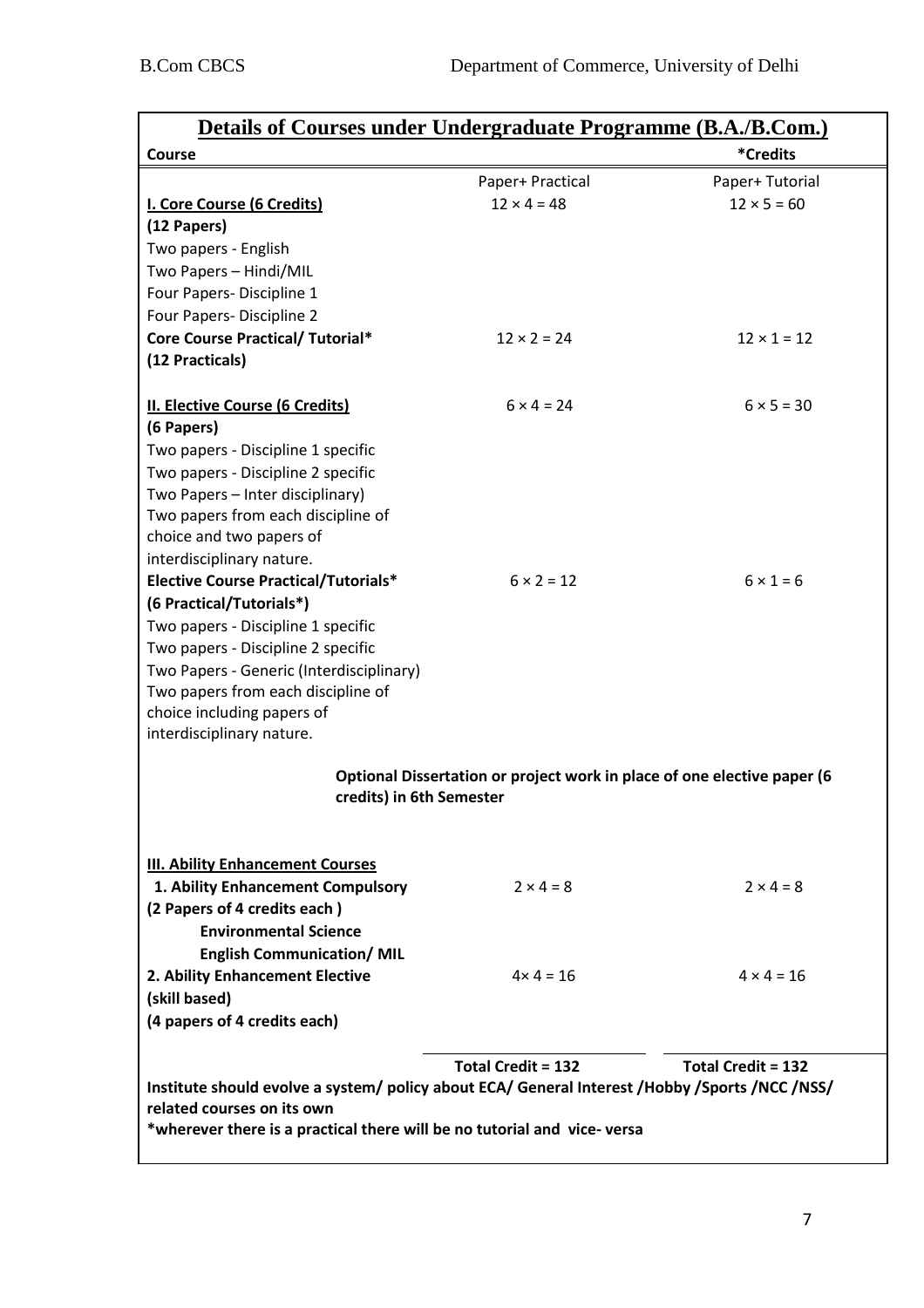| <b>6.2 Semester-wise Distribution of Courses</b> |  |
|--------------------------------------------------|--|
|--------------------------------------------------|--|

| <b>Semesters</b>   | <b>CBCS B.COM.</b>                                         | Page nos. |
|--------------------|------------------------------------------------------------|-----------|
| <b>Semester I</b>  | <b>Core Papers</b>                                         |           |
|                    | BC 1.2 - Financial Accounting                              | 10        |
|                    | BC 1.3 - Business Organisation & Management                | 13        |
|                    |                                                            |           |
| <b>Semester II</b> | <b>Core Papers</b>                                         |           |
|                    | BC 2.2 - Business Laws                                     | 15        |
|                    | BC 2.3 - Business Mathematics & Statistics                 | 17        |
|                    |                                                            |           |
| <b>Semester</b>    |                                                            |           |
| Ш                  | <b>Core Papers</b>                                         |           |
|                    | BC 3.1 - Company Law                                       | 19<br>21  |
|                    | BC 3.2 – Income Tax Law & Practice                         |           |
|                    |                                                            |           |
|                    | <b>Skill Enhancement Course (Any one)</b>                  | 24        |
|                    | BC 3.4 (a) - Computer Applications in Business             | 26        |
|                    | BC 3.4 (b) - Cyber Crimes & Laws                           |           |
|                    |                                                            |           |
| <b>Semester IV</b> | <b>Core Papers</b>                                         | 29        |
|                    | BC 4.2 - Corporate Accounting                              | 31        |
|                    | BC 4.3 - Cost Accounting                                   |           |
|                    | <b>Skill Enhancement Course (Any one)</b>                  |           |
|                    | $BC 4.4$ (a) - E-Commerce                                  | 33        |
|                    | BC 4.4 (b) - Investing in Stock Markets                    | 35        |
|                    | BC 4.4 (c)- Personal tax Planning                          | 37        |
|                    |                                                            |           |
|                    |                                                            |           |
| <b>Semester V</b>  | <b>Discipline Specific Elective (Any one)</b>              |           |
|                    | BC 5.1 (a) - Human Resource Management                     | 39        |
|                    | BC 5.1 (b) - Principles of Marketing                       | 41        |
|                    | BC 5.1 (c)-Auditing and Corporate Governance               | 44        |
|                    | BC 5.1 (d) - Financial Reporting and Analysis              | 47        |
|                    | BC 5.1 (e)-Document Management System                      | 50        |
|                    |                                                            |           |
|                    | <b>Discipline Specific Elective (Any one)</b>              |           |
|                    | BC 5.2 (a) - Fundamentals of Financial Management          | 52        |
|                    | BC 5.2 (b) - Goods & Service Tax (GST) and Customs<br>Laws | 54        |
|                    | BC 5.2 (c) - Training and Development                      | 57        |
|                    | BC 5.2 (d) - Industrial Laws                               | 59        |
|                    |                                                            |           |
|                    |                                                            |           |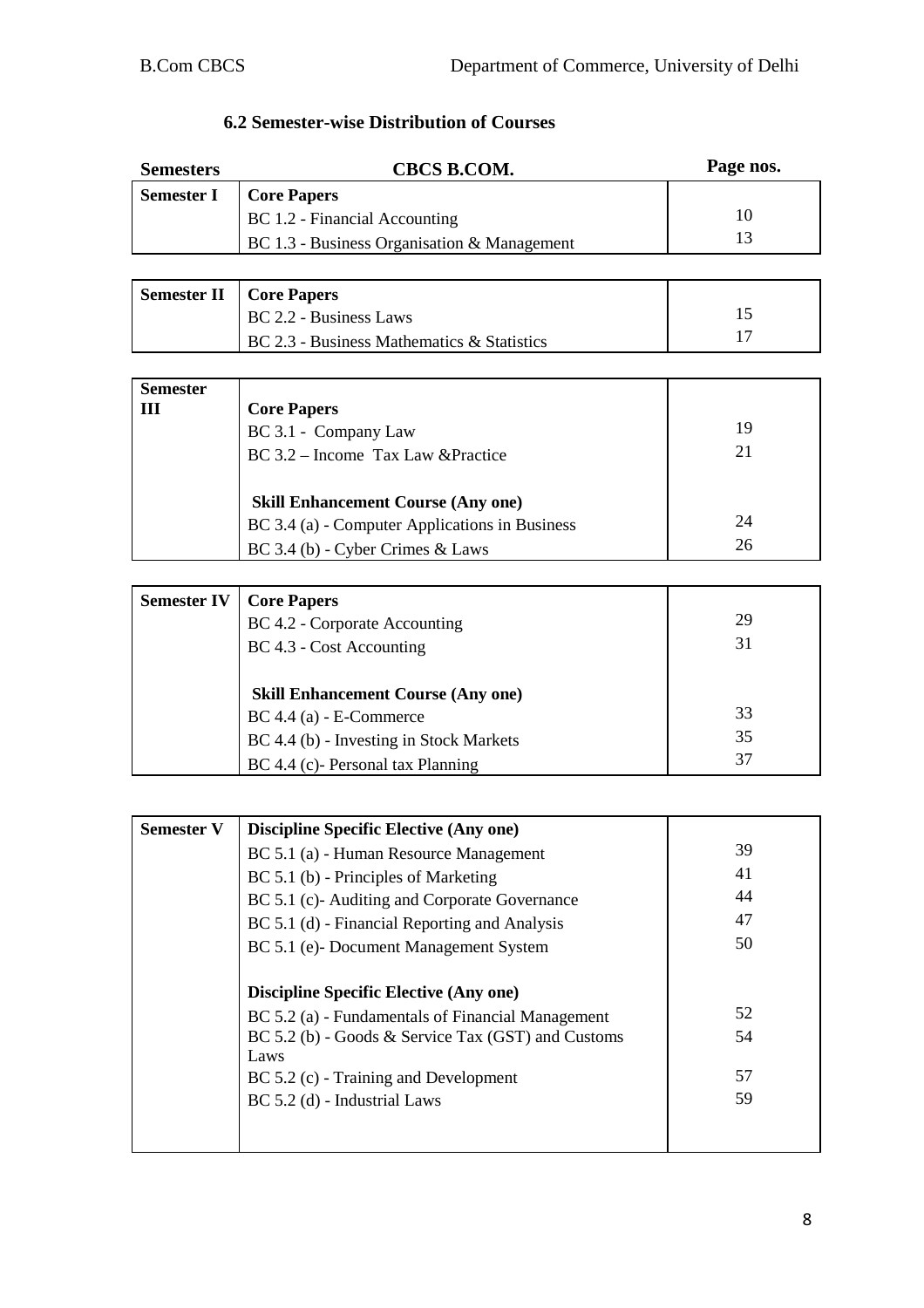|                    | <b>Skill Enhancement Course (Any one)</b>                 |     |
|--------------------|-----------------------------------------------------------|-----|
|                    | BC 5.3 (a) - Entrepreneurship Development                 | 62  |
|                    | BC 5.3 (b) - Personal Finance                             | 64  |
|                    |                                                           |     |
|                    | <b>Generic Elective</b>                                   |     |
|                    | BC 5.4 (a) - Human Resource management                    | 92  |
|                    | BC 5.4 (b) - Basics of Accounting                         | 94  |
|                    | BC 5.4 (c) - Fundamentals of Marketing                    | 96  |
|                    | BC 5.4 (d) - Business Ethics and Sustainability           | 98  |
|                    |                                                           |     |
| <b>Semester VI</b> | <b>Discipline Specific Elective (Any one)</b>             |     |
|                    | BC 6.1 (a) - Corporate Tax Planning                       | 66  |
|                    | BC 6.1 (b) - Banking and Insurance                        | 68  |
|                    | BC 6.1 (c) - Management Accounting                        | 70  |
|                    | BC 6.1 (d) - Computerised Accounting System               | 73  |
|                    | BC 6.1 (e) - Financial Markets, Institutions and Services | 75  |
|                    |                                                           |     |
|                    | <b>Discipline Specific Elective (Any one)</b>             |     |
|                    | BC 6.2 (a) - International Business                       | 77  |
|                    | BC 6.2 (b) - Fundamentals of Investment                   | 80  |
|                    | BC 6.2 (c) - Consumer Protection                          | 82  |
|                    | BC 6.2 (d) - Organizational Behaviour                     | 85  |
|                    |                                                           |     |
|                    | <b>Skill Enhancement Course (Any one)</b>                 |     |
|                    | BC 6.3 (a) - Advertising, Personal Selling & Salesmanship | 87  |
|                    | BC 6.3 (b) - Collective Bargaining and Negotiation Skills | 89  |
|                    |                                                           |     |
|                    | <b>Generic Elective</b>                                   |     |
|                    | BC 6.4 (a) - Entrepreneurship Development                 | 100 |
|                    | BC 6.4 (b) - Training and Development                     | 102 |
|                    | BC 6.4 (c) - Finance for Non-Finance Executives           | 104 |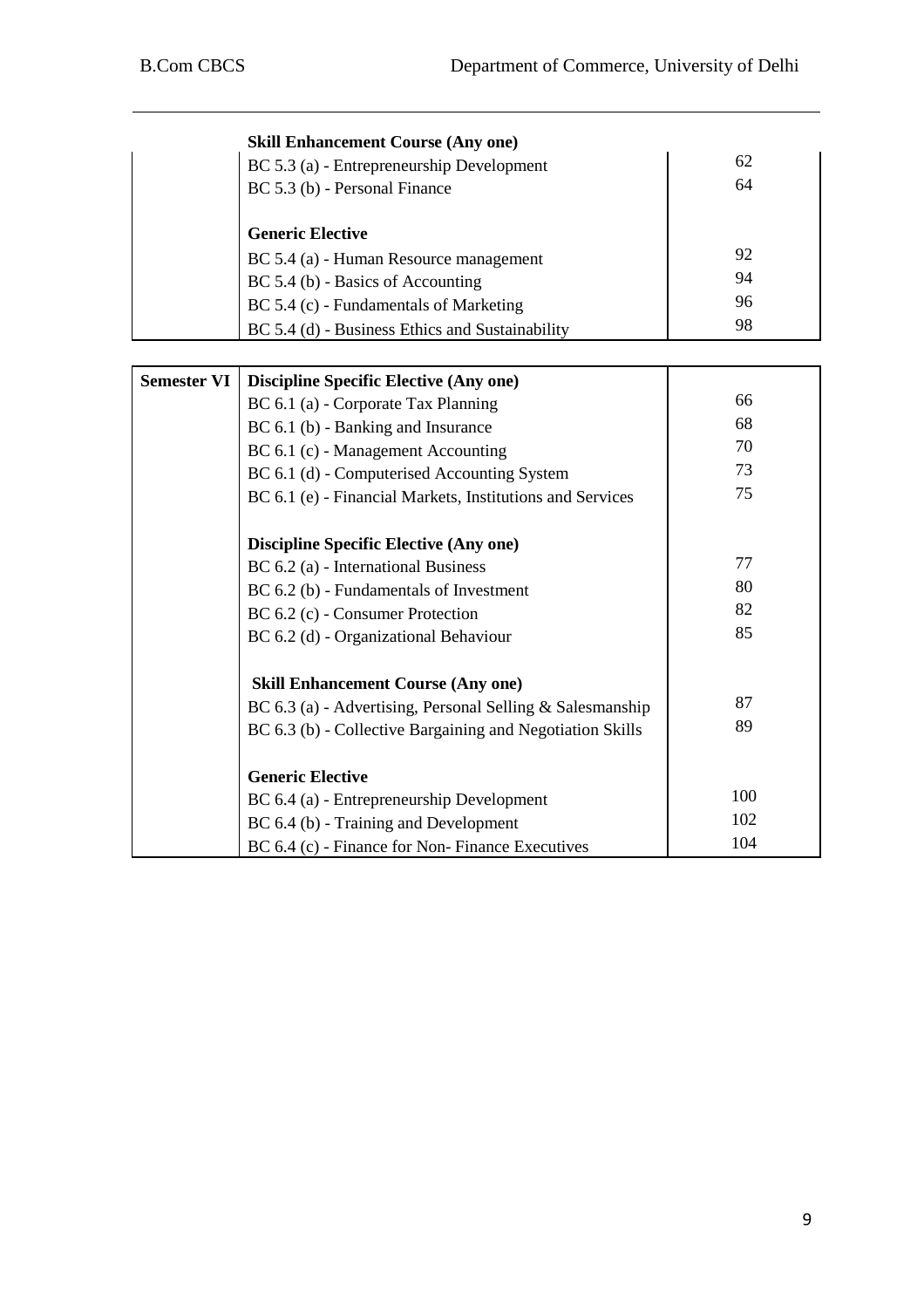# **B.Com. Semester I Paper BC 1.2: FINANCIAL ACCOUNTING**

**Duration: 3 Hrs.** Marks: 100 Credits: 6

# **Course Objective**

This course provides conceptual knowledge of financial accounting and provides knowledge about the techniques for preparing accounts in different type of business organisations.

# **Course Learning Outcomes**

After completing the course, the student shall be able to:

CO1: build an understanding of theoretical framework of accounting and be able to prepare financial statements.

CO2: explain and determine depreciation and inventory value

CO3: develop understanding of accounting for hire purchase transactions and lease transactions

CO4: understand branch and departmental accounting

CO5: develop the skill of preparation of trading and profit and loss account and balance sheet using computerized accounting or prepare accounts for dissolution of a partnership firm

# **Course Contents**

## **Unit-I: Introduction**

Conceptual Framework: Accounting principle, Concepts and Conventions, Introduction to Accounting Standards and Indian Accounting Standards (AS & Ind AS) Accounting Process: Journal, ledger, Trial Balance, Financial Statements (overview)Capital Expenditure (and Receipts), Revenue Expenditure (and Receipts) and Deferred Revenue Expenditure (overview) Preparation of Financial Statements of a profit making sole proprietorship trading firm with additional information. Preparation of Financial Statements of a not for profit organisations.

#### **Unit-II: Depreciation accounting and inventory valuation**

Accounting for Plant Property and Equipment & Depreciation: Meaning of Depreciation, Depletion and Amortization, Objective and Methods of depreciation (Straight line, Diminishing Balance), Change of Method, Inventory Valuation: Meaning, Significance of Inventory Valuation, Inventory Record System-Periodic and Perpetual, Methods of Inventory Valuation-FIFO, LIFO and Weighted Average,

(Relevant accounting Standards as applicable).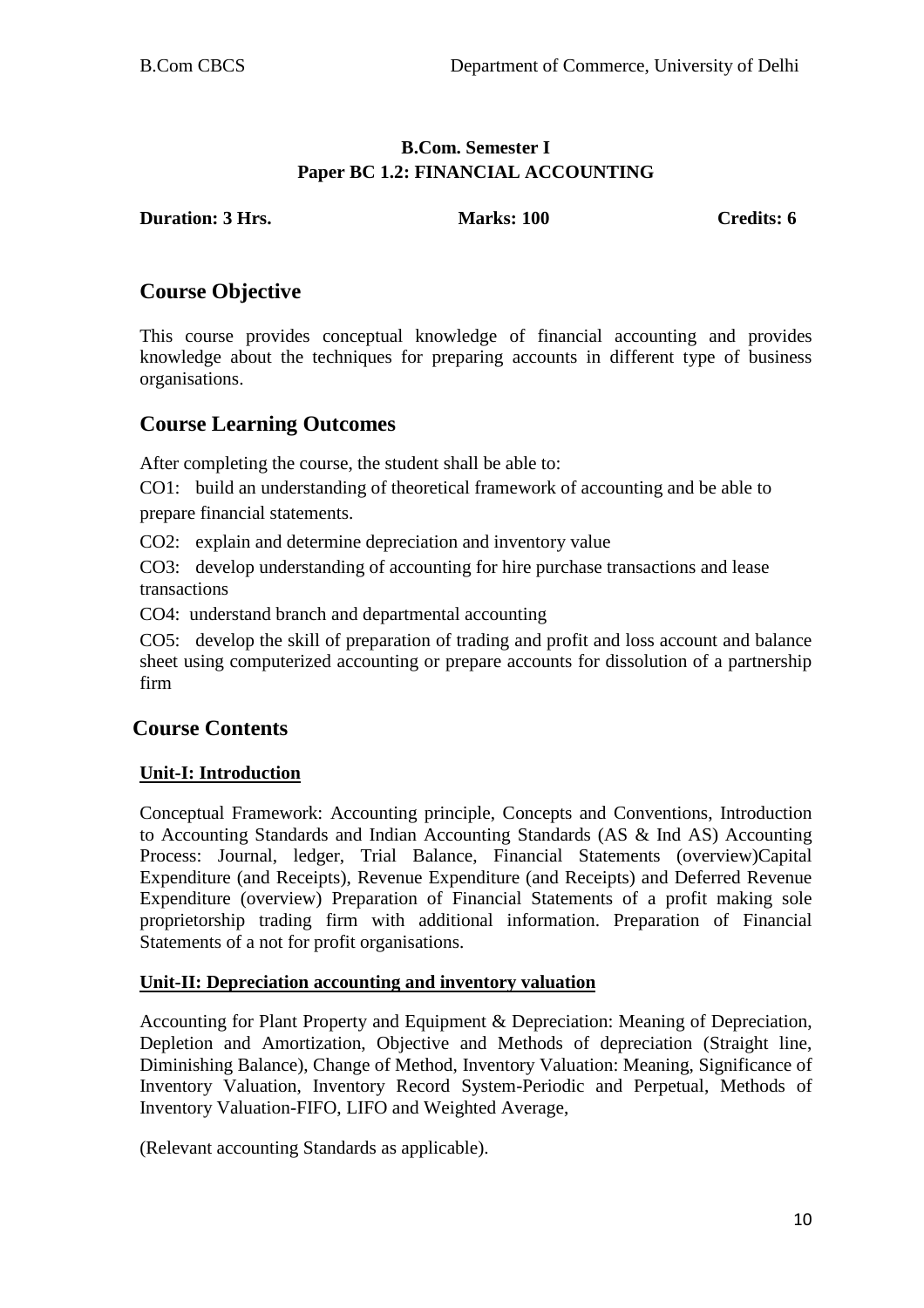#### **Unit-III: Accounting for hire purchase and lease transactions**

Hire Purchase Accounting: Calculation of Interest, Partial and Full Repossession, profit Computation (Stock & Debtors System only) Lease Transactions: Concept, Classification of leases – an overview

(Relevant accounting Standards as applicable).

#### **Unit-IV: Branch and departmental accounting**

Accounting for Branches (excluding foreign branches): Dependent branches ('Debtors system' and 'Stock & debtors System').

Departmental Accounting: Concept, Type of departments, basis of allocation of departmental expenses, Methods of departmental accounting (excluding memorandum stock and memorandum mark-up account method).

# **Unit-V: Computerized accounting system**

#### **Practical lab**

Computerized Accounting System: Computerized accounts by using any popular accounting software: Creating a company; Configure and Features settings; Creating Accounting Ledgers and Groups, Creating Stock Items and Groups; Vouchers Entry; Generating Reports – Cash Book, Ledger Accounts, Trial Balance, Profit and Loss Account, Balance Sheet, Funds Flow Statement, Cash Flow Statement, Selecting and Shutting a Company; Backup and Restore of Data of a Company.

## **OR**

#### **Unit-V: Accounting for partnership firm**

Partnership accounts: Fundamentals, Admission, Retirement and Death of a partner (only an overview)

Accounting for Dissolution of Partnership Firm: Dissolution of Partnership Firm including Insolvency of partners (excluding sale to a limited company), Gradual realization of assets and piecemeal payment of liabilities.

*(This is an option in lieu of Computerized Accounting System)*

#### **Notes**

- Latest Accounting Standards to be followed.
- There shall be 4 credit hours for lectures + one credit hour (Two Practical Periods per week per batch) for practical lab + one credit hour for tutorials (per group).
- Examination scheme for computerized accounting system Practical for 20 marks. The practical exam will be of one hour.
- Theory external exam shall carry 75 marks and will be of 3 hours if (unit 5) Accounting for partnership firms is opted and for the students who opt for computerized accounting (Unit 5), theory external exam shall carry 55 marks and will be of 2½ hours.

## **References**

• Goyal, Bhushan Kumar. *Basic Financial Accounting,* Taxmann, New Delhi.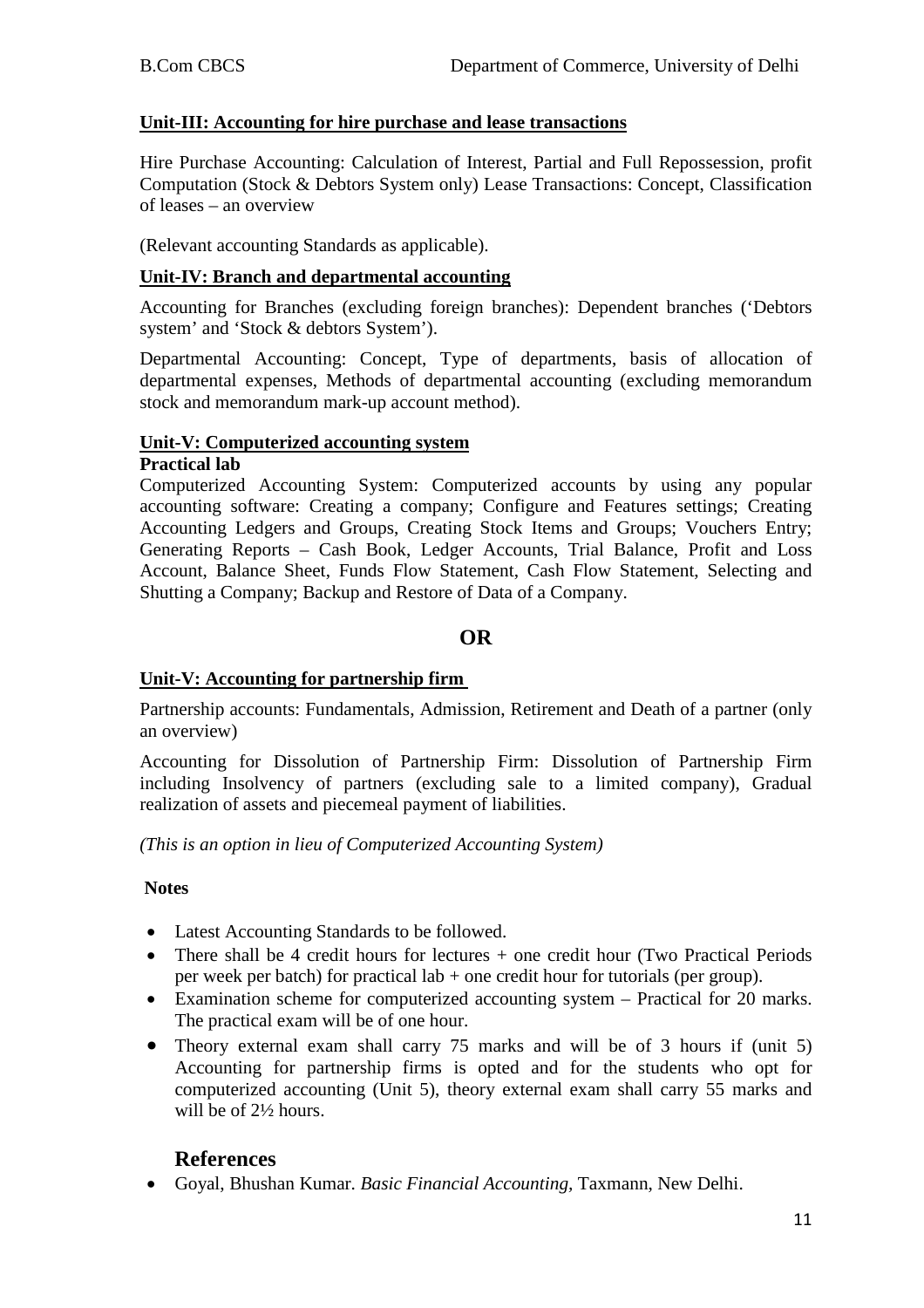- Lal, Jawahar, Seema Srivastava & Shivani Abrol. *Financial Accounting Text and problems,* Himalaya Publishing House, New Delhi.
- Lt Bhupinder, Principles of Financial Accounting, Cengage
- Monga, J. R. *Financial Accounting: concept and Applications*. Mayur publication, New Delhi
- Sehgal, Ashok & Sehgal Deepak. *Fundamentals of Financial Accounting.* Taxmann, New Delhi.

## **Additional Resources**

- Charles, T Horngren, Gart L. Sundem, John A Elliot and Donna R. Philbrick. *Introduction to Financial Accounting,* Pearson.
- Leonardo, A. Robinson, James R. Qanis, C. Wayne Alderman, *Accounting Information Systems: A cycle Approach*. Publisher Wiley.
- Marshall, B Romney and Paul, John Steinbart, *Accounting Information Systems*, Pearson Education Limited.
- Robert, L. Hurt, *Accounting Information Systems: Basic Concepts and Current Issues*, McGraw Hill.

Note: Latest edition of readings may be used.

# **Teaching Learning Process**

Theory and numerical with examples, Practical Lab Lectures.

# **Assessment Methods**

Class participation, Presentation, Practicals, Viva/ test, End Semester Exam.

# **Keywords**

Financial Statements, Depreciation, Inventory Valuation, Hire Purchase, Branch Accounting, Departmental Accounting.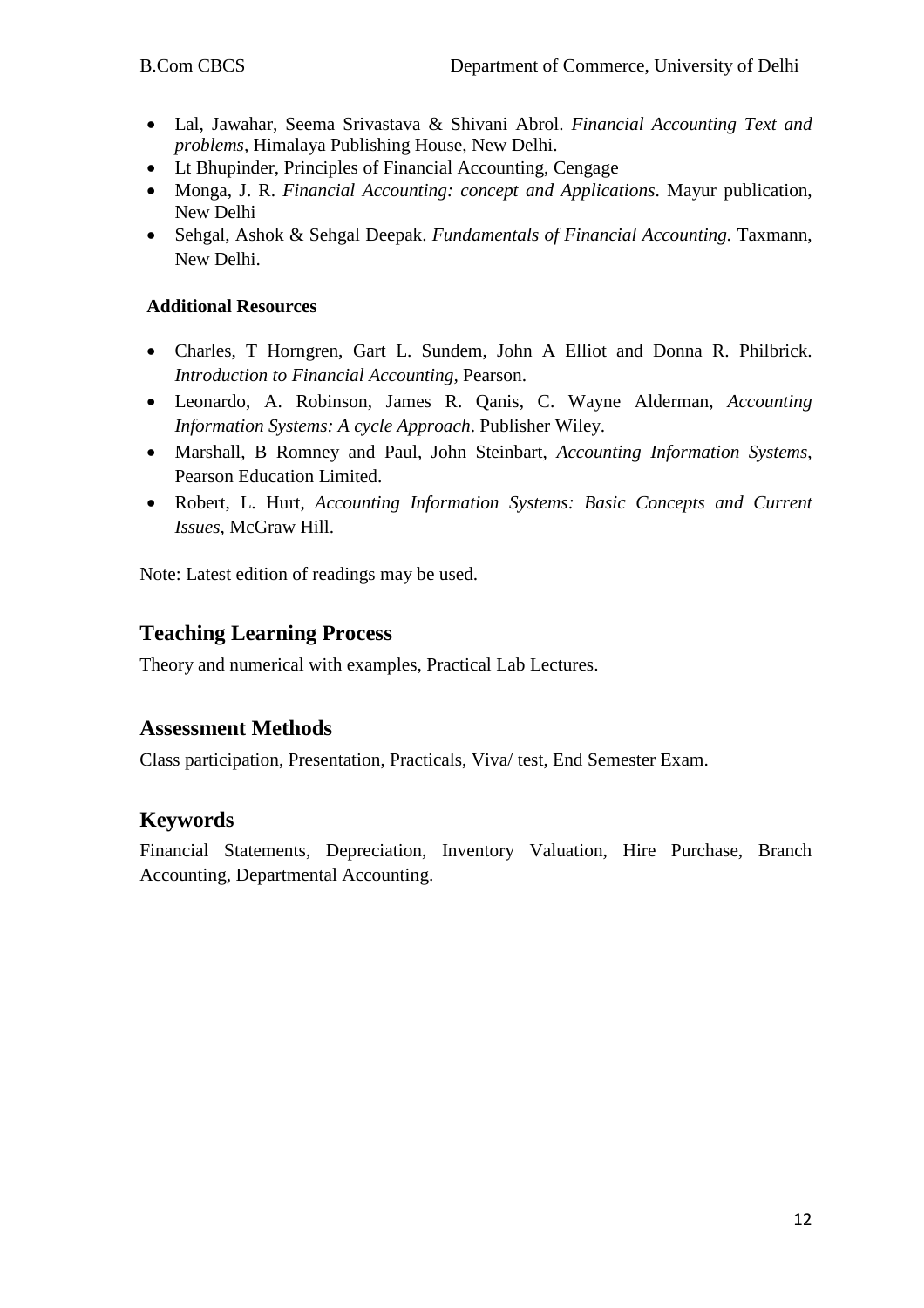#### **B.Com. : Semester I Paper BC 1.3: BUSINESS ORGANISATION AND MANAGEMENT**

**Duration: 3 Hrs. Marks: 100 Credits: 6 Credits: 6** 

# **Course Objective**

The objective of this course is to develop an understanding about functions of management and challenges faced by management and organisations with changing dynamics.

# **Course Learning Outcomes**

After completing the course, the student shall be able to:

CO1: understand dynamics of business organisations and management practices with respect to stakeholders.

CO2: understand varied perspectives related to business environment and entrepreneurship.

CO3: analyze how organisations adapt to an uncertain environment and decipher decision making techniques managers use to influence and control the internal environment.

CO4: analyze the relationship amongst functions of management i.e. planning, organizing, directing and controlling.

CO5: appreciate the change in working pattern of modern organisations.

# **Course Contents**

#### **Unit I: Introduction to Business Organisations and Management**

Meaning and role of organisations and management in our lives; Relationship between organisation and management; Overview of functions of management; Multiple perspectives of business organisations- Consumers, Employees, Entrepreneurs, Community/Society at large; Perspective as a student & researcher- underlying disciplines; Ownership forms; Business formats- Brick & Mortar; Click; Brick & Click; Franchising location & scale- local, national, global; Micro, small, medium and large.

#### **Unit II: Business Environment and Entrepreneurship**

Meaning, layers (micro/immediate, meso/intermediate, macro and international), characteristics of business friendly environment; Ideals of business ethics, social responsibility and conscientious commerce; Business and social entrepreneurship as a process of opportunity/problem recognition and their realization/resolution.

#### **Unit III: Planning and Organizing**

Planning- meaning of project, strategic and operations planning; Decision-makingprocess and techniques; Organizing- orderly division of labor & specialization; Organisational structures and organograms- staffed/manned structures-traditional and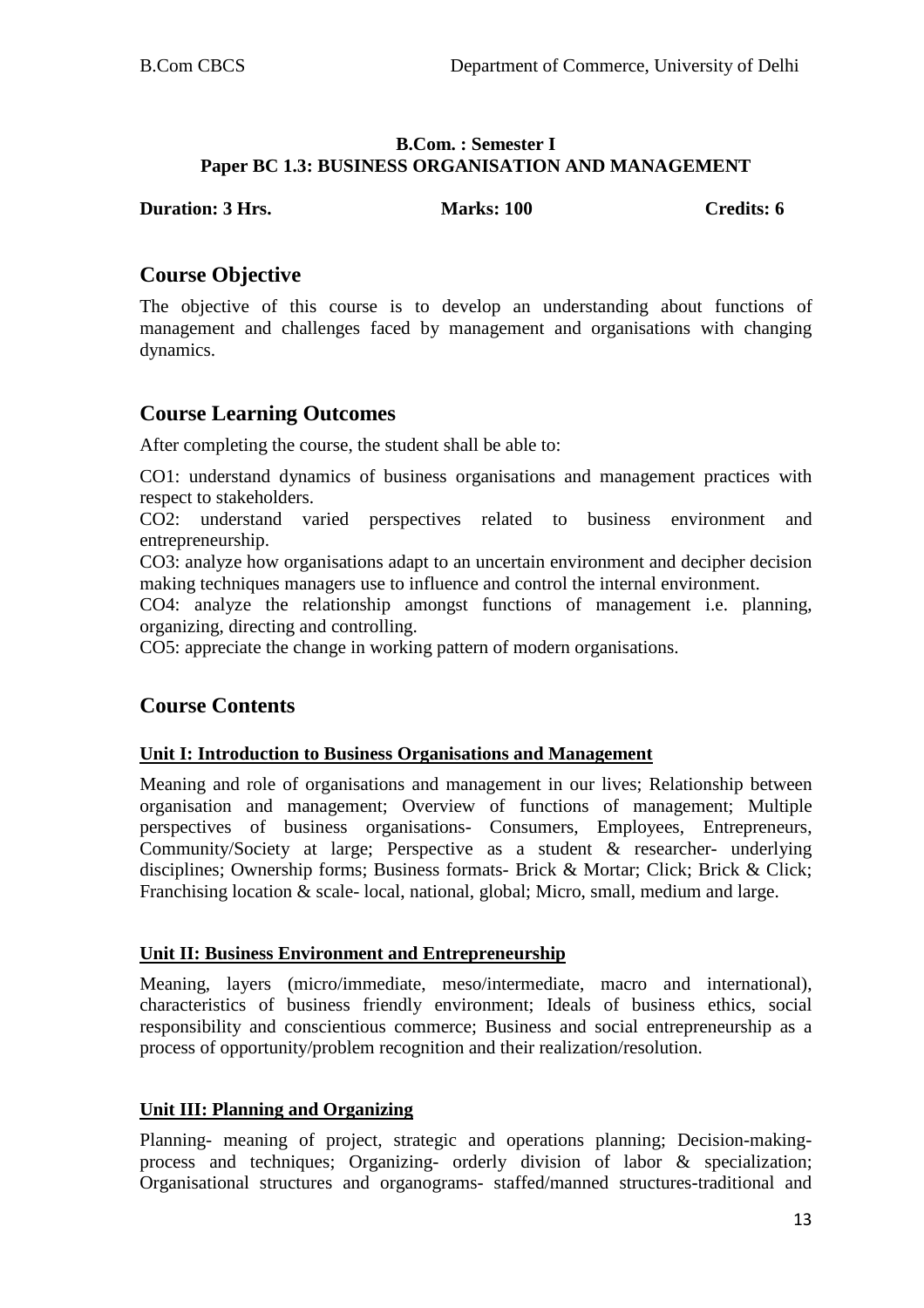modern.

## **Unit IV: Directing and Controlling**

Motivation- needs (including Maslow's theory), incentives, rewards, equity and two factor theory (Herzberg); Leadership and followership- meaning and importance; Organisation-wide leadership; Communication- meaning and importance; determinants of effectiveness; Principles of controlling; Relationship between planning, organizing, directing & controlling; Financial, quality and operating standards/controls.

## **Unit V: Salient Developments and Contemporary Issues in Management**

Subaltern management ideas from India; Diversity & inclusion, democracy and sociocracy at work; Freelancing; Flexi-time and work from home; Co-sharing/coworking.

# **References**

- Basu, C. (2017). *Business Organisation and Management.* McGraw Hill Education.
- Drucker, P. F. (1954). *The Practice of Management.* Newyork: Harper & Row.
- Kaul, V. K. (2012). *Business Organisation Management.* Pearson Education .
- Koontz, H., & Weihrich, H. (2012). *Essentials of Management: An International and Leadership Perspective.* Paperback.

#### **Additional Resources**

- Barry, J., Chandler, J., Clark, H., Johnston, R., & Needle, D. (1999). *Organisation and Management: A Critical Text.* Cengage Learning.
- Drucker, P. F. (1999). *Management Challenges for the 21st Century.* Harper Collins Publishers Inc.
- Griffin. *Management Principles and Application*. Cengage Learning.

Note: Latest edition of readings may be used.

# **Teaching Learning Process**

Interactive class room sessions with the help of power point presentations, case discussions and group discussions to ensure active participation and continuous learning.

## **Assessment Methods**

Class tests/Assignments, Class participation, Presentations, End-semester examination.

## **Keywords**

Management Functions, Organisation Structure, Social Entrepreneurship, Motivation, Diversity.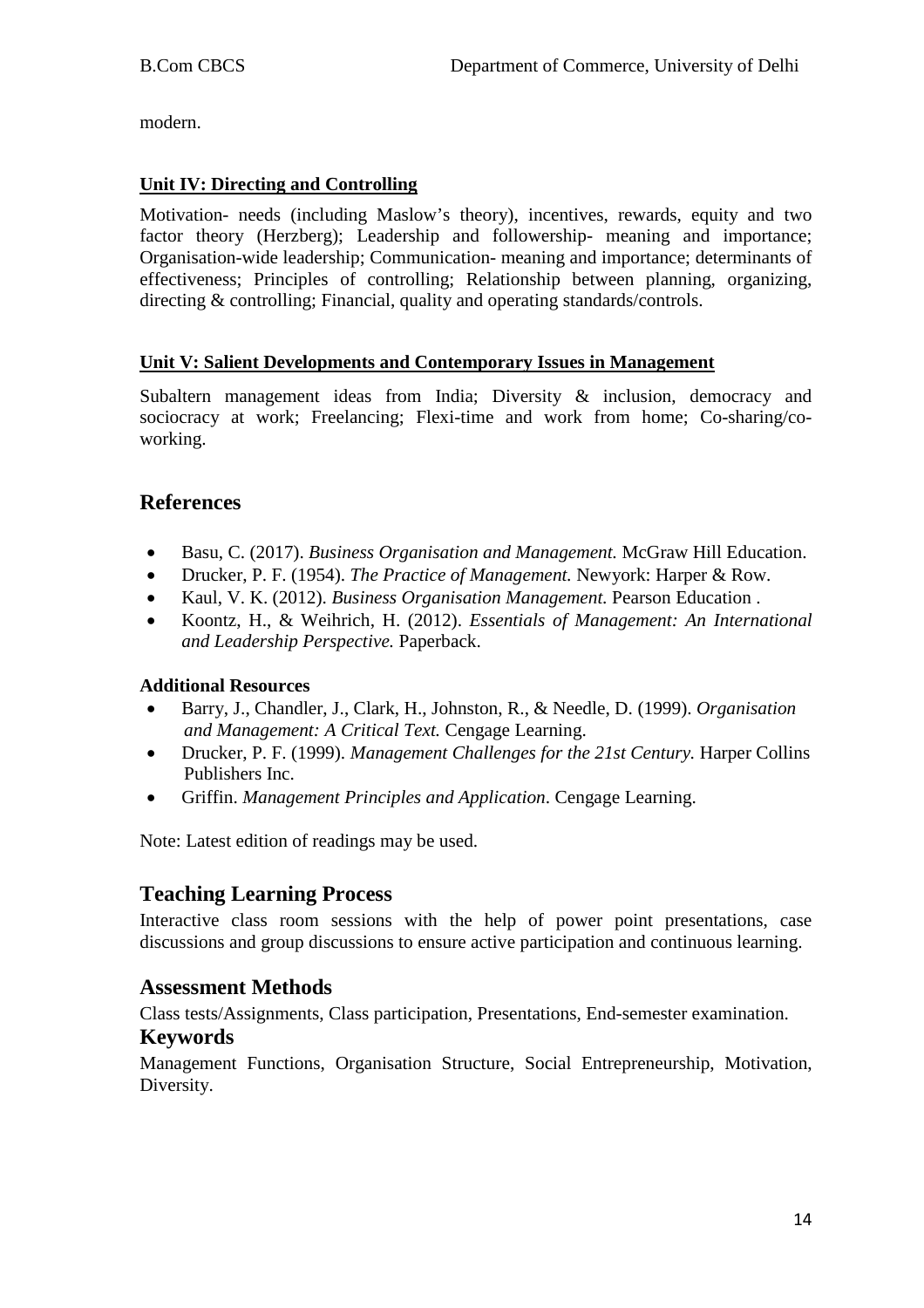#### **B.Com. : Semester II Paper BC 2.2: BUSINESS LAWS**

**Duration: 3 Hrs. Marks: 100 Credits: 6**

# **Course Objective**

To impart basic knowledge of the important business laws relevant to conduct general business activities in physical and virtual spaces along with relevant case laws.

# **Course Leaning Outcomes**

After completing the course, the student shall be able to:

CO1: understand basic aspects of contracts for making the agreements, contracts and subsequently enter valid business propositions.

CO2: handle the execution of special contracts used in different types of business.

CO3: learn legitimate rights and obligations under The Sale of Goods Act.

CO4: acquire skills to initiate entrepreneurial ventures as LLP.

CO5: understand the fundamentals of Internet based activities under The Information and Technology Act.

# **Course Contents**

#### **Unit I: The Indian Contract Act, 1872**

Contract – meaning, characteristics and kinds. Essentials of valid contract - Offer and acceptance, consideration, contractual capacity, free consent, legality of objects. Void agreements. Discharge of contract – modes of discharge including breach and its remedies.

Quasi – contracts.

#### **Unit II: Special Contracts**

Contract of Indemnity and Guarantee, Contract of Bailment and Pledge Contract of Agency.

#### **Unit III: The Sale of Goods Act, 1930**

Contract of sale, meaning and difference between sale and agreement to sell. Conditions and warranties . Transfer of ownership in goods including sale by non-owners. Performance of contract of sale. Unpaid seller – meaning and rights of an unpaid seller against the goods.

#### **Unit IV: The Limited Liability Partnership Act, 2008**

Salient Features of LLP, Difference between LLP and Partnership, LLP and Company LLP Agreement. Nature of LLP. Partners and Designated Partners. Incorporation Document Incorporation by Registration, Registered office of LLP and change therein. Change of name. Partners and their Relations. Extent and limitation of liability of LLP and partners. Whistle blowing. Taxation of LLP. Conversion of LLP.

#### **Unit V: The Information Technology Act 2000**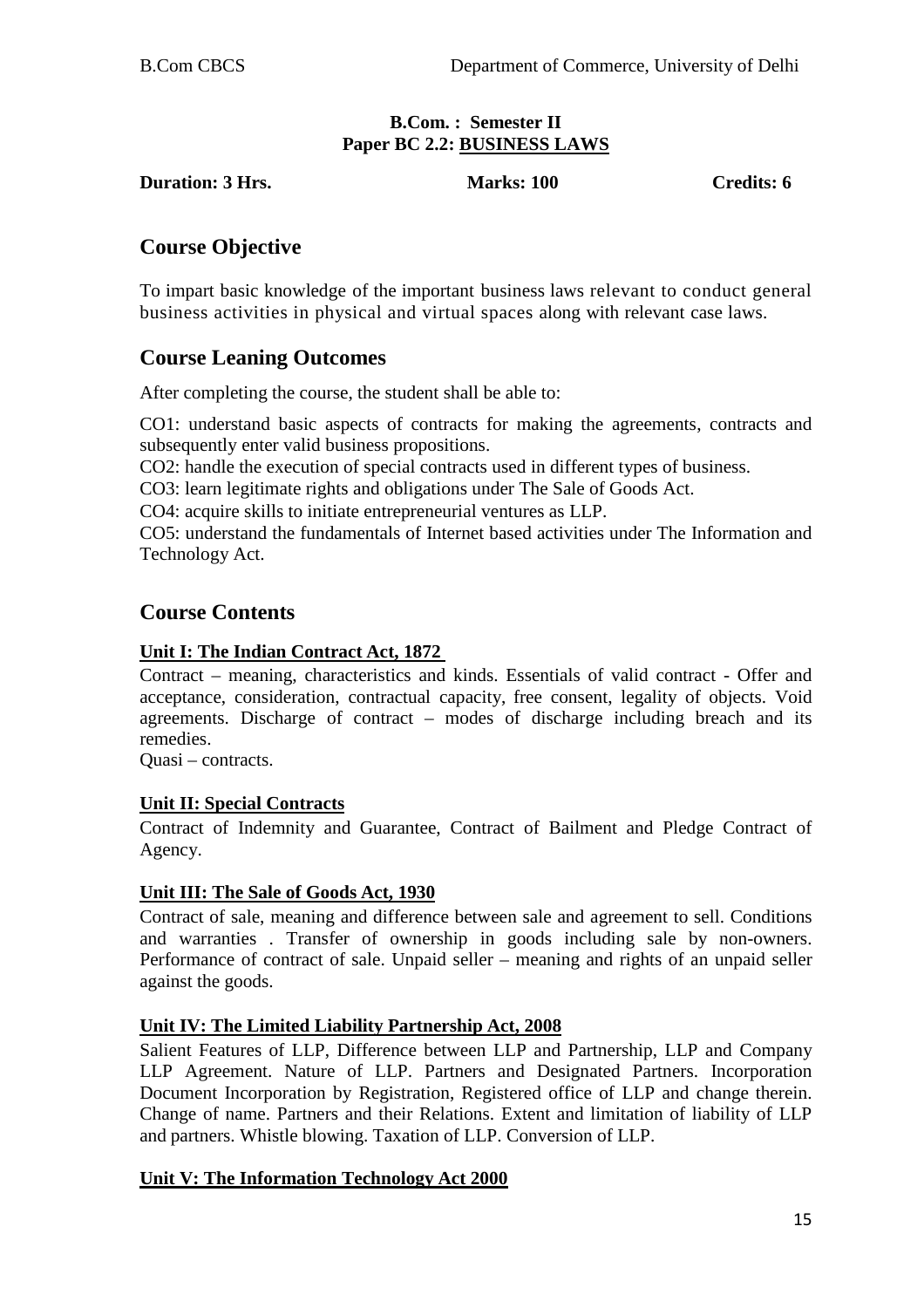Definitions under the Act. Digital signature. Electronic governance. Attribution, acknowledgement and dispatch of electronic records. Regulation of certifying authorities Digital signatures certificates. Duties of subscribers. Penalties and adjudication. Offences.

# **References**

- Bhushan, Bharat., Kapoor, N.D., Abbi, Rajni, *"Elements of Business Law". Sultan Chand & Sons Pvt. Ltd.*
- Dagar, Inder Jeet and Agnihotri, Anurag. Business Laws : Text and Problems. **Sage Publication.**
- Jagota R. (2019). *Business Laws*. MKM Publishers ScholarTech Press.
- Sharma, J.P. and Kanojia S. (2019). *Business Laws*. New Delhi. Bharat Law House Pvt. Ltd.
- Singh, Avtar.(2018). *The Principles of Mercantile Law*. Lucknow. Eastern Book Company.
- Tulsian P.C. (2018). *Business Law*. New Delhi.Tata McGraw Hill.

# **Additional Resources**

- Arora, Sushma. (2015). *Business Laws.* New Delhi. Taxmann
- Information Technology Rules 2000 with Information Technology Act 2000, Taxmann Publications Pvt. Ltd., New Delhi.
- Kuchhal, M C. (2018). *Business Laws*. New Delhi. Vikas Publishing House.
- Sharma, J.P. and Kanojia S. (2015). *Vyavsayik Sanniyam,* Delhi University Hindi Cell.(For Hindi)

Note: Latest edition of readings may be used

# **Teaching Learning Process**

It includes lectures, presentations, discussions of case laws and case study discussion, role plays, seminars, tutorials and project- based learning.

# **Assessment Methods**

The assessment methods of this course are properly aligned with teaching learning processes and anticipated learning outcomes. It includes oral and written tests, case presentations, peer evaluation, problem solving exercises, observation of practical skills through case laws and viva voce interviews.

# **Keywords**

The Sale of Goods Act, 1930, The Limited Liability Partnership Act, 2008, The Indian Contract Act, 1872, The Information Technology Act, 2000.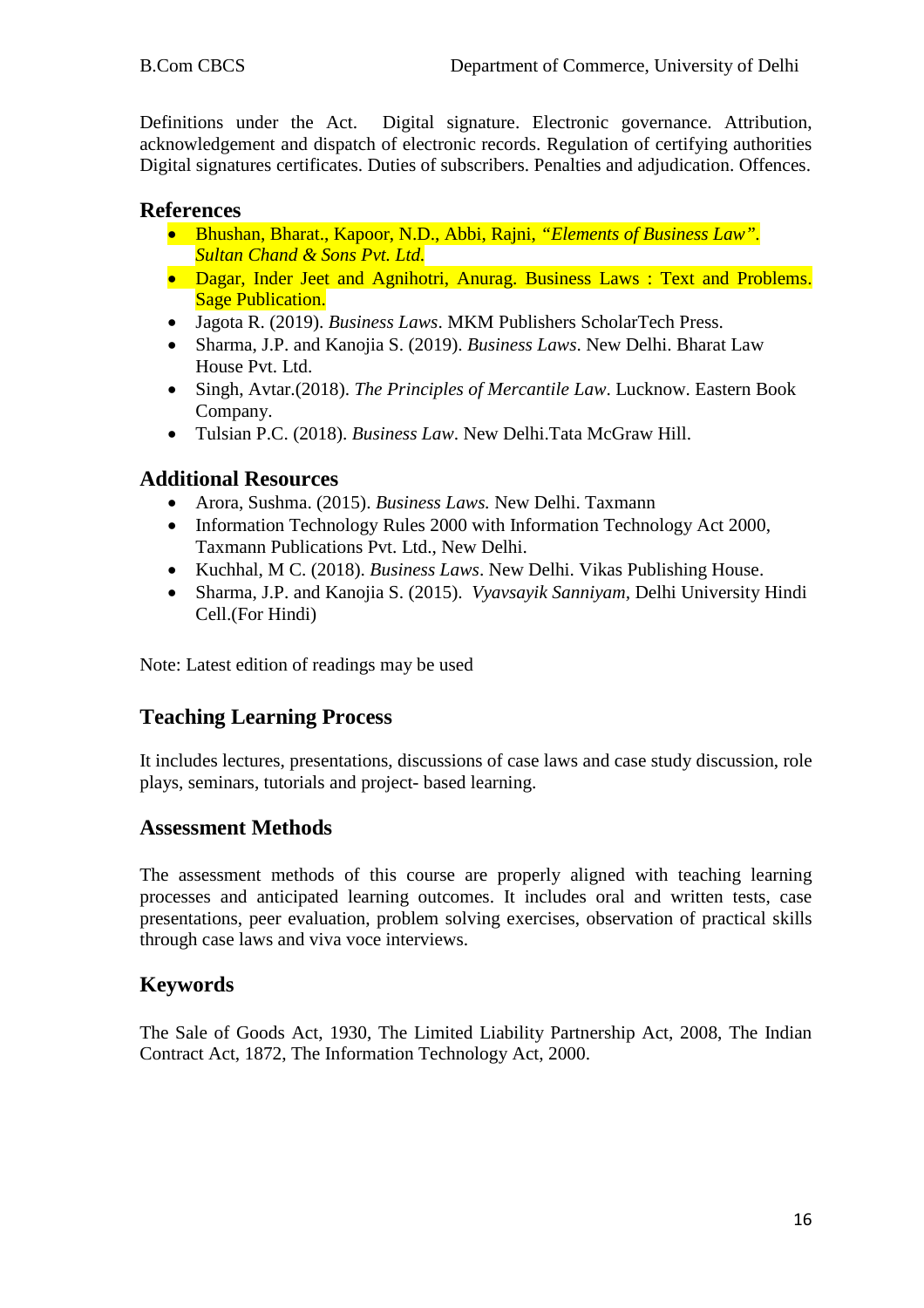#### **B.Com. : Semester II Paper BC 2.3: BUSINESS MATHEMATICS AND STATISTICS**

**Duration: 3 Hrs.** Total Marks: 100 Credits: 6

# **Course Objective**

The objective of this course is to familiarize students with the applications of Mathematics and Statistical techniques in business decision making.

# **Course Learning Outcomes**

After completing the course, the student shall be able to:

CO1: acquire proficiency in using different mathematical tools (matrices, calculus and mathematics of finance) in solving real life business and economic problems.

CO2: develop an understanding of the various averages and measures of dispersion to describe statistical data.

CO3: understand the relationship between two variables through correlation and regression.

CO4: understand the construction and application of index numbers to real life situations.

CO5: understand the trends and tendencies over a period of time through time series analysis.

# **Course Contents**

## **Part - A: Business Mathematics**

**Unit I:** 

**(a) Matrices**: Definition and types; Algebra of matrices; Applications of matrix operations to simple business and economic problems; Calculation of values of determinants up to third order; Finding inverse of a matrix through determinant method; Solution of system of linear equations up to three variables.

**(b) Differential Calculus**: Mathematical functions and their types – linear, quadratic, polynomial; Concepts of limits and continuity of a function; Concept and rules of differentiation; applications of differentiation - elasticity of demand and supply, Maxima and Minima of functions relating to cost, revenue and profit.

**(c) Basic Mathematics of Finance**: Simple and Compound interest (including continuous compounding); Rates of interest- nominal and effective and their interrelationships; Compounding and discounting of a sum using different types of rates.

## **Part - B: Business Statistics**

## **Unit II: Uni-variate Analysis**

**(a) Measures of Central Tendency:** Arithmetic mean, Geometric mean, Harmonic mean- Properties and applications. Median and other Partition values (quartiles, deciles, percentiles), Mode.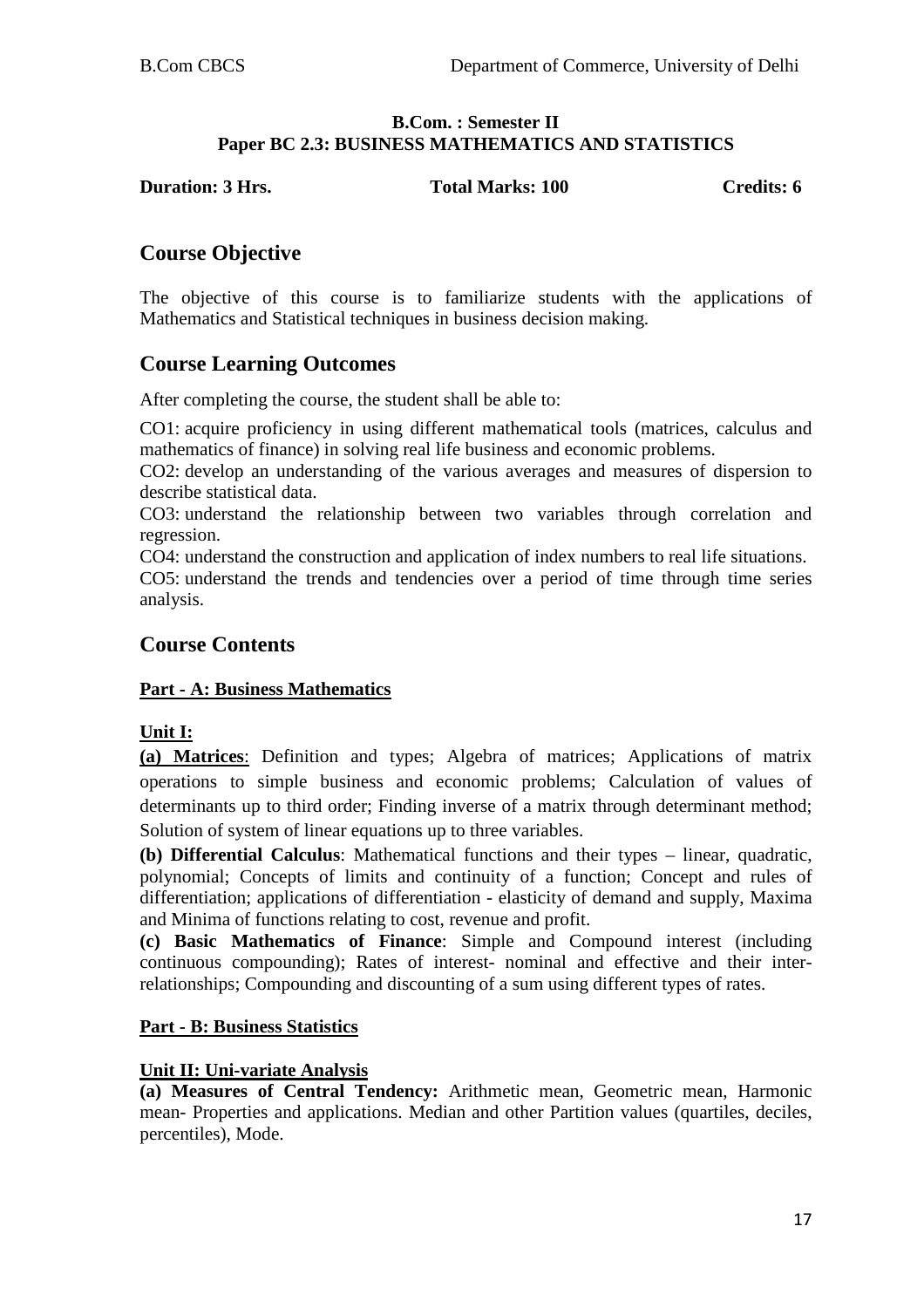**(b) Measures of Dispersion:** absolute and relative- Range, Quartile deviation, Mean deviation, Standard deviation and their coefficients; Properties of Standard deviation/Variance.

#### **Unit III: Bi-variate Analysis**

**(a) Simple and Linear Correlation analysis:** Meaning, Measurement (Karl Pearson's co-efficient and Spearman's Rank correlation) and Properties.

**(b) Simple and Linear Regression Analysis:** Regression equations and estimation; properties of Regression coefficients; Relationship between correlation and regression.

#### **Unit IV: Index Numbers**

Meaning and uses; Construction of index numbers: Aggregatives and average of relatives – simple and weighted; Tests of adequacy of index numbers; Computation and uses of Consumer Price Index (CPI).

## **Unit V: Time Series**

Components; additive and multiplicative models; Trend analysis - moving averages and method of least squares (linear trend).

# **References**

- Bhardwaj, R.S. *Business Mathematics and Statistics*. Scholar Tech Press.
- Levin, Richard, and Rubin, David S. *Statistics for Management*. New Delhi: Prentice Hall of India
- Thukral, J.K. *Business Mathematics and Statistics*. Maximax Publications
- Vohra, N.D. *Business Mathematics and Statistics*. McGraw Hill Education (India) Pvt Ltd.

#### **Additional Resources**

- Budnick, P. *Applied Mathematics*. McGraw Hill Publishing Co
- Dowling, E.T. *Mathematics for Economics.* Schaum's Outlines Series, McGraw Hill Publishing Co.
- Gupta, S.C. *Fundamental of Statistics*. Himalaya Publishing House
- Spiegel, M.R. *Theory and Problems of Statistics*. Schaum's Outline Series. McGraw Hill Publishing Co.

Note: Latest edition of text books may be used.

# **Teaching Learning Process**

This course is well structured and sequenced attainment of knowledge and skills. It will constitute an important aspect of teaching learning process. the course would involve lectures supported by group tutorials, open ended projects and self study.

## **Assessment Methods**

Class participation, tutorial assignments and presentations, class tests, end semester exam.

## **Keywords**

Matrices, Differential Calculus, Mathematics of Finance, Uni-variate Analysis, Bivariate Analysis, Index Numbers, Time Series.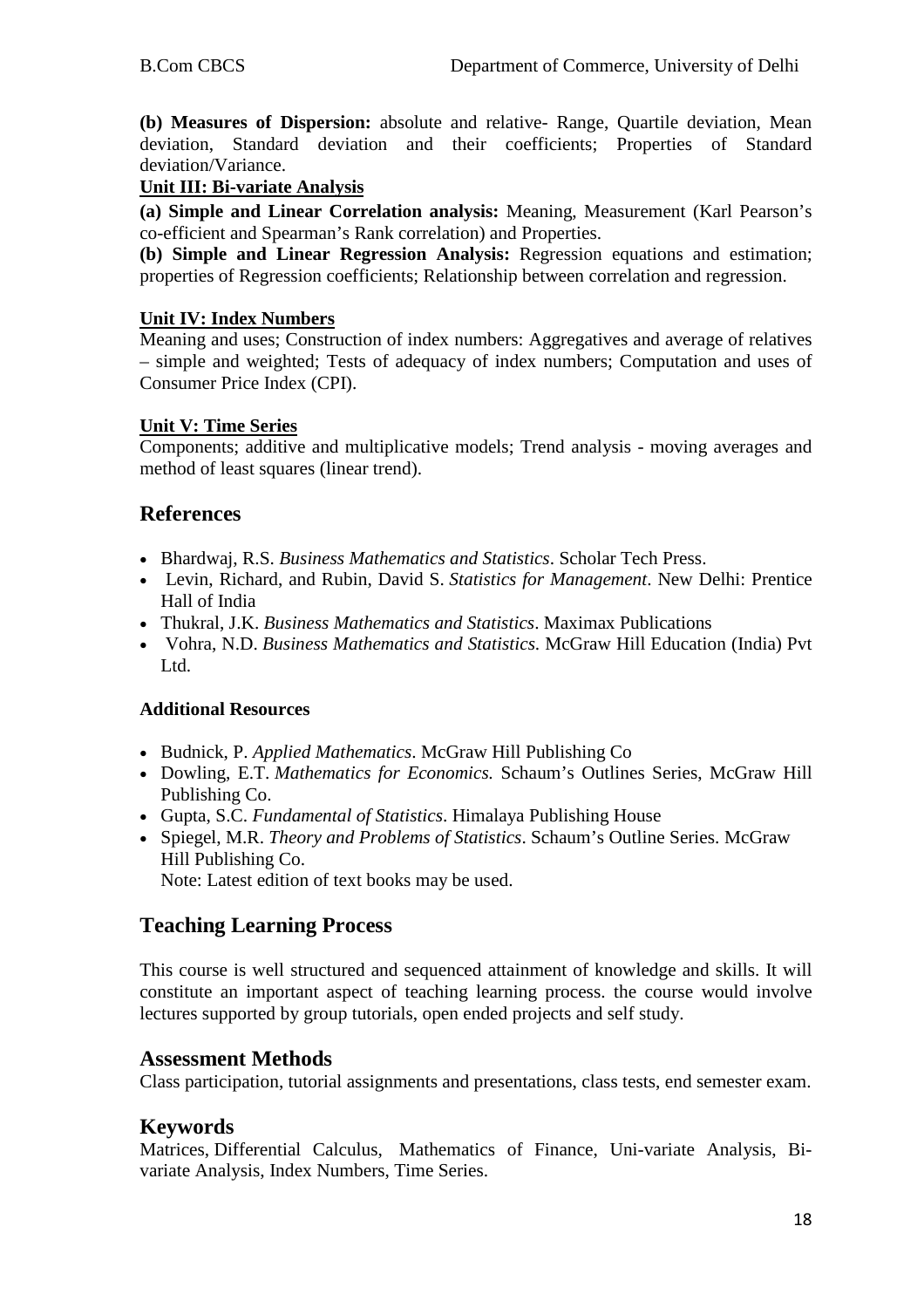#### **B.Com. : Semester III**

#### **Paper BC 3.1: COMPANY LAW**

**Duration: 3 Hrs.** Marks: 100 Credits: 6

# **Course Objective**

The objective of the course is to impart basic knowledge of the provisions of the Companies Act 2013 to understand the conduct of business as per legal framework provided in the country. Case studies involving issues in company law are required to be discussed.

# **Course Learning Outcomes**

After completing the course, the student shall be able to:

CO1: understand the rules and the broader procedural aspects involved in different types of companies covering the Companies Act 2013.

CO2: comprehend and appropriately use the basic legal documents essential for operations and management of company.

CO3: distinguish between varied company processes, meetings and decisions.

CO4: know the framework of dividend distribution and role of auditors in a company.

CO5: understand and evaluate working of depositories and their functions for working in stock market.

# **Course Contents**

#### **Unit I: Introduction**

Meaning and characteristics of a company; Lifting of corporate veil; Administration of Company Law including National Company Law Tribunal (NCLT), National Company Law Appellate Tribunal (NCLAT), Special Courts; Types of companies including private and public company, government company, foreign company, one person company, small company, associate company, dormant company and producer company; Association not for profit; Illegal association; Formation of company, promoters, their legal position, pre incorporation contract and Online registration of a company.

#### **Unit II: Documents and shares**

Memorandum of Association and its alteration, Articles of Association and its alteration, Doctrine of constructive notice and indoor management; Prospectus: shelf and red herring prospectus, misstatement in prospectus; Book building; Issue, allotment and forfeiture of share, call on shares; Issue of sweat capital; employee stock option; Issue of bonus shares; Transfer and transmission of shares, buyback and D-Mat system.

#### **Unit III: Management**

Classification of directors; Director Identity Number (DIN); Appointment , removal of directors; Legal positions, powers and duties ; Key managerial personnel, managing director, manager Committee of board of directors- audit committee, nomination and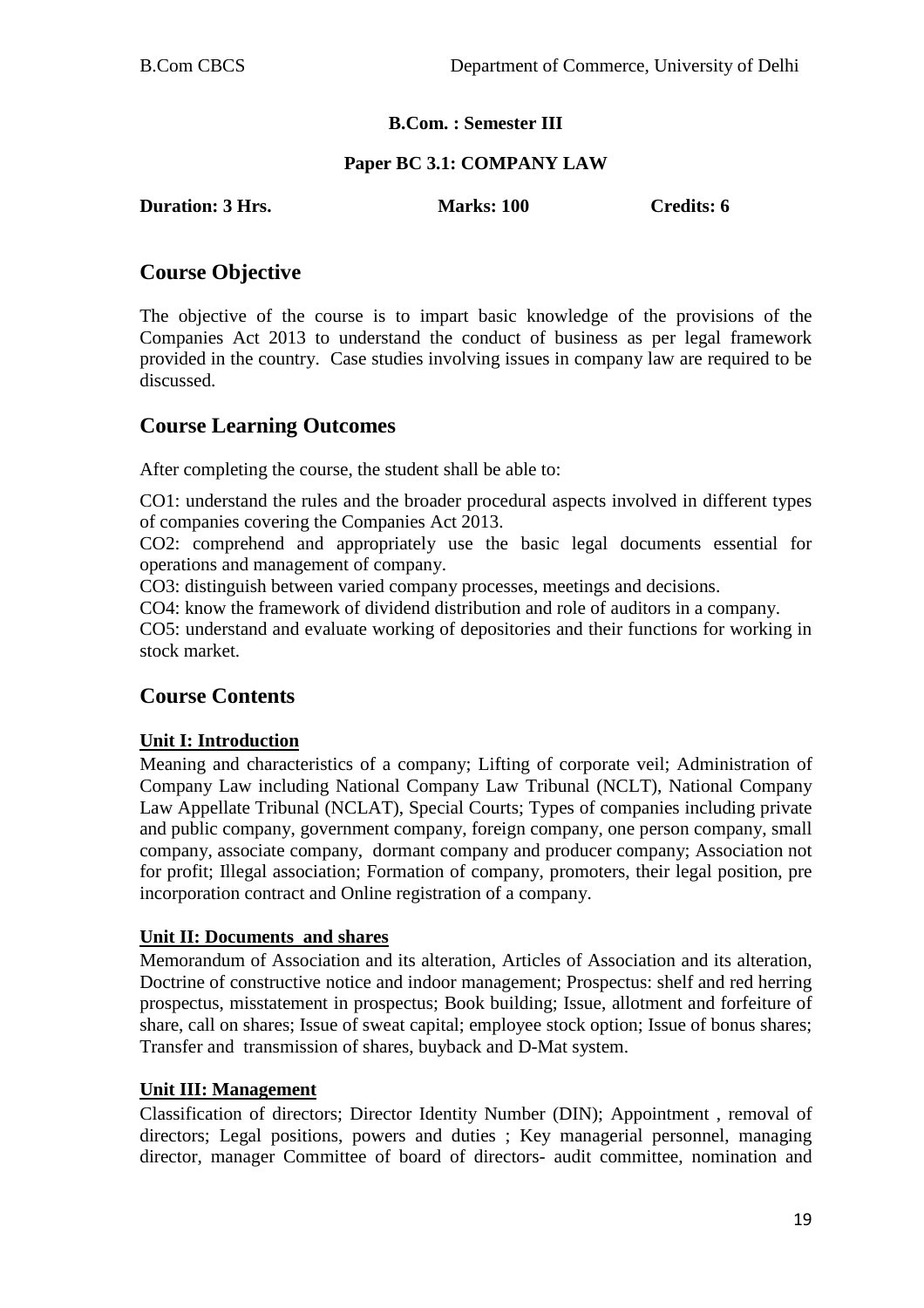remuneration committee, stakeholder relationship committee and corporate social responsibility committee.

## **Unit IV: Company Meetings**

Meetings of shareholders and board; Types of meeting, convening and conduct of meetings, requisites of a valid meeting-notice, agenda, chairman, quorum, proxy, resolutions, minutes; postal ballot, meeting through video conferencing, e-voting.

## **Unit V: Dividends, Audit and Winding Up**

Provisions relating to payment of dividend; Company Audit; Provisions relating to audit, Auditors' qualification, appointment, rotation of auditors, auditors' report, Concept and modes of winding up; Liquidator; National company Law Tribunal (NCLT); Appellate Tribunal (NCLAT), Special Courts; Relevant provisions of Insolvency and Bankruptcy Code 2016.

## **References**

- Bhushan, Bharat., Kapoor, N.D., Abbi, Rajni, *"Elements of Company Law". Sultan Chand & Sons Pvt. Ltd.*
- Chadha R. & Chadha, S.(2018). Company Laws. Scholar Tech Press, Delhi.
- Hicks, Andrew & Goo S.H., (2017) Cases and Material on Company Law, Oxford University Press.
- Kumar, A., (2019)Corporate Laws, Taxmann Pvt Ltd
- Sharma, J.P.(2018). An Easy Approach to Corporate Laws, Ane Books Pvt. Ltd., New Delhi
- The Depositories Act, 1996. Bare Act.

## **Additional Resources**

- Gowar, LCB. (1969). Principles of Modern company Law, Stevens & Sons,London.
- Hanningan, Brenda.(2018). Company Law, Oxford University Press,U.K.
- Ramaiya.(2015). A Guide to Companies Act. Nagpur. Wadhwa Book Company.

# **Teaching Learning Process**

It includes lectures through presentations of case laws and discussion of case studies, role plays, seminars, tutorials, project- based learning. Case laws comprehension and higherorder skills of reasoning and analysis will be encouraged through pedagogical innovation.

## **Assessment Methods**

The assessment methods of this course are properly aligned with teaching learning processes and expected learning outcomes. It includes oral and written tests, case presentations, peer evaluation, problem solving exercises, observation of practical skills through case laws and viva voce interviews.

# **Keywords**

Lifting Of Corporate Veil, National Company Law Appellate Tribunal (NCLAT), Memorandum of Association.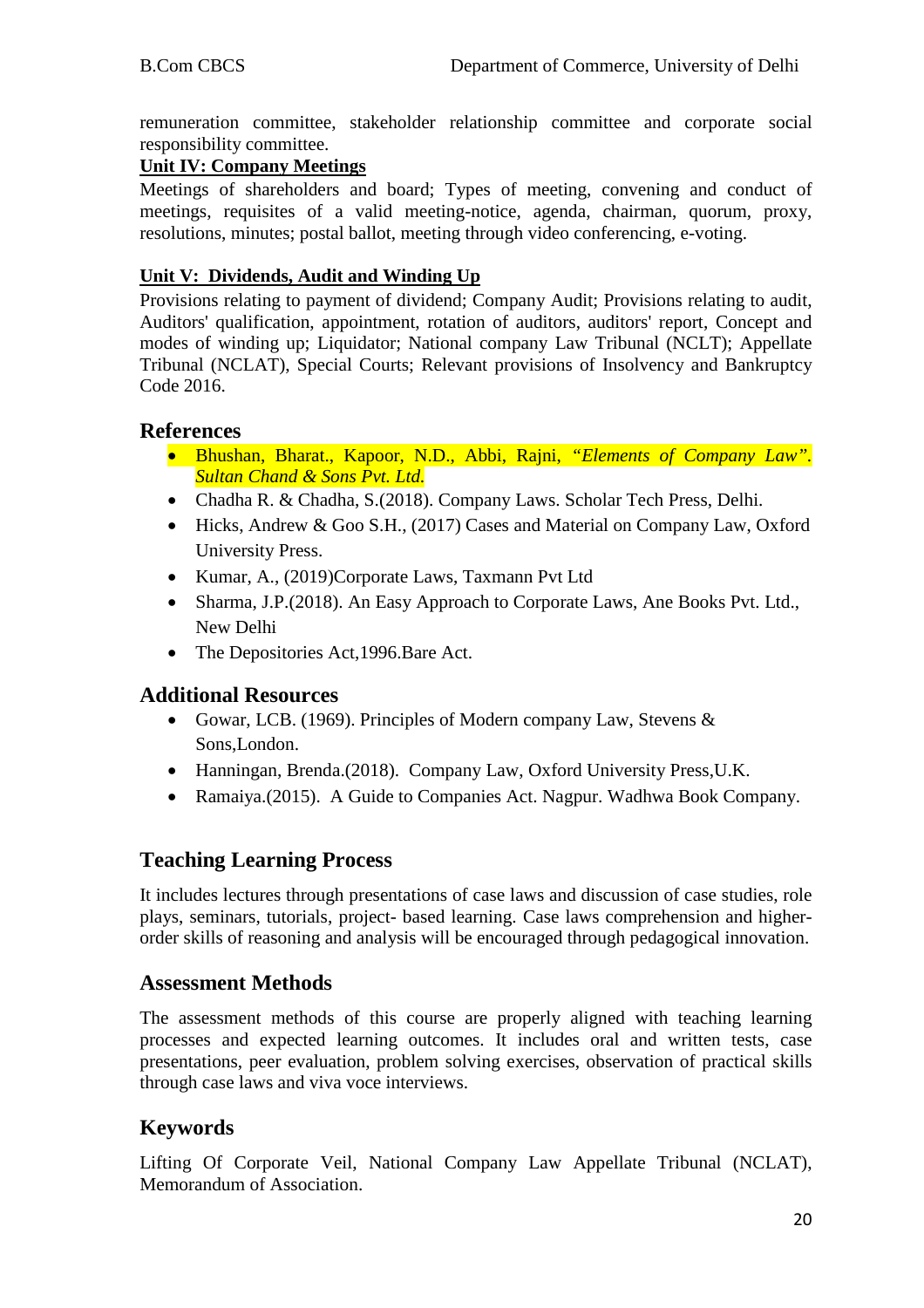# **B.Com. : Semester III Paper BC 3.2: INCOME TAX LAW & PRACTICE**

**Duration: 3 Hrs.** Marks: 100 Credits: 6

# **Course Objective**

To impart knowledge of laws pertaining to levy of income tax in India and to enable students to apply the same practically.

# **Course Learning Outcomes**

After completing the course, the student shall be able to:

CO1: understand the basic concepts in the law of income tax and determine the residential status of different persons.

CO2: identify the five heads in which income is categorised and to compute income under the heads 'Salaries' and 'Income from House Property'.

CO3: compute income under the head ' Profits and gains of business or profession', 'Capital gains' and 'Income from other sources'.

CO4: understand clubbing provisions, aggregate income after set-off and carry forward of losses, and deductions allowed under the Income Tax Act.

CO5: compute tax liability of individuals and firms and understand the provisions of filing return of income.

# **Course Contents**

## **Unit I : Introduction**

*Basic concepts:* Income; agricultural income; person, assessee; assessment year; previous year; Gross total income; total income; maximum marginal rate of tax; Permanent Account Number (PAN); *Residential status*; Scope of total income on the basis of residential status; Exempted income under section 10.

## **Unit II: Computation of income under different heads-1**

Income from Salaries; Income from house property.

#### **Unit III: Computation of income under different heads-2**

Profits and gains of business or profession; Capital gains; Income from other sources.

## **Unit IV: Total income and tax computation**

Income of other persons included in assessee's total income; aggregation of income and set-off and carry forward of losses; deductions from gross total income; rebates and reliefs

## **Unit V: Computation of total individuals and firms**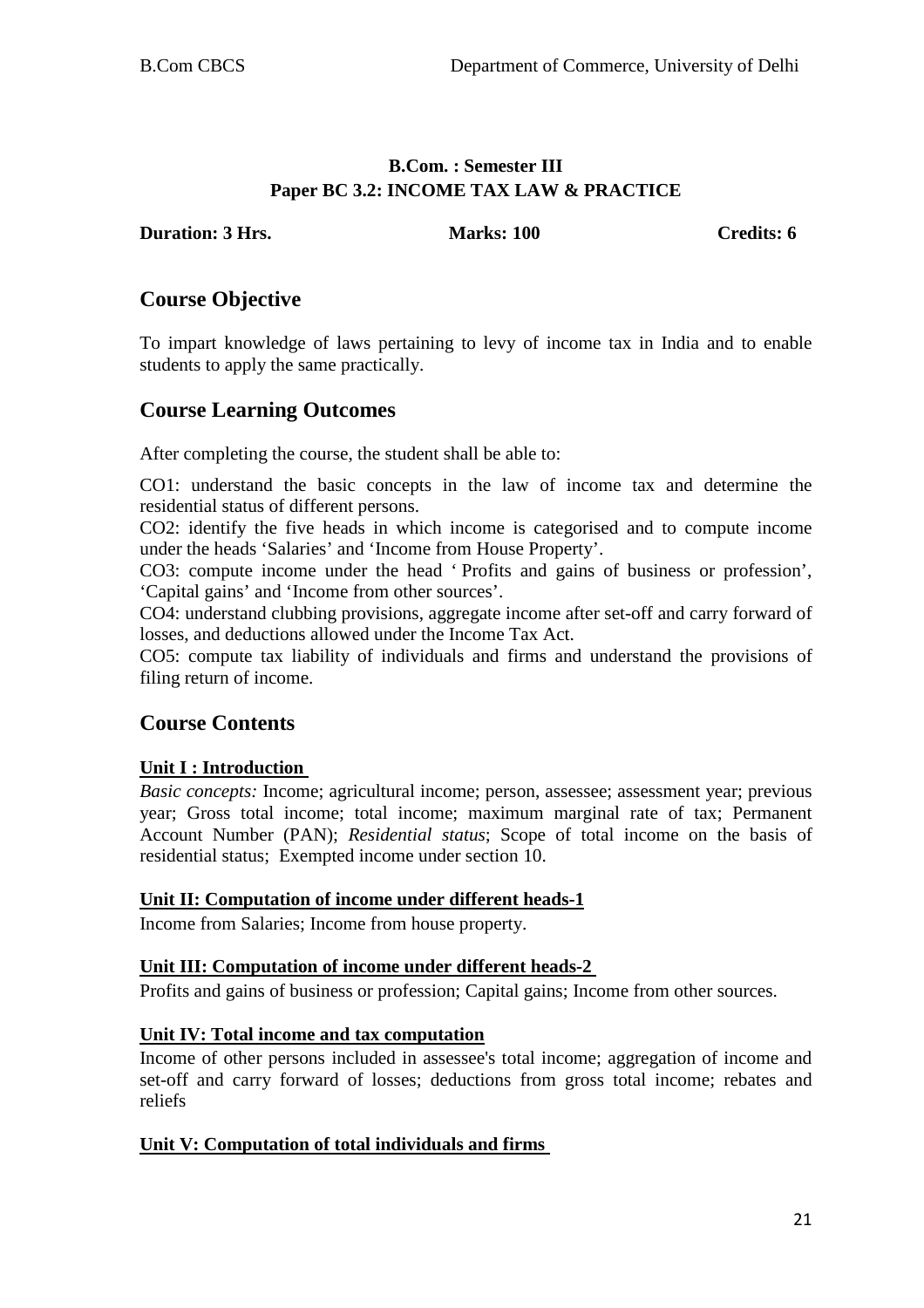Tax liability of individual and firm; Preparation of return of income; filing of returns: manually, online filing of returns of income & TDS; provision and procedures of compulsory on-line filing of returns for specified assesses.

Note:

1. There shall be a practical examination of 20 Marks on E-filing of Income Tax Returns using a software utility tool. The student is required fill appropriate Form and generate the XML file.

2. There shall be 4 credit hours for lectures + one credit hour (Two Practical Periods per week per batch) for practical lab  $+$  one credit hour for tutorials (per group)

·Practical Examination of 20 marks (External examiner). The practical exam will be of one hour.

·Theory exam shall carry 80 marks (Including Internal Assessment of 25 Marks) of a duration of 2.5 hours

# **References**

- Ahuja, Girish and Ravi Gupta. *Systematic Approach to Income Tax*. Bharat Law House, Delhi.
- Singhania, Vinod K. and Monica Singhania. *Students' Guide to Income Tax,*  University Edition. Taxmann Publications Pvt. Ltd., New Delhi.

#### **Additional Resources**

- *Current Tax Reporter*. Current Tax Reporter, Jodhpur.
- *Income Tax Reports*. Company Law Institute of India Pvt. Ltd., Chennai.
- Corporate Professionals Today. Taxmann. New Delhi.

#### *Software*

- 'Excel Utility' available at *incometaxindiaefiling.gov.in*
- Singhania, Vinod K. *e-filing of Income Tax Returns and Computation of Tax,* Taxmann Publication Pvt. Ltd, New Delhi. Latest version

Note: Latest edition of text books and soft-wares may be used.

## **Teaching Learning Process**

The teaching learning process would include classroom lectures to introduce students to the law pertaining to the levy of income tax. This would be supported by case studies to enable an understanding of the practical implications of the income tax law. Further, to enable the students to apply the law practically, presentations by students and practical on online filing would be included in the teaching learning process.

## **Assessment Methods**

The assessment methods would include end semester examination, assignments and class tests. Further, practical exams may be conducted to gauge the understanding of students regarding application of relevant provisions of the income tax law.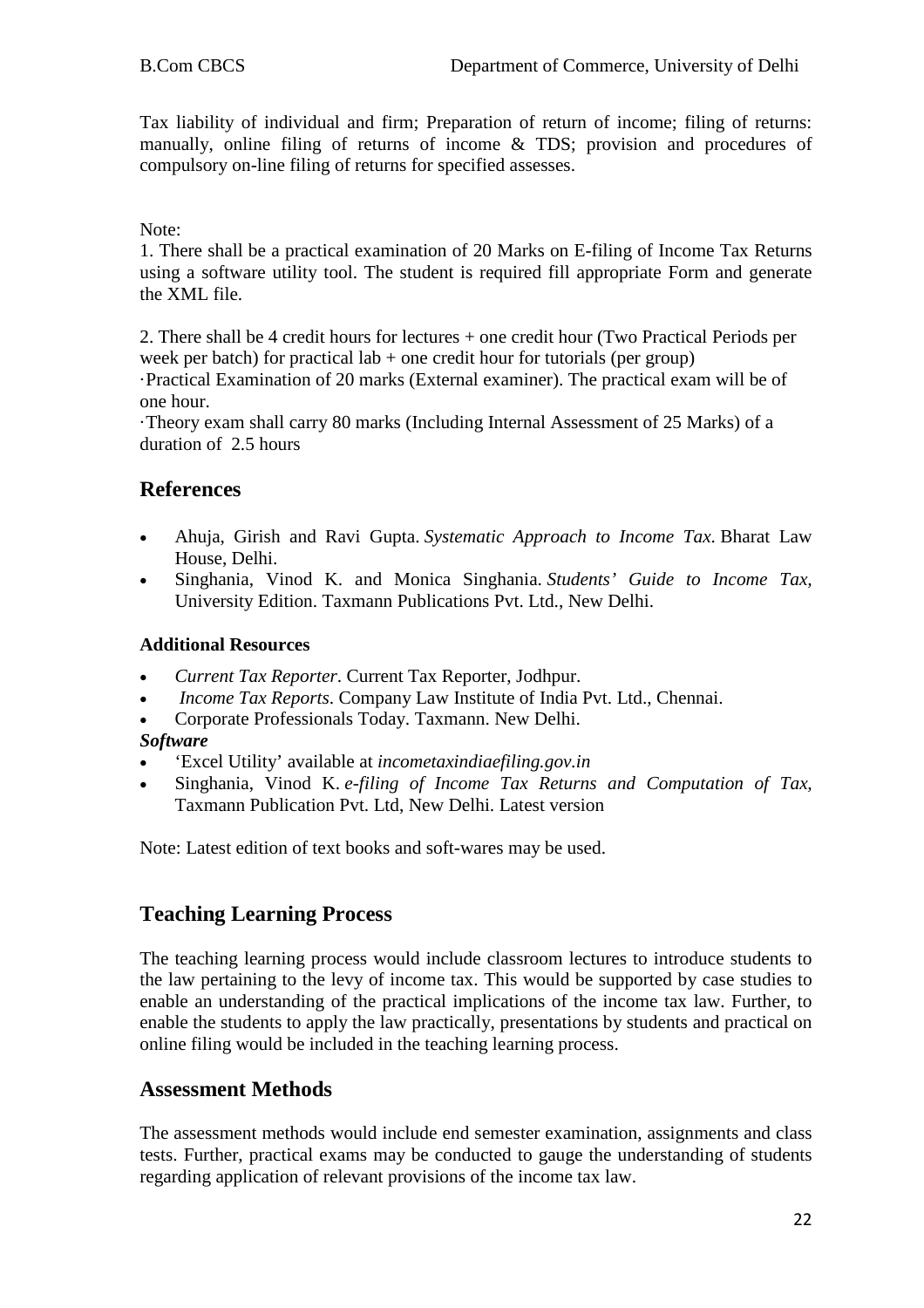# **Keywords**

Assessment Year, Previous Year, Assessee, Person, Finance Act, Income, Agricultural Income, Resident, Non-Resident, Standard Deduction, Allowances, Perquisite, Deemed Ownership, Capital Gain, Relative, Annual Value.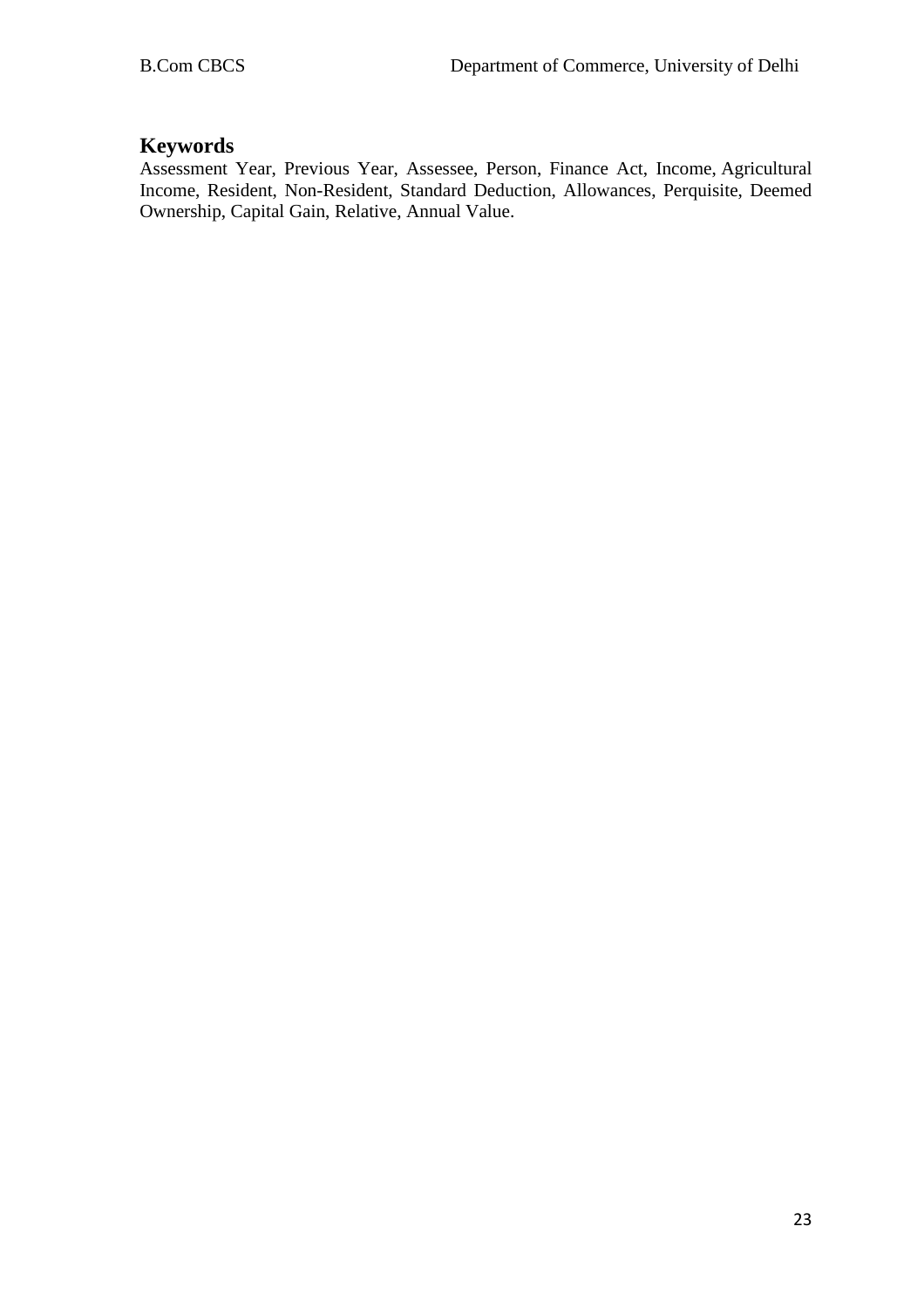#### **B.Com. : Semester III Paper BC 3.4 (a): COMPUTER APPLICATIONS IN BUSINESS**

| <b>Duration: 3 Hrs.</b> | <b>Marks: 100</b> | <b>Credits: 4</b> |
|-------------------------|-------------------|-------------------|
|                         |                   |                   |

# **Course Objectives**

To provide computer based knowledge to commerce students and to equip them with computational skills using ICT tools.

# **Course Learning Outcomes**

After completing the course, the student shall be able to:

CO1**:** handle document creation for communication.

CO 2**:** acquire skills to create and make good presentations.

CO 3**:** make various computations in the area of accounting and finance and present business data using appropriate charts.

CO4**:** process and analyze the business data and generalize the work sheets for better understanding of the business environment and decision making.

CO5**:** understand and apply the various database concepts and tools in the related business areas.

# **Course Contents**

#### **Unit I: Word Processing**

Introduction to word Processing, Word processing concepts, Use of Templates, Working with word document: Editing text, Find and replace text, Formatting, spell check, Autocorrect, Autotext; Bullets and numbering, Tabs, Paragraph Formatting, Indent, Page Formatting, Header and footer, Tables: Inserting, filling and formatting a table; Inserting Pictures and Video; Mail Merge: including linking with Database; Printing documents. Creating Business Documents using the above facilities.

#### **Unit II: Preparing Presentations**

Basics of presentations: Slides, Fonts, Drawing, Editing; Inserting: Tables, Images, texts, Symbols, Media; Design; Transition; Animation; and Slideshow. Creating Business Presentations using above facilities.

#### **Unit III: Spreadsheet and its Business Applications**

**Spreadsheet concepts**, Managing worksheets; Formatting, Entering data, Editing, and Printing a worksheet; Handling operators in formula, Project involving multiple spreadsheets, Organizing Charts and graphs.

**Spreadsheet functions:** Mathematical, Statistical, Financial, Logical, Date and Time, Lookup and reference, Database, and Text functions.

#### **Unit IV: Creating Business Spreadsheet**

**Creating spreadsheet in the area of:** Loan and Lease statement; Ratio Analysis; Payroll statements; Graphical representation of data; Frequency distribution and its statistical parameters; Correlation and Regression.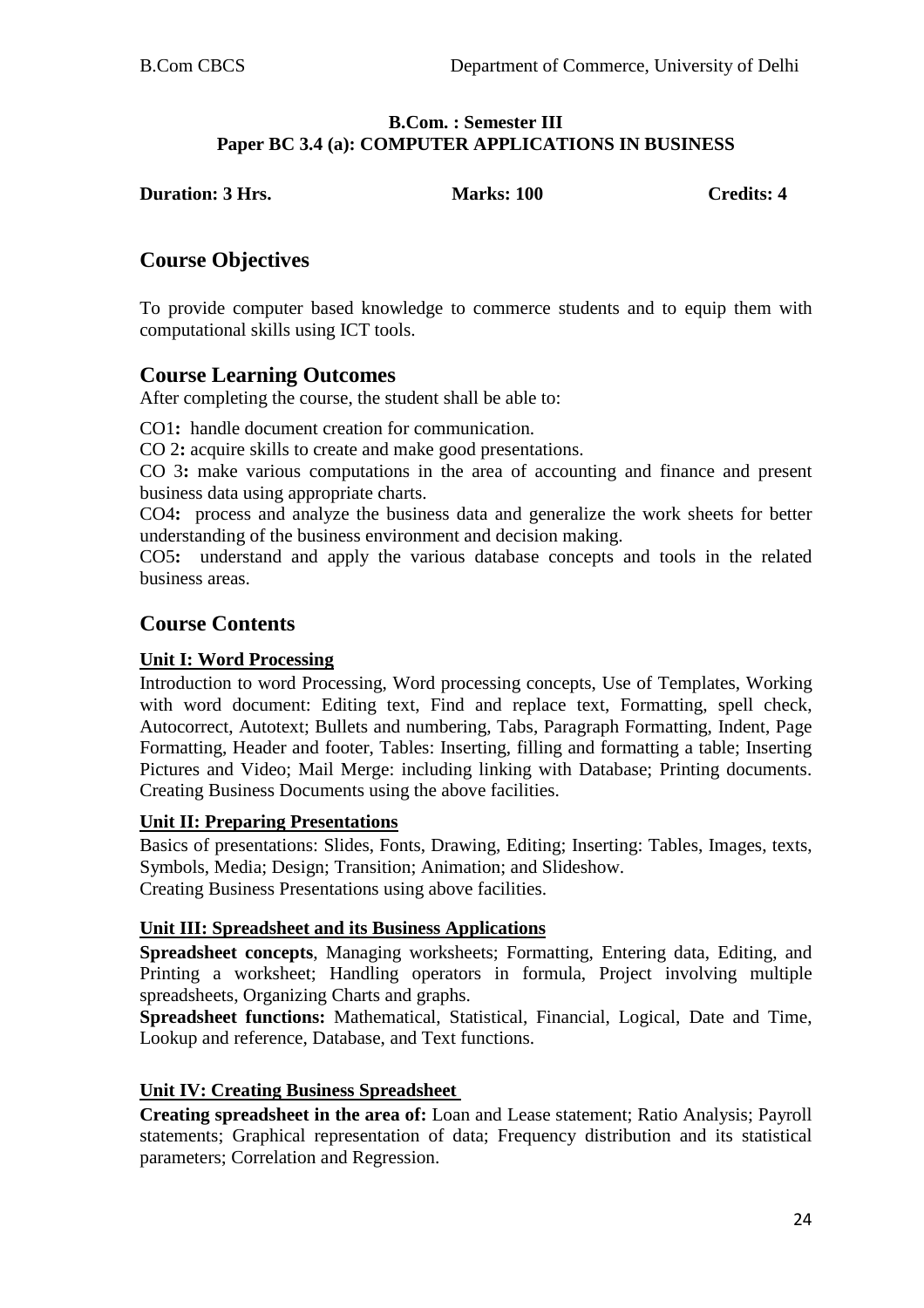## **Unit V: Database Management System**

**Database Designs for Accounting and Business Applications:** Reality- Expressing the Application; Creating Initial design in Entity Relationship(ER) Model; Transforming ER Model to Relational data model concepts; Implementing RDM design using an appropriate DBMS.

**DBMS Software:** Environment; Tables; Forms; Queries; Reports; Modules; Applying DBMS in the areas of Accounting; Managing the data records of Employees, Suppliers and Customers.

#### **Note:**

There shall be 2 credit hours (2 lectures) per class and 2 credit hours (4 Practical Lab periods) per batch.

## **References**

- Elmasari, Ranez and Shamkant B. Navathe *Fundamentals of Database Systems, 7th Edition,* (2016), Pearson Education.
- Jain, Hem Chand and Tiwari H. N *Computer Applications in Business.. (2019)*,Taxmann.
- Madan, Sushila, *Computer Applications in Business*. Scholar Tech Press.
- Mathur, Shruti and Jain Pooja, *Computer Applications in Business.* Galgotia Publishing Company.
- Sharma S.K. and Bansal, Mansi *Computer Applications in Business,* Taxmann.
- Wayne Winston, *MS Excel 2016, Data Analysis & Business Modeling*, PHI.

## **Additional Readings**

• Simon Benninga, *Financial Modeling, 4th edition*. The MIT Press

Note: Latest edition of text books may be used.

## **Teaching Learning process**

The course would involve lectures supported by group discussion, real life projects, open ended projects and hands-on-practice in computer labs.

## **Assessment Methods**

There shall be an examination of 100 marks consisting of practical exam of 75 marks (3 hours duration), 10 marks workbook, 10 marks class test/viva and 5 marks for attendance.

# **Keywords**

Computer application in Business, Spreadsheet Solver, Database Management system, Mail merge, Word Processing, Data analysis, Pivot table.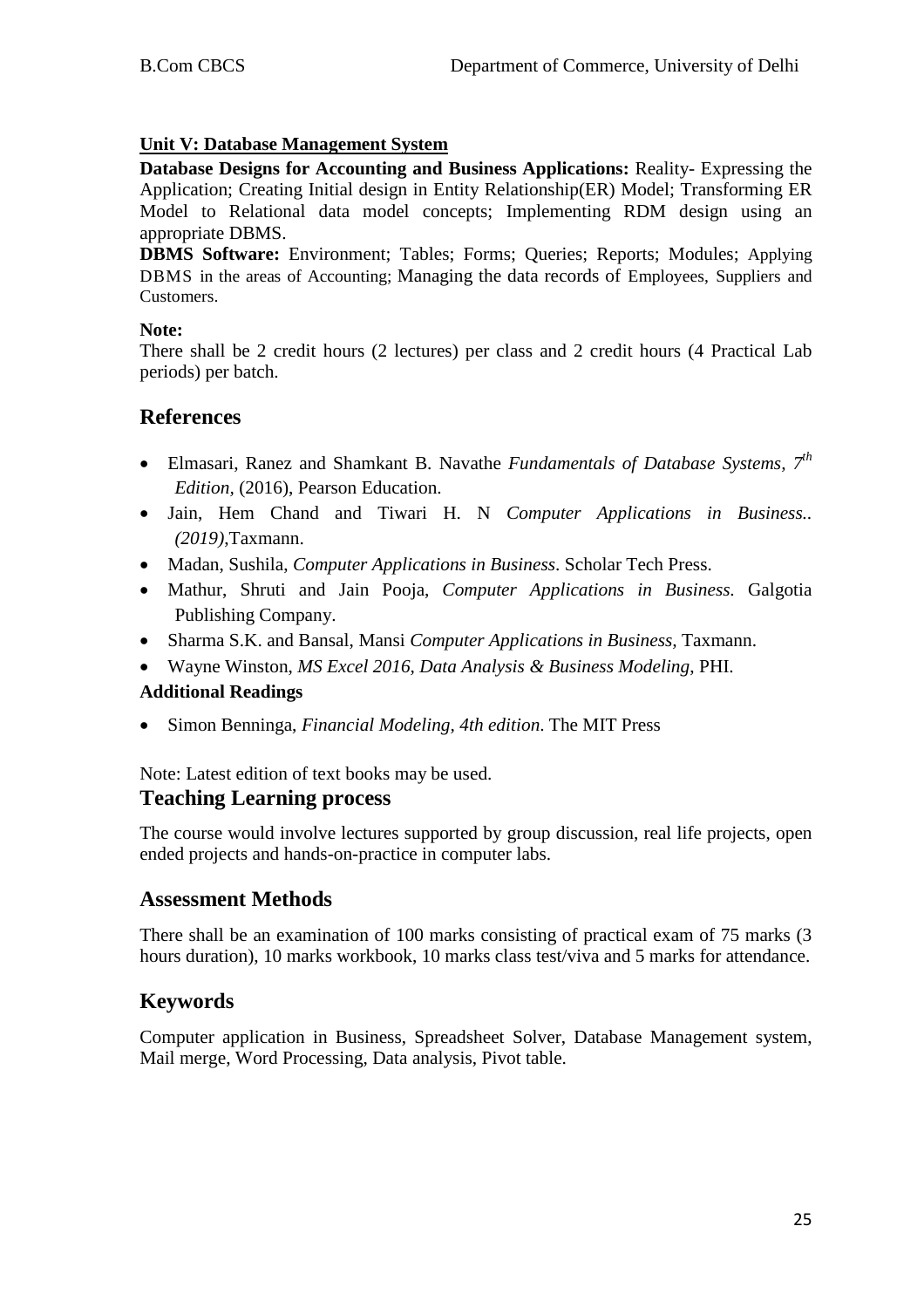#### **B.Com. : Semester III Paper BC 3.4 (b): CYBER CRIMES AND LAWS**

**Duration: 3 Hrs. Marks: 100 Credits: 4** 

# **Course Objective**

This paper intends to create an understanding towards the cyber crimes and to familiarize the students with the application of cyber laws in general.

# **Course Learning Outcomes**

After completing the course, the student shall be able to:

O1: identify cyber risk associated with online activities.

CO2: learn safe working in the vertical having varied access points, data sources, network and system related issues, especially in online transactions.

CO3: identify the threats attached with using different popular virtual places or platforms. CO4: generate and preserve electronic evidences for personal and professional use.

CO5: work in virtual space safely and with business process or products confirming to the regulatory framework and not falling under the ambit of cyber crimes.

# **Course Contents**

## **Unit I: Cyber Crimes**

Introduction- Computer crime and cyber crimes; Distinction between cyber crime and conventional crimes; Kinds of cyber crimes- cyber stalking, cyber terrorism, forgery and fraud, crimes related to IPRs, computer vandalism; cyber forensic.

#### **Unit II: Definitions under IT Act, 2000**

Definitions under IT Act, 2000; Concept of Internet, Web Centric Business, E Business and its significance, Electronic Governance, Cyber jurisdiction.

#### **Unit III: Contemporary Business Issues in Cyber Space**

Security risks: Instant messaging platform, social networking sites, mobile applications and Internet of Things (IOT). Domain name dispute and their resolution, E-forms; E-Money, regulations of PPI (Pre-Payment Instruments) by RBI, Electronic Money Transfer, Privacy of Data and Secure Ways of Operation in Cyber Space.

#### **Unit IV: Electronic Records**

Authentication of Electronic Records; Legal Recognition of Electronic Records; Legal Recognition of Digital Signatures; Applications and usage of electronic records and Digital Signatures in Government and its Agencies; Retention of Electronic Records, Intermediaries and their liabilities; Attribution, Acknowledgement and Dispatch of Electronic Records; Secure Electronic Records and Digital Signatures.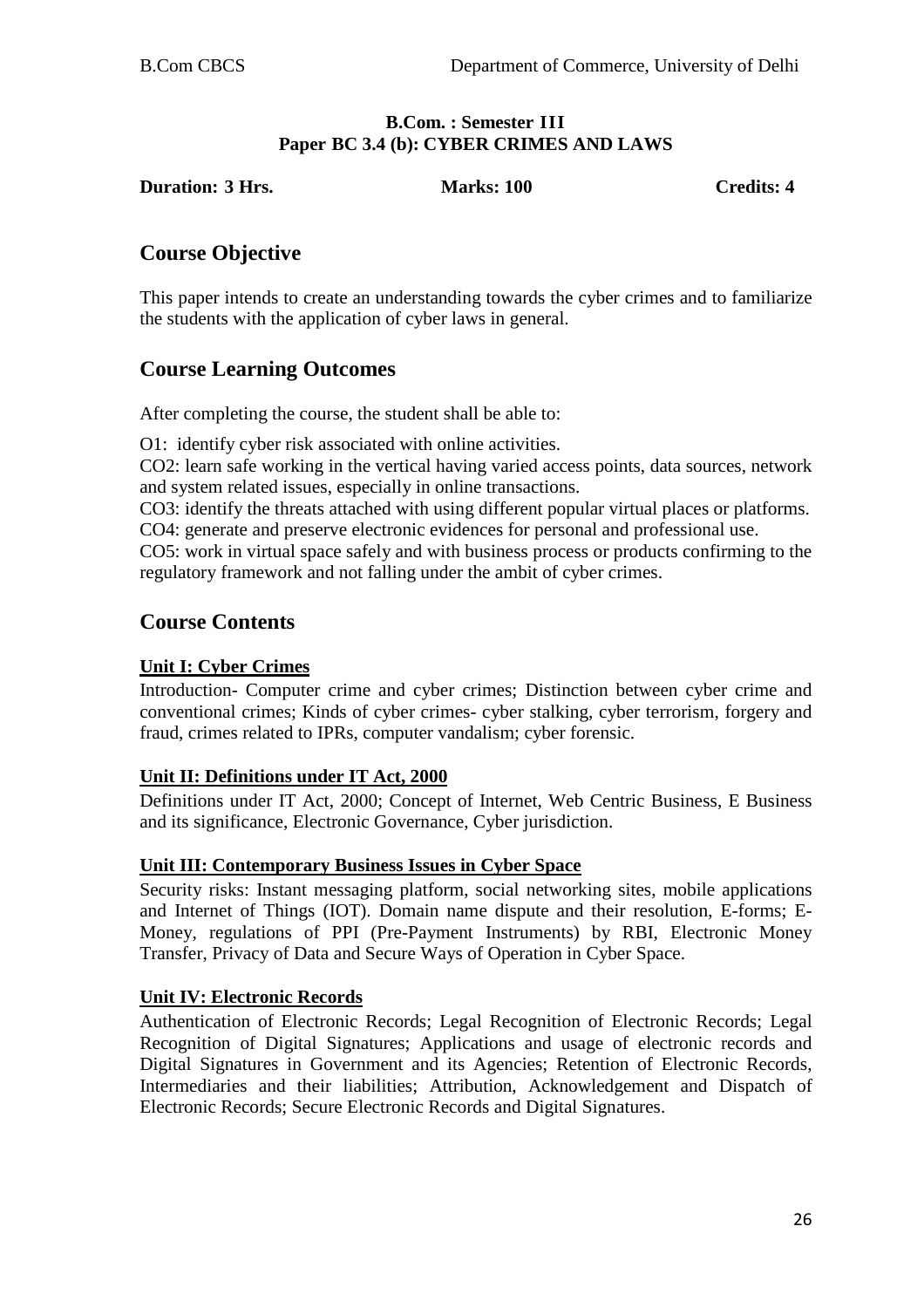## **Unit V: Regulatory Framework**

Regulation of Certifying Authorities; Appointment and Functions of Controller; License to issue Digital Signatures Certificate; Renewal of License; Controller's Powers; Procedure to be Followed by Certifying Authority; Issue, Suspension and Revocation of Digital Signatures Certificate, Duties of Subscribers; Penalties and Adjudication; Appellate Tribunal; Offences; Overview of GDPR and Indian data protection regime

## **References**

- Brian, Craig. (2012). *Cyber Law: The Law of the Internet and Information Technology.* Pearson Education.
- Sharma J. P., and Kanojia, S. (2018).E Business and *Cyber Laws*. New Delhi. Bharat Law house Pvt Ltd.
- Rattan J, (2015)Cyber Crime and Information Technology, Bharat Law House, Pvt Ltd.
- Arora, S. and Arora R. (2017), Cyber crimes and laws, Taxmann Pvt Ltd, New Delhi.

## **Additional Resources**

- Information Technology Rules & Cyber Regulations Appellate Tribunal Rules with Information Technology Act 2000. Taxmann Publications Pvt. Ltd., New Delhi.
- Painttal, D. (2016) *Law of Information Technology*, New Delhi: Taxmann Publications Pvt. Ltd.
- Dietel, Harvey M., Dietel, Paul J., and Steinbuhler, Kate. (2001). *E-business and E-commerce for managers.* Pearson Education.
- Joseph, P.T. (2015). *E-Commerce-An Indian Perspective*. PHI

# **Teaching Learning Process**

Lectures, presentations of case laws discussing the real life cyber scams and the relevant precautionary measures, case study approach would be widely followed, role plays, seminars, tutorials, project- based learning. Case laws comprehension and higher-order skills of reasoning and analysis will be encouraged through teaching strategies.

## **Assessment Methods**

The assessment methods of this course are properly aligned with teaching learning processes and anticipated learning outcomes. It includes oral and written tests, case presentations, peer evaluation, problem solving exercises, observation of practical skills through case laws and viva voce interviews.

# **Keywords**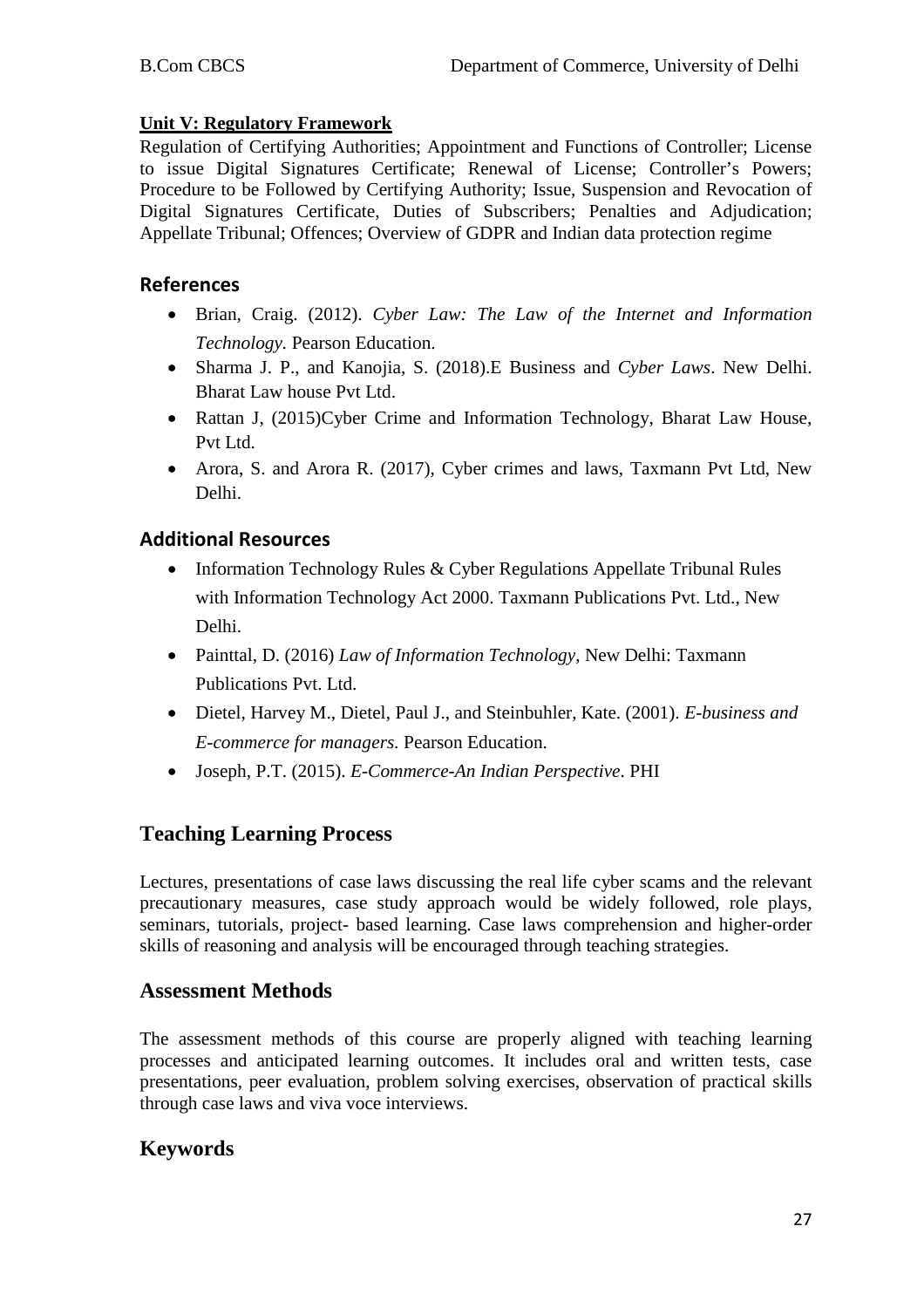Regulatory Framework, Electronic Records, IT Act, 2000, Cyber Crimes.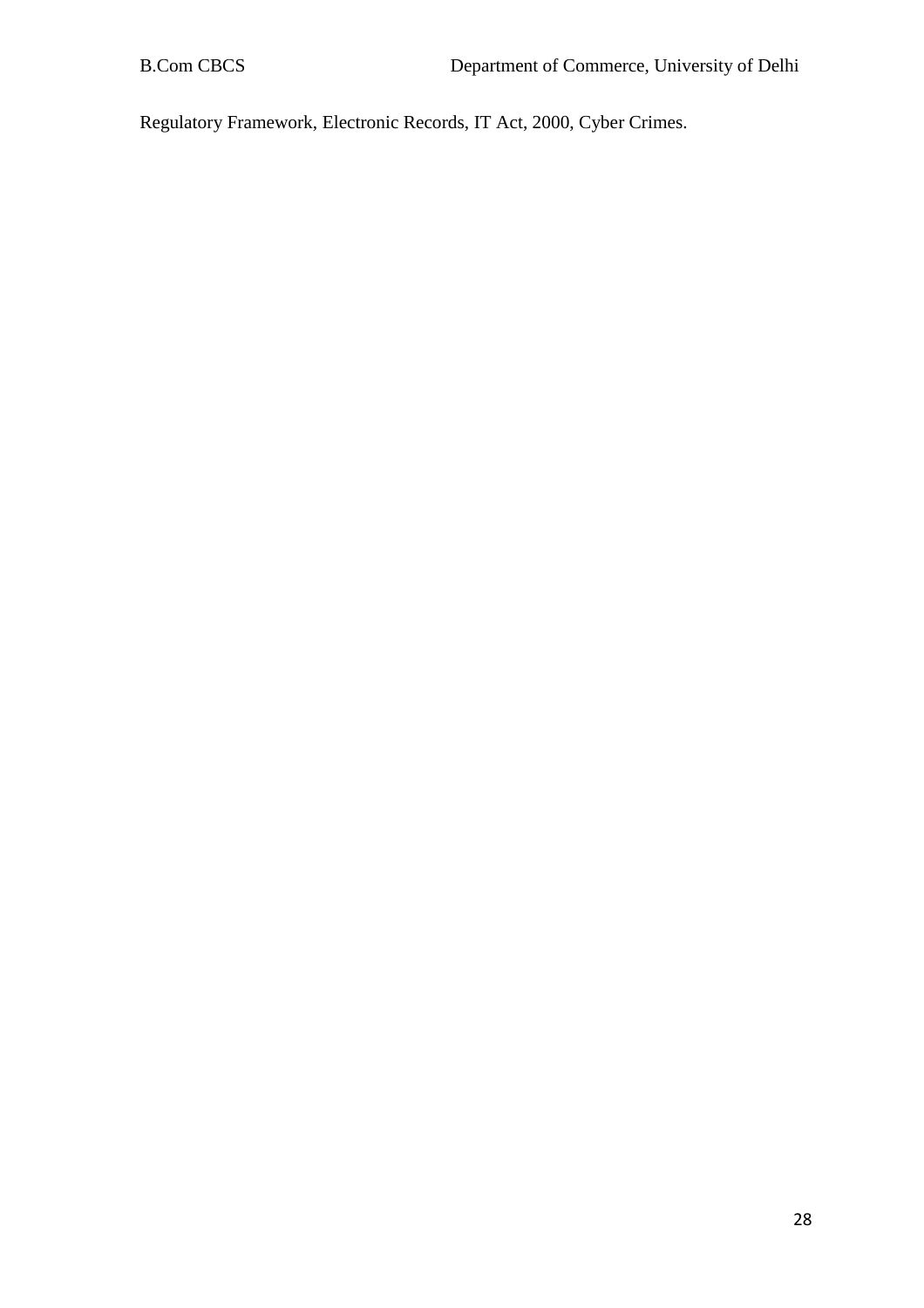#### **B.Com. : Semester IV Paper BC 4.2: CORPORATE ACCOUNTING**

**Duration: 3 Hrs.** Marks: 100 **Credits: 6** Credits: 6

# **Course Objective**

To acquire the conceptual knowledge of corporate accounting and to understand the various techniques of preparing accounting and financial statements.

# **Course Learning Process**

After completing the course, the student shall be able to:

- CO1: develop an understanding of accounting for share capital and debentures.
- CO2: drepare financial statements of a company.
- CO3: develop understanding of cash flow statements.
- CO4: understand the accounting for amalgamation of companies.
- CO5: prepare consolidated balance sheet for Holding company.

# **Course Contents**

## **Unit I: Accounting for Share Capital and Debentures**

Introduction to issue of shares and debentures. Issue of rights and Bonus shares, ESOPs and buyback of shares, book building. Redemption of Preference shares, Redemption of debentures: sinking/debenture Redemption fund, open market purchase and conversion of debentures. *Relevant AS and IND-AS as applicable.*

#### **Unit II: Financial Statements of a Company**

Preparation of financial Statement of Joint Stock companies as per schedule III Part I & II (Division I in detail and Division II only on overview) *Relevant AS and IND-AS as applicable.*

## **Unit III: Cash Flow Statements**

Meaning, Usefulness, Preparation of a cash flow statement in accordance with Accounting Standard 3(Revised) issued by the Institute of Chartered Accountants of India. (Only indirect method), Limitations of cash flow statement. *Relevant AS and IND-AS as applicable.*

## **Unit IV: Amalgamation of Companies**

Concept of Purchase Consideration. Accounting for Amalgamation of Companies (excluding inter-company transactions and holdings) and external reconstruction Accounting for Internal Reconstruction (excluding preparation of scheme for internal reconstruction). *Relevant AS and IND-AS as applicable.*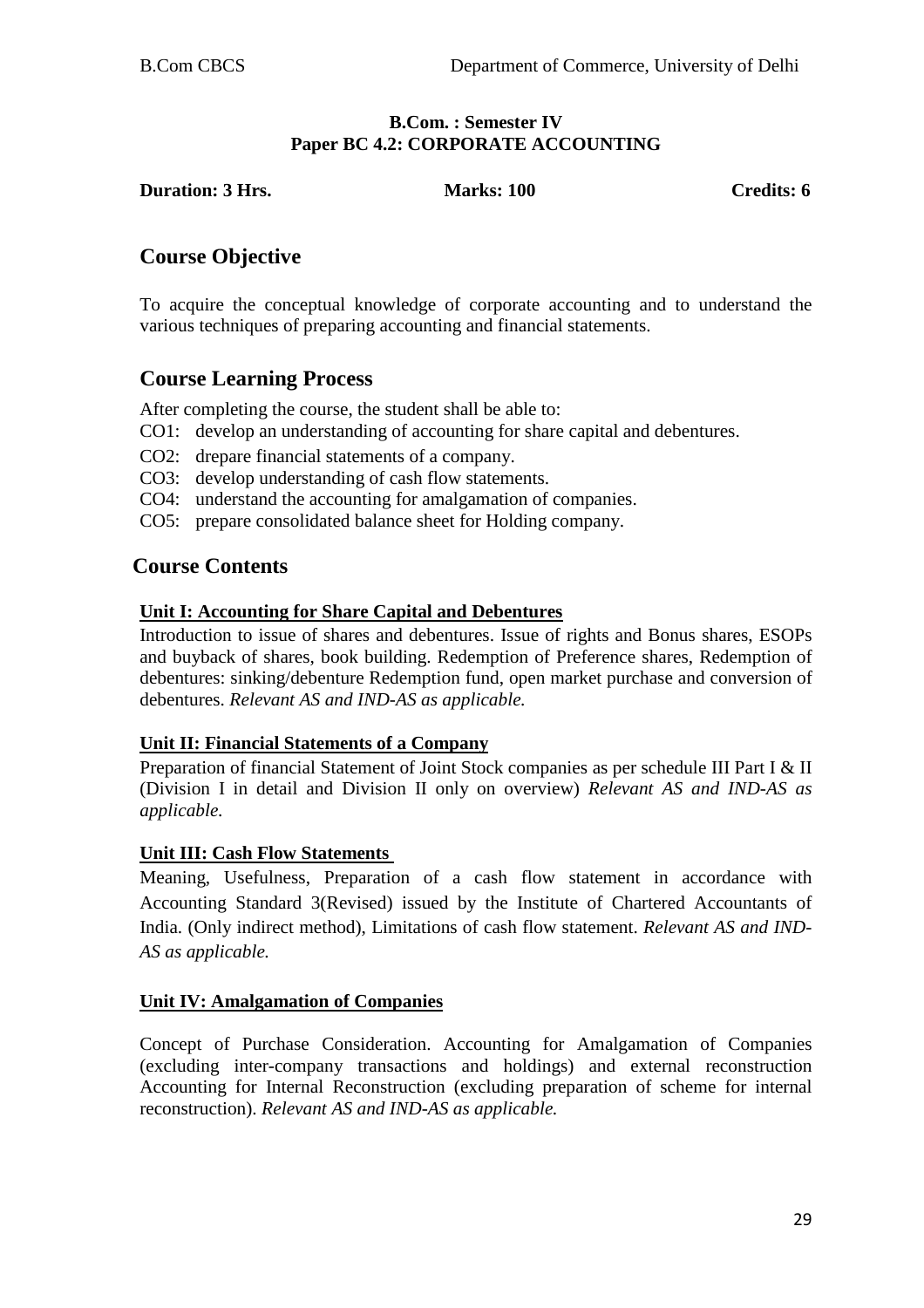## **Unit V: Accounts of Holding Companies/ Parent Companies**

Preparation of consolidated balance sheet with one subsidiary company. *Relevant AS and IND-AS as applicable.*

# **References**

- Goyal, Bhushan Kumar. *Corporate Accounting*. Taxmann, New Delhi.
- Kumar, Alok. *Corporate Accounting.* Kitab Mahal, New Delhi.
- Sah, Raj Kumar, *Concept Building Approach to Corporate Accounting*, Cengage

## **Additional Resources**

- Maheshwari, S N. *Corporate Accounting*. Vikas Publishing House, New Delhi.
- Monga, J R. *Fundamentals of Corporate Accounting*. Mayur Paper Backs, New Delhi.
- Sehgal, Ashok & Deepak Sehgal. *Corporate Accounting.* Taxmann, New Delhi.
- Tulsian, P C. *Corporate Accounting.* S Chand & Co. New Delhi. New Delhi.

Note: Latest edition of readings may be used

# **Teaching Learning Process**

The pedagogy would involve discussion of theory substantiated with numerical al live examples taken from business world.

# **Assessment Methods**

Class participation, Presentation, Practical's, test, End Semester Exam.

# **Keywords**

Redemption of shares, Financial Statements, cash flow, Amalgamation, Purchase consideration, holding company.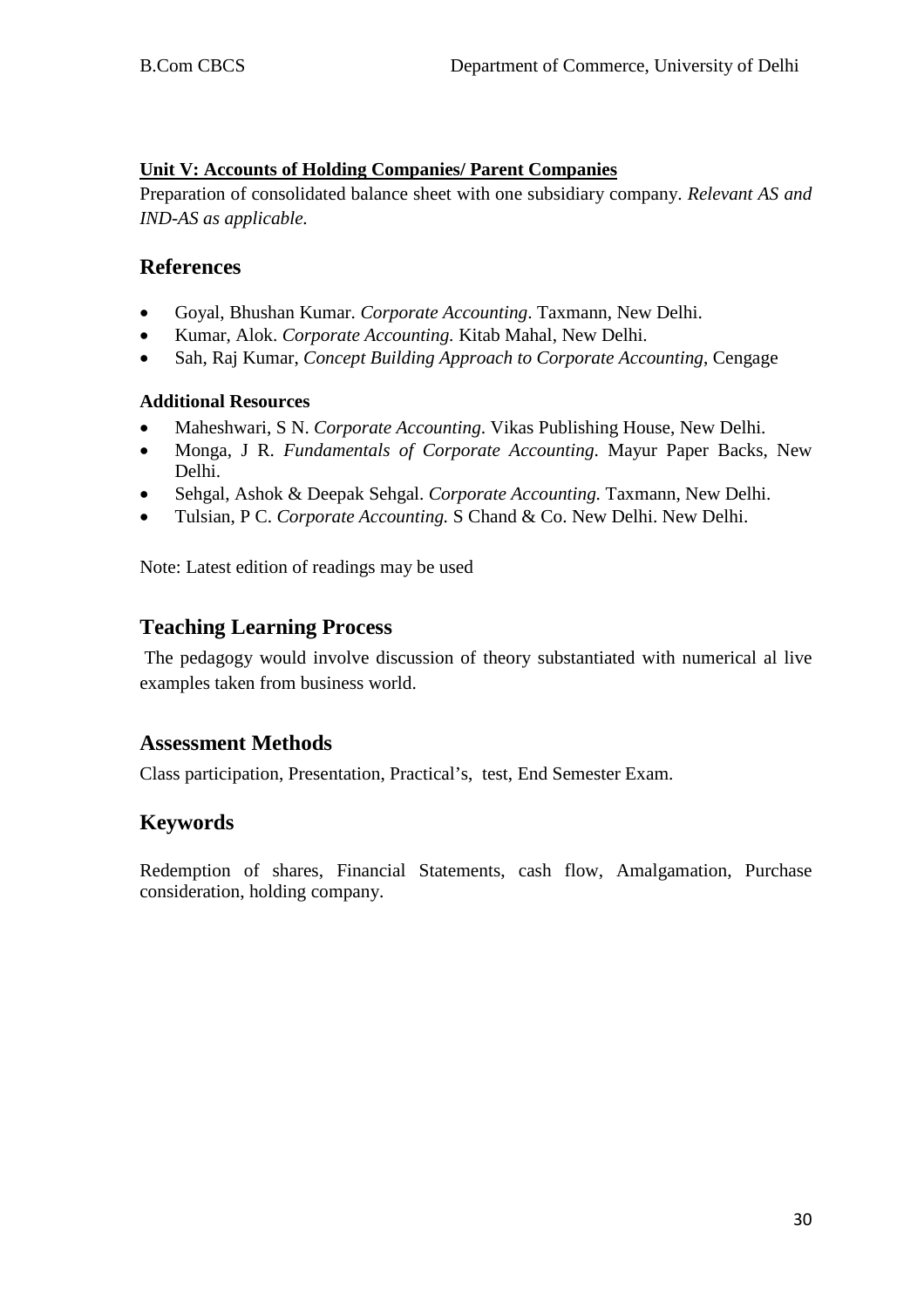# **B.Com. : Semester IV Paper BC 4.3: COST ACCOUNTING**

**Duration: 3 Hrs.** Marks: 100 **Credits: 6**

# **Course Objectives**

To provide an in-depth understanding of the cost accounting principles for identification, analysis and classification of cost components and cost ascertainment using various costing methods.

# **Course Learning Outcomes**

After completing the course, the student shall be able to:

CO1: understand conceptual framework of Cost Accounting.

CO2: understand in detail the accounting and control of material and labour cost.

CO3: understand classification, allocation, apportionment and absorption of overheads in cost determination.

CO4: calculate the cost of products, jobs, contracts, processes and services.

CO5: have basic understanding of cost accounting book keeping systems and reconciliation of cost and financial account profits.

# **Course Contents**

#### **Unit 1: Introduction**

Meaning, scope, objectives and advantages of cost accounting; Difference between financial and cost accounting. Cost concepts and classifications, Overview of elements of cost and Cost sheet. Role of a cost accountant in an organisation. Introduction to Cost Accounting Standards & Cost Accounting Records and Audit Rules

#### **Unit II: Elements of Cost: Material and Labour**

*(a) Materials*: Material/inventory control techniques. Accounting and control of purchases, storage and issue of materials. Inventory systems, Methods of pricing of materials issues — FIFO, LIFO, Simple Average, Weighted Average, Replacement, Standard Cost; Physical Verification, Accounting treatment and control of losses — Wastage, scrap, spoilage and defectives;

(b) *Labour*: Accounting and Control of labour cost. Time keeping and time booking. Concept and treatment of idle time, over time, labour turnover and fringe benefits.

#### **Unit III: Elements of Cost: Overheads**

Classification, allocation, apportionment and absorption of overheads Under- and overabsorption; Capacity Levels and Costs; Treatments of certain items in costing like interest on capital, packing expenses, bad debts, research and development expenses, Activity based costing.

#### **Unit IV: Methods of Costing**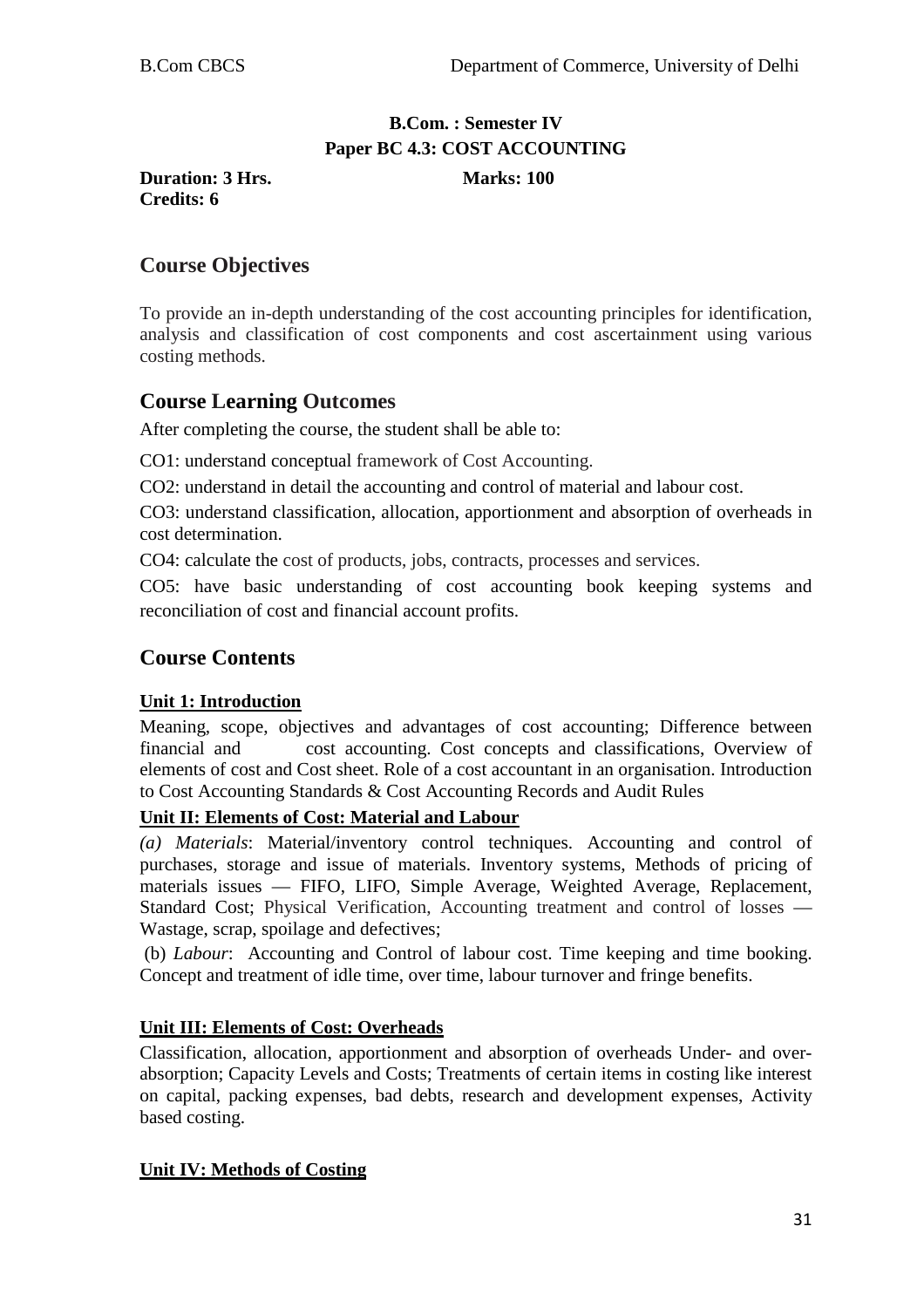Unit costing, Job costing, Contract costing, Process costing (including process losses, valuation of work-in-progress but excluding Joint products By Products). Service costing (only transport).

#### **Unit V: Cost Accounting Book-Keeping Systems**

A brief introduction to integral and non-integral system of book-keeping; Reconciliation of cost and financial accounts profit.

## **References**

- Jain, S.P., and K. L. Narang. *Cost Accounting: Principles and Methods.* Kalyani Publishers, Jalandhar.
- Jhamb, H. V. *Fundamentals of Cost Accounting.* Ane Books Pvt. Ltd, New Delhi.
- Singh, Surender. *Elements of Cost Accounting*, Kitab Mahal, Allahabad/New Delhi.

#### **Additional Resources**

- Arora, M. N. *Cost and Management Accounting-Principles and Practice*. Vikas Publishing House, New Delhi.
- Lal, Jawahar & Seema Srivastava. *Cost Accounting*. McGraw Hill Publishing Co., New Delhi.
- Maheshwari, S. N., & S. N. Mittal. *Cost Accounting. Theory and Problems.* Shri Mahabir Book Depot, New Delhi.

Note: Latest edition of text books may be used.

# **Teaching Learning Process**

This paper would be taught using lecture, class discussion, numerical examples and cases from corporate world.

# **Assessment Methods**

The assessment of the students must be aligned with the course learning outcomes and requires class participation, class test, assignment, project work and end semester examination

## **Keywords**

Elements of Cost, Overheads, Process Costing, Reconciliation of Cost and Financial Profits.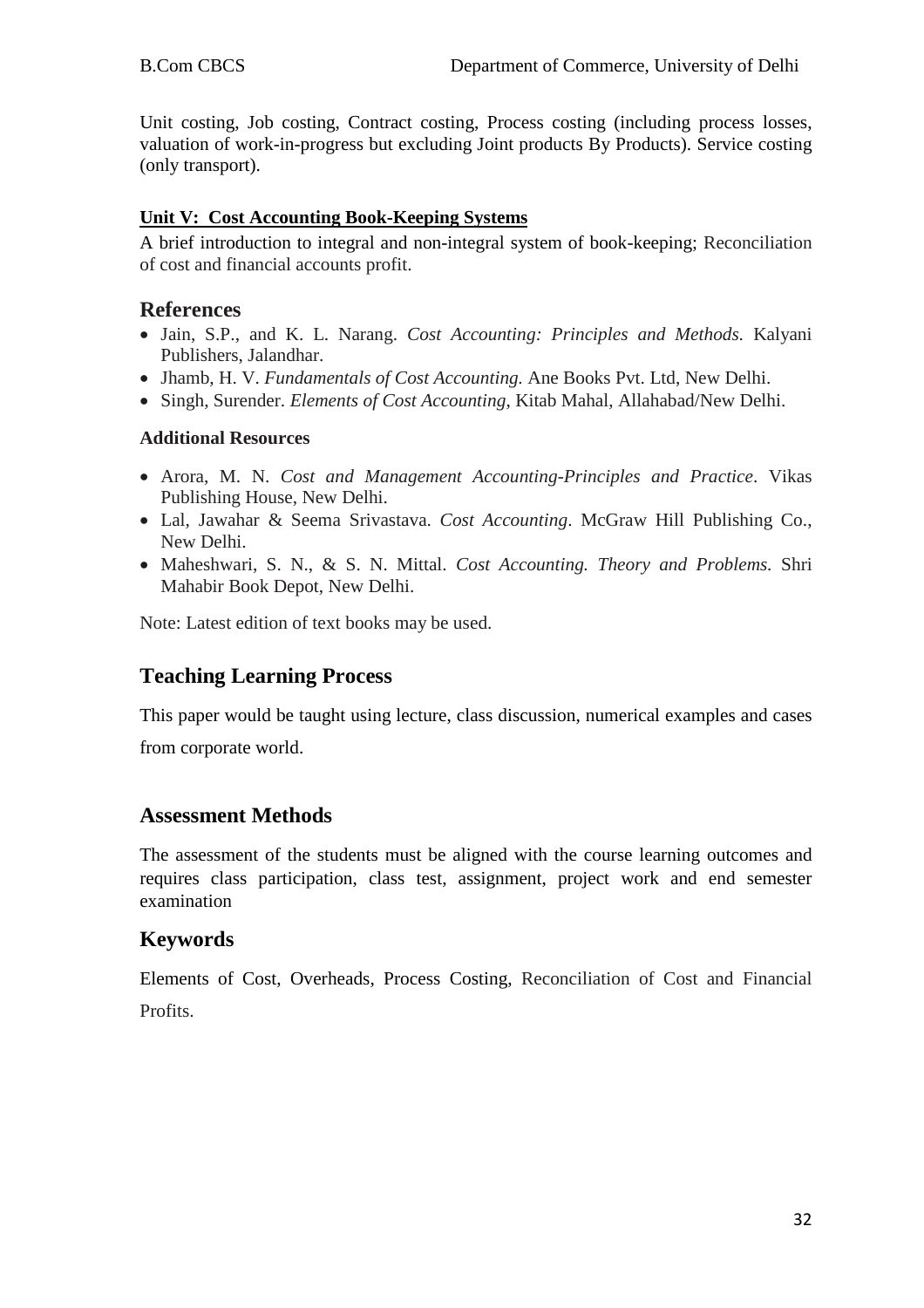#### **B.Com. : Semester IV Paper: BC 4.4 (a): E-COMMERCE**

**Duration: 3 Hrs. Marks: 100 Credits: 4**

# **Course Objective**

To familiarize the students with concepts and techniques of E-Commerce and to enhance skills for effective and contemporary applications of E- commerce.

# **Course Learning Outcomes**

After completing the course, the student shall be able to:

CO1: understand the basics of E-commerce, current and emerging business models.

CO2: familiarize with basic business operations such as sales, marketing, HR etc. on the web.

CO3: enhance the students' skills for designing and developing website.

CO4: identify the emerging modes of e-payment.

C05: understand the importance of security, privacy, ethical and legal issues of ecommerce.

# **Course Contents**

#### · **Unit I: Introduction to E- Commerce**

Scope of E- commerce, E -commerce Based Activities, Technical Components of Ecommerce, E -commerce Applications, Frame Work of E -commerce, Supply Chain Management, E- commerce and E- Business, M-commerce, Pure Online V/S Brick and Click business.

## **Unit II: Planning online business**

Nature and dynamics of Internet ,electronic business models, B2B, B2C, C2C, C2B, B2G, website designing, assessing requirement for an online business, designing, developing and and deploying the system**.** 

## **Unit III: Technology for online business**

Internet and its evolution, intranet and extranet, IT infrastructure, middleware, domain names, contents: text and integrating e -business application, components of internet Information technology example and the set of the set of the set of the set of the set of the set of the set of the set of the set of the set of the set of the set of the set of the set of the set of the set of the set of

structure.

## **Unit IV: Operations of E- commerce**

Online payment mechanism, electronic payment system, payment gateways, visitors to websites, tools for promoting websites, risk management options for e- payment systems**.** 

#### **Unit V: Security and Legal Aspects of E-commerce**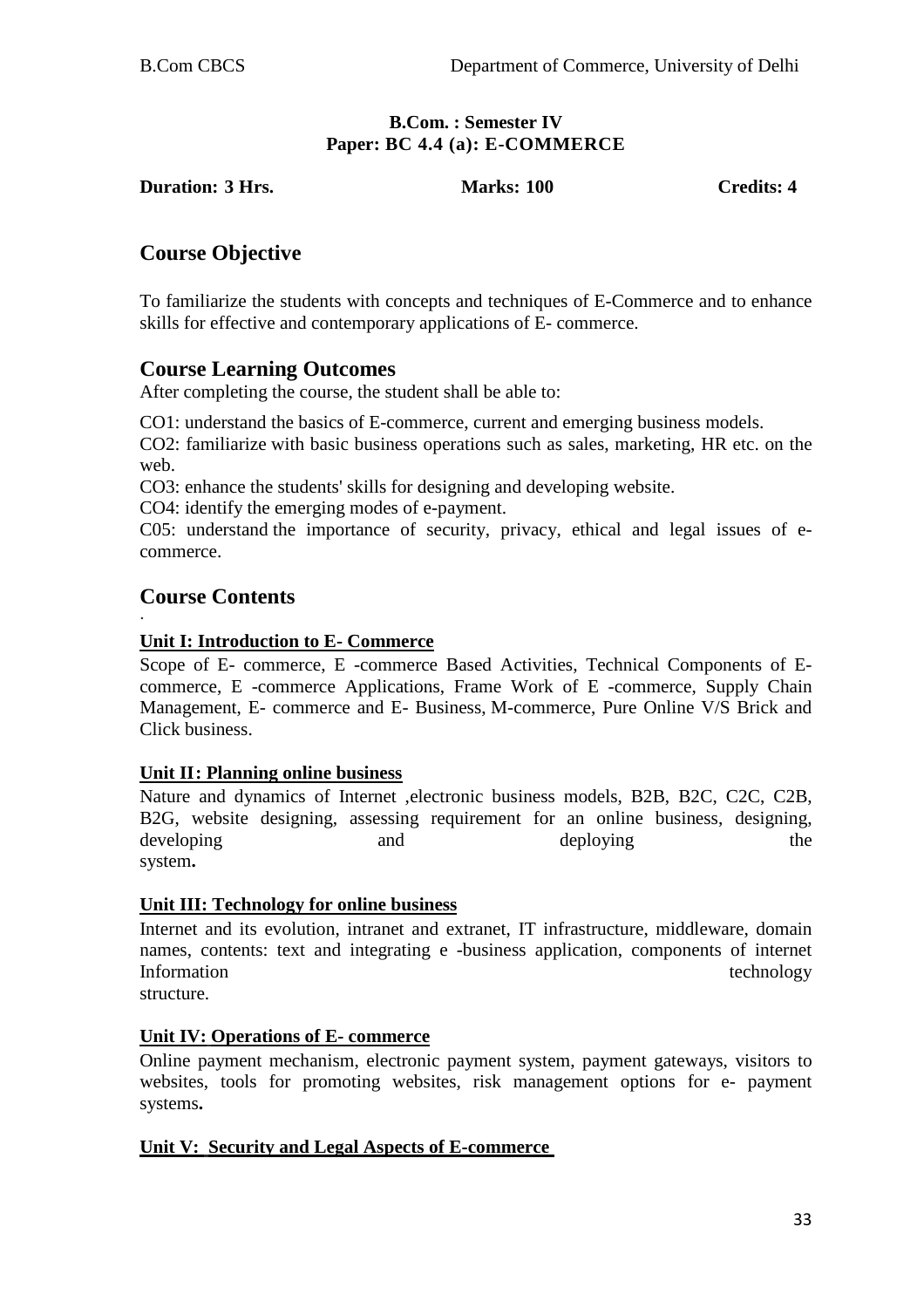Threats in E-commerce, security of clients and service provider, cyber laws-relevant provisions of Information Technology Act 2000: offences, secure electronic records and digital signatures, penalties, adjudication

# **References**

- Agarwala, Kamlesh N., Lal, Amit and Agarwala, Deeksha. *"Business on the Net: An Introduction to the whats and hows of E-commerce."* Macmillan India Ltd.
- Bajaj KK, Debjani Nag *E-Commerce.* Tata McGraw Hill Company New Delhi.
- Chhabra, T.N., Jain, Hem Chand, Jain, Aruna. *"An Introduction to HTML" Dhanpat Rai & Co*
- Dietel, Harvey M., Dietel, Paul J., and Steinbuhler Kate. *E- Business and Ecommerce for Managers.* Pearson Education.
- Diwan, Parag and Sharma, Sunil *Electronic commerce- A manager's Guide to E-Business.* Vanity Books International, Delhi.
- Elias M. Awad *Electronic Commerce from vision to fulfillment, Third Edition.* PHI publications.
- Turban, E., et.al. *Electronic commerce: A Managerial perspective.* Pearson Education Asia.

## **Additional Resources**

- *Information Technology Act 2000*
- Kumar A. *Cyber Laws.* Book Age Publications, New Delhi

Note: Latest edition of the books should be used.

# **Teaching Learning Process**

A combination of various learning methods like audio-visual materials, class presentations, expert lectures(Webinar), case studies and group discussion using ICT (such as: WhatsApp group, Google Group, Etc.).

# **Assessment Methods**

The methods of assessing the students includes presentations, online/off line quiz, micro research projects, group discussion and class tests.

Theory exam of 75 marks (including internal assessment of 10 marks for practical  $+10$ marks for class test/ assignment  $+5$  marks for attendance) of 2 hours duration Practical will be of 1 hour of 25 marks (internal examiner)

# **Keywords**

E-commerce, E-business, Mobile Commerce, Electronic Data, Digital Signature, Electronic Payment System.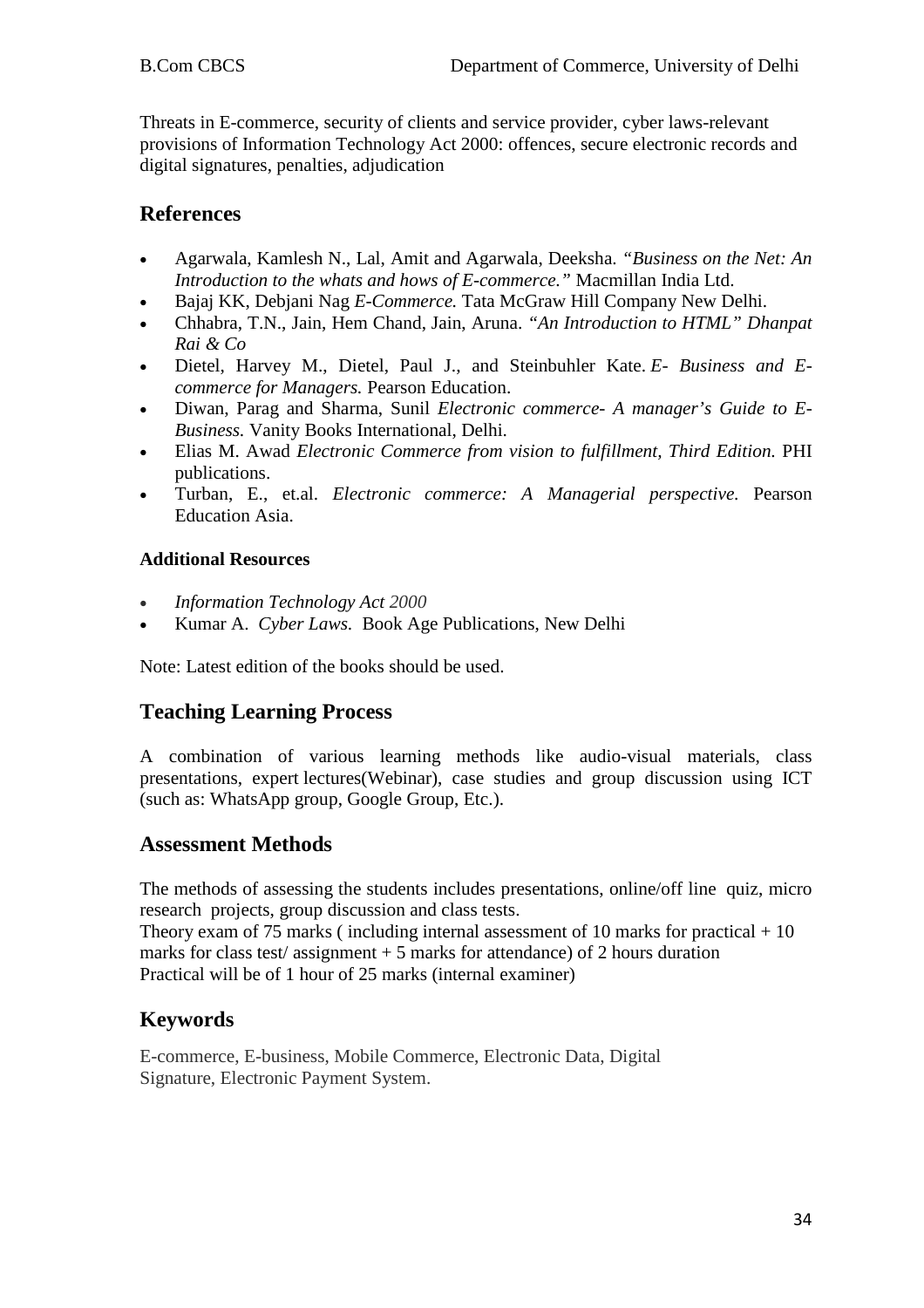## **B. Com. : Semester IV Paper BC 4.4 (b): INVESTING IN STOCK MARKETS**

**Duration: 3 Hrs.** Marks: 100 Credits: 4

# **Course Objective**

To equip students with the basic skills required to operate in stock market.

# **Course Learning Outcomes**

After completing the course, the student shall be able to:

CO1 **-** understand the basics of Investing, the Investment Environment as well as Risk & Return.

CO2 **–** learn Indian securities market including the Derivatives Market.

CO3 **-** learn EIC framework and conduct Fundamental Analysis.

CO4 - understand Technical Analysis.

CO5 **-** understand the Mutual funds market and learn to Invest in Mutual Funds.

# **Course Contents**

#### **Unit-I: Basics of Investing**

Basics of Investment & Investment Environment. Risk and Return, Instruments of Investment - Equity shares, Preference shares, Bonds and Debentures. Trading in securities: Types of orders, using brokerage and Analyst recommendations.

#### **Unit- II: Indian Securities Market**

An overview of Indian Securities Market: Primary Market (IPO, FPO, Private placement, Offer for sale), Secondary Market (cash market and derivative market: Futures and Options) Market Participants: Stock Broker, Investor, Depositories, Clearing House, Stock Exchanges. Role of stock exchange, Stock exchanges in India: BSE, NSE, MSEI. Security Market Indices: Nifty & Sensex, Sources of financial information.

#### **Unit-III: Fundamental Analysis**

Top down and bottom up approaches, Analysis of international & domestic economic scenario, Industry analysis, Company analysis (Quality of management, financial analysis :Both Annual and Quarterly, Income statement analysis, position statement analysis including key financial ratios, Cash flow statement analysis, Industry market ratios: PE, PEG, Price over sales, Price over book value, EVA), Understanding Shareholding pattern of the company.

#### **Unit-IV: Technical Analysis**

Trading rules (credit balance theory, confidence index, filter rules, market breath, advances vs declines and charting (use of historic prices, simple moving average and MACD) basic and advanced interactive charts. Do's & Don'ts of investing in markets.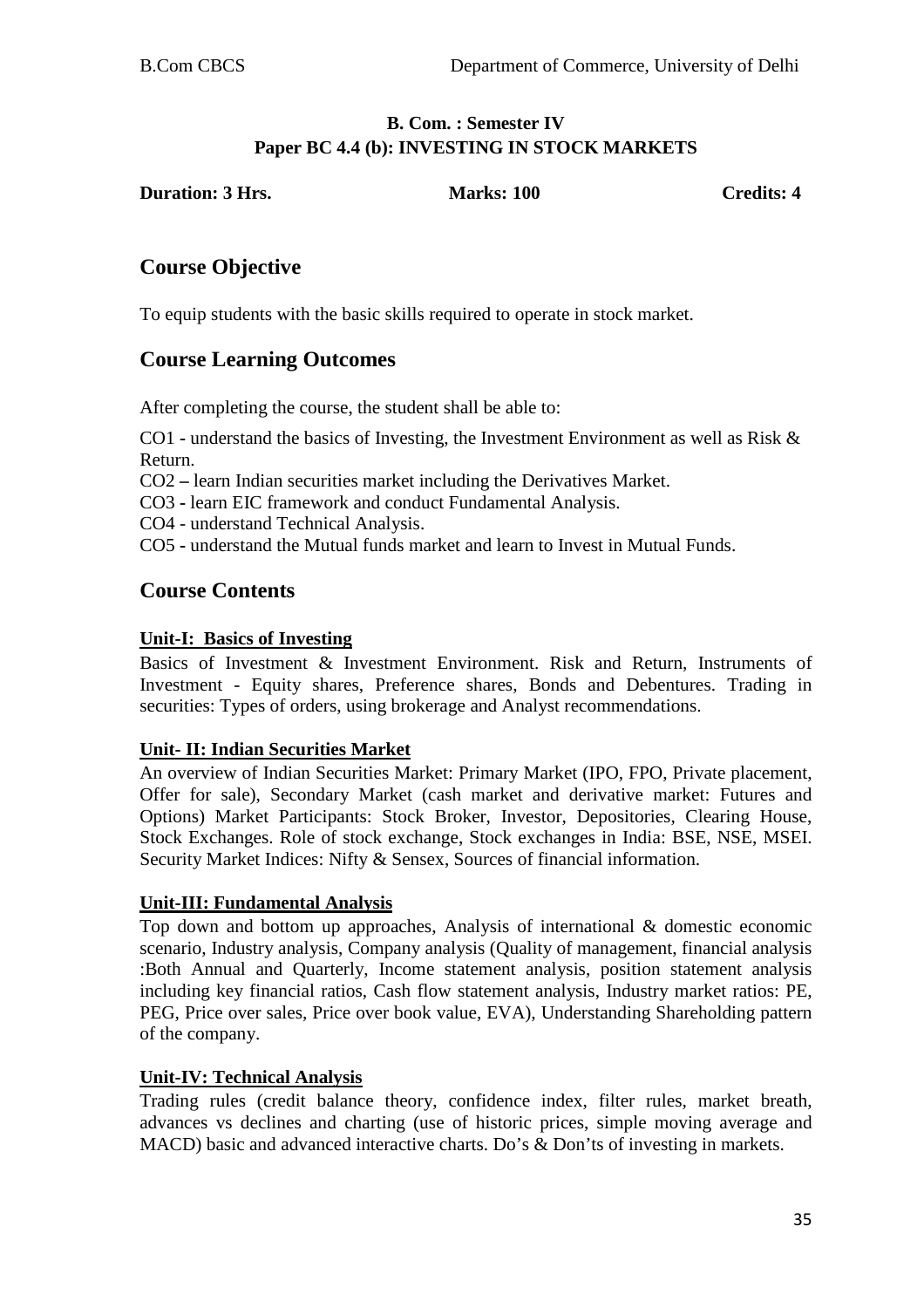## **Unit-V: Investing in Mutual Funds**

Concept and background on Mutual Funds: Advantages, Disadvantages of investing in Mutual Funds, Types of Mutual funds: Open ended, close ended, equity, debt, hybrid, money market, and entry load vs. exit load funds. Factors affecting choice of mutual funds. CRISIL mutual fund ranking and its usage, calculation and use of Net Asset Value.

#### **References**

- Kumar, V and Nangia, R.S*. Investing in Stock Markets,* Ane books.
- Singh J K & Singh Amit Kumar*, Investing in stock Markets,* A K Publications*, Delhi.*
- Tripathi Vanita & Panwar N *, Investing in Stock Markets,* Taxmann's Publication.

#### **Additional Resources:**

- Chandra, Prasanna. *Investment Analysis and Portfolio Management*, Tata McGraw Hil.l
- Damodaran, Aswath. *Investment Validation Tools and Technique for Determining Mutual Funds*, John Wiley & Sons.
- Gurman and Jochnk, *Fundamentals of Investing*, Pearworth.
- Madura, Jeff, *Personal Finance*, Pearson.

Note: Latest edition of text books may be used.

# **Teaching Learning Process**

As the course is designed to equip students with the basic skills required to operate in stock market, the teaching learning process will be based on lectures, seminars, workshops, project work and case studies.

## **Assessment Methods**

The assessment of the students must be aligned with the course learning outcomes and requires class participation, class test, assignment, project work, end semester examination.

## **Keywords**

Investments, Indian Securities Market, Primacy Market, Secondary Market, Derivatives Market.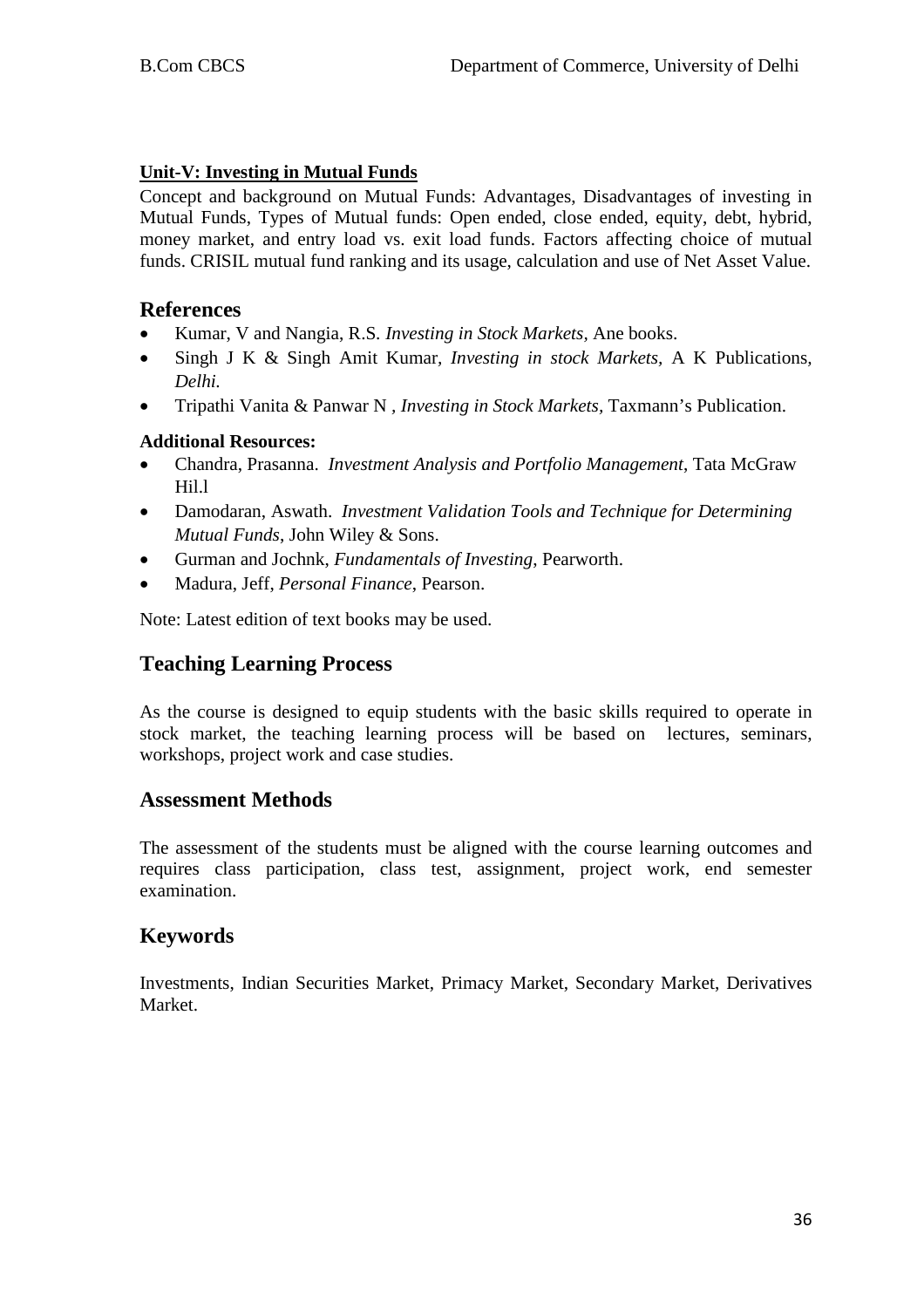## **B. Com. : Semester IV Paper BC 4.4 (c): PERSONAL TAX PLANNING**

**Duration: 3 Hrs.** Marks: 100 Credits : 4

# **Course Objective**

To provide basic knowledge of Income Tax and its planning to students in easily comprehensible manner with a view to equip them to use the legitimate tool of planning in their economic life.

# **Course Learning Outcomes**

After completing the course, the student shall be able to:

CO1: understand the concept of Tax Planning and relevance of residential status to plan the scope of income.

CO2: apply critical thinking and problem solving skills to minimize tax liability.

CO3: devise tax planning strategy in relation to income from house property and business.

CO4: devise tax planning strategies w.r.t. capital gains and income from other sources.

CO5: understand provisions related to clubbing and certain deductions under Income Tax Act.

# **Course Contents**

## **Unit I: Concept of Tax Planning**

- (i) Meaning of tax planning, tax avoidance, tax evasion and tax management; Objectives of tax planning; Case studies relating to tax planning, tax avoidance, tax evasion and tax management.
- (ii) Tax Planning with reference to residential status: Relevance of residential status in computing taxable income; Determination of residential status of an individual, HUF, company, other persons; Relationship between residential status and incidence of tax; Case studies relating to residential status.
- (iii) Provisions relating to concept of agricultural income; Tax treatment and tax planning of agricultural income.

#### **Unit II: Tax Planning with Reference to Salary Income**

- (i) Tax planning in respect of salary income: Bonus; Fees; Commission and allowances; Valuation of perquisites; Allowances; Retirement benefits like gratuity, leave encashment, pension tax relief under Section 89 (1) (arrears of salary).
- (ii) Case studies based on designing pay package.

# **Unit III: Tax Planning in relation to Income from House Property and Business Income**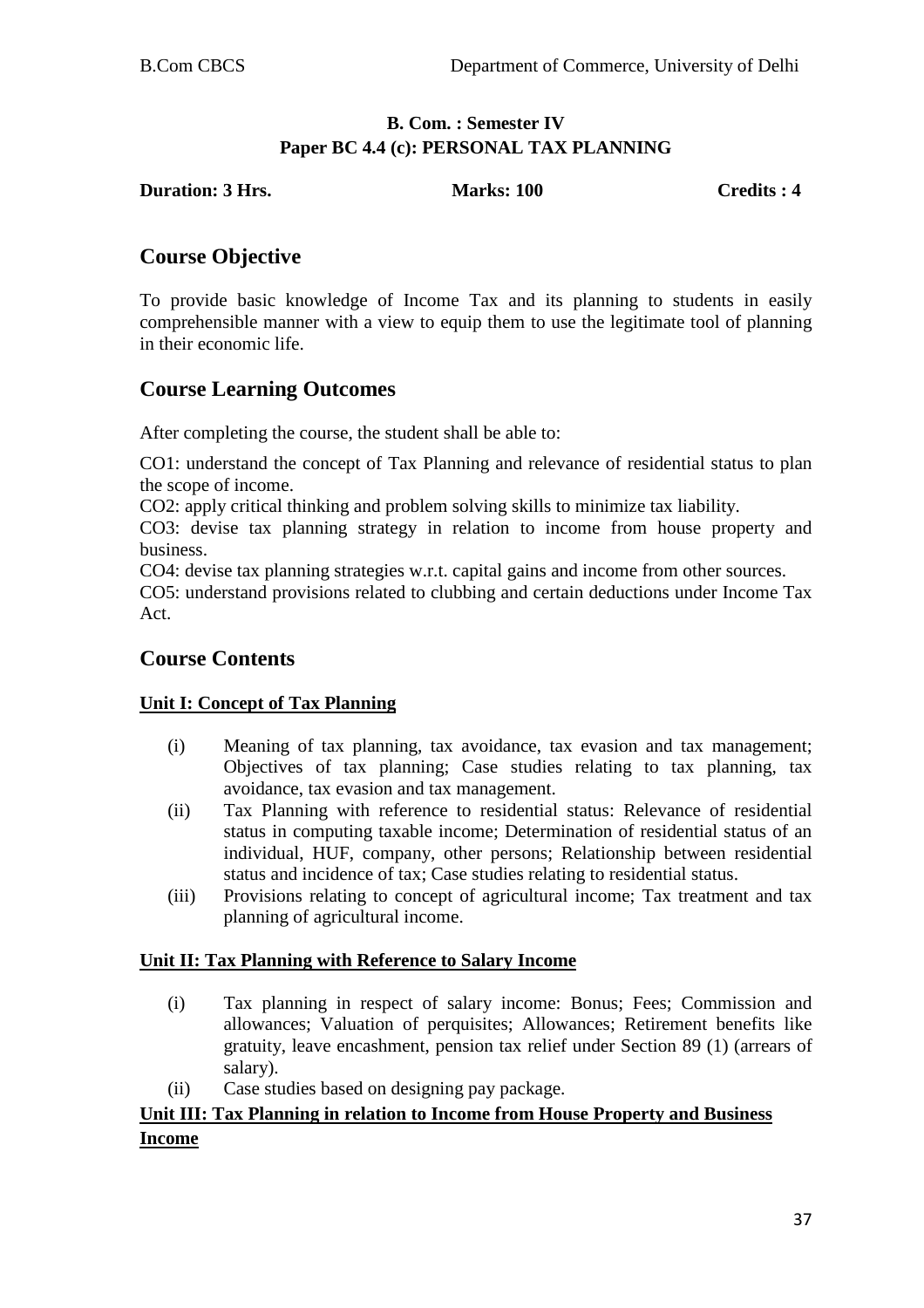- (i) Tax Planning in respect of self-occupied house property, let-out house property, partly let out and partly self-occupied house property; and property used for business or profession of the assesse.
- (ii) Set-off and carry forward of house property losses.
- (iii) Tax planning related to Section 80C.
- (iv) Tax Planning related to business income covering only Presumptive schemes of computing business income (Section 44AD, 44ADA, 44AE).

#### **Unit IV: Tax Planning in relation to Capital gains and other sources**

- (i) Tax planning with reference to long-term and short-term capital assets and choice of price-inflation indexation; Capital gains on equity and non-equity financial instruments.
- (ii) Tax planning in relation to gifts received from relatives and non-relatives.

## **Unit V: Other Areas of Tax Planning**

- i) Income of others' liable for clubbing.
- ii) Deductions under Sections 80C, 80CCD(1), 80CCD(1B), 80CCD (2), 80D, 80DD, 80DDB, 80E, 80G, 80TTA, 80TTB
- iii) Rebate under Section 87A.

## **References**

- Ahuja, G. and Gupta, R., *Corporate Tax Planning and Management*. Bharat Law House, Delhi, 2017.
- Singhania, Vinod K. and Singhania, K., *Direct Taxes Law & Practice -With special reference to Tax Planning*. Taxmann Publications Pvt. Ltd., New Delhi, 2017.

#### **Additional Resources**

- Jain, R.K., *Ayakar Vidhan avam Likhankan,* Rajeev Bansal Publications, 2017.
- Mehrotra, H.C. and Goyal, S.P., *Ayakar Vidhan avam Likhankan (Income Tax Law and Accounts)*, Sahitya Bhawan, Agra, 2016.
- Mehrotra, H.C. and Goyal, S.P., *Direct Tax including Tax Planning & Management*. Sahitya Bhawan, Agra, 2017.

Note: Latest edition of text books may be used.

## **Teaching Learning Process**

Classroom lectures; Case studies; Presentations; Class discussion.

## **Assessment Methods**

End semester examination; Class participation; Assignments; Class tests.

#### **Keywords**

Tax Planning, Residential status, Agricultural Income, Perquisites, Allowances.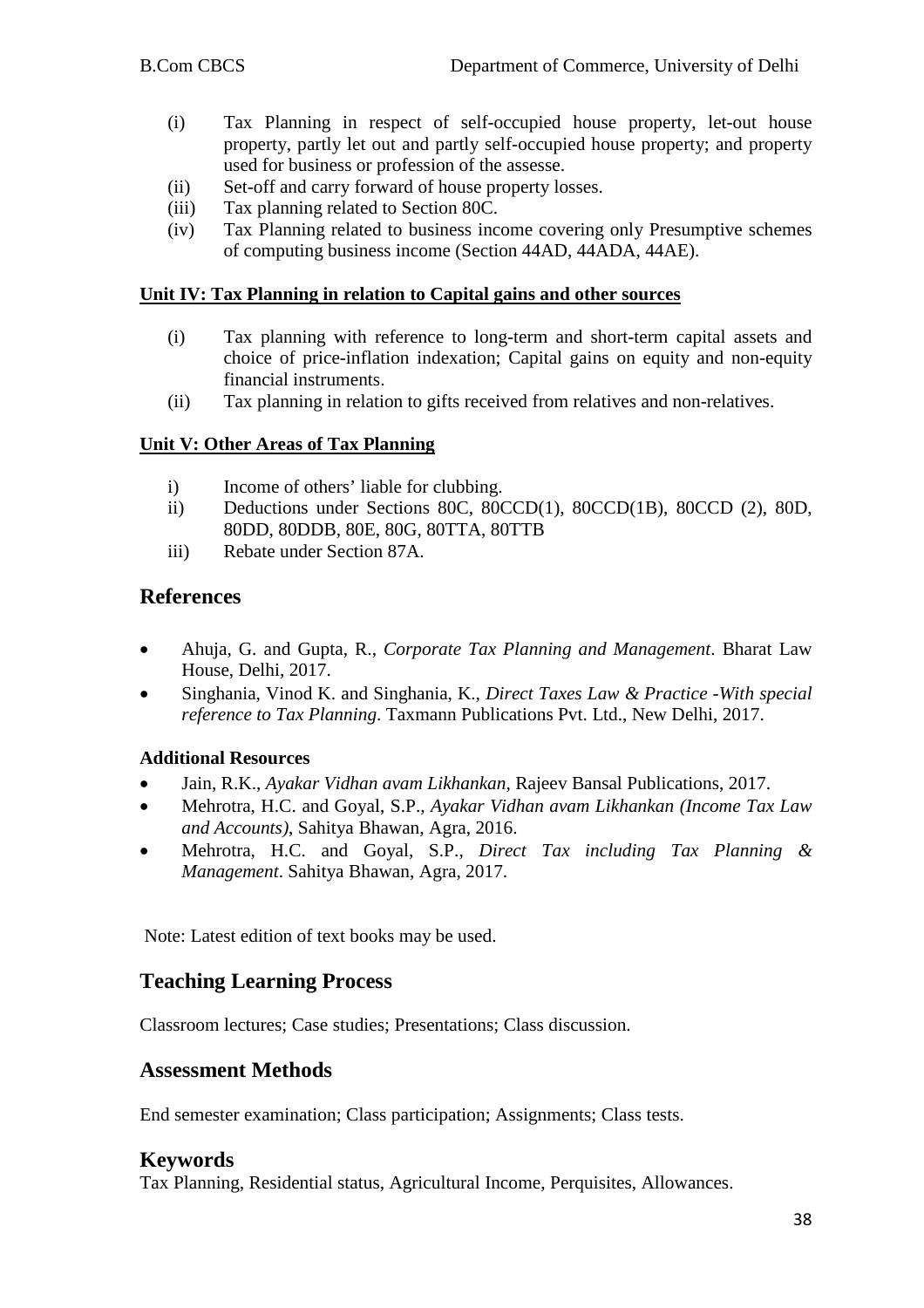#### **B.Com. : Semester V Paper BC 5.1 (a): HUMAN RESOURCE MANAGEMENT**

**Duration: 3 Hrs.** Marks: 100 Credits: 6

# **Course Objective**

The course aims to make the learners understand the importance of human resources  $\&$ their effective management in organisations.

# **Course Learning Outcomes**

After completing the course, the student shall be able to:

CO1: understand the concept of HRM and its role in effective business administration.

CO2: understand the role of recruitment and selection in relation to organisation's business and HRM objectives.

CO3: explain the importance of performance management system in enhancing employee performance.

CO4: design compensation schemes that are cost effective, increase productivity of the workforce, and comply with the legal framework.

CO5: recognize emerging horizons of HRM and also enduring international HRM, e-HRM, HRIS.

# **Course Contents**

## **Unit I: Introduction to HRM**

Nature, importance, evolution and scope of HRM, difference between HRM and HRD, competencies of HR manager; Human resource planning—quantitative and qualitative dimensions; Job analysis—Job description and Job specification; HR policies.

#### **Unit II: Recruitment, Selection & Development**

Recruitment, selection, placement, induction, and socialization – an overview; Training and development- concept, importance, methods, role specific and competency based training.

#### **Unit III: Performance Appraisal**

Performance appraisal—meaning, objectives and methods; Potential appraisal and employee counseling; Job changes-transfers (meaning and reasons), promotion (meaning and basis) and demotion (meaning, causes and guiding principles).

#### **Unit IV: Compensation Management**

Job evaluation; Compensation- base and supplementary compensation, methods of wage payment, fringe benefits, incentive plans (individual, group and organisation wide).

#### **Unit V: Employee Maintenance and Emerging Issues in HRM**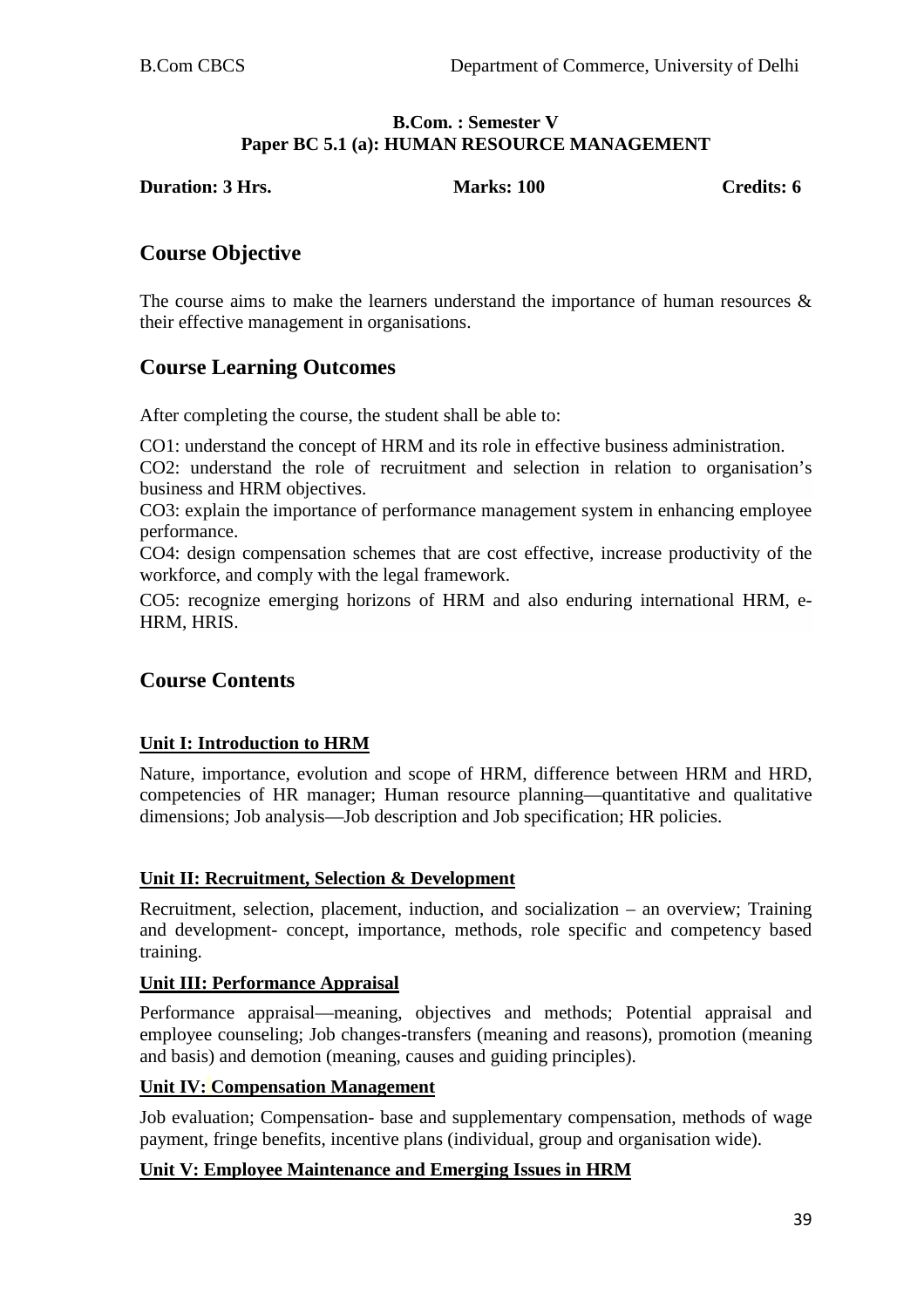Employee welfare, safety and health; Grievance redressal; Emerging issues and challenges of HRM- workforce diversity, employee empowerment, downsizing, work-life balance, use of technology in HRM functions, e- HRM, green- HRM, outsourcing HRM, ethics in HRM (surveillance vs. privacy), employee retention.

# **References**

- Decenzo, D. A., & Robbins, S. P. (2011). *Fundamentals of Human Resource Management* . India: Wiley.
- Dessler, G. (2017*). Human Resource Management*. Pearson.
- Pattanayak, B. (2018). *Human Resource Management*. Delhi. Prentice Hall of India.
- Rao, V. *Human Resource Management: Text and Cases*. Excel Books.
- Rastogi, S. *Management of Human Resources*. Sun India.

#### **Additional Resources**

- Awasthappa, K. *Human Resource Management*. Tata McGraw Hill Education.
- Muller-Camen, M., Croucher, R., & Leigh, S. (2016). *Human Resource Management: A Case Study Approach* . CIPD. Viva Books.

Note: Latest editions of the books may be used.

# **Teaching Learning Process**

Interactive class room sessions with the help of power point presentations, case discussions and group discussions to ensure active participation and continuous learning.

## **Assessment Methods**

Class tests/Assignments, Class participation, Presentations, End-semester examination

# **Keywords**

Human resource planning, Job analysis, Selection, Training, Job evaluation, e-HRM.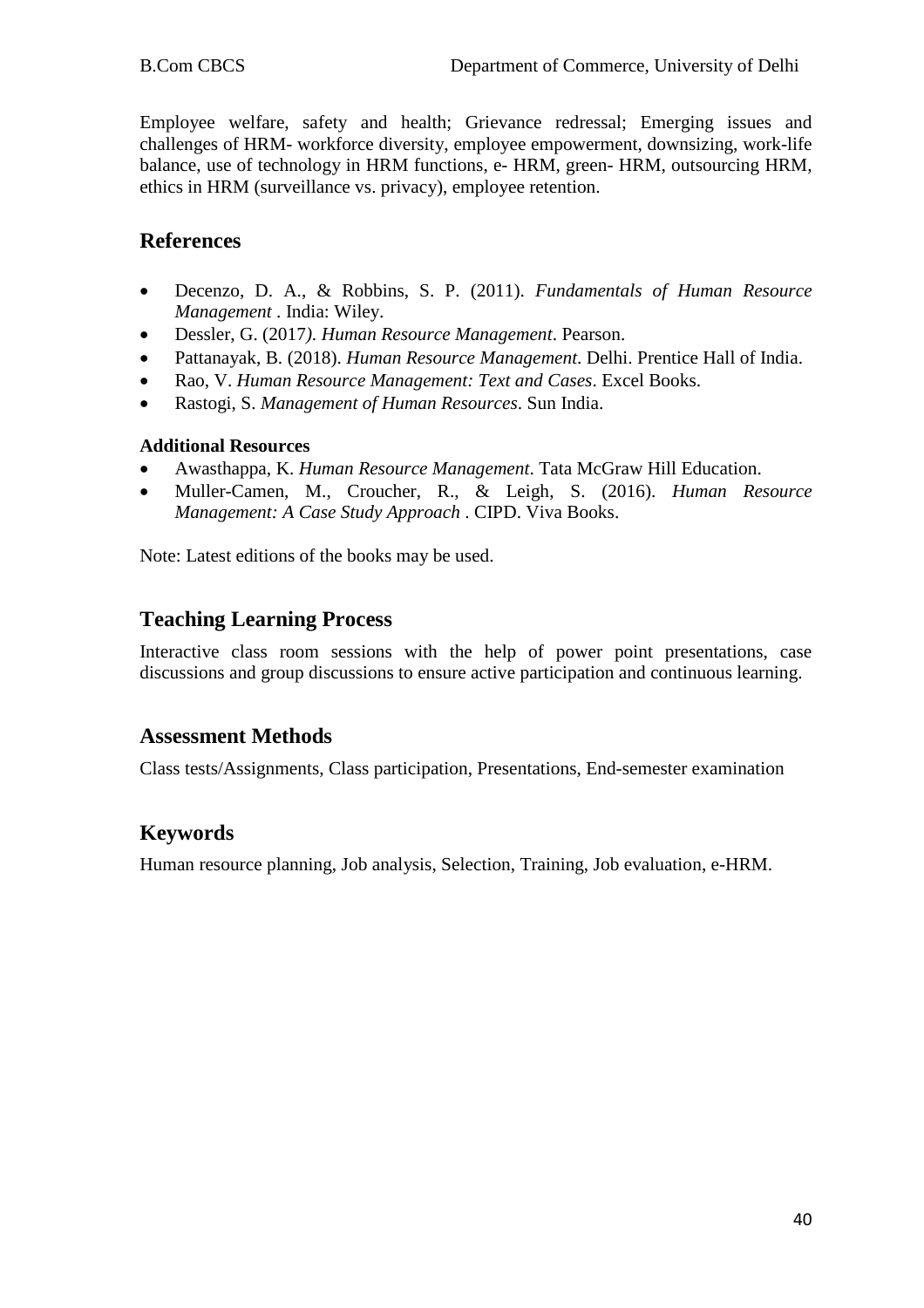#### **B.Com. : Semester V Paper BC 5.1 (b): PRINCIPLES OF MARKETING**

**Duration: 3 Hrs. Marks: 100 Credits: 6**

# **Course Objective**

The objective of this course is to provide basic knowledge of concepts, principles, tools and techniques of marketing.

# **Course Learning Outcomes**

After completing the course, the student shall be able to:

CO1: develop understanding of basic concepts of marketing, marketing philosophies and environmental conditions effecting marketing decisions of a firm.

CO2: understand the dynamics of consumer behaviour and process of market selection through STP stages.

CO3: learn about marketing decisions related to product produced by a firm.

CO4: learn about marketing decisions involving product pricing and its distribution.

CO5: learn marketing decisions involving product promotion.

# **Course Contents**

#### **Unit I**

**Introduction to Marketing:**:Meaning, Nature, Scope and Importance; Marketing Philosophies; Marketing Mix.

**Marketing Environment:** Need for studying marketing environment; Micro environmental factors- company, suppliers, marketing intermediaries, customers, competitors, publics; Macro environmental factors – demographic, economic, natural, technological, politico-legal and socio-cultural.

# **Unit II**

**Consumer Behaviour:** Need for studying consumer behaviour; Types; Stages in Consumer buying decision process; Factors influencing consumer buying decisions.

**Market Selection:** Market Segmentation- concept, importance, levels and bases of segmenting consumer markets. Market Targeting- concept and factors affecting the choices for market targeting. Product Positioning– concept and bases. Product differentiation- concept and bases.

# **Unit III**

**Product Decisions:** Concept and classification; Levels of Product; Product-mix dimensions; Branding- concept, functions, types and qualities of good brand name; Packaging and Labeling- concept and functions; Product support services.

**New Product Development:** Product life cycle– concept and marketing strategies; New product development process.

## **Unit IV**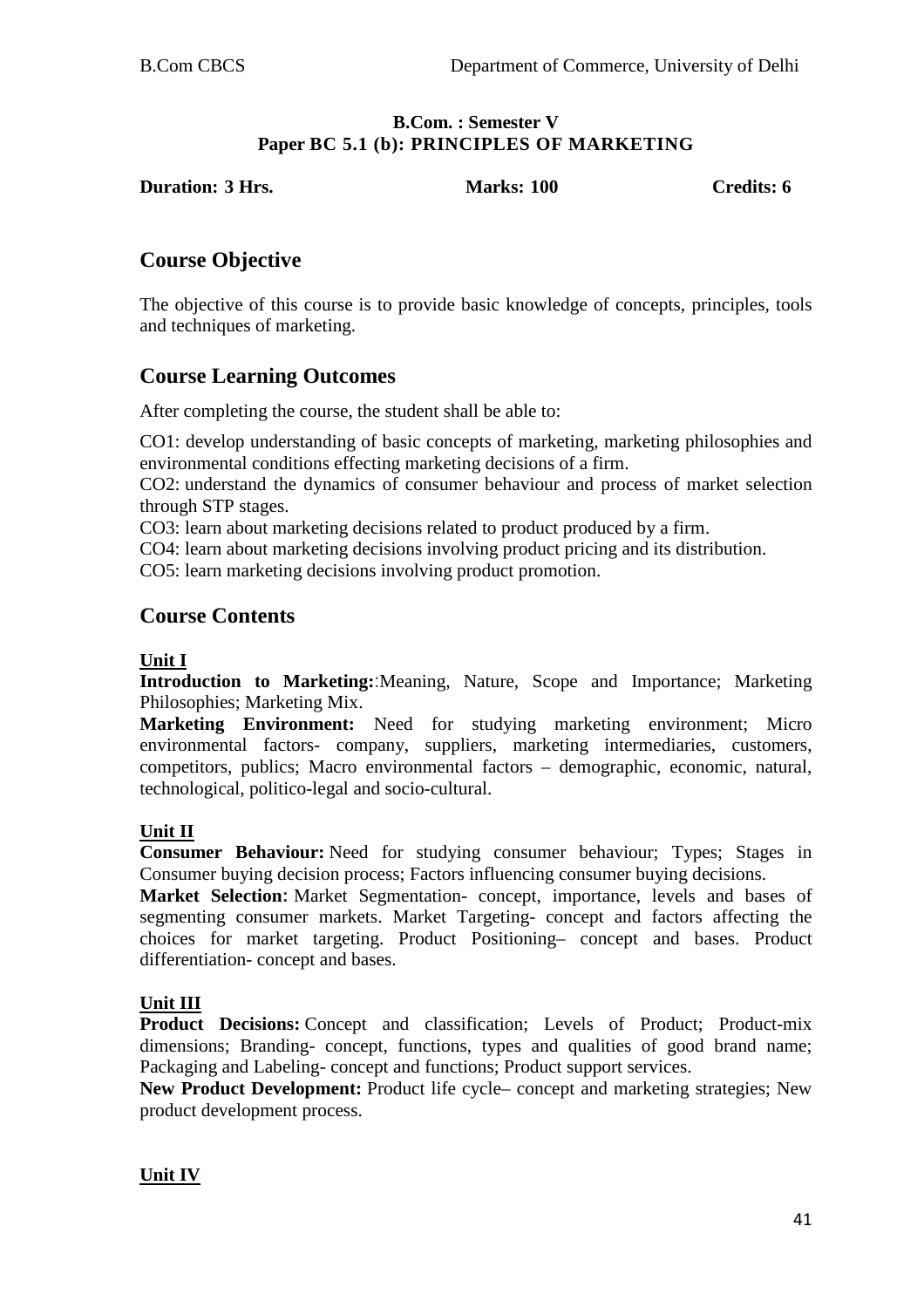**Pricing Decisions:** Objectives: Factors affecting price of a product; Pricing methods; Pricing strategies.

**Distribution Decisions:** Channels of distribution- meaning and importance; types of distribution channels and their functions; Factors affecting choice of distribution channel; Distribution logistics – concept, importance and major logistics decisions. Wholesaling and retailing.

## **Unit V**

**Promotion Decisions:** Communication process; Nature and Importance of Promotion; Promotion mix concept and distinctive characteristics of advertising, personal selling, sales promotion, public relations, publicity and direct marketing; Factors influencing promotion mix decisions.

**Contemporary Issues in Marketing:** Relationship Marketing; Sustainable Marketing; Rural marketing; Social marketing; Digital marketing; Ethical issues in marketing.

# **References**

- Etzel, M. J., Walker, B. J., Stanton, W. J., & Pandit, A. (2010). *Marketing (14th ed.).* McGraw Hill.
- Kapoor, Neeru. *Principles of Marketing* PHI.
- Kotler, P., Armstrong, G. and Agnihotri, P. (2018). *Principles of Marketing* (17th edition) Pearson Education. Indian edition.
- Sharma, K., & Aggarwal S. (2018). *Principles of Marketing*. Taxmann's.

## **Additional Resources**

- Grewal, D. & Levy, M. (2017). *Marketing (5thed*.). McGraw-Hill Education.
- Kotler, P., Keller, K. L., Koshy, A., & Jha, M. (2013). *Principles of Marketing: A South Asian Perspective (13thed.*). Pearson Education.
- Saxena, R. (2006). *Marketing Management (3rd ed.).* Tata Mc-Graw Hill.

Note: Latest edition of text books may be used.

# **Teaching Learning Process**

The teaching learning process helps students to become more effective learners in the course. It includes lectures, case study discussions, individual, group presentation and projects.

## **Assessment Methods**

The assessment methods of this course include class tests, assignments, project evaluations and class presentations.

# **Keywords**

Targetmarket, Product, Price, Distribution, Promotion, Segmentation, Targeting, Positioni ng,Branding, Packaging, Labelling, Consumer Behaviour, Marketing Environment.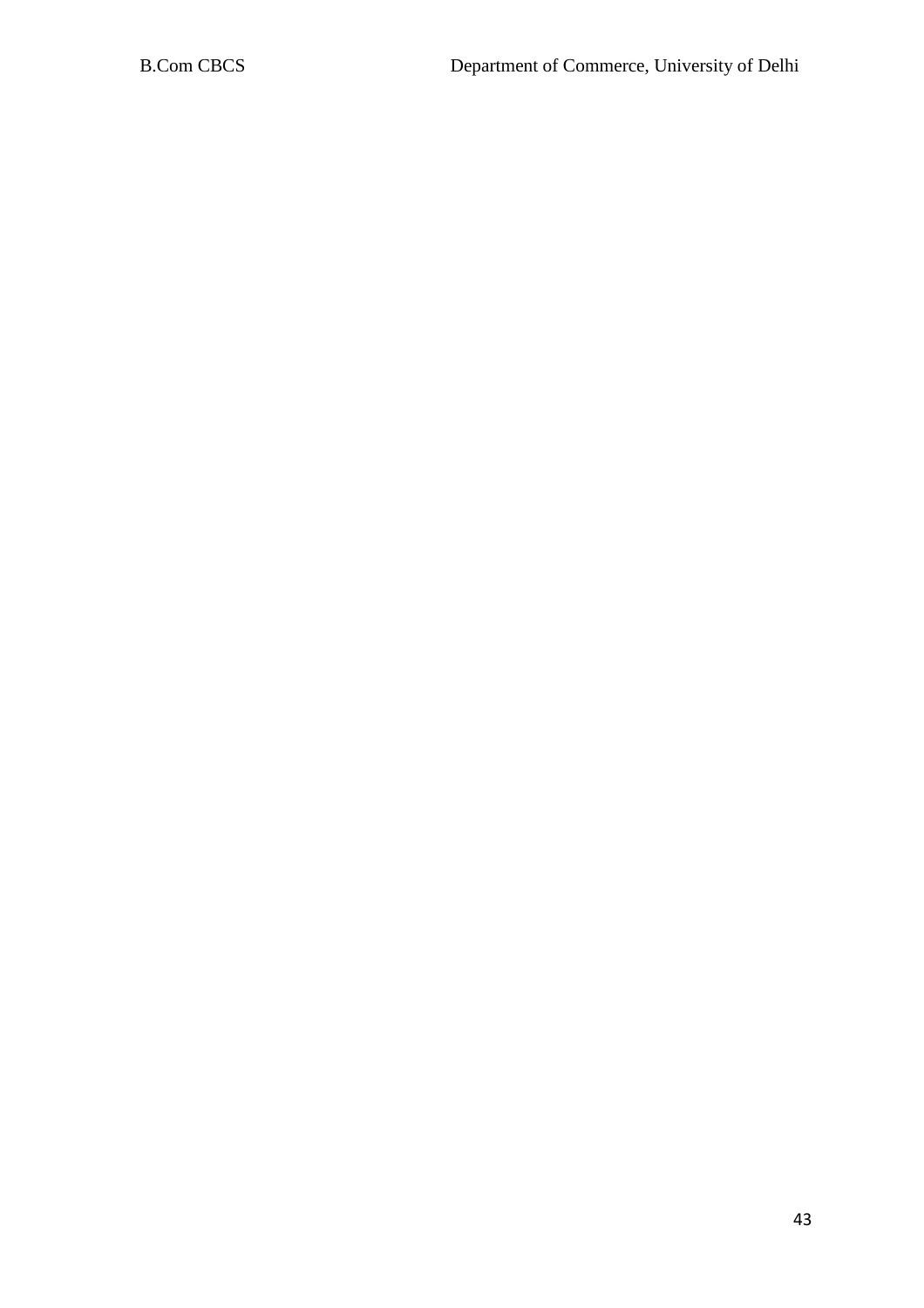## **B. Com. : Semester V Paper BC 5.1 (c): AUDITING AND CORPORATE GOVERNANCE**

| <b>Duration: 3 Hrs.</b> | <b>Marks: 100</b> | <b>Credits:</b> |
|-------------------------|-------------------|-----------------|
| 6                       |                   |                 |
|                         |                   |                 |

# **Course Objective**

To provide knowledge of auditing principles and techniques and to familiarize the students with the understanding of issues and practices of corporate governance in the global and Indian context including case studies.

# **Course Learning Outcomes**

After completing the course, the student shall be able to:

CO1: differentiate between different aspects of auditing especially for internal check, internal control and for overall corporate governance.

CO2: understand the concept of corporate governance in organisations and its essence for management.

CO3: provide and assimilate information leading to failure of organisation and corporate scams.

CO4: comprehend the governance framework for an organisation provided by different regulatory bodies in India and Abroad.

CO5: recognise the essence of ethics in business.

# **Course Contents**

#### **Unit I: Auditing**

Basic Principles and Techniques; Classification of Audit, Audit Planning, Internal Control – Internal Check and Internal Audit; Audit Procedure – Vouching and verification of Assets & Liabilities; Company Auditor- Qualifications and disqualifications, Appointment, Rotation, Removal, Remuneration, Rights and Duties; Auditor's Report- Contents and Types, Liabilities of Statutory Auditors under the Companies Act 2013.

#### **Unit II: Special Areas of Audit**

Cost audit, Tax audit and Management audit; Recent Trends in Auditing: Basic considerations of audit in EDP Environment; Relevant Auditing and Assurance Standards (AASs).

#### **Unit III: Corporate Governance Framework in India**

Initiatives- Confederation of Indian Industry (CII) (1997), Kumar Mangalam Birla (1999), NR Narayana Murthy Committee (2005) and Uday Kotak Committee (2017). Regulatory framework- Securities and Exchange Board of India (SEBI) (1999), relevant provisions of Companies Act,2013 and Listing Obligations and Disclosure Requirements Regulations (LODR), 2015.

#### **Unit IV: Major Corporate Governance Failure and International Codes**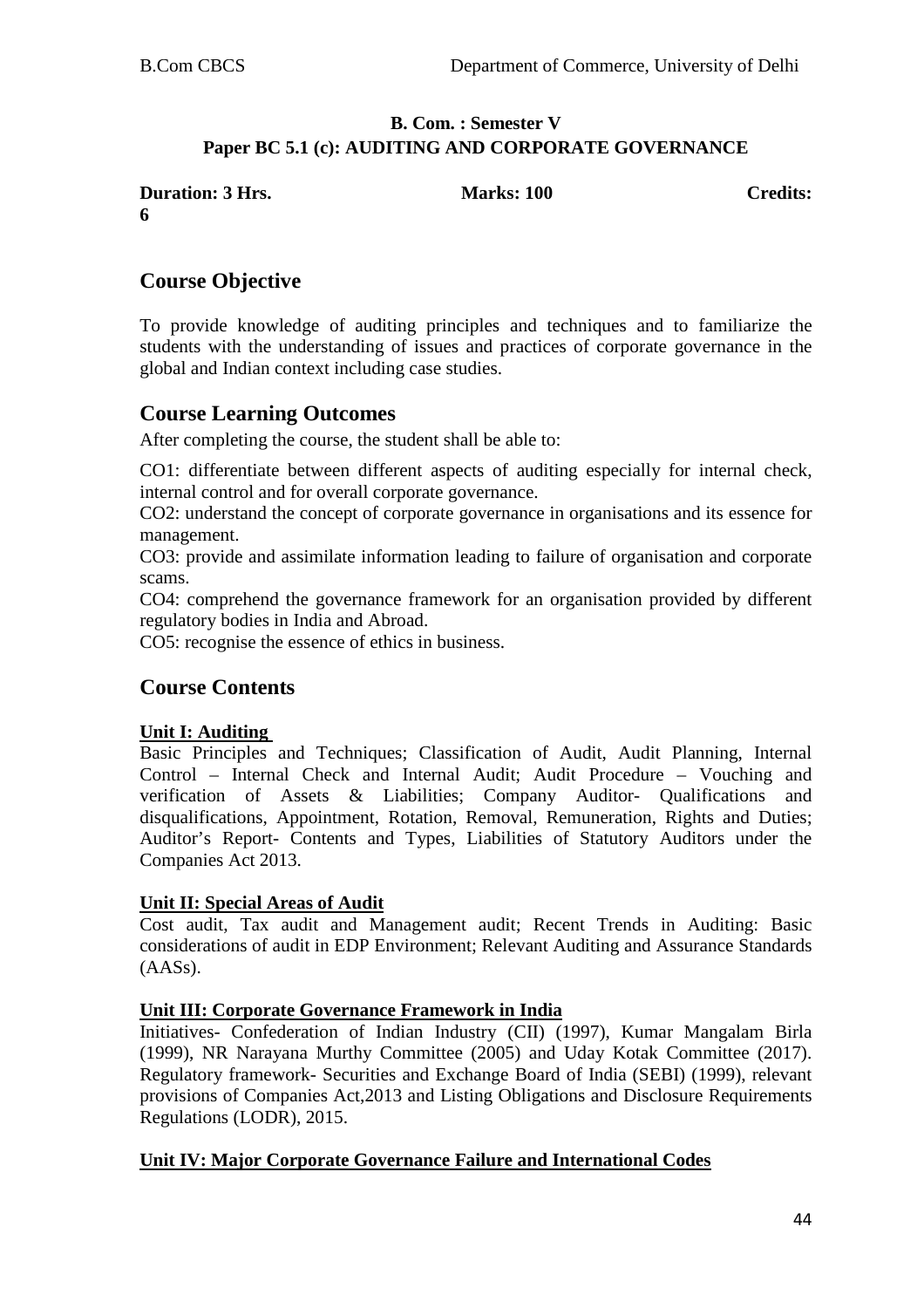BCCI (UK), Maxwell Communication (UK), Enron (USA), World.Com (USA), Andersen Worldwide (USA), Vivendi (France), Harshad Mehta Scam, Satyam Computer Services Ltd, Kingfisher Airlines and PNB Heist; Common Governance Problems Noticed in various Corporate Failures; Codes and Standards on Corporate Governance; Initiatives in India.

## **Unit V: Business Ethics and CSR**

Morality and Ethics; Business Values and Ethics; Various Approaches to Business Ethics; Ethical Theories; Ethical Governance; Corporate Ethics; Benefits of Adopting Ethics in Business; Ethics Programme; Code of Ethics; Ethics Committee; Concept of Corporate Philanthropy, CSR, CR, Corporate Sustainability; Environmental Aspect of CSR; CSR provision under the Companies Act 2013, CSR Committees; CSR Reporting; CSR Models, Drivers of CSR, Codes and Standards on CSR, Global Reporting Initiatives, ISO 26000.

## **References**

- Tricker, Bob.(2015) Corporate Governance-Principles, Policies, and Practice (Indian Edition). Oxford University Press, New Delhi.
- Sharma, J.P. (2016), Corporate Governance, Business Ethics, and CSR, Ane Books Pvt Ltd, New Delhi
- Kumar A., Gupta L. and R.J. Arora, Auditing and Corporate Governance, (2016), Taxmann Pvt Ltd.

# **Additional Resources**

- Mallin, Christine A.(2018), Corporate Governance (Indian Edition), Oxford University Press, New Delhi.
- Rani, Geeta D., and R.K. Mishra, (2017) Corporate Governance- Theory and Practice, Excel Books, New Delhi.
- Gupta, Kamal and Ashok Arora, (2015) Fundamentals of Auditing, Tata Mc-Graw Hill Publishing Co. Ltd., New Delhi.
- Institute of Chartered Accountants of India, Auditing and Assurance Standards, ICAI, New Delhi.

# **Teaching Learning Process**

The teaching -learning processes play a vital role in instilling in the student the curiosity to study the subject corporate governance and auditing. It includes lectures through presentations of corporate scams, expert lectures, case study approach is widely followed , role plays , seminars , tutorials , project- based learning. Higher-order skills of reasoning and analysis will be encouraged through teaching strategies.

## **Assessment Methods**

The assessment methods of this course are properly aligned with teaching learning processes and anticipated learning outcomes. It includes oral and written tests, case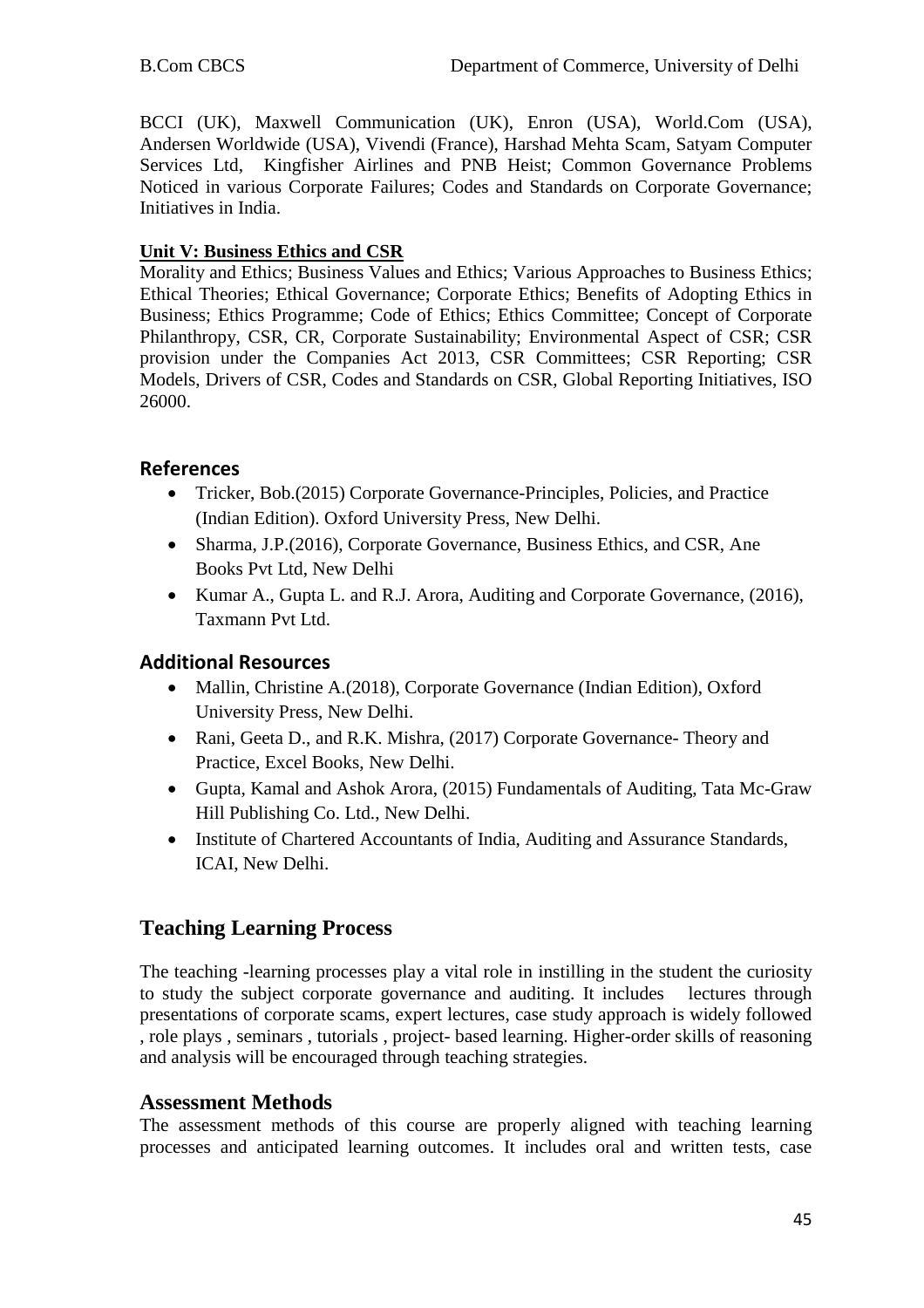presentations, peer evaluation, problem solving exercises, observation of practical skills through case laws and viva voce interviews.

# **Keywords**

Auditing, Corporate Governance Framework in India, Business Ethics and CSR.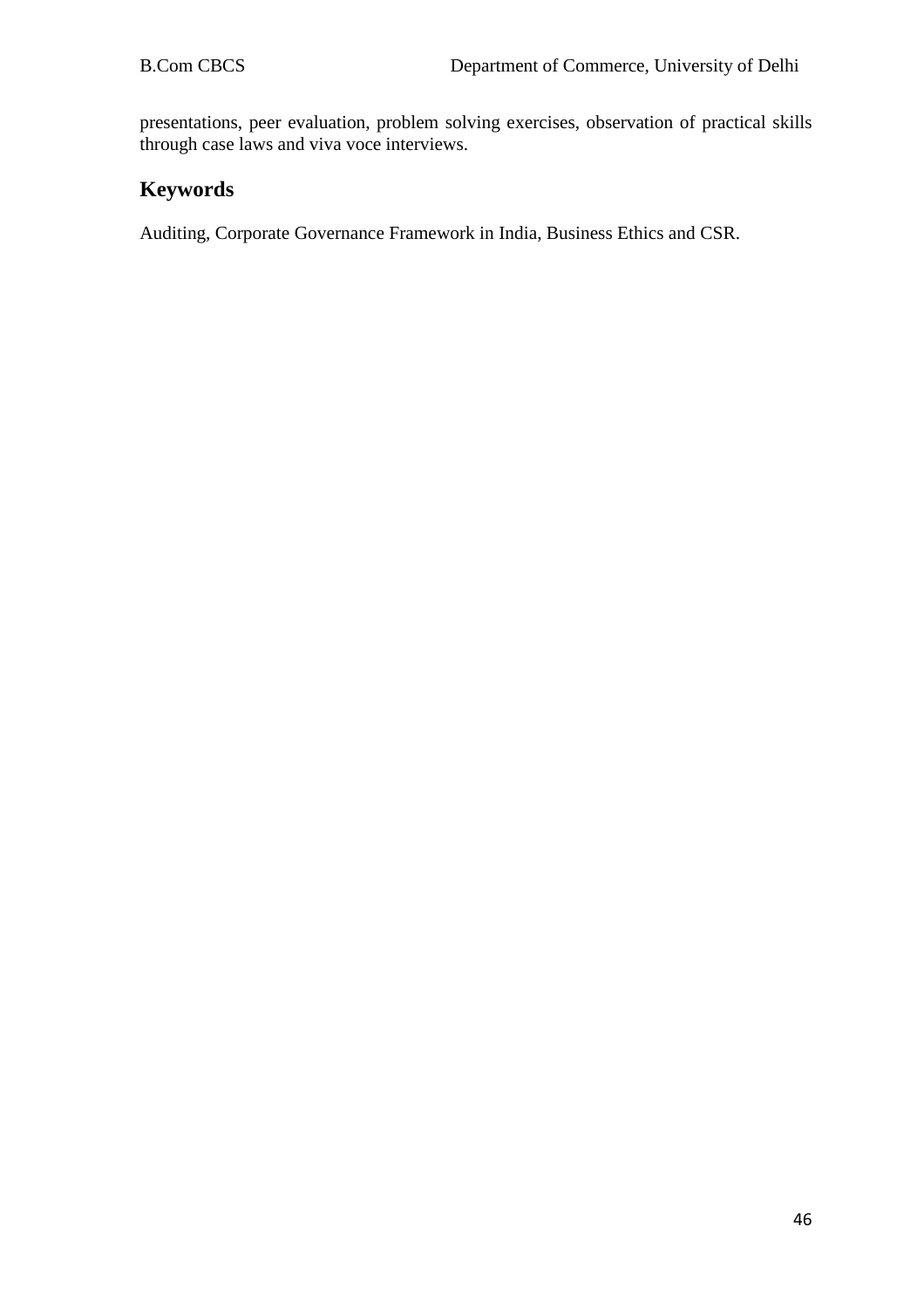# **B. Com. : Semester V Paper BC 5.1 (d): FINANCIAL REPORTING AND ANALYSIS**

| <b>Duration: 3 Hrs.</b> | <b>Marks: 100</b> | Credits: 6 |
|-------------------------|-------------------|------------|
|                         |                   |            |

# **Course Objective**

This develops an ability to understand, analyze and interpret the basic framework of financial reporting.

# **Course Learning Outcomes**

After completing the course, the student shall be able to:

CO1**-**describe the conceptual framework of financial reporting to have an understanding of components of financial statements.

CO2**-** identify major disclosures related to financial statements.

CO3**-** explain techniques of analysis of financial statements.

CO4**-**analyze and interpret financial statements of companies.

CO5**-** gain understanding of emerging areas in financial reporting - Accounting for Ecommerce business, value added statements and Integrated Reporting.

# **Course Contents**

#### **Unit-I: Introduction**

Concept and objectives of financial reporting, Users of financial reports, Conceptual Framework for financial reporting. Understanding financial statements of a Joint Stock Company : Balance sheet, Statement of Profit and Loss, Cash Flow statement, Statement of changes in Equity, Notes to the accounts, Significant accounting policies, Accounting Standards, Converged Indian Accounting Standards (Ind AS) relevant to the financial statements.

#### **Unit-II: Disclosures in Annual Report**

Disclosures under Companies Act, 2013, Accounting Standards, Securities Exchange Board of India (SEBI) – in annual reports and company website.

#### **Unit-III: Analysis of Financial Statements – Techniques**

Comparative financial statements, Common Size Financial Statements, Ratio Analysis, Cash Flow Analysis, Trend Analysis.

#### **Unit-IV: Analysis of Financial Statements – A Case Study**

Intra-firm and inter-firm comparison of any three listed companies from any sector/industry for a period of five years using the spread sheet, Use of Ratio analysis, Industry Averages, Growth rates, CAGR, Z-score etc. in the analysis.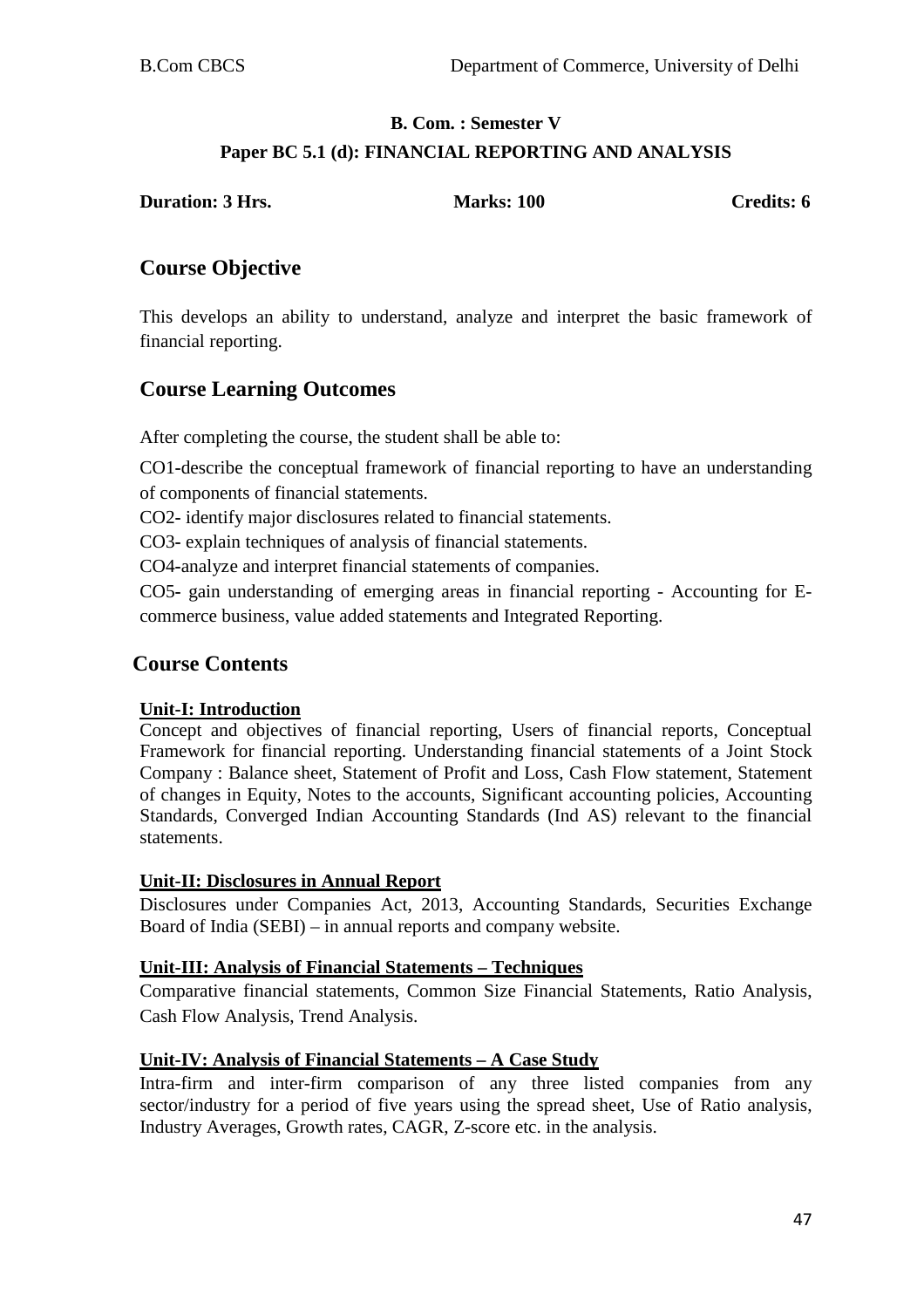#### **Unit-V: Emerging Trends in Reporting**

Accounting for E-commerce business – Introduction, elements of e-commerce transactions, business models, classification of e-commerce websites, revenue recognition and measurement of costs, Indian Accounting Standard and its implication on E-Commerce companies. Integrated Reporting – Meaning, Purpose, Salient features of framework, the Capitals and Value creation. Value Added Statement.

## **References**

- Bhattacharya, K Ashish. *Corporate Financial Reporting and analysis.* PHI learning, Delhi.
- Gupta, Ambrish, *Financial Accounting for Management: An Analytical Perspective,*  Pearson Education, Delhi.
- Lal, Jawahar & Sucheta, Gauba, *Financial Reporting and Analysis.* Himalaya Publishing House, Mumbai.
- Sapra, Ritu, Kaur K. & Chawla K. *Financial Reporting and Analysis*.Wisdom Publications, Delhi.

## **Additional Resources**

- George J. Benstonet. Al, *World Financial Reporting*, Oxford University Press.
- Gibson, C. H., *Financial reporting and analysis*. Nelson Education.
- Lawrence Revsine, Daniel W. Collins, W. Bruce Johnson, H. Fred Mittelstaedt. *Financial Reporting and Analysis*. McGraw Hill Education.
- R.K. Mautz and William G. May, *Financial Disclosure in a Competitive Economy*, Financial Executive Research Foundation, USA.

Notes: Latest Accounting Standards to be followed.

# **Teaching Learning Process**

Theory and Numerical.

# **Assessment Methods**

Class participation, Presentation, test, End Semester Exam.

# **Key words**

Ratio Analysis, Financial Disclosures, Integrated Reporting, Reporting For E Commerce Business.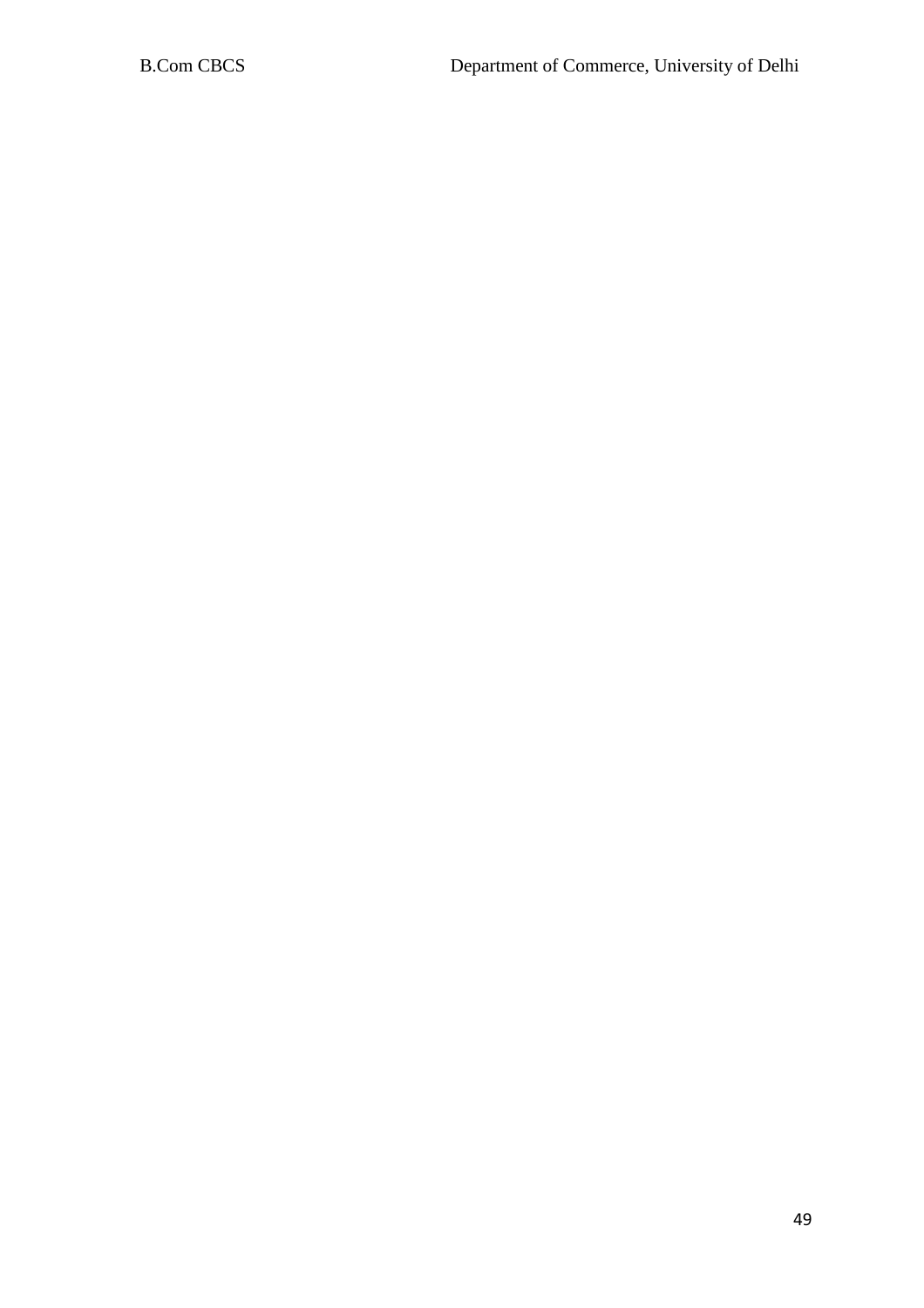#### **B.Com. : Semester V Paper BC 5.1 (e): DOCUMENT MANAGEMENT SYSTEM**

| <b>Duration: 3 Hrs.</b> | <b>Marks: 100</b> | Credits : 6 |
|-------------------------|-------------------|-------------|
|                         |                   |             |

# **Course Objective**

This course aims to familiarize the learners with principles and practice of document management system in digital and non-digital environment.

# **Course Learning Outcomes**

After completing the course, the student shall be able to:

- CO1: appreciate the importance of effective documentation in business.
- CO2: understand traditional methods of documentation.
- CO3: understand significance and utility of modern documentation methods.
- CO4: practice business documentation with the help of real life cases.
- CO5: understand complexities involved in field project work.

# **Course Contents**

#### **Unit I: Meaning, Elements and Typology in the process of Documentation**

Meaning and importance (costs & rewards) of documentation in business, elements in the process- requirements engineering, design & development; Typology of documentationform /environment-digital and paper documentation; Nature-legal/mandatory and voluntary; Purpose-evidence, reference, record/archival; Expiry-standing/long-term, short-term, instantaneous; Content- text, images, drawings & designs, maps, sound, video; Design- pro forma, standardized; Custom design; Specificity- general, all purpose, industry specific e.g. medical documentation, HR documentation, international trade documentation, educational sector documentation, library documentation, engineering documentation, etc.; Implementation, evaluation and revision.

#### **Unit II: Documentation in Non-Digital Environment**

Pro forma and forms- design, development, printing and inventory; Document printing and inventory management– Economic Ordering Quantity, Safe-keeping; Creating, storing/ archiving, labeling/bar-coding/scanning, retrieving folders/documents; Physical documentation infrastructure and services e.g. plagiarism/ IPR audit, security audit.

#### **Unit III: Documentation in Digital Environment**

Dematerialization and document database; Document access control and data privacy; Data user interface and user rights – e.g. read only, edit/modify, download, upload, payment mechanism, etc; Digital documentation infrastructure and services e.g. plagiarism/ IPR audit, security audit.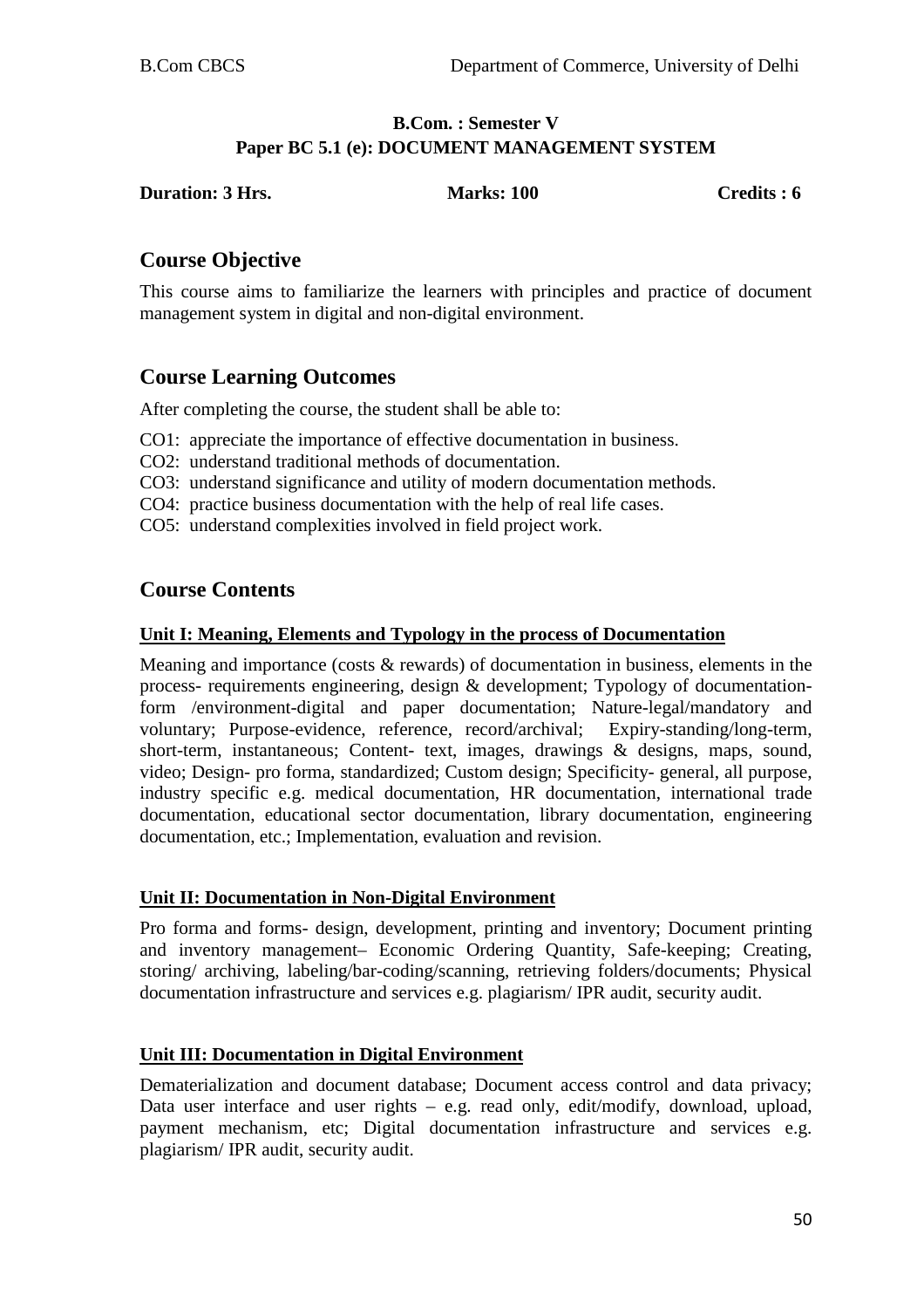#### **Unit IV: Case Studies on Digital and Non digital Documentation for Industrial/ Functional Verticals**

Educational/academic documentation; Medical record documentation; HR records documentation; Domestic and international trade documentation.

## **Unit V: Project Work**

Project work on digital and non digital documentation for the chosen industrial/functional verticals.

# **References**

- Locker and Kaczmarek. (2009). *Business Communication: Building Critical Skills*. The McGraw- Hill Companies, Inc.
- Newman, Amy. (2017). *Business Communication: In Person, In Print, Online.* Cengage Learning.
- Smallwood, Robert F. and Williams, Robert F. (2013). *Managing Electronic Records: Methods, Best Practices, and Technologies.* John Wiley and Sons.

## **Additional Resources**

- Andrews, Deborah C. and [Andrews,](https://www.amazon.com/s/ref=rdr_ext_aut?_encoding=UTF8&index=books&field-author=William%20D.%20Andrews) William D. (2003). *Management Communication: A Guide*. Cengage Learning.
- Shirley, Taylor. (2005). *Communication for Business.* Pearson Education.

Note: Latest edition of text books may be used.

# **Teaching Learning Process**

Interactive class room sessions with the help of power point presentations, case discussions and group activities to ensure active participation and continuous learning.

## **Assessment Methods**

Class tests/Assignments, Class participation, Presentations, End-semester examination.

# **Keywords**

Documentation Typologies, Physical Documentation Infrastructure and Services, Digital and Non Digital Documentation, Document Access Control and Data Privacy.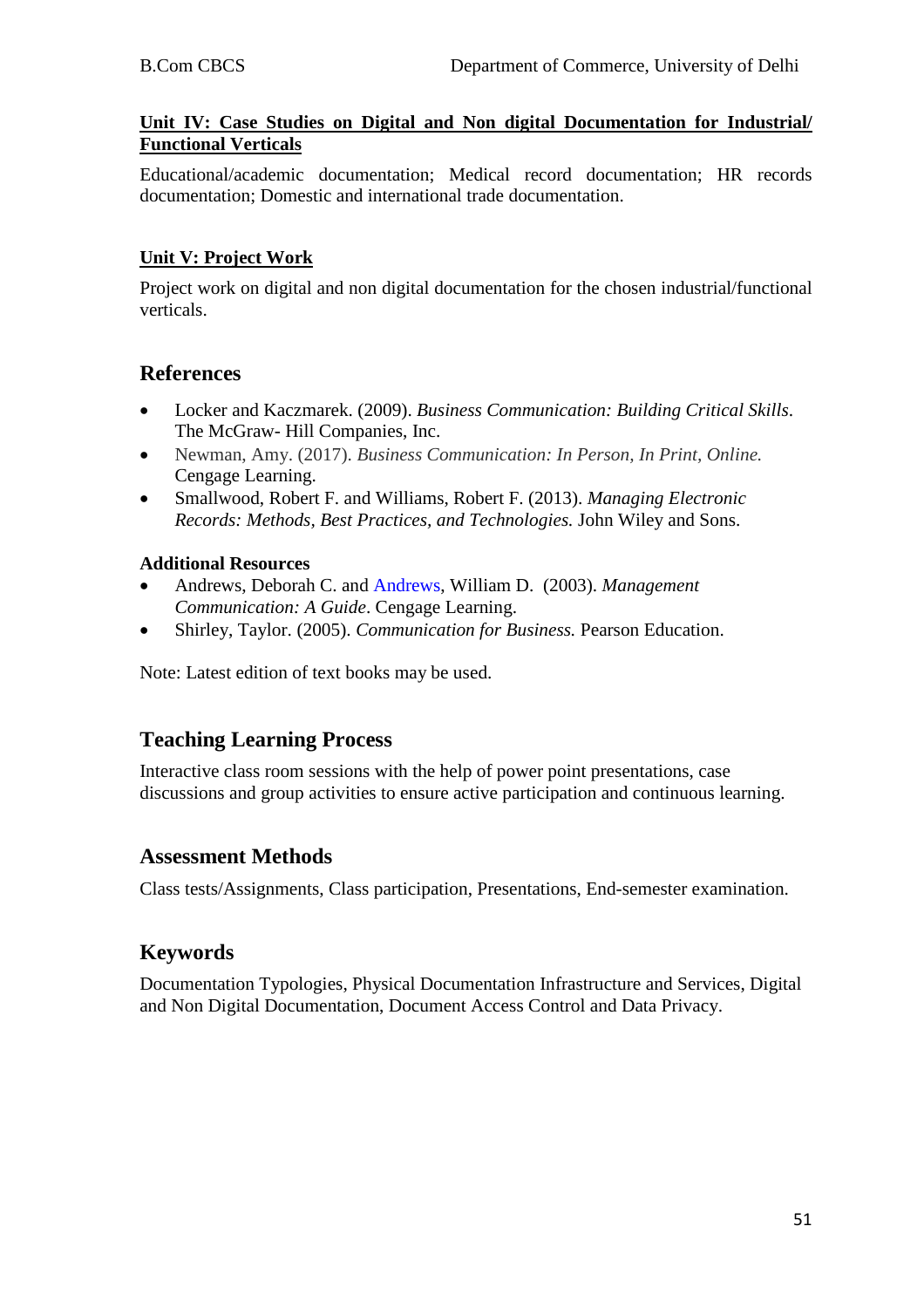#### **B.Com. : Semester V Paper BC 5.2 (a): FUNDAMENTALS OF FINANCIAL MANAGEMENT**

| <b>Duration: 3 Hrs.</b> | <b>Marks: 100</b> | Credits: 6 |
|-------------------------|-------------------|------------|
|                         |                   |            |

# **Course Objective**

To familiarize the students with the basic principles and practices of financial management.

## **Course Learning Outcomes**

After completing the course, the student shall be able to:

CO1 – explain the nature, scope and objective of financial management, along with Time Value of Money, Risk & Return.

CO2 – analyze Capital Budgeting Process and Techniques including NPV, IRR and Profitability Index.

CO3 – examine various Capital structure theories and estimating cost of capital.

CO4 – critically examine basic Theories and policies of Dividend.

CO5 – estimate working capital along with an overview of cash receivables and inventory management.

## **Course Contents**

#### **Unit I: Introduction**

Nature, scope and objectives of financial management, Time value of money, Risk and Return.

#### **Unit II: Capital Budgeting**

The Capital Budgeting Process, Cash Flow Estimation, Payback Period Method, Accounting Rate of Return, Net Present Value (NPV), Net Terminal Value, Internal Rate of Return (IRR), Profitability Index method.

#### **Unit III: Cost of Capital and Financing Decision**

Sources of long-term financing, Estimation of components of cost of capital, Method for calculating Cost of Equity, Cost of Retained Earnings, Cost of Debt and Cost of Preference Capital, Weighted Average Cost of Capital (WACC) and Marginal Cost of Capital. Capital Structure- Theories of Capital Structure (Net Income, Net Operating Income, MM Hypothesis, Traditional Approach). Operating, Financial and Combined Leverage. EBIT-EPS Analysis. Determinants of Capital Structure.

#### **Unit IV: Dividend Decision**

Theories for relevance and irrelevance of dividend decision for corporate valuation-Walter's Model, Gordon's Model, MM Approach, Forms of dividend payment and Determinants of Dividend policy.

#### **Unit V: Working Capital Decision**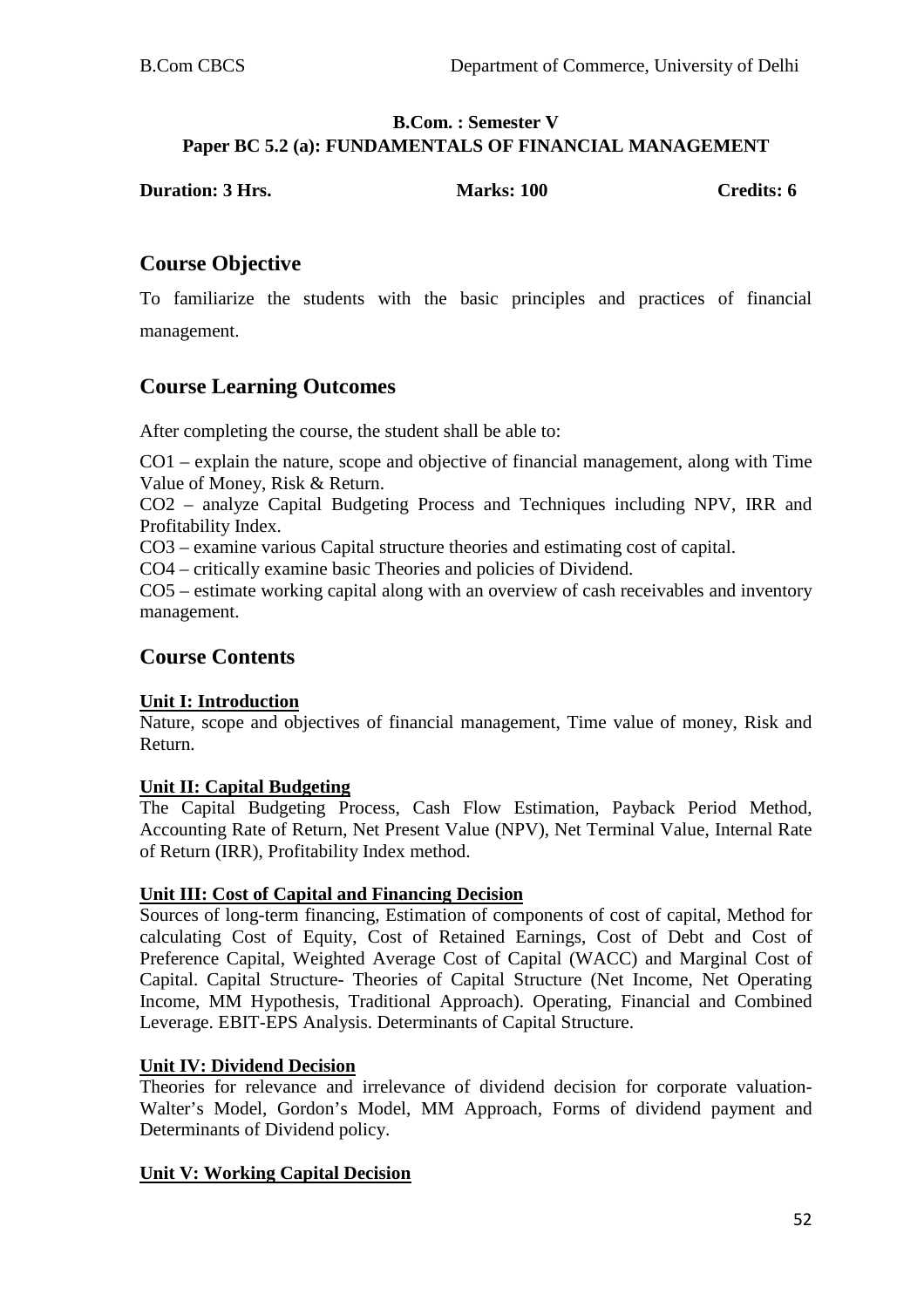Concepts of Working Capital, Operating & Cash Cycles, sources of short-term finance, working capital estimation, cash management, receivables management, inventory management.

## **Practical**

Note**:** Spreadsheet is the recommended software for doing basic calculations in finance and hence can be used for giving students subject related assignments for their internal assessment purposes.

## **References**

- Pandey, I M. *Essentials of Financial Management*. Vikas Publications*.*
- Rustagi, R.P. *Basic Financial Management,* Sultan Chand, New delhi
- Singh, J.K*. Financial Management- Theory & Practice,* Galgotia Publishing Company.
- Singh, Surender and Kaur, *Rajeev, Basic Financial Management,* Scholor Tech Press New Delhi.
- Tripathi, Vanita*, Basic Financial Management"* Taxmann Publications.

## **Additional Resources**

- Chandra, P. *Financial Management-Theory and Practice.,* Tata McGraw Hill.
- Horne, Van., James, C., and John, Wachowicz. *Fundamentals of Financial Management.* Pearson Education.
- Khan, M.Y. and Jain P.K*. Financial management: Text and Problems*. Tata McGraw Hill.
- Singh, Preeti. *Financial Management*. Ane Books Pvt. Ltd, New Delhi.

Note**:** Latest edition of the book may be used.

# **Teaching Learning Process**

As this course is designed to familiarize the students with the principles and practice of financial management, the teaching learning process will be based on lectures/seminars/project work.

## **Assessment Methods**

The assessment of the students will be aligned with the course learning outcomes and requires Class Participation, Class Test, Assignment, Project Work/Seminars/Quiz, End Semester Examination.

# **Keywords**

Financial Management, Time Value of Money, Risk and Return, Capital Budgeting, Capital Structure, Dividend Decisions, Working Capital Management.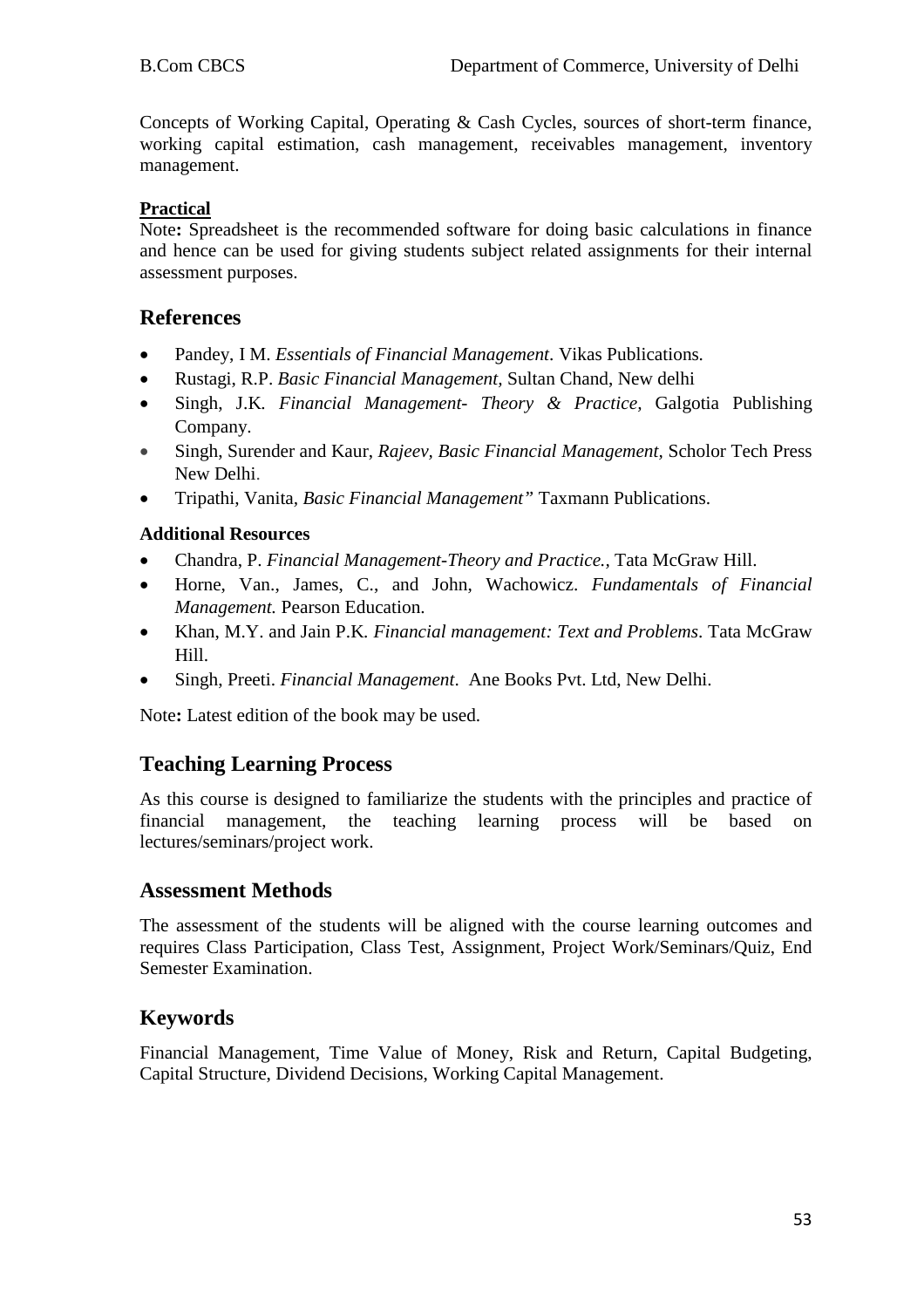## **B. Com. : Semester V Paper BC 5.2 (b): GOODS & SERVICES TAX (GST) AND CUSTOMS LAW**

| <b>Duration: 3 Hrs.</b> | <b>Marks: 100</b> | <b>Credits: 6</b> |
|-------------------------|-------------------|-------------------|
|                         |                   |                   |

# **Course Objective**

To impart knowledge of principles and provisions of GST and Customs Law, the important legislation dealing with indirect tax system in India; and to enable the students to apply the same practically.

# **Course Learning Outcomes**

After completing the course, the student shall be able to:

CO1: connect with the genesis of goods and services tax (GST), decipher the constitutional amendment carried out to install GST in India and comprehend the composition and working of GST council.

CO2: understand the meaning of supply under GST law, differentiate between intra-state and inter-state supply, comprehend rules related to the place of supply and compute the value of supply.

CO3: comprehend the utilization of input tax credit, and the reverse charge mechanism of paying GST and to know the procedure for claiming refund under GST law.

CO4: understand the provisions for registration under GST along with special provisions such as those related to anti-profiteering and avoidance of dual control.

CO5: know the basic concepts of Customs Act and to compute the assessable value for charging customs duty.

# **Course Contents**

#### **Unit I: Introduction**

Constitutional framework of indirect taxes before GST (taxation powers of Union & State Government); Concept of VAT: meaning, variants and methods; Major defects in the structure of indirect taxes prior to GST; Rationale for GST; Structure of GST ( SGST, CGST, UTGST & IGST); GST Council; GST Network; State compensation mechanism.

#### **Unit II: Levy and collection of GST**

Taxable event- "Supply" of goods and services; Place of supply: intra-state, inter-state, import and export; Time of supply; Valuation for GST- valuation rules; Taxation of reimbursement of expenses; Exemption from GST: Small supplies and Composition scheme; Classification of goods and services: Composite and Mixed supplies.

#### **Unit III: Input Tax Credit**

Eligible and ineligible input tax credit; Apportionment of credit and blocked credits; Tax credit in respect of capital goods; Recovery of excess tax credit; Availability of tax credit in special circumstances; Transfer of input credit (Input Service Distribution); Payment of taxes; Refund; Doctrine of unjust enrichment; TDS; TCS; Reverse Charge Mechanism; Job work.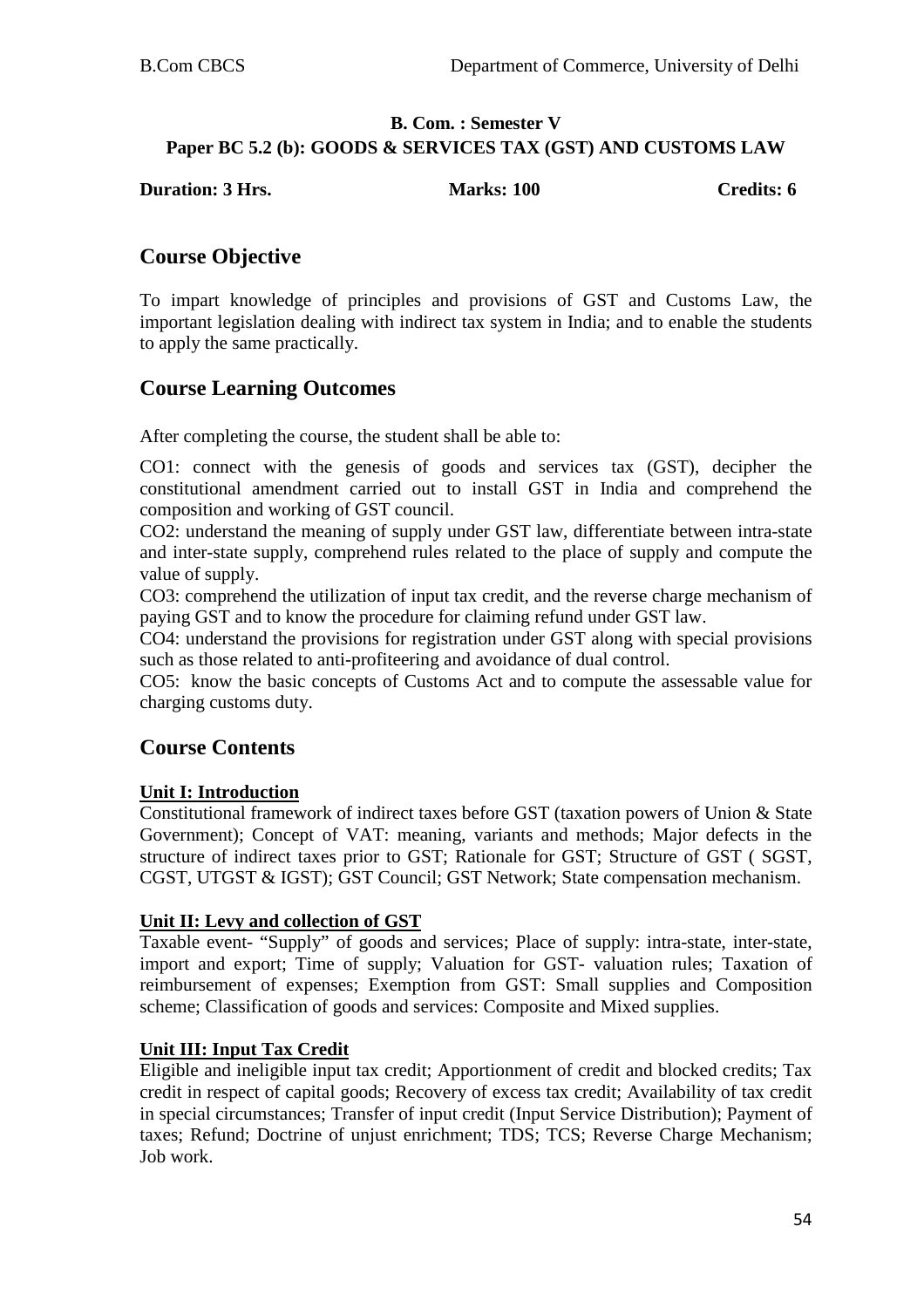#### **Unit IV: Procedures and Special Provisions under GST**

Registration; Tax invoice; Credit and debit notes; Returns; Audit in GST; Assessment: Self-assessment; Summary and scrutiny; Taxability of e-Commerce; Anti-profiteering; Avoidance of dual control.

#### **Unit V: Customs Law**

Basic concepts; Territorial waters; High seas; Types of custom duties; Valuation; Baggage rules & exemptions.

Note: In case of any subsequent notifications/amendments regarding GST or customs law by the government, the syllabus would be updated accordingly.

## **References**

- Ahuja, Girish, Gupta Ravi, *GST & Customs Law*.
- Babbar, Sonal, Kaur, Rasleen and Khurana, Kritika. *Goods and Service Tax (GST) and Customs Law.* Scholar Tech Press.
- Bansal, K. M., *GST & Customs Law*, Taxmann Publication.
- Gupta, S.S. *GST- How to meet your obligations (April 2017),* Taxmann Publications.
- Gupta, S.S., *Vastu and Sevakar*, Taxmann Publications, 2017.
- Sahi, Shilpi. *Concept Building Approach to Goods & Service Tax, & Customs Laws.*  Cengage.
- Singhania V. K , *GST & Customs Lax*, Taxmann Publication..
- Sisodia Pushpendra, *GST Law*, Bharat Law House.

## **Additional Resources**

- *The Central Goods and Services Tax, 2017.*
- *The Constitution (One hundred and First Amendment) Act, 2016.*
- *The Goods and Services Tax (Compensation to States), 2017.*
- *The Integrated Goods and Services Tax, 2017.*
- *The Union Territory Goods and Services Tax, 2017.*
- *Vastu and Sevakar Vidhan, by Government of India*.

## **Teaching Learning Processes**

The teaching learning process would include classroom lectures to introduce students to the provisions of GST and customs law. This would be supplemented by case studies to enable an understanding of the practical aspects of GST and customs law. In addition, class presentations and class discussion to be included in the teaching learning process.

## **Assessment Methods**

The assessment methods would include end semester examination and assignments. Further, class tests may be conducted to gauge the understanding of students regarding GST and customs and application of relevant tax provisions.

# **Keywords**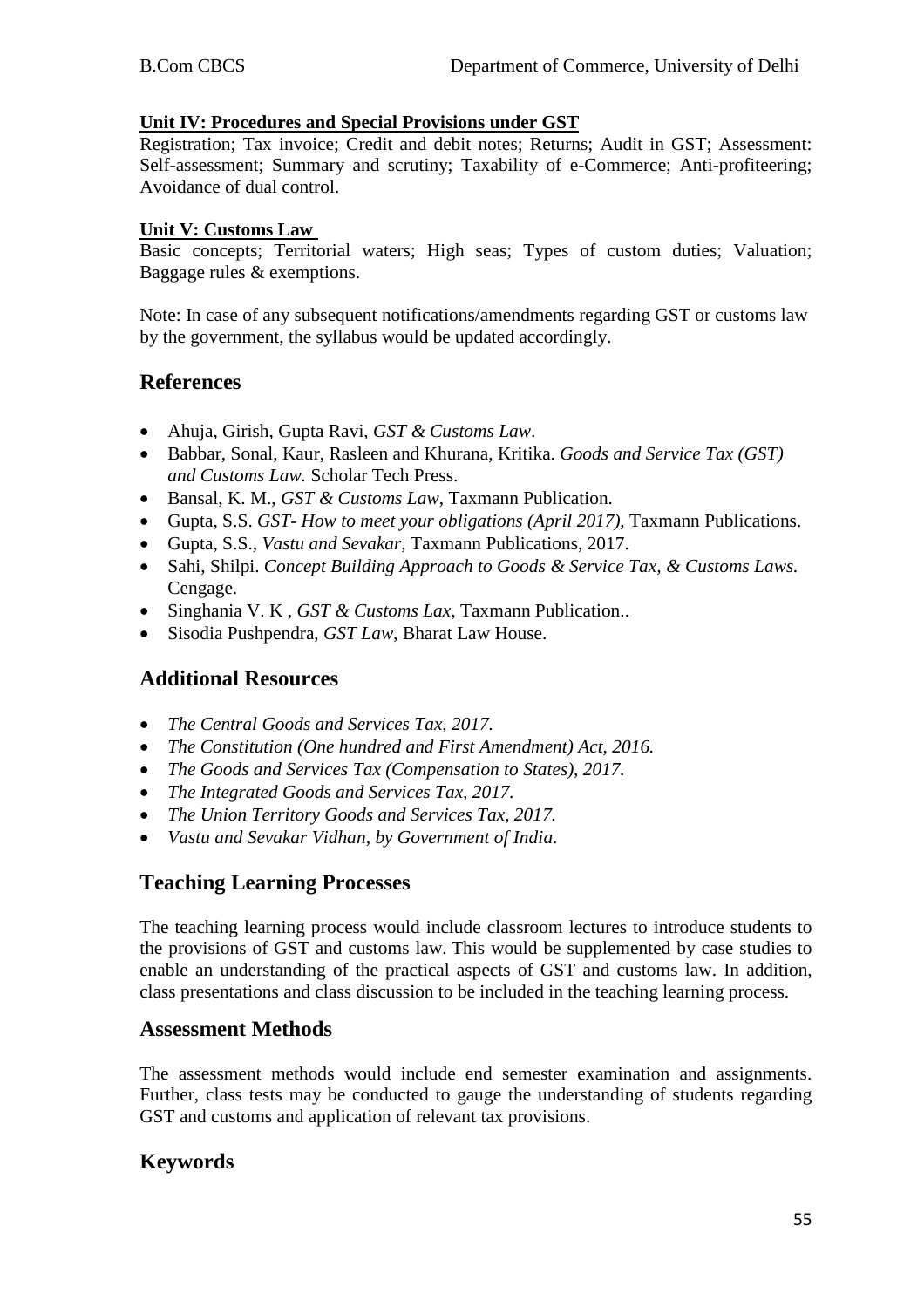State compensation cess, Job-work, E-way bill, Inter-state supply, IGST, SGST, UTGST, CGST, Supply, Related person, Distinct person, Value of supply, Bill of entry, Baggage, Electronic ledger, Refund, Registration, GST network, GST council.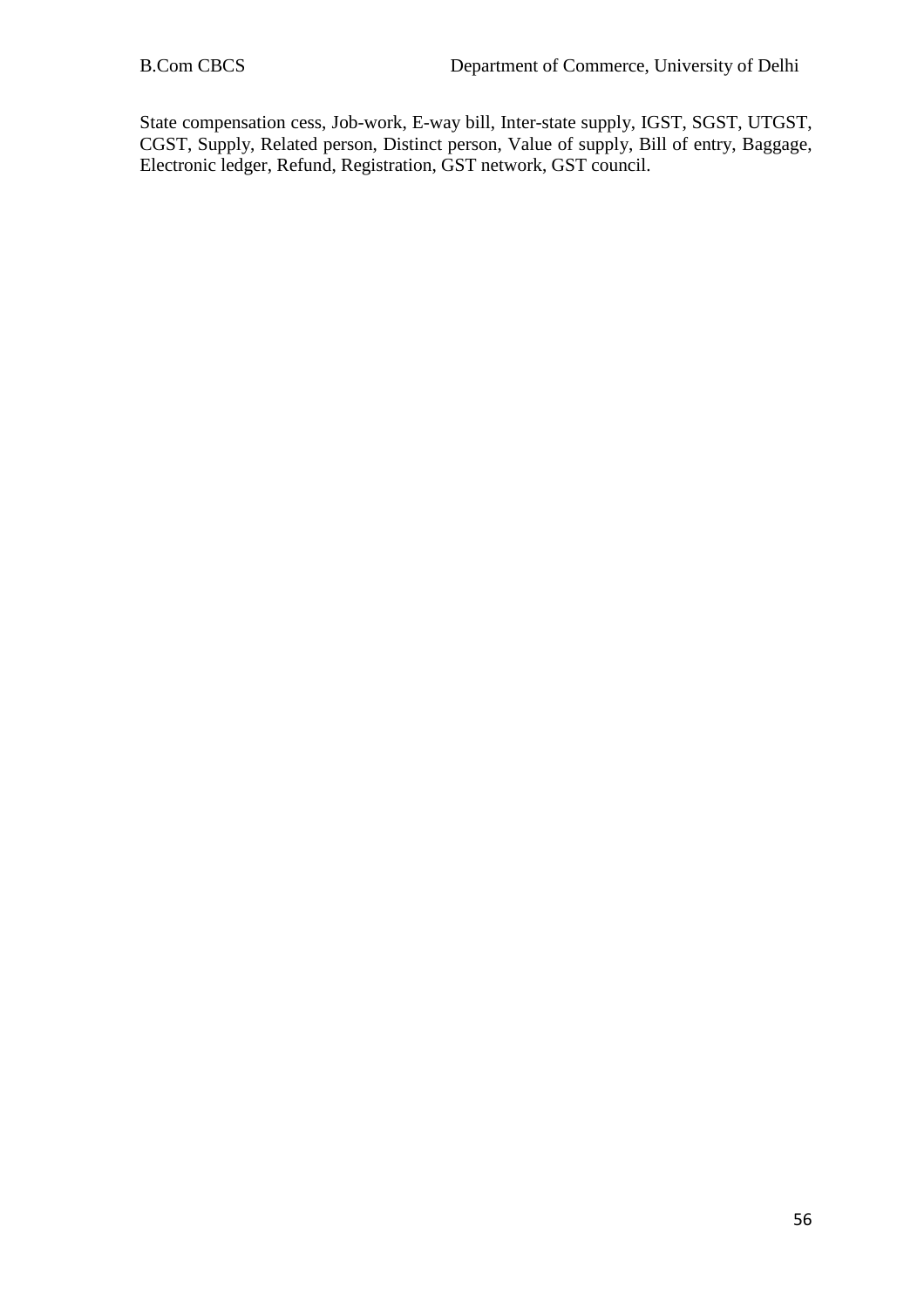## **B. Com. : Semester V Paper BC 5.2 (c): TRAINING AND DEVELOPMENT**

**Duration: 3 Hours Marks: 100 Credits: 6** 

# **Course Objective**

The course aims at exposing learners to the concept and practice of training and development in the modern organisational setting, provide an experimental, skill-based exposure to process of planning, organizing and implementing a training system in an organisation through pedagogy of case discussions and recent experiences.

# **Course Learning Outcomes**

After completing the course, the student shall be able to:

CO1: link training and development to company's strategy effectively and assess training needs of the people working in the organisation.

CO2: apply various methods of training and development in real life situations.

CO3: design, develop, and conduct management development programmes.

CO4: evaluate the effectiveness of training and development programmes.

CO5: leverage the emerging trends in training and development field.

# **Course Contents**

## **Unit I: Introduction**

Training and Development- concept, rationale and nature; Training, Learning and Development interface; Theories of management training and development and practical application of these theories in today's organisations; Training needs assessmentmeaning and purpose, different levels, various approaches, outputs, methods used in training needs assessment; Training and development as source of competitive advantage.

#### **Unit II: Training and Development Methodologies**

Training– process and methods; Human re-engineering; Principles of learning; Individual differences in learning, learning process, learning curves, workmen training, re-training, government initiatives, self-directed work teams; Use of audio-visual aids in training; Computer aided instructions- distance learning, open learning, e- Learning; Technologies convergence and multimedia environment; Development techniques for enhancing decision–making and interpersonal skills- case-study, in-basket exercise, special projects, multiple management Programme learning, action learning, syndicate work, games, action maze, role play.

#### **Unit III: Executive Development**

Importance of executive development, steps in organisation of a management development program/ executive development program, methods/ techniques of management development program; Role of development officers, administrators, consultants, designers and instructors; Trends towards performance management and its impact on training professionals.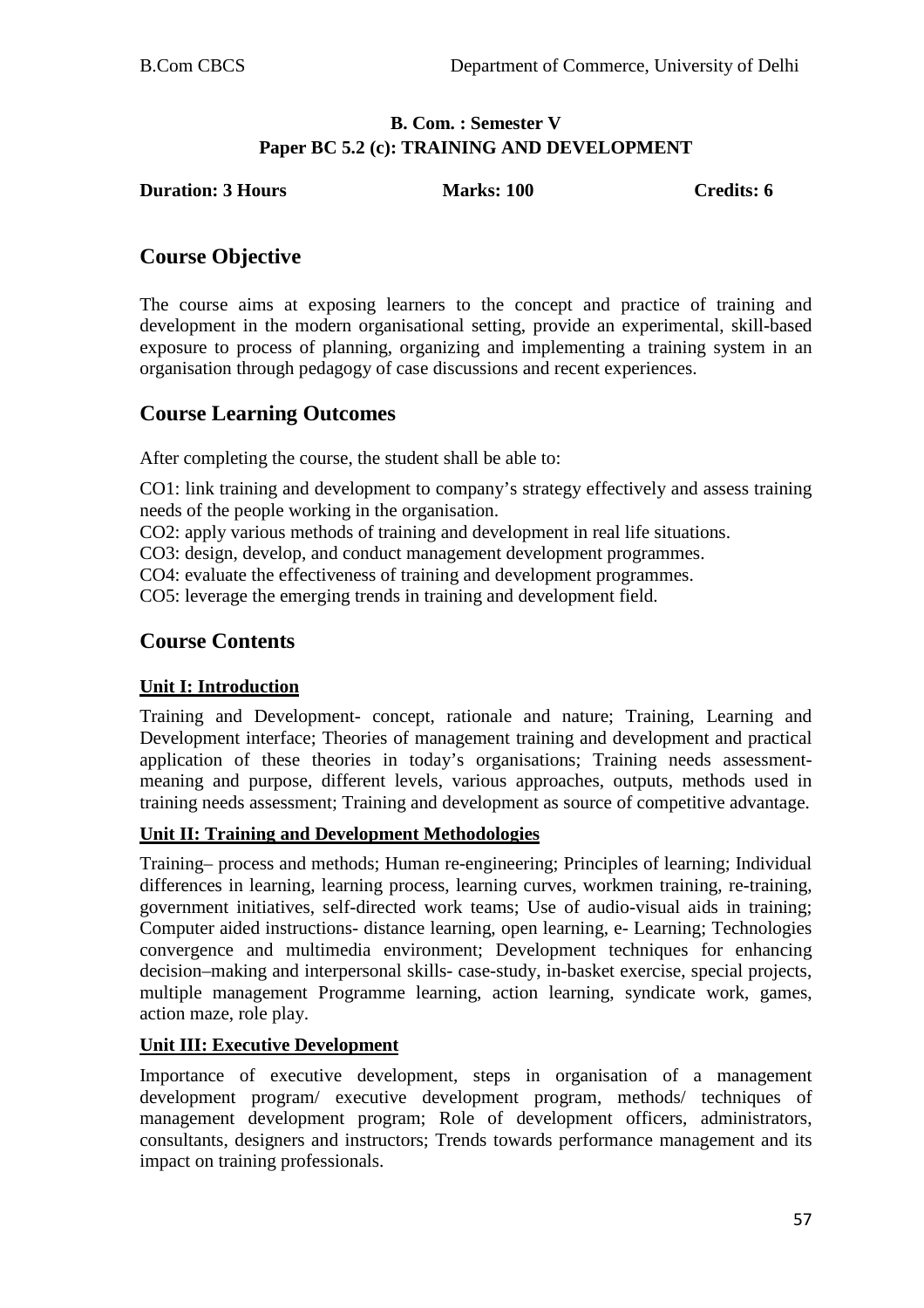#### **Unit IV: Evaluation of Training and Development**

Reasons for evaluating training and development programs, problems in evaluation; Evaluation planning and data collection- statistical methods; Use of appropriate training and development software packages; Different evaluation frameworks, problems of measurement and evaluation, effective training follow-up; Costing of training, measuring costs and benefits of training program, obtaining feedback of trainees; Kirkpatrick model of training effectiveness; Training issues resulting from the external environment and internal needs of the company; L&D practices of 5 prominent corporations.

#### **Unit V: Emerging Trends in Training and Development**

Career development and planning; Career development programmes and counseling; Group projects; Training for international assignments; Gamification, team training and six sigma training; Electronic Enabled Training Systems (EETS)- concept and types, benefits and challenges in using EETS, concerns in implementation of EETS- availability, incorporation, extension, and learning renewals for EETS, use of EETS and its up scalability, follow up activities; Training and development initiatives of some selected companies from private and public sectors and MNCs.

#### **Practical**

Some cases of real business world to supplement learning from the course. Practical may be done for pedagogical purpose. Project work may be taken from any unit.

## **References**

- Blanchard, P. N., Thacker, J. W., & Ram, V. A. *Effective Training: Systems, Strategies, and Practices.* Dorling Kindersley (India) Pvt. Ltd.
- Kumar, M., & Talwar, P. *Human Resource Development*. APH Publishing Corporation.
- Lynton, R., & Pareek, U. *Training for Development.* New Delhi: Vistaar.
- Noe, R. A., & Kodwani, A. D. (2012). *Employee Training and Development (5th Edition ed.).* Tata McGraw Hill.
- Phillips, J. J. *Hand book of Training Evaluation and Measurement Methods.* Routledge.
- Prior, J. *Handbook of Training and Development*. Mumbai: Jaico Publishing House.
- Rao, V. *Human Resource Management: Text and Cases*. Excel Books.
- Rolf, P., & Pareek, U. *Training for Development*. Sage Publications Pvt. Ltd.

#### **Additional Resources**

- Dessler, G. (2017). *Human Resource Management.* Pearson.
- Noe, R. A., & Kodwani, A. D. (2012). *Employee Training and Development* (5th Edition ed.). Tata McGraw Hill.

Note: Latest editions of the book may be used.

## **Teaching Learning Process**

Interactive class room sessions with the help of power point presentations, case discussions and group discussions to ensure active participation and continuous learning.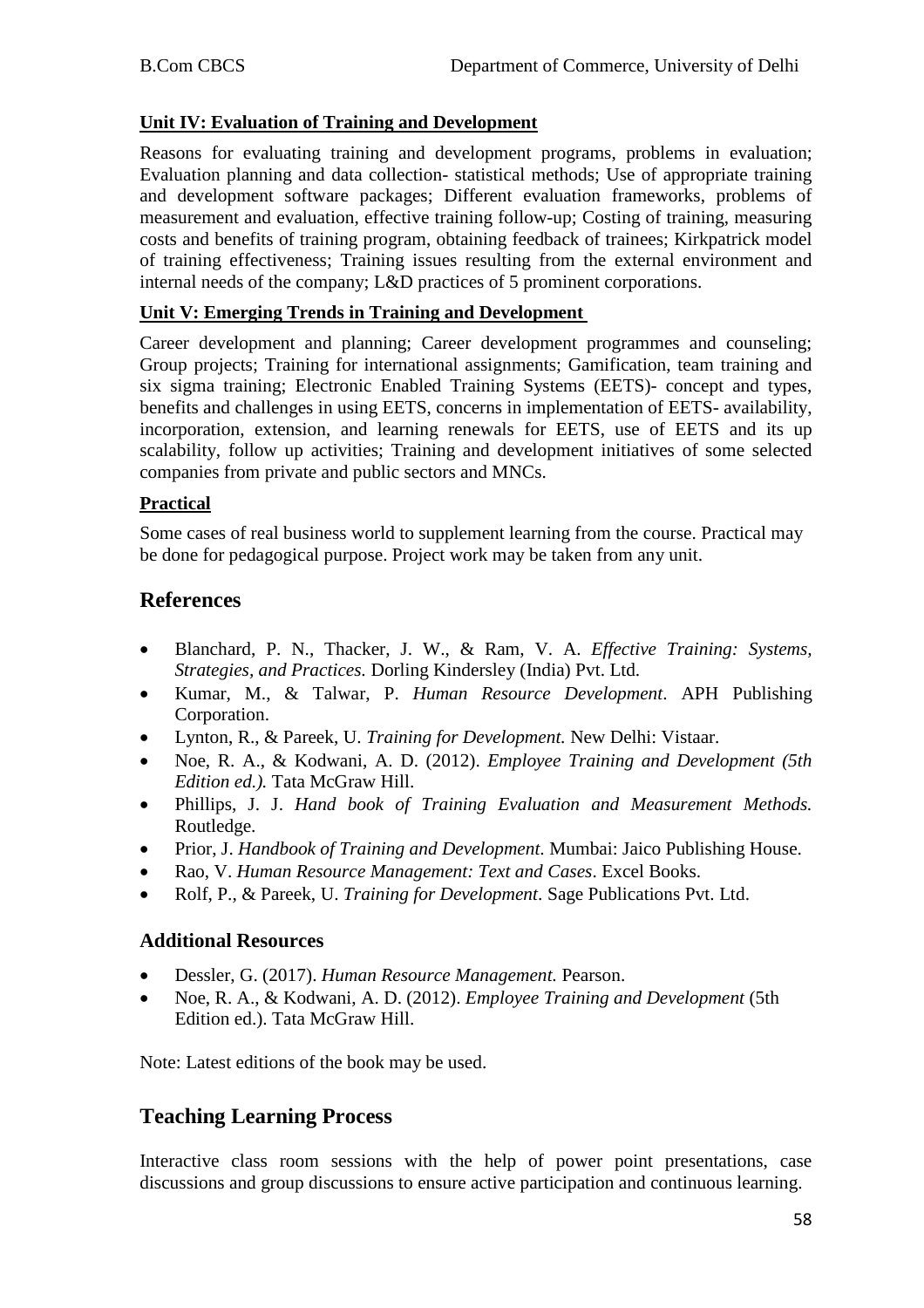# **Assessment Methods**

Class tests/Assignments, Class participation, Presentations, End-semester examination

# **Keywords**

Training needs assessment, Learning curve, Human re-engineering, Kirkpatrick model, Electronic Enabled Training Systems.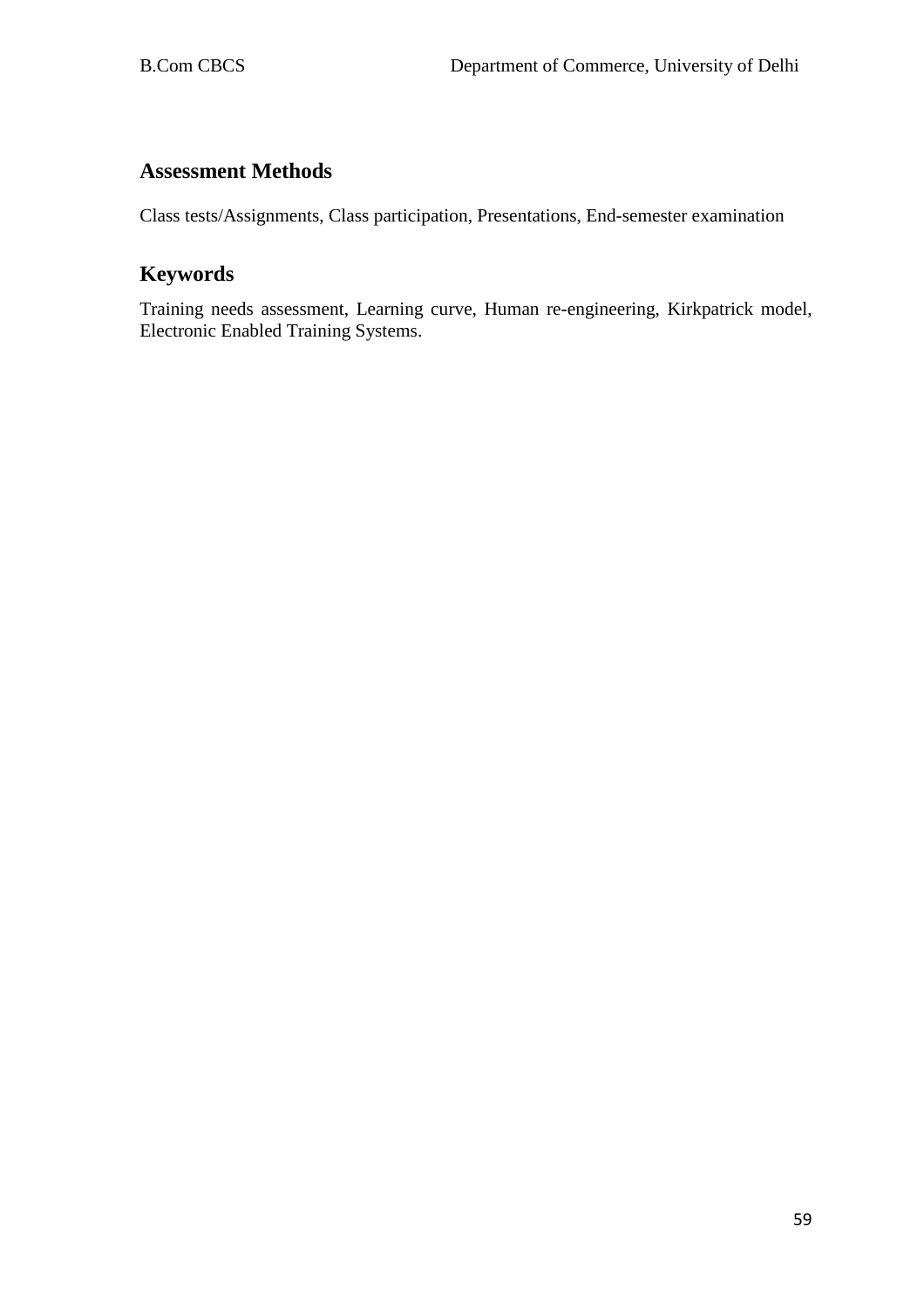## **B.Com. : Semester V Paper BC 5.2 (d): Industrial Laws**

**Duration: 3 Hrs. Marks: 100 Credits: 6**

# **Course Objective**

To familiarize the students with the understanding and provisions of industrial related laws. Case studies and problems involving issues in industrial laws are required to be discussed.

# **Course Learning Outcome**

After completing the course, the student shall be able to:

CO1: understand the schemes for labour and their benefits enacted under the Indian Legislature.

CO2: imbibe how to extend the benefits of different schemes of insurance available for defined set of employees.

CO3: acquaint with the basic framework of payment of just and fair wages and bonus to employees of factories, industrial establishments or other establishments.

CO4: understand the legal structure provided for social welfare under the Gratuity Act 1972.

CO5: design and understand the calculation and payment of compensation under the Employees Compensation Act 1923.

# **Course Contents**

**Unit I: The Employees Provident Fund & Miscellaneous Provisions Act, 1952**  Definitions; Schemes under the Act – Employees'

Pension Scheme, 1995; Employees' Deposit linked Insurance Scheme.

#### **Unit II: Employees State Insurance Act, 1948**

Objects and Applicability of the Scheme; Definitions: Personal Injury, Factory, Manufacturing Process, Wages, Partial and Permanent Disablement; ESI Corporation, Standing Committee and Medical Benefit Council; Contributions; Adjudication of Dispute and Claims, Benefits**.**

#### **Unit III: Wages and Bonus**

Definitions under Payment of Wages Act 1936 – Employed Person, Employer, Factory, Industrial or other Establishment, Wages; Responsibility for Payment of Wages; Fixation of Wage Period; Time of Payment of Wages; Mode of Payment; Deductions from Wages and Fines. Definitions under the Payment of Bonus Act 1961 – Accounting year, allocable surplus, available surplus, employee, employer, establishments, salary or wage; determination of bonus, calculation of bonus, eligibility for bonus, disqualifications for bonus, payment of minimum and maximum bonus, set on and set off of allocable surplus, deductions of certain amounts from bonus payable, time limit for payment of bonus.

## **Unit IV: Payment of Gratuity Act, 1972**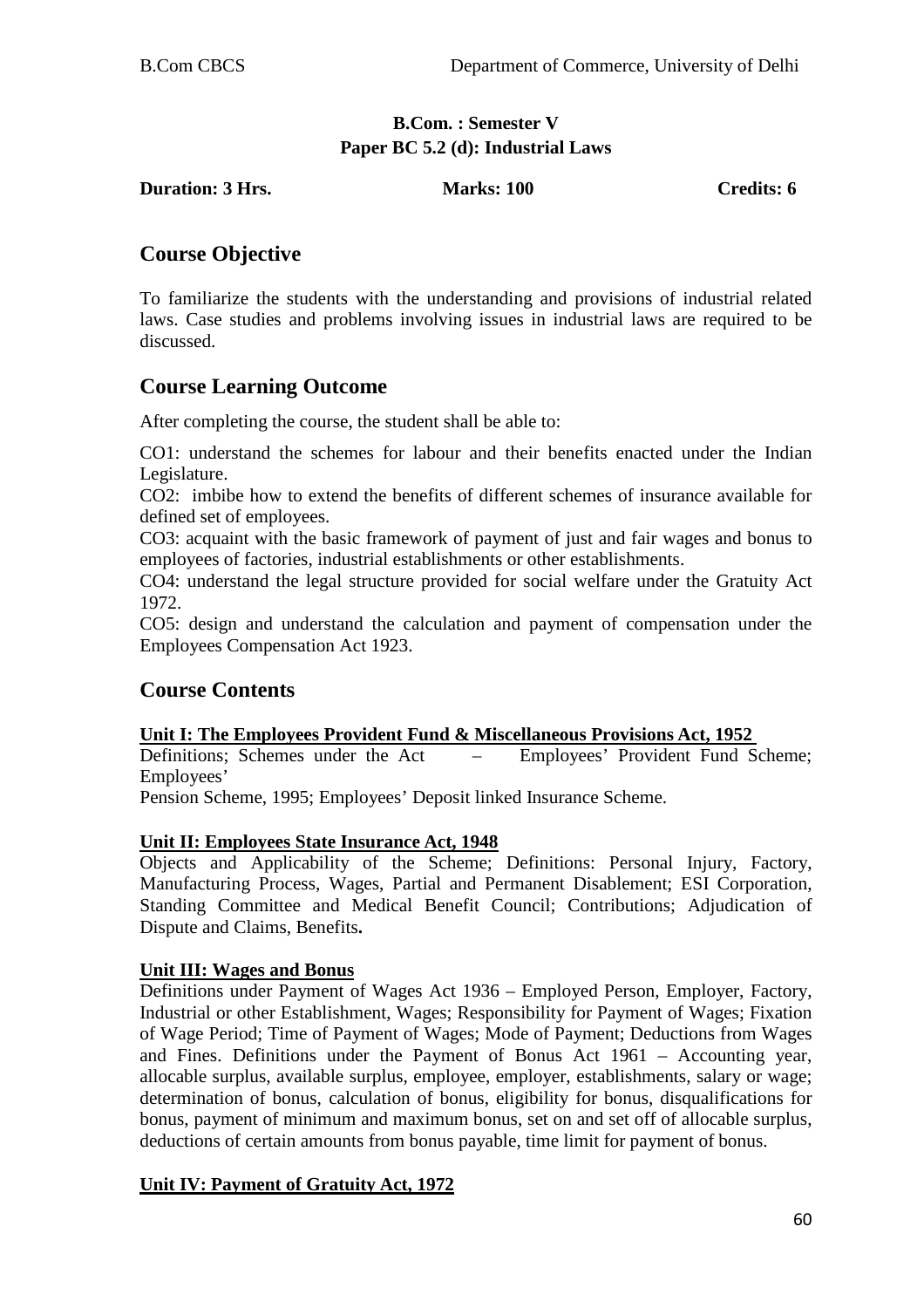Applicability and non- applicability of the Act; Definitions-employee, employer, continuous service; payment of gratuity; forfeiture of gratuity; employer's duty to determine and pay gratuity; recovery of gratuity; penalties.

#### **Unit V: Employee's Compensation Act, 1923**

Definitions: dependent, employer, partial and total disablement, workmen, injury, accident; employer's liability for compensation; amount of compensation; contracting; commissioner.

## **References**

- Bhushan, Bharat., Kapoor, N.D., Abbi, Rajni, *"Elements of Industrial Law". Sultan Chand & Sons Pvt. Ltd.*
- Malik, K. L. (2017). *Industrial Laws and Labour Laws*, Eastern Book Company, Lucknow.
- Sharma, J. P. (2018). *Simplified Approach to Labour Laws*. New Delhi. Bharat Law House Pvt. Ltd.
- Singh, Avtar. (2017). *Introduction to Labour and Industrial Laws.Nagpur.*  Wadhwa and Company.

## **Additional Resources**

- Arora Sushma, and Arora R. (2017), Industrial Laws, Taxmann Pvt Ltd.
- Institute of Company Secretaries of India, " *Executive Programme-Module II, Paper 5 Economic and Labour Laws*", New Delhi.
- Srivastava, S. C. (2012). *Industrial Relations & Labour Laws*. Vikas Publishing House (P) Ltd.

# **Teaching Learning Process**

The teaching -learning processes play a vital role in instilling in the student the curiosity to study the subject law. It includes lectures through presentations of case laws, expert lectures, case study approach is widely followed , role plays , seminars , tutorials , project- based learning. Case laws comprehension and higher-order skills of reasoning and analysis will be encouraged through teaching strategies.

## **Assessment Methods**

The assessment methods of this course are properly aligned with teaching learning processes and anticipated learning outcomes. It includes oral and written tests, case presentations, peer evaluation, problem solving exercises, observation of practical skills through case laws and viva voce interviews.

## **Keywords**

Employee's Compensation Act, 1923 Payment of Gratuity Act, 1972 The Payment of Bonus Act, 1965 Payment of Wages Act, 1936.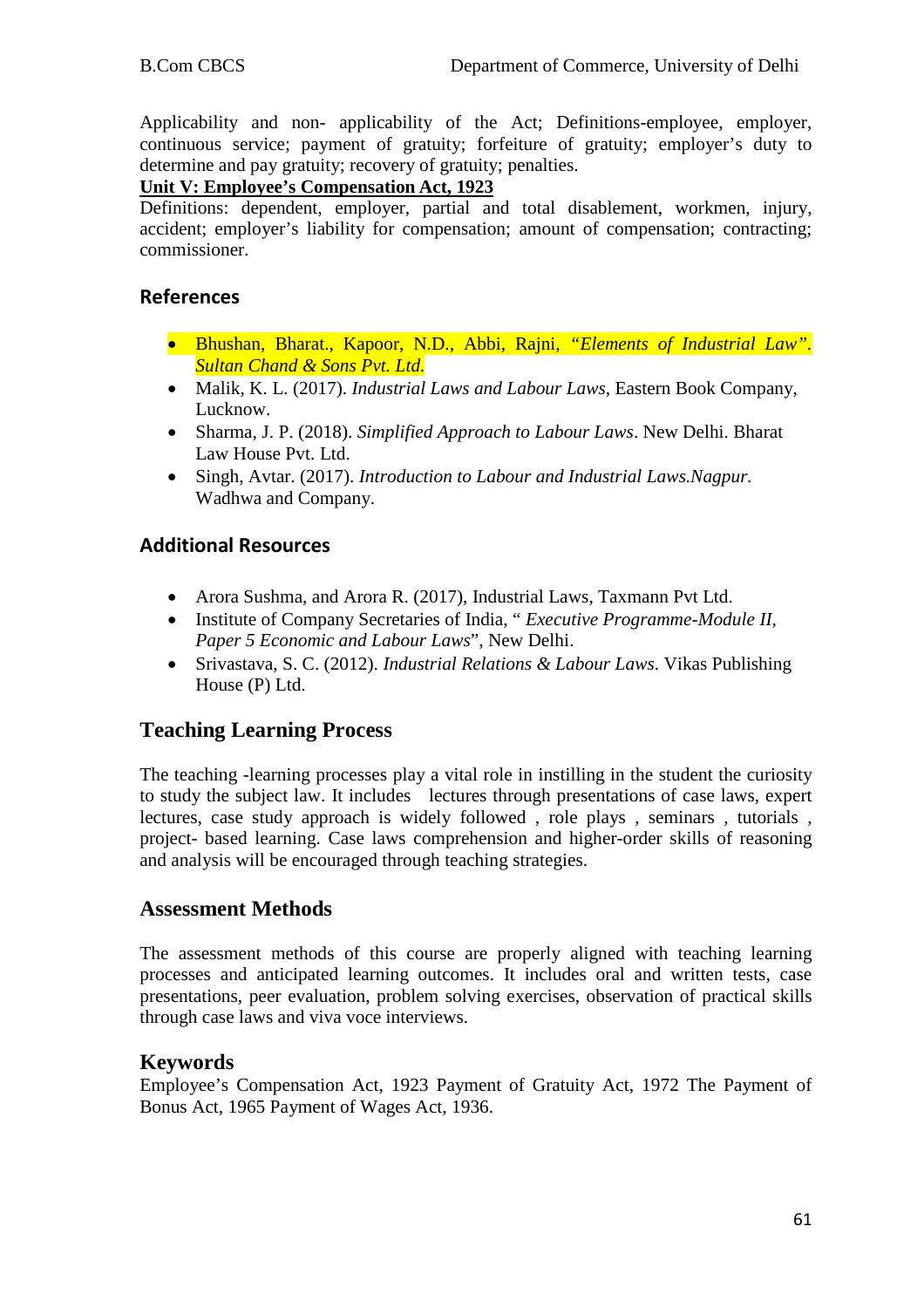#### **B. Com. : Semester V Paper BC 5.3 (a): ENTREPRENEURSHIP DEVELOPMENT**

**Duration: 3 Hrs.** Marks: 100 Credits: 4

# **Course Objective**

The aim of this paper is to make students aware of the concept, need and relevance of entrepreneurship in the contemporary Indian society and further create a desire among the students towards entrepreneurial orientation and see it as an alternative career options.

# **Course Learning Outcomes**

After completing the course, the student shall be able to:

CO1: understand the concept of entrepreneurship in the context of Indian economic scenario.

CO2: link the individual's capability and strength as a guiding factor towards entrepreneurial orientation and their commitment to act as an agent of social change through entrepreneurial participation.

CO3: understand entrepreneurial process for initiating new venture creation.

CO4: understand social support system for garnering strength towards entrepreneurial preferences.

CO5: understand various dimensions of managing a business enterprise once it is formed.

# **Course Contents**

#### **Unit I: Introduction**

Entrepreneurship- concept, functions, need and its relevance in Indian society; Pros and cons of entrepreneurship; Entrepreneurship as a creative response to society's problem; Dimensions of entrepreneurship- intrapreneurship, social entrepreneurship; Entrepreneurship and new challenges of globalization.

#### **Unit II: Individual and Entrepreneurship**

Entrepreneurial competencies; Individual risk behavior and propensity for entrepreneurship; Family and social support for entrepreneurship; Entrepreneurial values; Attitudes and motivation; Family business in India- role and contribution towards growth of entrepreneurship; Entrepreneurial rewards system.

#### **Unit III: Entrepreneurial Process**

Generation of business ideas; Opportunity sensing and identification; Test of feasibility of business ideas; Developing a business proposal, contents of a business plan/project report; Project appraisal by external agencies. (Students should be taught to prepare a business plan of their choice based on the framework of opportunity sensing and identification techniques).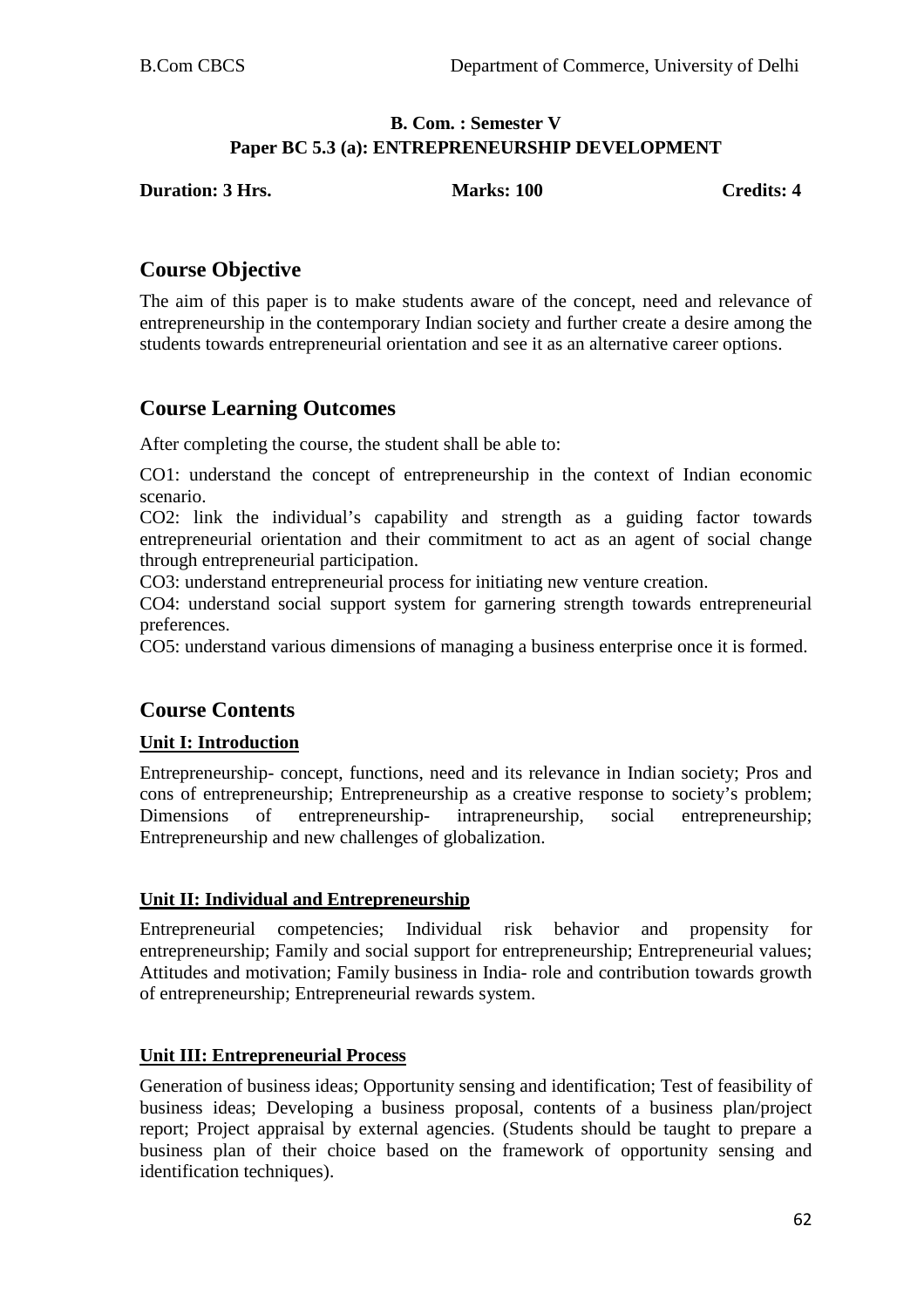## **Unit IV: Entrepreneurial Eco-System**

Socio-economic support system for entrepreneurial orientation; Public and private support system; Institutional support system-financial, marketing, technological and managerial; Social organisations-trade and industry associations, self-help groups; Business incubators, angel investors, venture capital, prototype centres, private equity funds; Start-ups and success stories; Startup Action Plan; Make in India initiative.

#### **Unit V: Managerial Aspects of Business**

Managing finance; Understanding capital structure; Understanding organisation structure and management of human resources of a new enterprise; Understanding of marketingmix; Management of assets (cash management); Relationship management; Cost management; Understanding family business management.

## **References**

- Brandt, S. C. *Entrepreneuring: The Ten Commandments for Building a Growth company.* MacMillan Business Books.
- Dollinger, M. J. *Entrepreneurship: Strategies and Resources.* Illinois: Irwin.
- Holt, D. H. *Entrepreneurship: New Venture Creation.* New Delhi: Prentice Hall of India.
- Panda, S. C. *Entrepreneurship Development.* New Delhi: Anmol Publications.
- Taneja, S., & Gupta, S. L. *Entrepreneurship Development-New Venture creation.* New Delhi: Galgotia Publishing House.
- Vasper, K. H. *New Venture Strategies* (Revised Edition ed.). New Jersey: Prentice-Hall.

Note: Latest editions of the book may be used.

## **Teaching Learning Process**

Interactive class room sessions with the help of power point presentations, case discussions and group discussions to ensure active participation and continuous learning.

## **Assessment Methods**

Class tests/Assignments, Class participation, Presentations, End-semester examination.

# **Keywords**

Relationship Management, Venture Capital, Business Incubators, Project Appraisal, Business Plan, Opportunity Sensing, Intrapreneurship.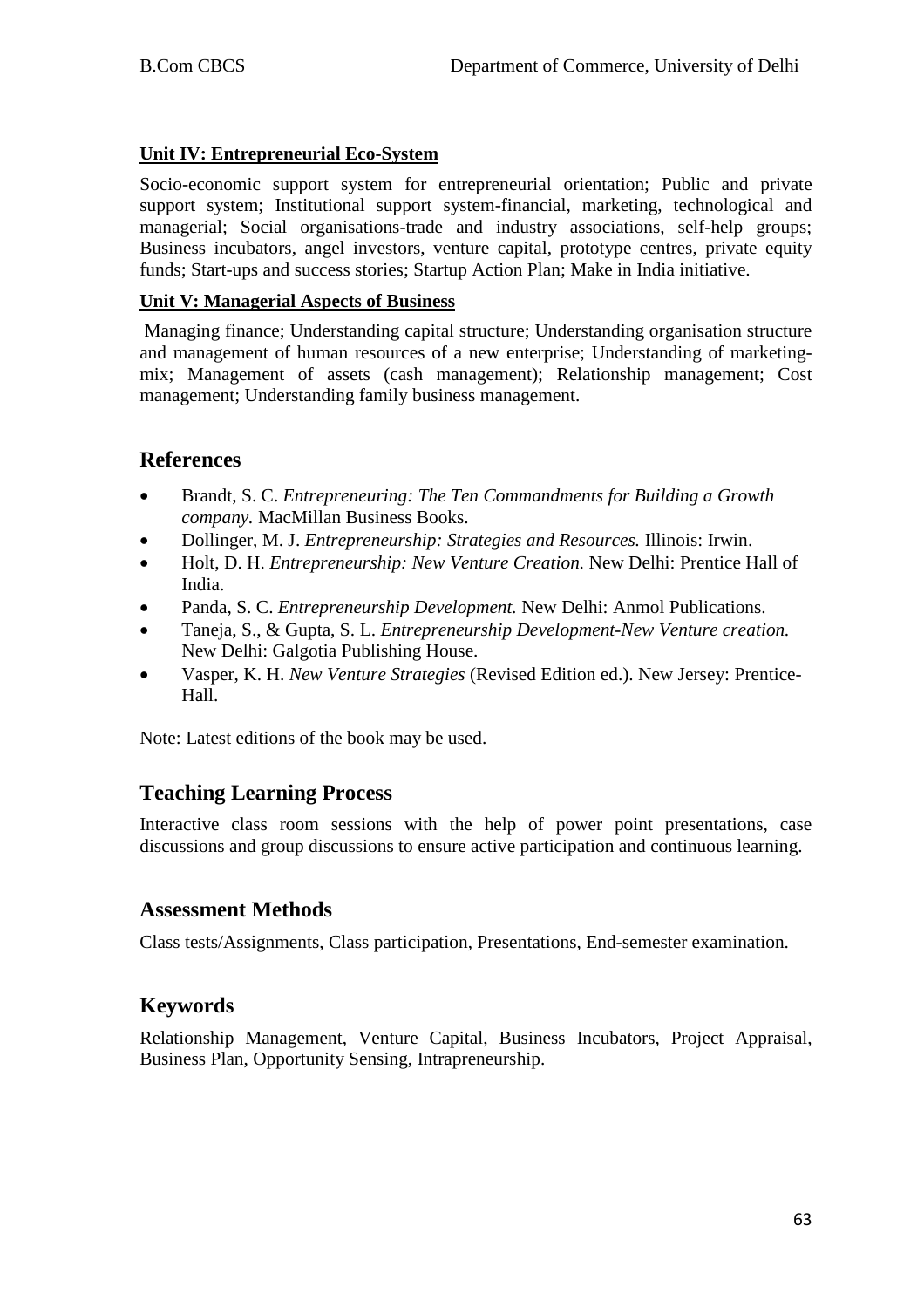## **B. Com. : Semester V Paper BC 5.3 (b): PERSONAL FINANCE**

| <b>Duration: 3 Hrs.</b> | <b>Marks: 100</b> | Credits: 4 |
|-------------------------|-------------------|------------|
|                         |                   |            |

# **Course Objective**

To familiarize the students with different aspects of financial planning like savings, investment, taxation, insurance & retirement planning and to develop necessary skills to become a successful financial planner.

# **Course Learning Outcomes**

After completing the course, the student shall be able to:

CO1 - understand the meaning and relevance of financial planning, time value of money & process of financial planning.

CO2 - explain the concept of investment planning and its methods.

CO3 - examine the concept of personal tax planning.

CO4 - analyse insurance planning.

CO5 - understand retirement planning.

# **Course Contents**

#### **Unit I: Introduction to Financial Planning**

Financial goals, Time value of money, steps of financial planning, personal finance/loans, education loan, car loan & home loan schemes. Introduction of savings, benefits of savings, management of spending & financial discipline, Net banking and UPI, digital wallets, security and precautions against Ponzi schemes and online frauds such as phishing, credit card cloning, skimming etc.

#### **Unit: II Investment planning**

Process and objectives of investment, Concept and measurement of return & risk for various assets class, Measurement of portfolio risk and return, Diversification & Portfolio formation. Real estate, financial derivatives & Commodity market in India. Mutual fund schemes including SIP.

#### **Unit III: Personal Tax Planning**

Tax Structure in India for personal taxation, Steps of Personal tax planning, Exemptions and deductions for individuals, tax avoidance versus tax evasion.

#### **Unit IV: Insurance Planning**

Need for Protection planning. Risk of mortality, health, disability and property. Importance of Insurance: life and non-life insurance schemes.

#### **Unit V: Retirement Planning**

Retirement Planning Goals, Process of retirement planning, Pension plans available in India, Reverse mortgage, New Pension Scheme.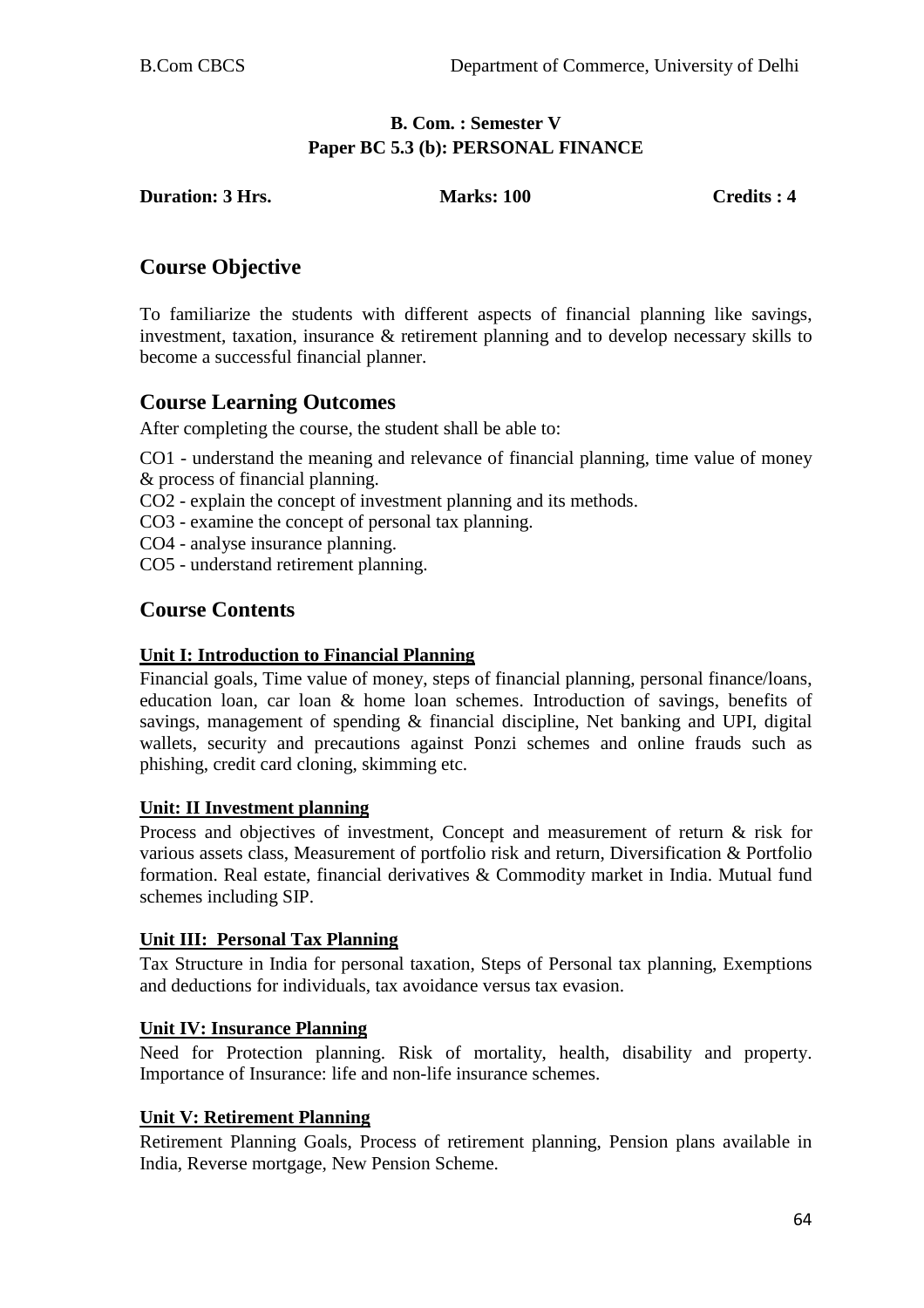#### **Practical**

**Note:** Practical exposure is recommended to develop skills required for a financial planner.

## **References**

- *Introduction to Financial Planning (4th Edition 2017) – Indian Institute of Banking & Finance.*
- Sinha, Madhu. *Financial Planning: A Ready Reckoner July 2017,* McGraw Hill.

#### **Additional Resources**

- Halan, Monika*. Lets Talk Money: You've Worked Hard for It, Now Make It Work for You* July 2018 Harper Business.
- Pandit, Amar *The Only Financial Planning Book that You Will Ever Need* , Network 18 Publications Ltd.

Note: Latest edition of text books may be used.

# **Teaching Learning Process**

As the course is designed to familiarize the students with different aspects of financial planning like savings, investment, taxation, insurance & retirement planning and to develop necessary skills to become a successful financial planner, the teaching learning process will be based on lectures/seminars, and project work.

## **Assessment Methods**

The assessment of the students must be aligned with the course learning outcomes and requires Class Participation, Class Test, Assignment, Project Work, End Semester Examination.

## **Keywords**

Personal Finance, Financial Planning, Investment Planning, Personal Tax Planning, Insurance Planning and Retirement Planning.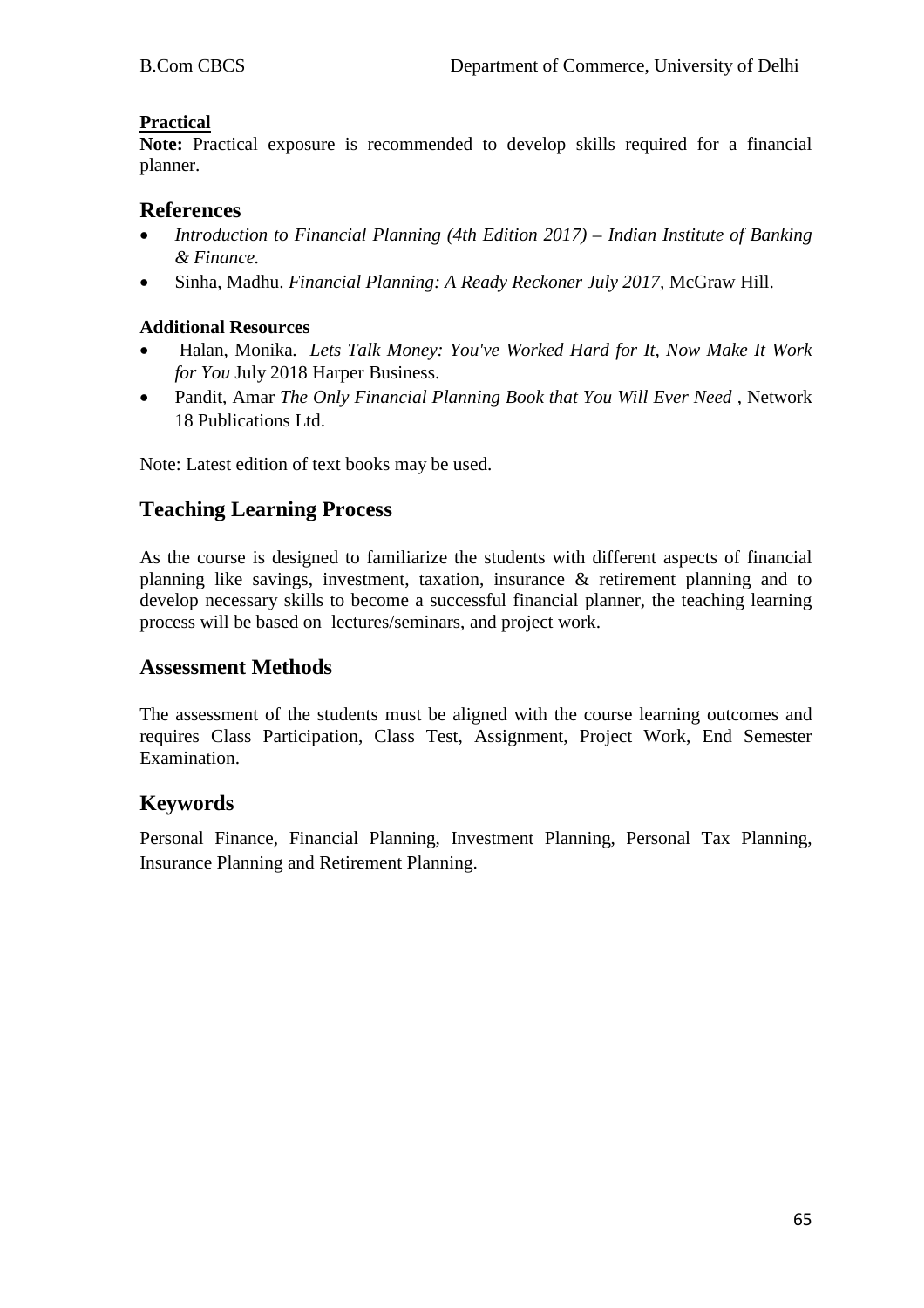## **B.Com. : Semester VI Paper BC 6.1 (a) : CORPORATE TAX PLANNING**

| <b>Duration: 3 Hrs.</b> | <b>Marks: 100</b> | Credits: 6 |
|-------------------------|-------------------|------------|
|                         |                   |            |

# **Course Objective**

To provide students with knowledge of various aspects of corporate tax planning and their impact on decision-making; and further to provide an understanding of relevant tax provisions in this context.

# **Course Learning Outcomes**

After completing the course, the student shall be able to:

CO1: differentiate between various tax planning concepts and understand the procedure of assessment of corporate assesses.

CO2: devise strategies for tax planning in respect of a new business, understand the specific tax issues for start-ups, and comprehend the Income Tax provisions relevant for financial management decisions.

CO3: decipher the tax factors relevant for managerial decisions.

CO4: understand how to claim relief in case of double taxation of income.

CO5: understand tax planning with reference to business restructuring.

## **Course Contents**

#### **Unit 1**

Tax planning, tax management, tax evasion, tax avoidance; Types of companies; Residential status of companies and tax incidence, clubbing; Tax liability and minimum alternate tax; Carry forward and set off of losses in case of certain companies; Deductions available to corporate assesses; Tax on distributed profits; Units of Mutual funds.

#### **Unit 2**

Tax planning with reference to setting up of a new business; taxation issues of startups; Location of Business, nature of business, form of organisation; Tax panning with reference to financial management decision – Capital structure, dividend and bonus shares; Tax planning with reference to sale of scientific research assets.

## **Unit 3**

Tax planning with reference to specific management decisions – Make or buy, own or lease, repair or replace; Tax planning with reference to receipt of insurance compensation.

## **Unit 4**

Double taxation relief; Provisions regulating transfer pricing, computation of Arm's length pricing; Advance rulings; Advance Pricing Agreement.

## **Unit 5**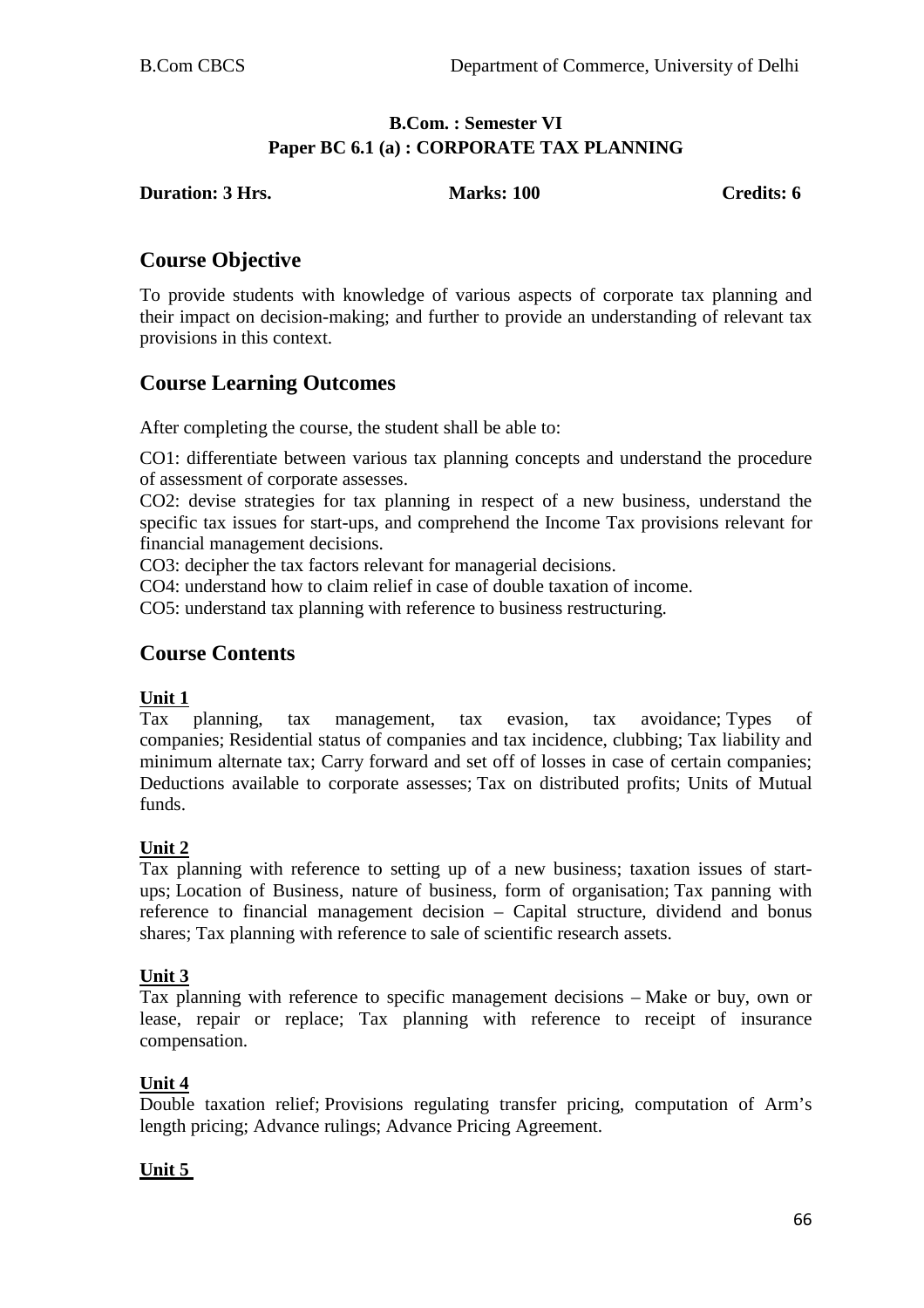Tax planning with reference to business restructuring: Amalgamation; Demerger; Slump sale; Conversion of company into LLP; Transfer of assets between holding and subsidiary companies.

# **References**

Books

- Acharya. Shuklendra and Gurha. M.G. *Tax Planning under Direct taxes*. Modern Law Publications, Allahabad.
- Ahuja*.* Girish. and Gupta, Ravi. *Corporate Tax Planning and Management*. Bharat Law House, Delhi.
- Ghosh. T.P. IFRSs. Taxmann Publications Pvt. Ltd., New Delhi.
- IAS-12 and AS-22.
- Mittal, D.P. *Law of Transfer Pricing*. Taxmann Publications Pvt. Ltd., New Delhi.
- Singhania. Vinod K. and Singhania. Monica. Corporate Tax Planning. Taxmann. Publications Pvt. Ltd., New Delhi.

Journals

- *Current Tax Reporter*. Current Tax Reporter. Jodhpur.
- Income Tax Reports. Company Law Institute of India Pvt. Ltd., Chennai.
- Corporate Professionals Today. Taxmann. New Delhi.

Note: Latest edition of text books may be used.

# **Teaching Learning Process**

The teaching learning process would include classroom lectures to introduce students to the tools with regard to corporate tax planning. This would be supported by case studies to enable an understanding of the practical aspects of corporate tax planning. In addition, class presentations and class discussion to be included in the teaching learning process.

## **Assessment Methods**

The assessment methods would include end semester examination and assignments. Further, class tests may be conducted to gauge the understanding of students regarding corporate tax planning and application of relevant tax provisions.

## **Keywords**

Tax planning, Tax evasion, Minimum alternate tax, Corporate dividend tax, Advance ruling, Double taxation avoidance, Non residents, Amalgamation, Demerger.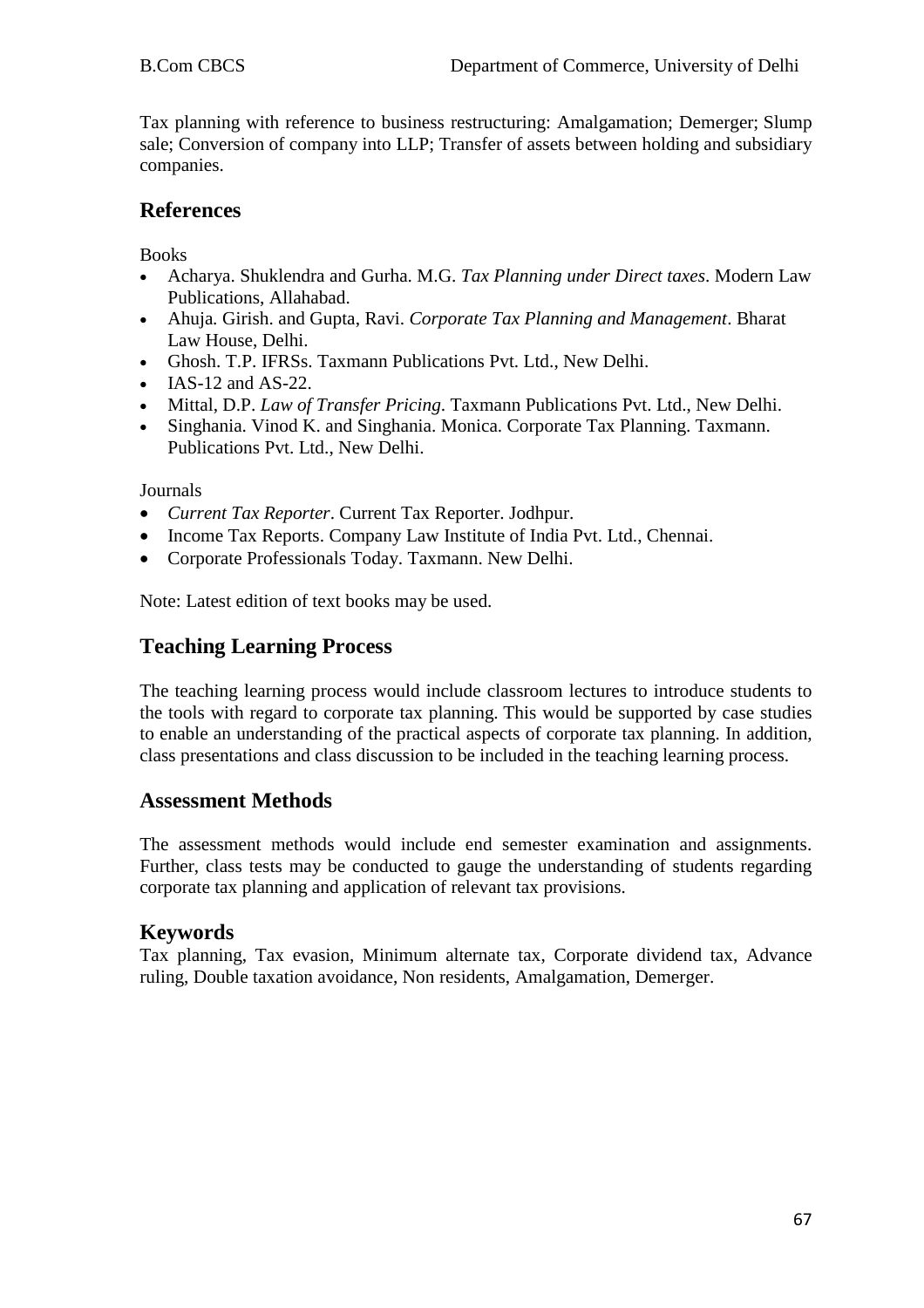## **B.Com. : Semester VI Paper BC 6.1 (b): BANKING AND INSURANCE**

**Duration: 3 Hrs.** Marks: 100 Credits: 6

# **Course Objective**

To impart knowledge about the basic principles of the banking and insurance.

# **Course Learning Outcomes**

After completing the course, the student shall be able to:

CO1 - understand the meaning and scope of Banking with functions of Banks and their role into banking.

CO2 - familiarize with the operations of Banking and various services and benefits.

CO3 - get an insight of lending operations of banking and causes of NPAs into banking sector.

CO4 - acquaint with the concept of Insurance through functions and fundamental principles of Insurance.

CO5 - understand the types of Insurance and Regulatory framework of Insurance.

# **Course Contents**

#### **Unit I: Origin of banking**

Definition and function of banks, banker and customer relationship, general and special types of customers.Types of Deposits: Types of banks in India; Role of Foreign Banks in India; Advantages and Disadvantages of Foreign banks, Road Map for Foreign Banks in India; India's approach to Banking Sector reforms; Achievements of financial sector reforms and areas of concern, Credit Allocation Policies of Commercial banks, Credit Market Reforms.

#### **Unit II: Operations of Banking**

Cheque: Definition, features and types of cheque; Endorsement: meaning and essentials of a valid endorsement, types of endorsement; Era of Internet Banking and its benefits, Mobile Banking, Home banking, Virtual Banking, Electronic Clearing System (ECS), epayments, Electronic Fund Transfer (EFT), E-money, Safeguard for internet banking, Critical comparison of traditional banking methods and e-banking; Balance Sheet of a Bank, special items of a Balance Sheet, off Balance Sheet Items; Anti-money Laundering Guidelines.

## **Unit III: Loans and Advances**

Principles of sound lending, Types of loans and advances, Advances against various securities; Securitization of Standard Assets; Basel Accord: merits and weaknesses of the Basel II, Basel III; NPA: Meaning, causes of NPA, Impact of NPA on Banking Sector, Insolvency and Banking Code 2016 - Objectives & Features.

## **Unit IV: Concept of Insurance**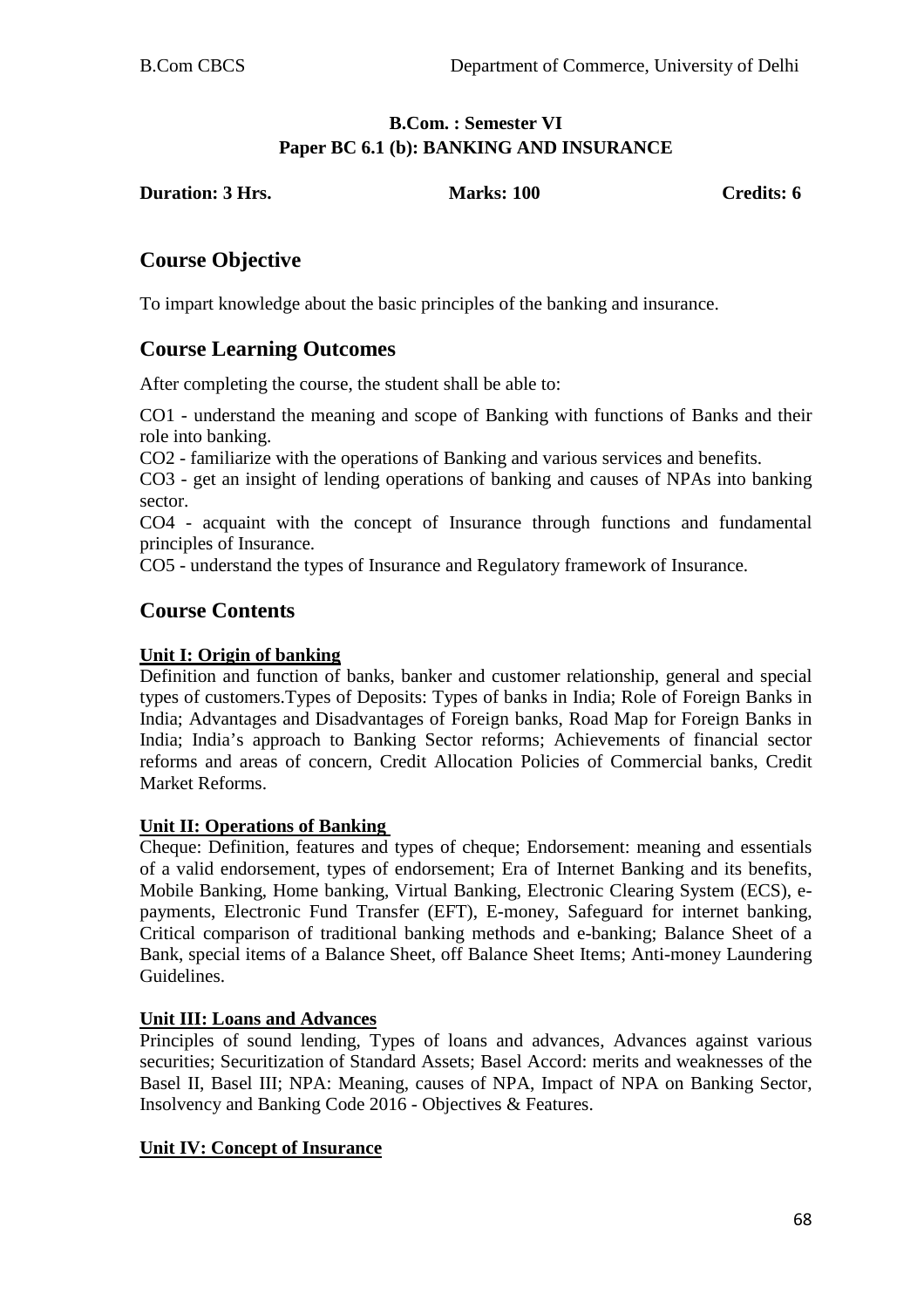Characteristics, Functions of Insurance, Fundamental Principles of Insurance: Indemnity, Insurable Interest, Utmost Good faith, Proximate Cause, Contribution, Subrogation, Economic Function; Reinsurance and Co-insurance: features, objectives, methods; Bancassurance: features, merits.

## **Unit V: Life and Non-Life Insurance**

Types of Insurance, Life and Non-Life: Features, needs, policies of different types of Insurance, Control of Malpractices and Misselling, Negligence, Loss Assessment and Loss control, Computation of Insurance Premium, Dematerialisation of Insurance Policies; Regulatory Framework of Insurance: IRDA Act 1999; Objectives of IRDA, Composition of IRDA, Duties, Powers and Functions of IRDA; Role of IRDA: Delegation of Powers, establishment of Insurance Advisory Committee, Power to make Regulations.

# **References**

- Bhasin, N*. Indian Financial System: Evolution and Present Structure,* New Century Publication.
- Mishra, M.N*.Principles and Practices of Insurance .* Sultan Chand and Sons.
- Suneja, H.R. *Practical and Law of Banking.* Himalaya Publishing House.

## **Additional Resources**

- Agarwal, O.P. *Banking and Insurance*. Himalaya Publishing House.
- Vaughan, E.J. and Vaughan, T. *Fundamentals of Risk and Insurance*. Wiley & Sons.

Note: Latest edition of text books may be used.

## **Teaching Learning Process**

As the course is designed to impart knowledge about the basic principles of the banking and insurance, the teaching learning process will be based on lectures, workshops, project work and cases studies.

#### **Assessment Methods**

The assessment of the students must be aligned with the course learning outcomes and requires Class Participation, Class Test, Assignment, Project Work, End Semester Examination.

## **Keywords**

Banking, Insurance, Bank Deposits, Types of Banks, NPA's, Life and Non-Life Insurance, Regulatory framework of Insurance.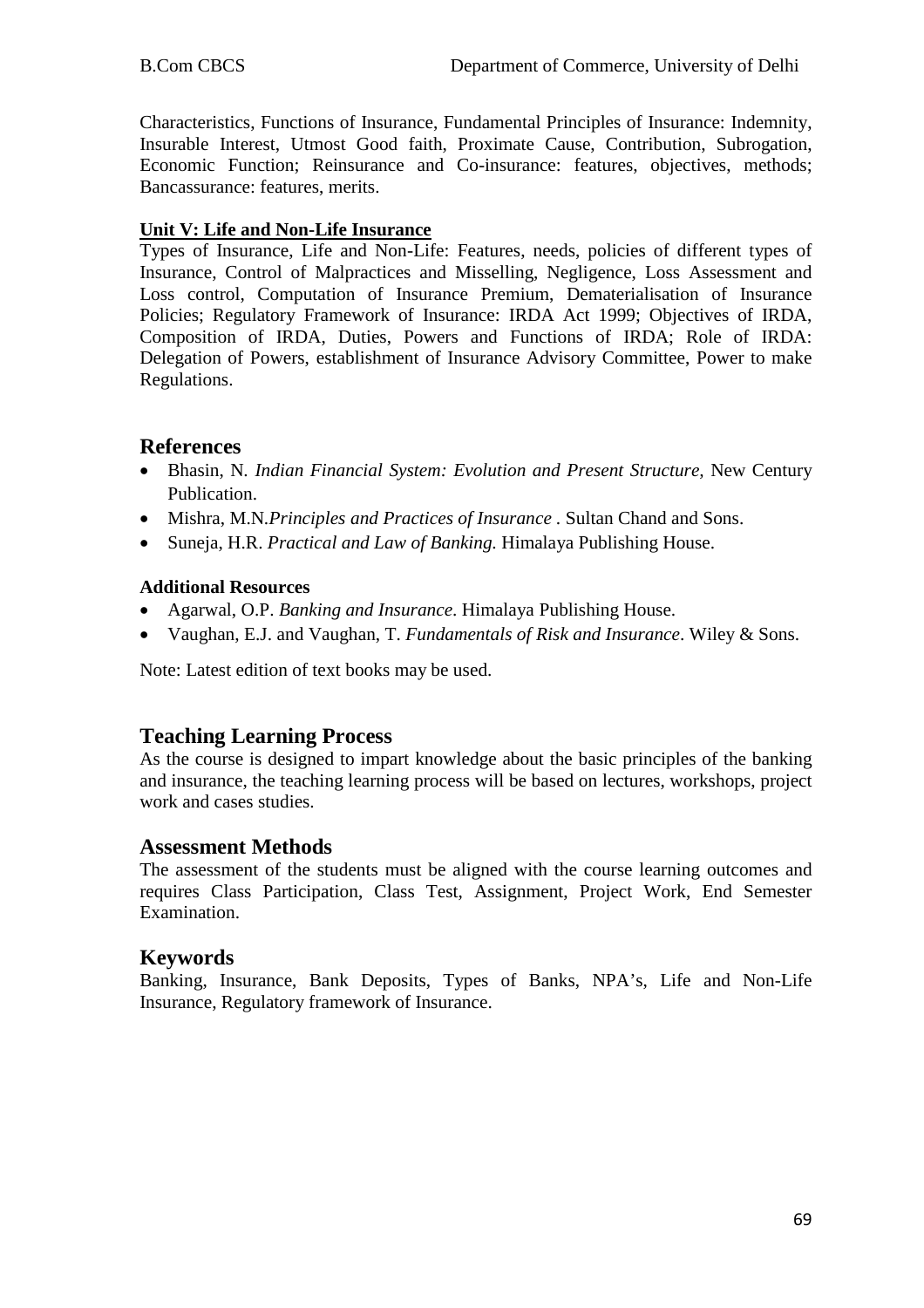# **B. Com. : Semester VI Paper BC 6.1 (c): MANAGEMENT ACCOUNTING**

**Duration: 3 Hrs.** Marks: 100 **Credits: 6** Credits: 6

# **Course Objective**

Enable students to acquire knowledge of concepts, methods and techniques of management accounting for the purpose of managerial planning, control and decision making.

## **Course Learning Outcomes**

After completing the course, the student shall be able to:

CO1: understand thoroughly the conceptual framework of Management Accounting; different forms of accounting––Financial, Cost and Managerial; types of costs for decision making and cost control; cost control and cost reduction.

CO2: understand the concept of marginal cost and marginal costing; preparation of income statements using absorption and variable costing; learning of cost-volume-profit analysis and break-even analysis using mathematical and graphical approaches; and their application in businesses.

CO3: understand the concept of relevant cost and make decisions related to different business situations using marginal costing and differential costing techniques.

CO4: understand preparation of various types of budgets and budgetary control system as a tool of managerial planning and control; Ability to understand standard costing system as a tool of managerial control; calculation of variances in respect of each element of cost and sales; control ratios.

CO5: have basic understanding of techniques of performance measurement such as Responsibility Accounting, Divisional Performance Measurement and Transfer Pricing.

## **Course Contents**

#### **Unit I: Introduction**

Meaning, objectives, nature and scope of management accounting, difference between different forms of accounting–– Cost, Financial and Management accounting, Cost control and Cost reduction.

#### **Unit II: Marginal Costing**

Concept of marginal cost and marginal costing; Absorption versus Variable Costing: Distinctive features and income determination; Cost-volume-profit analysis; Break-even analysis - mathematical and graphical approaches; Profit-volume ratio, angle of incidence, margin of safety, Cash break-even point and Composite break-even point, determination of cost indifference point.

#### **Unit III: Decision Making**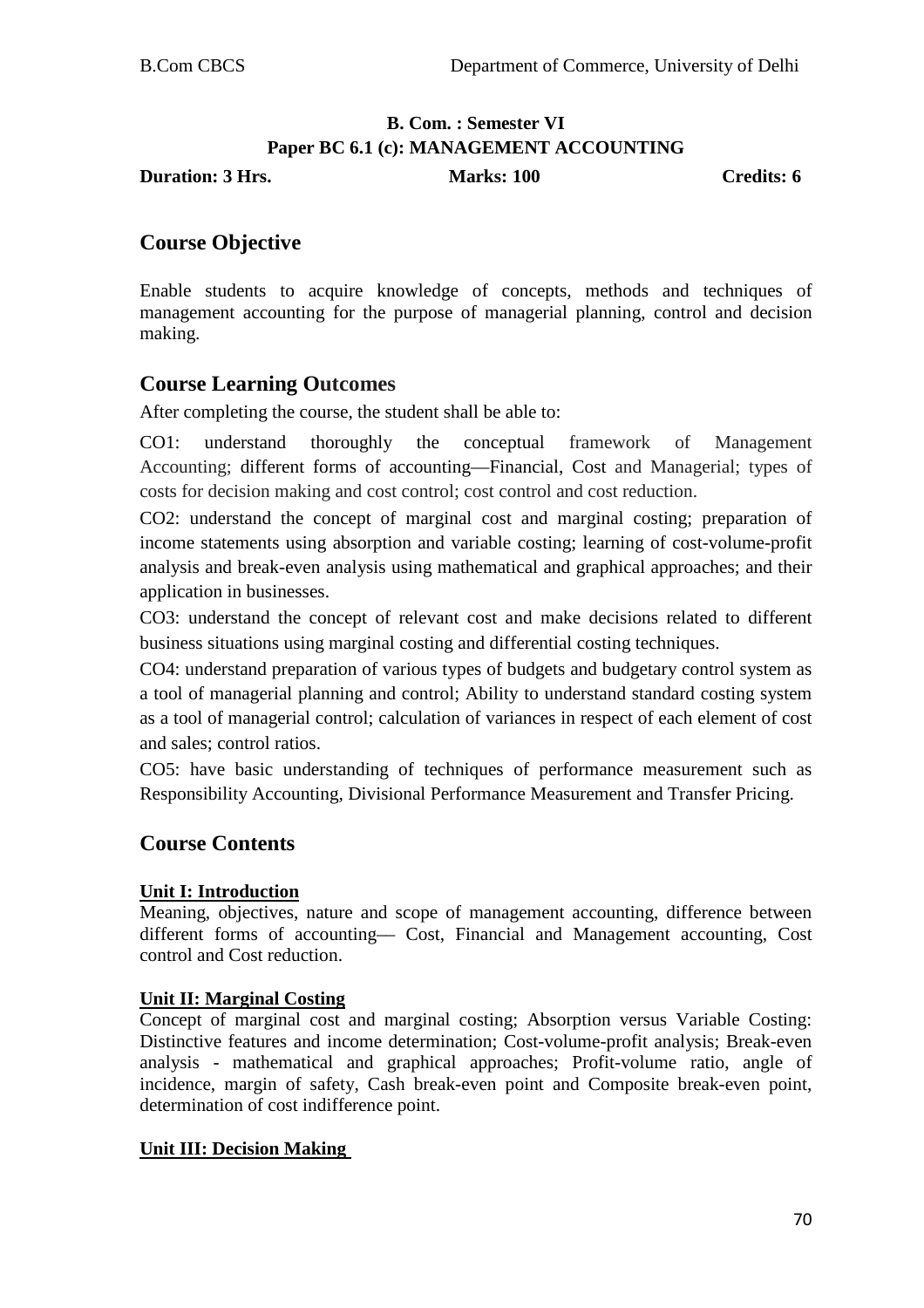Steps in Decision Making Process, Concept of Relevant Costs and Benefits, Various short -term decision making situations –Profitable product mix, Acceptance or Rejection of special/ export offers, Make or buy, Addition or Elimination of a product line, Sell or process further, Operate or shut down, Fixation of selling price.

## **Unit IV: Budgetary Control and Standard Costing System**

- **(a)** Budgeting and Budgetary Control: Concept of budget, budgeting and budgetary control; Objectives, merits and limitations; Budget Administration; Functional Budgets; Fixed and Flexible budgeting; Zero base budgeting; Programme and Performance budgeting.
- **(b) Standard Costing and Variance Analysis:** Meaning of standard cost and standard costing; advantages, limitations and applications; Variance Analysis – material and labour variances only; Control ratios.

## **Unit V: Performance Measurement**

Responsibility Accounting: Concept, Significance, Different Responsibility Centres; Divisional Performance Measurement: Financial and Non-Financial measures; Transfer pricing.

# **References**

- Goel, Rajiv Kumar & Ishaan Goel. *Concept Building Approach to Management Accounting*. Cengage.
- Jhamb, H. V. *Management Accounting.* Ane Books Pvt Ltd, New Delhi.
- Khan, M. Y. and P. K. Jain. *Management Accounting*. Tata McGraw Hill Publishing Co., New Delhi.
- Maheshwari, S. N., & S. N. Mittal, *Management Accounting*. Shri Mahabir Book Depot, New Delhi.
- Singh, Surender. *Management Accounting.* PHI Learning Pvt. Limited, Delhi.
- Singh, S.K. and Gupta, L. *"Basic Management Accounting".* A.K. Publications, New Delhi*.*

## **Additional Resources**

- Arora, M.N. *Management Accounting.* Himalaya Publishing House, New Delhi.
- Drury, Colin. *Management and Cost Accounting.* Thomson Learning.
- Horngren, Charles T., George Foster and Srikant M. Dattar. *Cost Accounting: A Managerial Emphasis*. Prentice Hall of India Ltd., New Delhi.
- Lal, Jawahar & Seema Srivastava. *Cost Accounting.* McGraw Hill Publishing Co., New Delhi.
- Usry, Milton E. and Lawrence H. Hammer. *Cost Accounting: Planning and Control*. South Western Publishing Co.

Note: Latest edition of text books may be used.

# **Teaching Learning Process**

The teaching learning process will be based on lectures, presentations, project work and cases studies.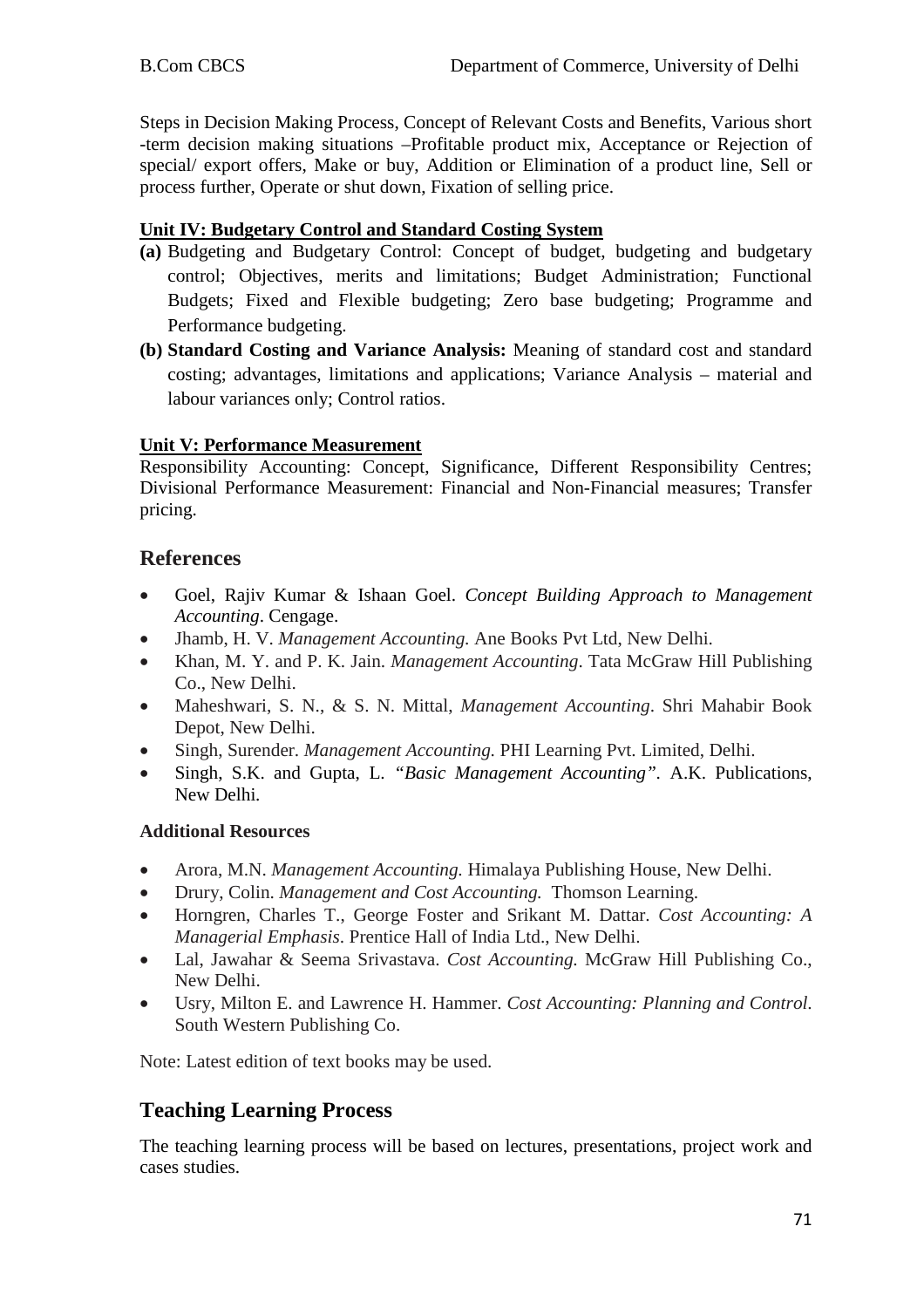# **Assessment Tasks**

The assessment of the students must be aligned with the course learning outcomes and requires class participation, class test, assignment, project work, end semester examination

# **Keywords**

Cost Control, Cost-Volume-Profit Analysis, Relevant Costs, Variance Analysis, Divisional Performance.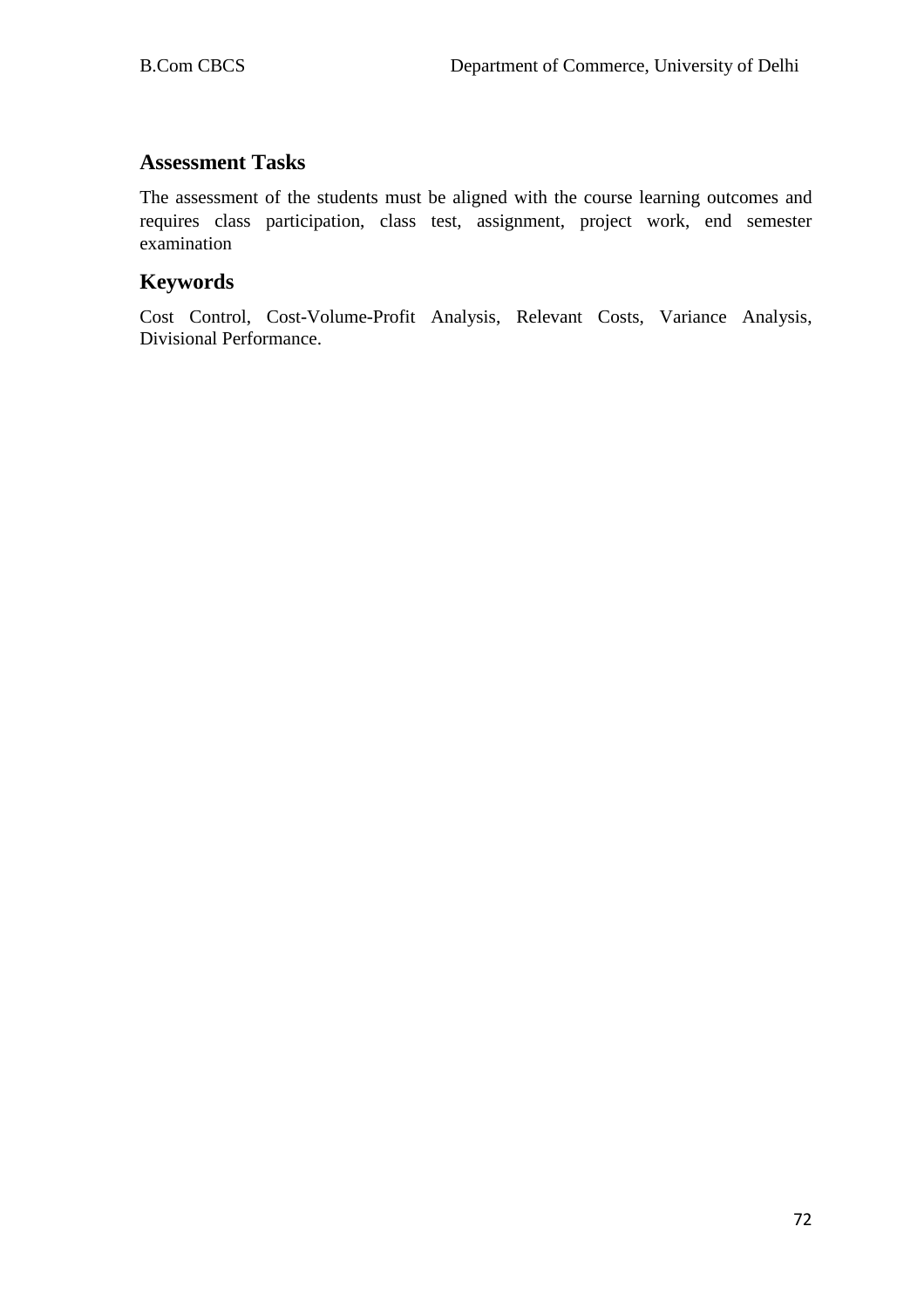#### **B.Com. : Semester VI Paper BC 6.1 (d): COMPUTERISED ACCOUNTING SYSTEM**

| <b>Duration: 3 Hrs.</b> | <b>Marks: 100</b> | <b>Credits: 6</b> |
|-------------------------|-------------------|-------------------|
|                         |                   |                   |

# **Course Objectives**

This course seeks to enhance the skills of a commerce student needed for accounting for business transactions using Computerized accounting system.

## **Course Learning Outcome**

After completing the course, the student shall be able to:

CO1: understand Computerized Accounting System environment

CO2: create structure of Computerized Accounting System for a business firm

CO3: record day to day business transactions in Computerized Accounting System

CO4: make necessary tax adjustments while recording business transactions and to generate various Accounting Reports for analysis and decision making

CO5: perform verification and audit activities for the voucher entries passed in computerized accounting environment.

## **Course Contents**

#### **Unit-I: Computerised Accounting System**

Computerised Accounting Systems: Basics of Computerised accounting systems; Difference between manual and computerized Accounting system; factors affecting selection of suitable Computerised accounting software; Procurement and installation of Computerised accounting software;

Using any popular accounting software: Create, Select, shut, and delete a Company; setting security features of company; Date and Period features; Configure and Features settings; Backup and Restore data of a Company

#### **Unit-II: Creating Masters**

Creating Accounting Ledgers and Groups: Single Create Vs. Multiple Create, creating ledger under a group and entering opening balance

Creating Stock Items and Groups: Creating Unit of Measurement, creating Stock Groups using Single or multiple create feature under an existing group, creating Stock items using Single or multiple feature under an existing group,

#### **Unit-III: Voucher Entry**

Types of vouchers; selection of voucher type for transections; Vouchers Entry: Voucher Number and date settings, Voucher entry with more than one debit or credit accounts, Editing and deleting a voucher, Printing of Voucher and Cheque.

#### **Unit-IV: Taxation and Generating Reports**

**Taxation:** Accounting for Tax Deducted at Source, Tax Collected at Source, and Goods and Service Tax.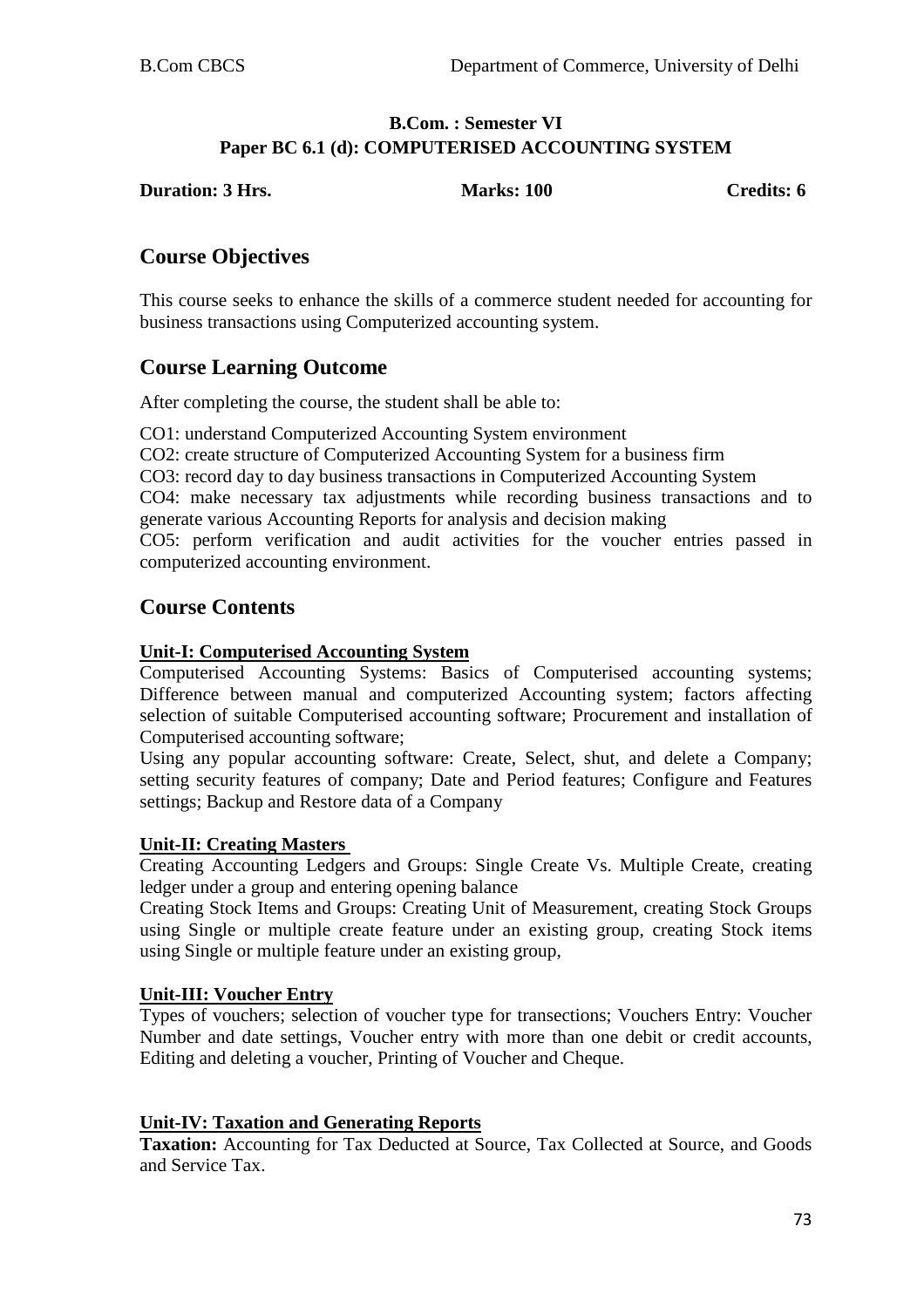**Generating Reports:** Cash Book, Ledger Accounts, Trial Balance, Profit and Loss Account, Balance Sheet, Funds Flow Statement, Cash Flow Statement.

#### **Unit-V: Auditing**

Auditing in Computerized Accounting system: Statutory Audit, Voucher verification, Verification of related party transaction, CAAT: Various Tools.

#### **Note:**

There shall be 4 credit hours (4 Lectures) per class and 2 credit hours (4 Practical periods) per batch.

## **References**

- Ashok K Nadhani *Tally ERP 9 Training Guide – 4th Edition*. Publisher: BPB Publications.
- *Tally ERP 9 book advanced user*. Publisher: Swayam Publication [\(www.tallyerp9book.com\)](http://www.tallyerp9book.com/).

Note: Latest edition of text books may be used.

## **Teaching Learning Process**

The course would involve lectures supported by group discussion, real life projects, open ended projects and hands-on-practice in computer labs.

## **Assessment Methods**

There shall be an examination of 100 Marks divided into Practical Examination (3 hour duration) -75 Marks, Viva/Test-10 Marks, Work Book- 10 Marks and Attendance - 5 Marks.

## **Keywords**

Computerized Accounting System, Taxation, Auditing.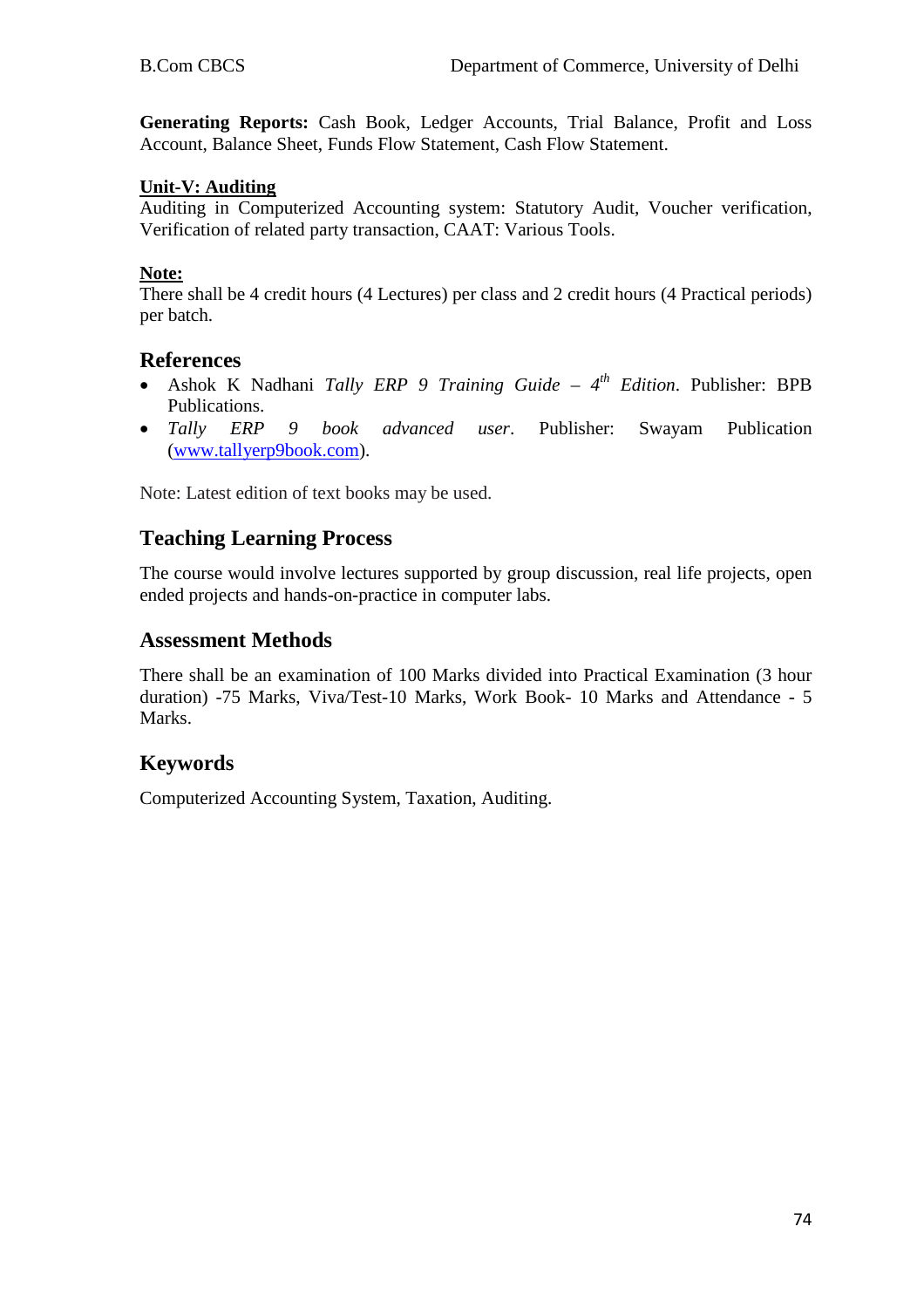## **B.Com. : Semester VI Paper BC 6.1 (e): FINANCIAL MARKETS, INSTITUTIONS AND SERVICES**

| <b>Duration: 3 Hours</b> | <b>Marks: 100</b> | Credits: 6 |
|--------------------------|-------------------|------------|
|                          |                   |            |

# **Course Objective**

To provide students an overview of financial markets & institutions in India and familiarize them with important fee and fund based financial services.

# **Course Learning Outcomes**

After completing the course, the student shall be able to:

CO1 – understand the meaning and scope of Financial Markets as well as institutions in India.

CO2 – familiarize the students with the concepts of Money Market and Capital Market.

CO3 - explain Commercial Banking and its Current developments.

CO4 - familiarize the students with the concept of Non-Banking Financial Companies (NBFC's).

CO5 - examine the Financial Services Industry.

## **Course Contents**

#### **Unit-I: Introduction to Financial System**

An Introduction to Financial System, Components, Financial System and Economic Development, Financial intermediation, An overview of Indian financial system since 1951, Financial Sector Reforms since liberalization 1990-91.

#### **Unit-II: Financial Markets & Capital Markets**

Financial Markets: Money Market – functions, organisation and instruments. Role of central bank in money market. Indian Money Market – an overview. Capital Markets – Introduction, role and functions. Components of Capital market. Cash markets- Equity and Debt, Depository (NSDL, CDSL). Primary and Secondary Markets –NSE, BSE, NIFTY, SENSEX. Role of Stock Exchanges in India. SEBI and Investor Protection. An overview of Global financial markets: NYSE, NASDAQ, Dow Jones, Federal Reserve Bank, Bank of England, Bank of Japan, European Central Bank.

#### **Unit-III: Financial Institutions I**

Financial Institutions: Commercial banking – introduction, classification, its role in financing-commercial and consumer, recent developments like MUDRA financing, problem of NPAs, Bankruptcy and Insolvency Act, Financial Inclusion.

#### **Unit IV: Financial Institutions II**

Life and non-life insurance companies in India: public and private. Mutual Funds – Introduction and their role in capital market development. Types of mutual fund schemes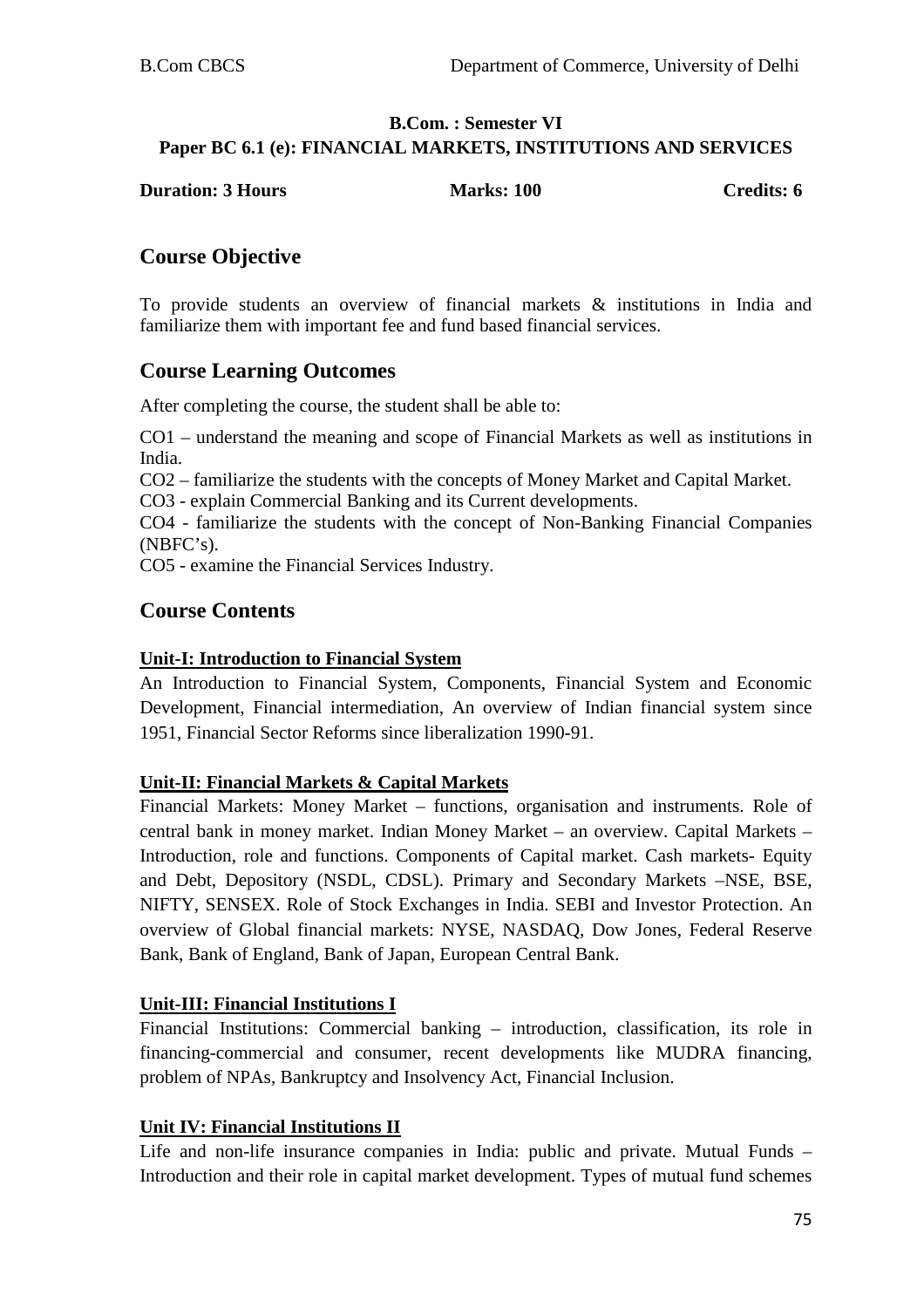(open ended vs close ended, Equity, Debt, Hybrid schemes and ETFs. Non-banking financial companies (NBFCs).

## **Unit-V: Financial Services Industry**

Overview of financial services industry. Merchant banking – Pre and Post issue management, underwriting. Regulatory framework relating to merchant banking in India. Consumer and Housing finance, Venture Capital Finance, Credit Rating.

## **References**

- Bhole, L.M., et. al. *Financial Institutions and Markets .* Tata McGraw Hill Publishing Company.
- Khan,M.Y. and Jain,P.K*. Financial Services*, Tata McGraw Hill.
- Khan,M.Y. *Indian Financial System–Theory and Practice, Vikas* Publishing House.
- Kumar, V., Gupta, K., Kaur, M., *Financial Markets, Institutions and Financial Services,* Taxmann's Publications*.*

## **Additional Resources**

- *Annual Reports of Major Financial Institutions in India.*
- Bhole, L.M., *Financial Markets and Institutions.* Tata McGraw Hill Publishing Company.
- Sharma, G.L., & Singh, Y.P., *Contemporary Issues in Finance and Taxation,*  Academic Foundation, Delhi*.*

Note**:** Latest Editions of the text books may be used.

## **Teaching Learning Process**

As the course is designed to enable the students to provide an overview of financial markets & institutions in India and familiarize them with important fee and fund based financial services, the teaching learning process will be based on lectures/seminars, and project work.

## **Assessment Methods**

The assessment of the students must be aligned with the course learning outcomes and requires Class Participation, Class Test, Assignment, Project Work, End Semester Examination.

## **Keywords**

Financial System, Financial Markets, Money Market, Capital Markets, Financial Institutions, Commercial Banking, Life and Non-Life Insurance, Financial Services Industry, Merchant Banking.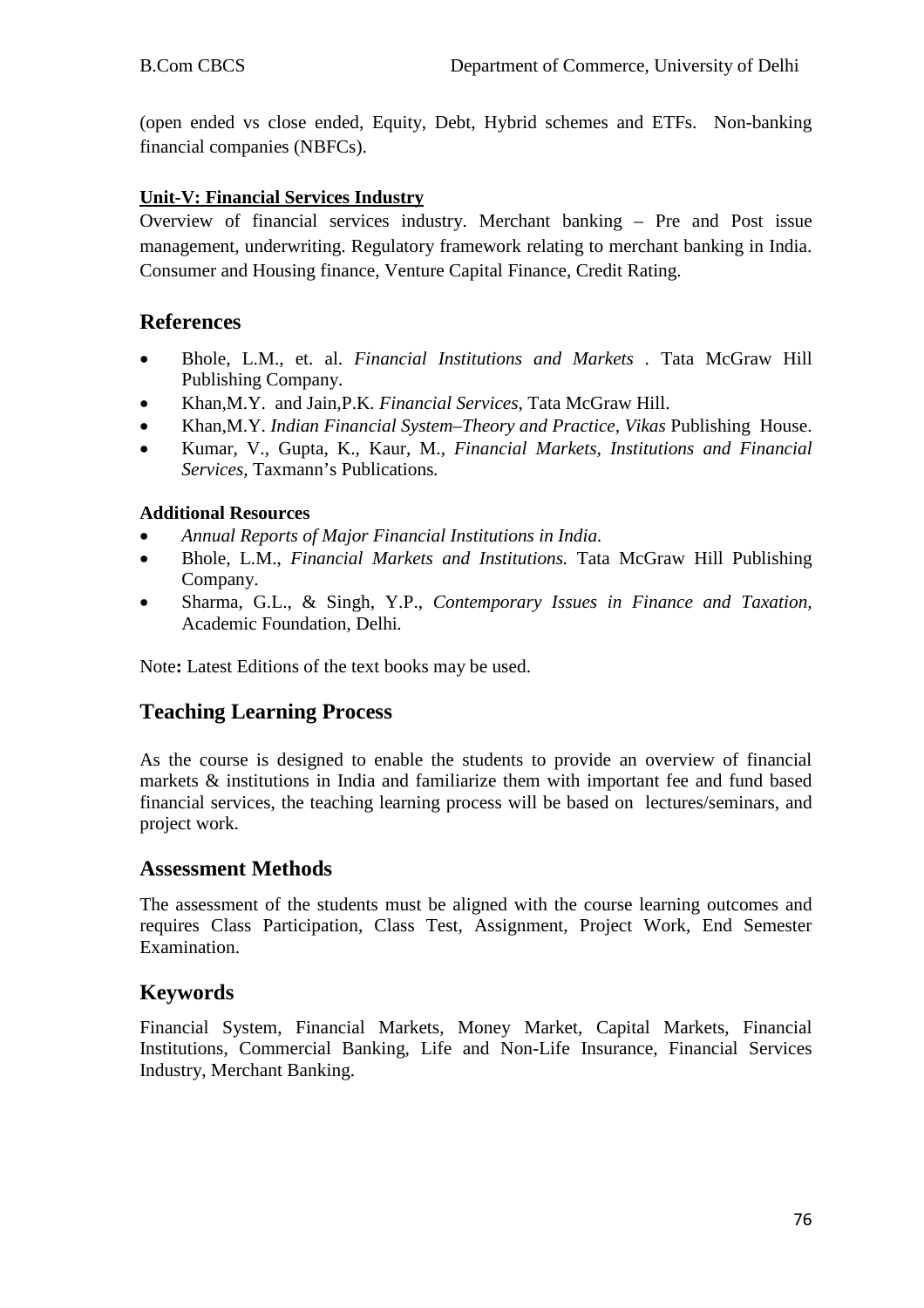## **B.Com. : Semester VI Paper BC 6.2 (a): INTERNATIONAL BUSINESS**

**Duration: 3 Hrs.** Marks: 100 **Credits: 6** Credits: 6

# **Course Objective**

This course aims to introduce students to the international business, trading and financial environment. Students are also expected to understand the basic features of the foreign exchange market and types of exchange rates. The course also creates awareness about emerging issues such as outsourcing and environmental sustainability in the context of international business.

# **Course Learning Outcomes**

After completing the course, the student shall be able to:

CO1: understand the process of globalization, its impact on the evolution and growth of international business and to appreciate the changing dynamics of the diverse international business environment.

CO2: analyze the theoretical dimensions of international trade and intervention measures adopted; to appreciate the significance of different forms of regional economic integration and to understand the concept of Balance of payment account and its components.

CO3: understand the significance of different forms of regional economic integration and to appreciate the role played by various international economic organisations such as the WTO, UNCTAD, IMF and World Bank.

CO4: familiarize students with the international financial environment, and get them acquainted with the basic features of the foreign exchange market – its characteristics and determinants.

CO5: critically examine the concept and form of foreign direct investment, and to create awareness about emerging issues in international business such as outsourcing and ecological issues.

# **Course Contents**

#### **Unit I**

**Introduction to International Business**: Globalization and its growing importance in the world economy; Impact of Globalization; International business contrasted with domestic businesses –complexities of international business; Modes of entry into International businesses.

**International Business Environment**: Economic, demographic, cultural and political legal environment.

## **Unit II**

**International Trade**: Theories of International trade - Absolute advantage theory, Comparative advantage theory, Factory proportion theory and Leontief paradox, Product life cycle theory, National competitive advantage theory; Tariff and Non-Tariff Barriers. **BOP**- Balance of payment account and its components.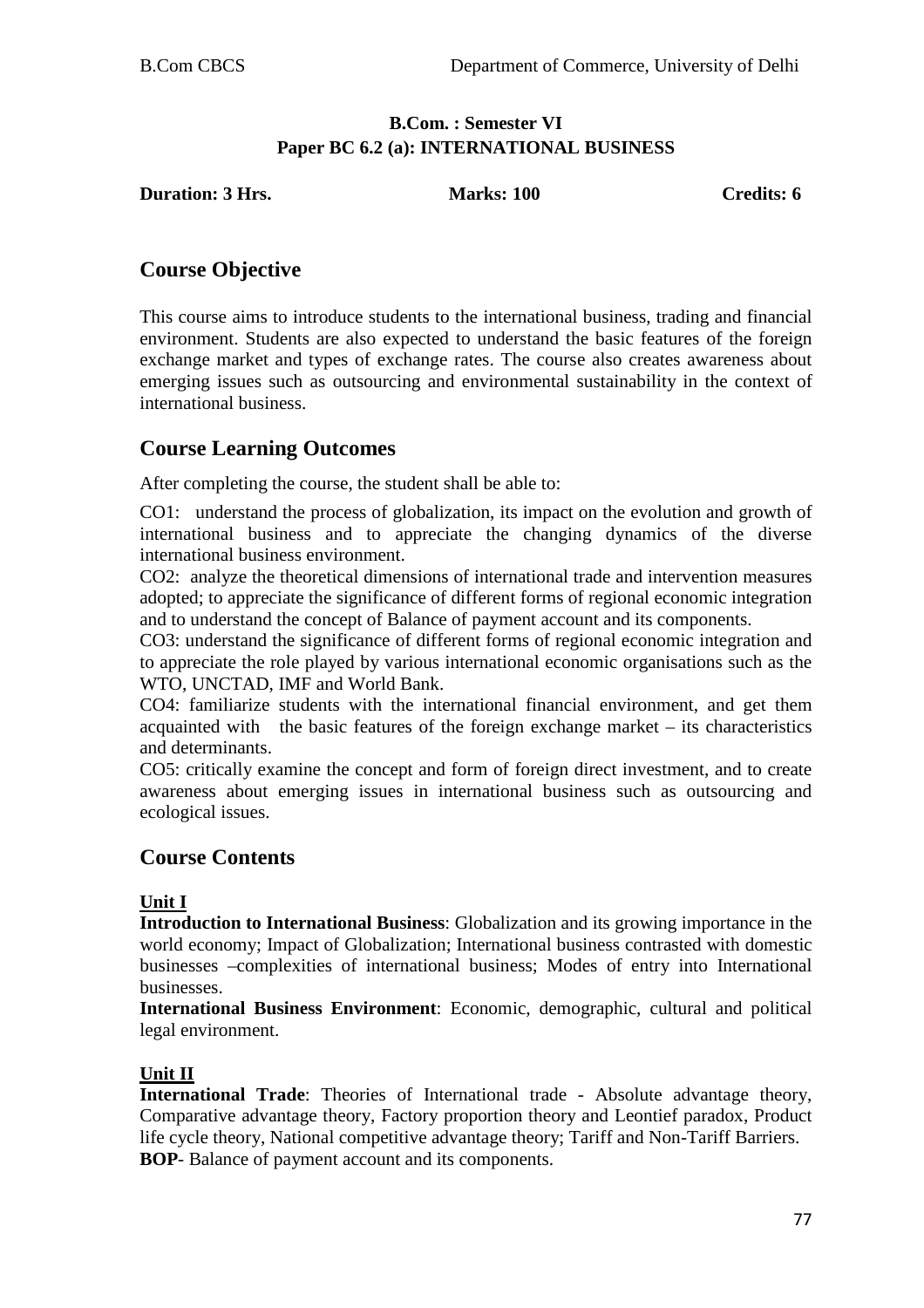#### **Unit III**

**Regional Economic Integration**: Forms of regional integration; Integration efforts amongst countries in Europe, North America and Asia: EU, NAFTA and SAARC. **International Economic Organisations**: WTO, World Bank and IMF.

#### **Unit IV**

**International Financial Environment**: Foreign exchange markets – participants and functioning; spot and forward rate quotations, direct and indirect quote, arbitrage, hedging and speculation; Foreign exchange risk and exposure.

**Foreign exchange rate**: exchange rate determination, types of exchange rate systems fixed and flexible, currency convertibility, soft peg, crawling peg, free float, managed float.

#### **Unit V**

**Foreign Direct Investment**: Types of FDI - Greenfield investment, Brownfield investments, Mergers & Acquisition, Strategic alliances; Benefits and drawbacks of FDI.

**Contemporary issues in International Business**: IT and outsourcing and its potential for India; environmental sustainability in international business.

## **References**

- Bennett, Roger*. International Business*, Delhi: Pearson.
- Charles, W L Hill and Jain, Arun Kumar, *International Business*, New Delhi: Tata McGraw Hill.
- Daniels John. D. Lee H. Radenbaugh and David P Sullivan. *International Business*, Pearson Education.
- Griffin, Ricky W and Michael W Pustay- *International Business-A Managerial Perspective* Prentice Hall.
- Mathur, V., Marwah, P. *International Business*, Pinnacle Learning
- Michael R. Czinkota, et al. *International Business.* Fortforth. The Dryden Press.

Note: Latest edition of the text books may be used.

#### **Additional Resources:**

- *Economic Survey, various issues.*
- *RBI Report on Currency & Finance, various issues.*
- *UNCTAD Reports.*
- *Websites: RBI, IMF, WORLD BANK, WTO.*
- *WTO Annual report, various reports.*

## **Teaching Learning Process**

It is recommended that the pedagogy should be a combination of classroom lectures, case studies, presentations and class discussion.

#### **Assessment Methods**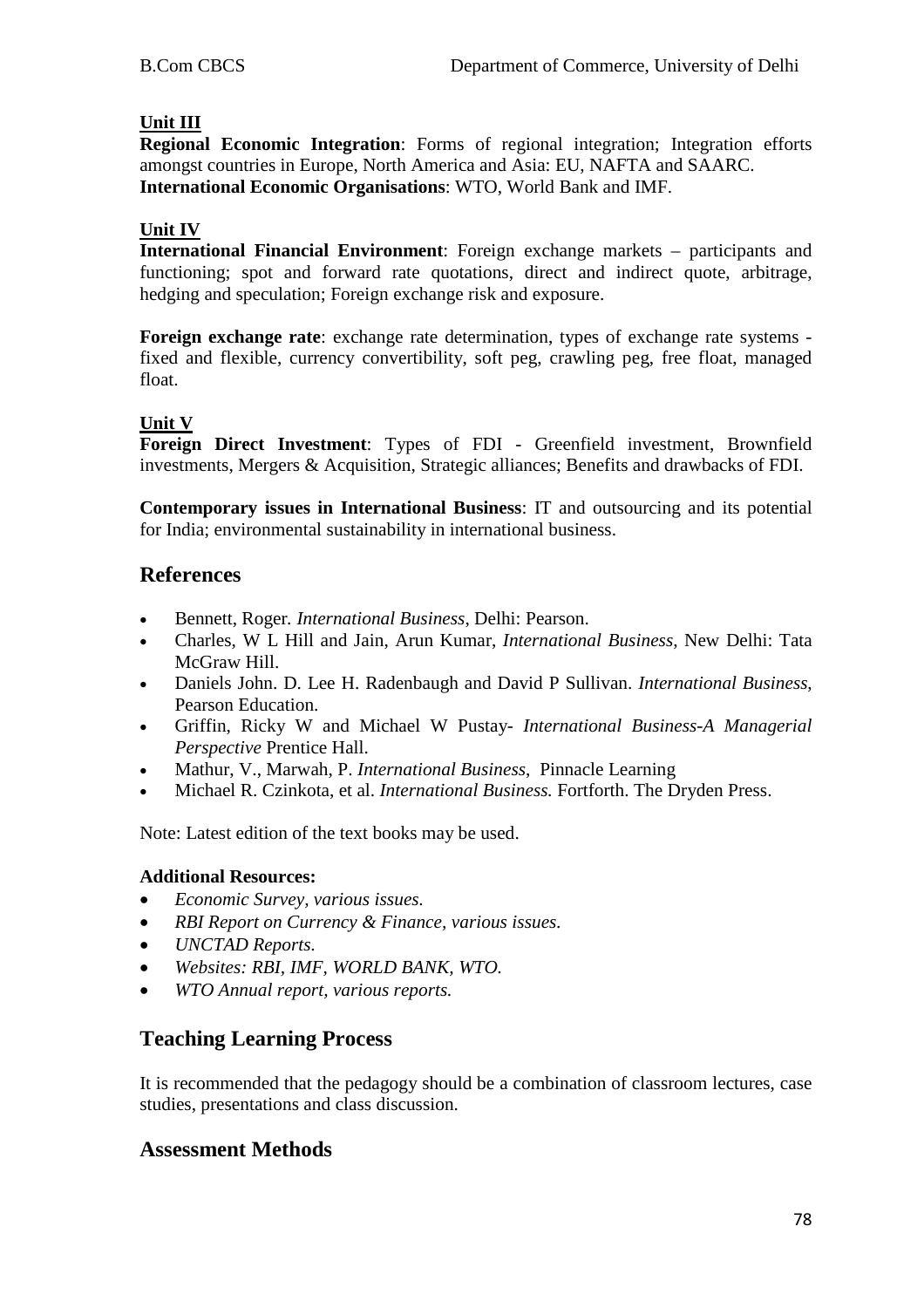Students should be assessed on the basis of a continuous evaluation system consisting of class participation, assignments, class tests and end semester exam.

## **Keywords**

Globalization, International Business Environment, International Trade, Balance of payments, Regional Economic Integration, WTO, IMF, World Bank, Exchange rates, Foreign direct investment, Outsourcing, Ecological concerns.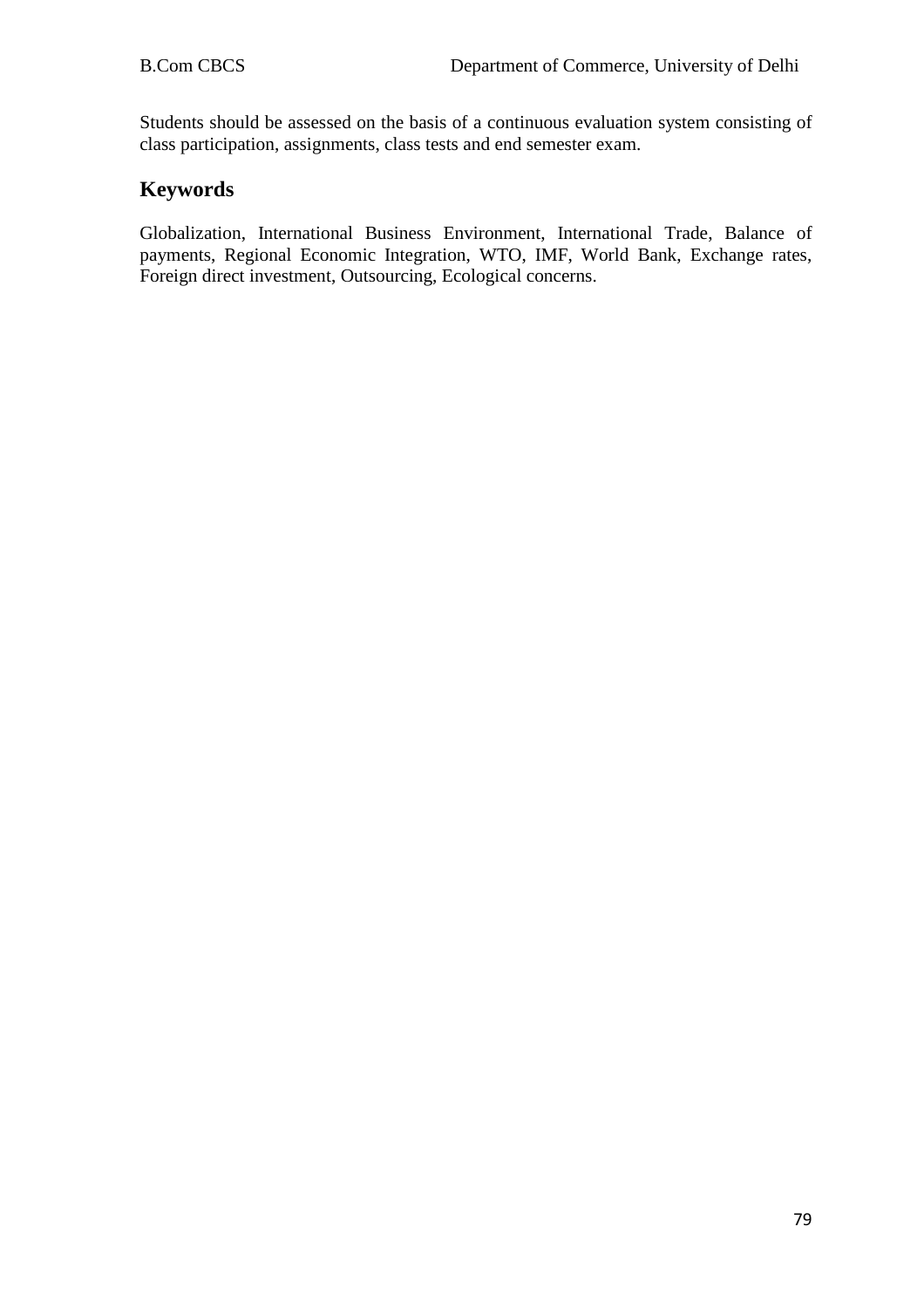## **B.Com. : Semester VI Paper BC 6.2 (b): FUNDAMENTALS OF INVESTMENT**

**Duration: 3 Hrs.** Marks: 100 **Credits: 6** Credits: 6

# **Course Objective**

To familiarize the students with different investment alternatives, introduce them to the basics of their analysis, valuation and investor protection.

# **Course Learning Outcomes**

After completing the course, the student shall be able to:

CO1 **–** acquaint with the Investment Environment and concept of Return & Risk.

CO2 **–** develop the understanding of Bond valuation & role of Credit Rating agencies.

CO3 **–** understand the methods of Equity analysis approaches.

CO4 **–** analyze two securities portfolio using Harry Markowitz model and CAPM, Mutual Funds and Financial derivatives.

CO5 **–** examine investors' protection framework.

# **Course Contents**

## **Unit-I: The Investment Environment**

The investment decision process. Types of Investment-Commodities, Real Estate and Financial Assets. The Indian securities market, the market participants and trading of securities, security market indices, sources of financial information. Return and Risk: Concept, Calculation, Trade off between return and risk, Impact of taxes and inflation on return.

## **Unit-II: Fixed Income Securities**

Bond Fundamentals, Estimating bond yields, Bond Valuation, Types of bond risks. Default risk and credit rating.

#### **Unit-III: Approaches to Equity Analysis**

Fundamental Analysis, Technical Analysis and Efficient Market Hypothesis. Valuation of Equity Shares.

## **Unit-IV: Portfolio Analysis and Financial Derivatives**

Two securities Harry Markowitz Model of Portfolio Analysis and Diversification. CAPM, Portfolio Risk and Return, Mutual Funds, overview of Financial Derivatives-Forwards, Futures & Options.

## **Unit-V: Investor Protection**

Role of SEBI and stock exchanges in investor protection; Investor grievances and their redressal system, insider trading, investors' education and awareness.

## **References**

• Mayo, *An Introduction to Investment.* Cengage Learning.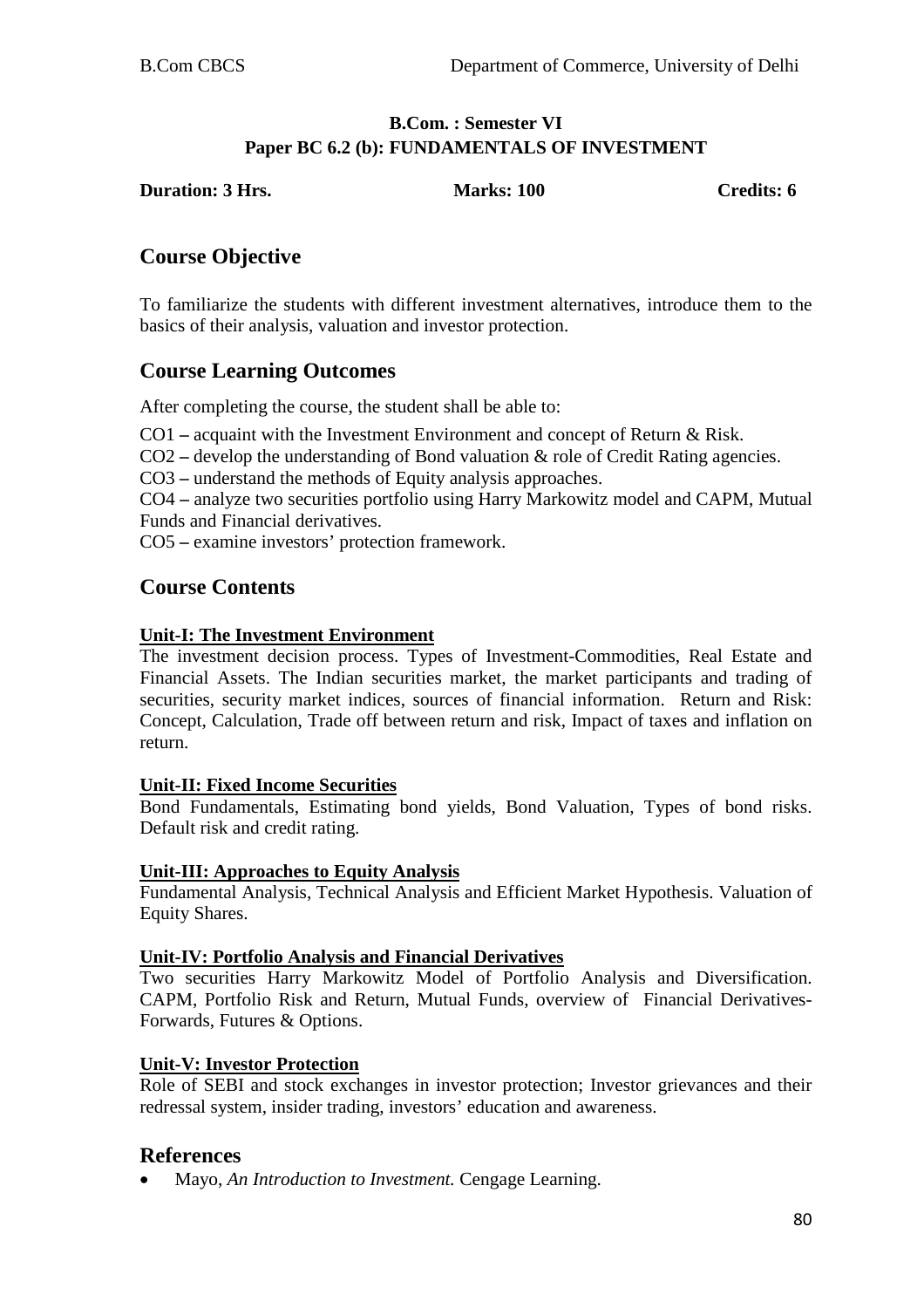- Rustagi, R.P., *Investment management.* Sultan Chand, New Delhi*.*
- Singh, Y.P., *Fundamentals of Investment management.* Galgotia Publications.
- Tripathi, Vanita*, Fundamentals of Investments.* Taxmann.

#### **Additional Resources**

- Jones, C.P., *Investment Analysis and Management*. Wiley.
- Videos of Eugene Fama on the history of Finance.
- Vohra, N.D., and Bagri, *Future and Options*. McGraw Hill Publishing

Note: The latest edition of text books may be used.

#### **Practical**

Note**:** Spreadsheet is the recommended software for doing basic calculations in finance and hence can be used for giving students subject related assignments for their internal assessment purposes.

## **Teaching Learning Process**

As the course is designed to familiarize the students with different investment alternatives, introduce them to the basics of their analysis, valuation and investor protection, the teaching learning process will be based on lectures, workshops, project work and cases studies.

#### **Assessment Methods**

The assessment of the students must be aligned with the course learning outcomes and requires Class Participation, Class Test, Assignment, Project Work, End Semester Examination.

## **Keywords**

Investments, Bonds, Equity, Portfolio, Diversification, Investor Protection, Financial Derivatives.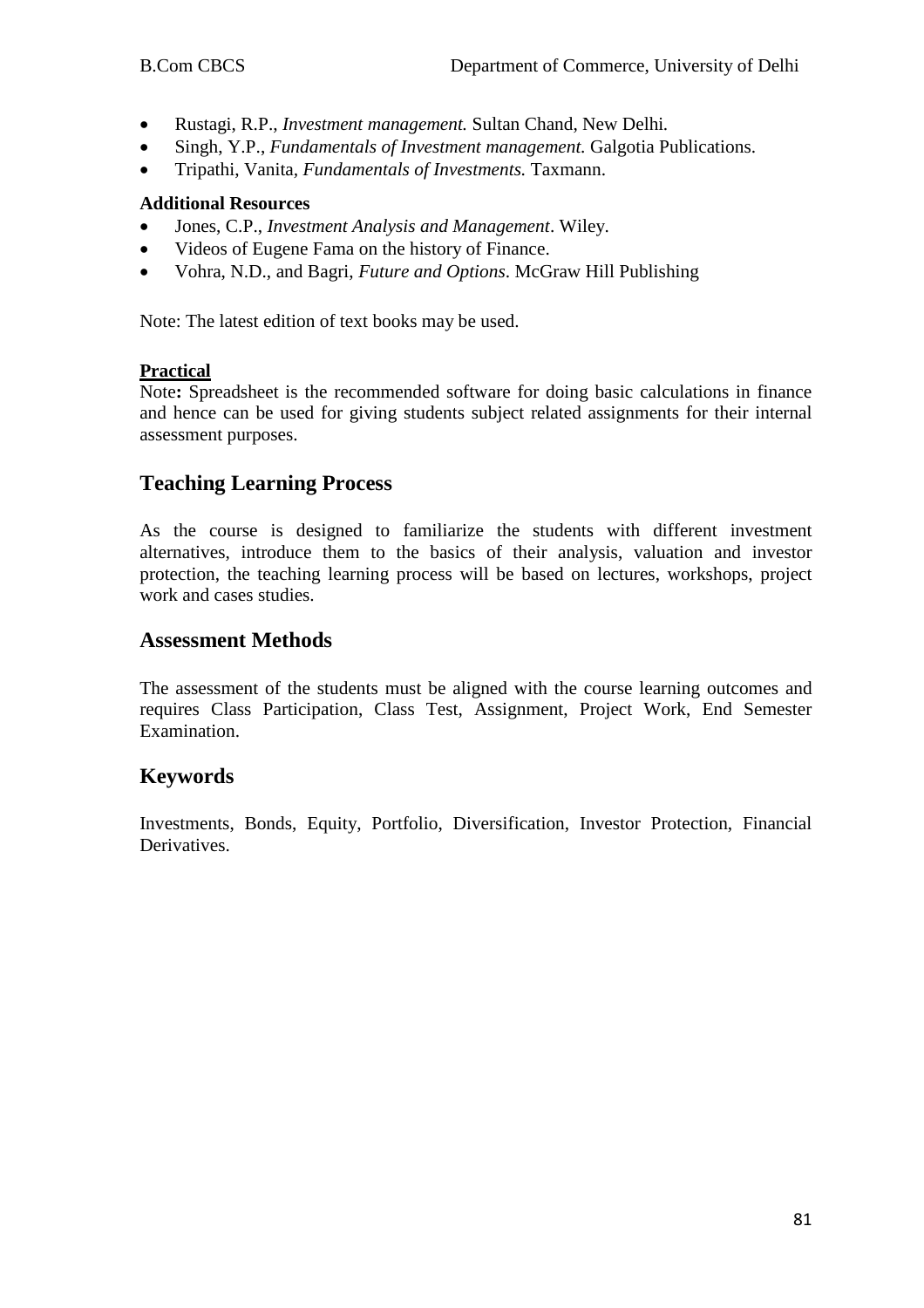## **B.Com. : Semester VI Paper BC 6.2 (c): CONSUMER PROTECTION**

**Duration: 3 Hrs. Marks: 100 Credits: 6**

## **Course Objective**

This paper seeks to familiarize the students with their rights and responsibilities as a consumer, the social framework of consumer rights and legal framework of protecting consumer rights. The student should be able to comprehend the business firms' interface with consumers and the consumer related regulatory and business environment.

# **Course Learning Outcomes**

After completing the course, the student shall be able to:

CO1: understand the importance of consumer buying process and to identify the alternatives available to dissatisfied consumers.

CO2: learn how to pursue the consumer rights under consumer protection act 1986.

CO3: understand the procedure of filing a complaint.

CO4: analyse the role of industry regulators in consumer protection.

CO5: comprehend the hearings, enquiry and appeal provisions.

## **Course Contents**

## **Unit I Introduction**

**Consumer and Markets:** Concept of Consumer, Nature of markets: online and offline, urban and rural; Concept of Price in Retail and Wholesale, Maximum Retail Price (MRP), Fair Price, Grey Market, GST, ethical and legal aspects of misleading advertisements and deceptive packaging.

**Experiencing and Voicing Dissatisfaction:** Consumer buying process, Alternatives available to Dissatisfied Consumers; Forms of Complaint to a Business, Making a complaint heard by the business, Conciliation and Intermediation for out-of-court Redressal.

#### **Unit II The Consumer Protection Act (CPA), 1986**

**Objectives and Basic Concepts:** Consumer rights and UN Guidelines on consumer protection, Consumer, goods, defect in goods, spurious goods and services, service, deficiency in service, unfair trade practice, restrictive trade practice.

**Organisational set-up under the Consumer Protection Act:** 

Advisory Bodies: Consumer Protection Councils at the Central, State and District Levels; Adjudicatory Bodies: District Forums, State Commissions, National Commission: Their Composition, Powers, and Jurisdiction (Pecuniary and Territorial), Role of Supreme Court under the CPA with important case law.

#### **Unit III: Grievance Redressal Mechanism under the CPA, 1986**

Filing and handling of Complaints: Who can file a complaint; Grounds of filing a complaint; Limitation period; Procedure for filing and hearing of a complaint; Disposal of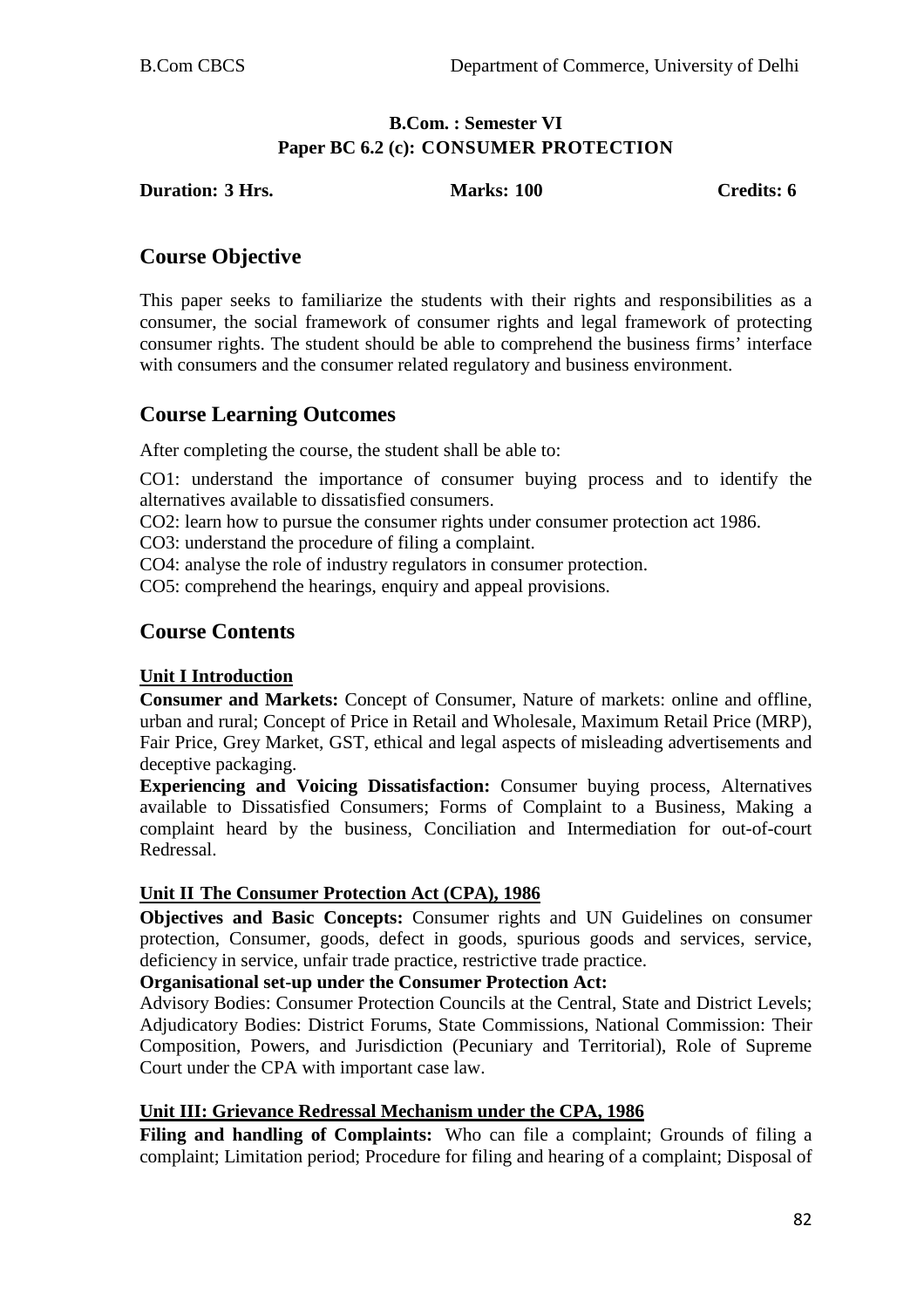cases; Relief/Remedy available; Temporary Injunction; Enforcement of order; Appeal; Frivolous and vexatious complaints; Offences and penalties.

**Leading Cases decided under Consumer Protection law by Supreme Court/National Commission:**

Medical Negligence; Banking; Insurance; Housing & Real Estate; Electricity; Education; Defective Products; Unfair Trade Practices.

#### **Unit IV: Industry Regulators and Consumer Complaint Redressal Mechanism**

Banking Ombudsman; Insurance Ombudsman; Telecommunication: TRAI; Food Products: FSSAI; Advertising Standard Council of India; Real Estate Regulatory Authority.

#### **Unit V: Consumerism**

**Consumer Movement in India:** Evolution of Consumer Movement in India, Formation of consumer organisations and their role in consumer protection, Recent Developments in Consumer Protection in India, National Consumer Helpline, Citizen Charter, Product testing.

**Quality and Standardisation:** Voluntary and Mandatory standards; Role of BIS, Indian Standards Mark (ISI), Hallmarking, Licensing and Surveillance, consumer grievance redressal under the BIS Act, 2016; Ag-mark, Overview ISO.

**Note: Unit 2 and 3 refers to the Consumer Protection Act, 1986. Any change in law would be added appropriately after the new law is notified.**

## **References**

- Aggarwal V. K. (2018) *Consumer Protection: Law and Practice*, Bharat Law House, Delhi.
- Kapoor Sheetal, (2019) *Consumer Affairs and Customer Care*, 2<sup>nd</sup> Edition, Galgotia Publishing Company.
- Rajya Laxmi Rao, (2012) *Consumer is King, 3rd Ed*. Universal Law Publishing Company.
- Sharma, Deepa, (2011) *Consumer Protection and Grievance-Redress in India* (LAP LAMBERT, Germany).
- *The Bureau of Indian Standards, 2016.*
- *The Competition Act, 2002.*
- *The Consumer Protection Act, 1986.*
- *The Food Safety and Standards Act, 2005.*

#### **Additional Resources**

- Choudhary, R. N. (2005) *Consumer Protection: Law and Practice. 5th Ed*. Bharat Law House, Delhi.
- *Consumer Voice Magazine.*
- *E-books :- www.consumereducation.in*
- *Empowering Consumers e-book, www.consumeraffairs.nic.in*
- *[www.bis.org](http://www.bis.org/)*
- *[www.delhistatecommission.nic.in](http://www.delhistatecommission.nic.in/)*
- *[www.ncdrc.nic.in](http://www.ncdrc.nic.in/)*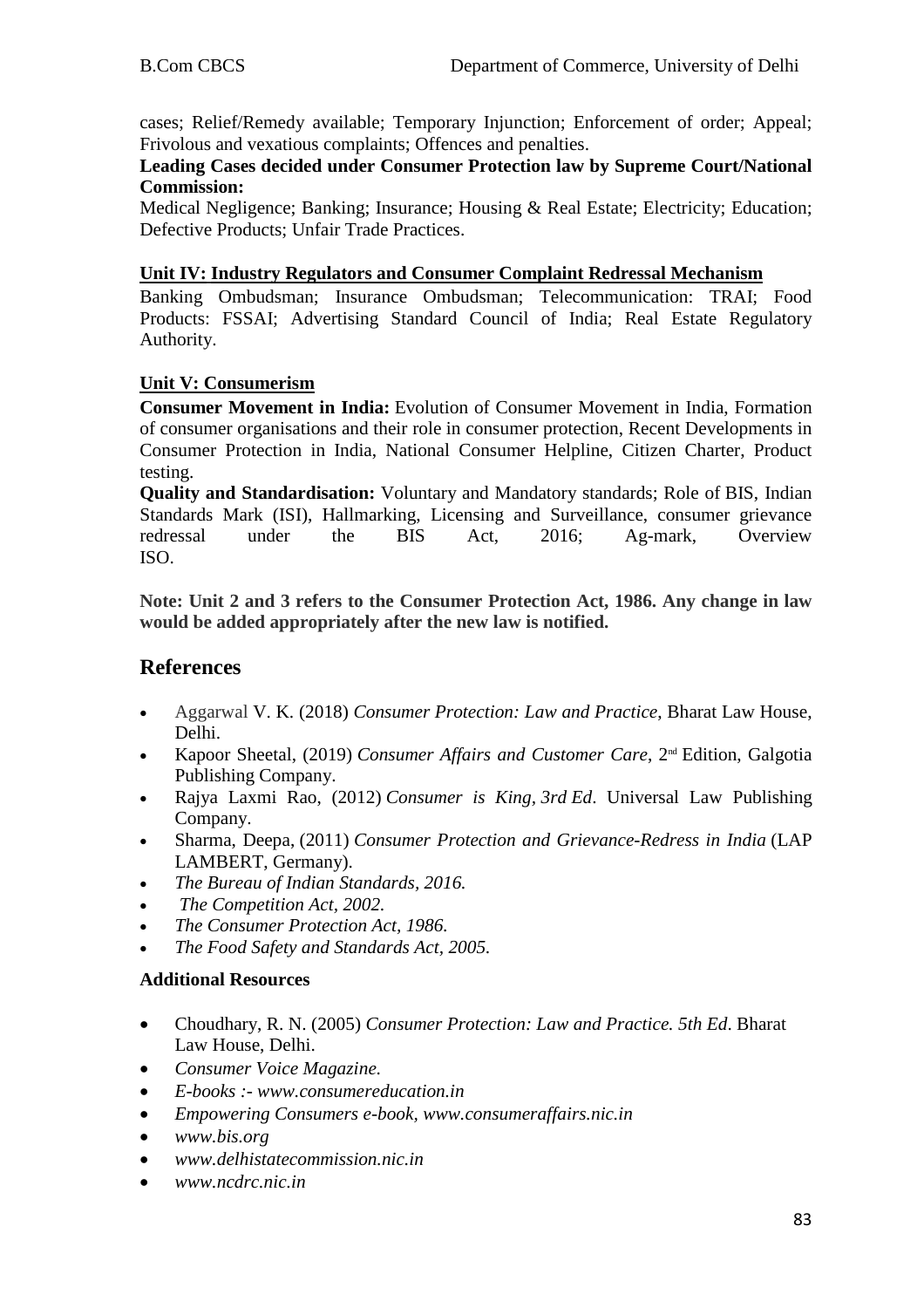Note: The latest edition of text books may be used.

## **Teaching Learning Process**

The teaching learning process includes lectures, tutorials, use of multimedia and presentations and all the relevant and landmark cases for discussion and analysis.

#### **Assessment Methods**

The assessment methods of the course include tests, assignments, marks for attendance and final exam.

## **Keywords**

Consumer Protection.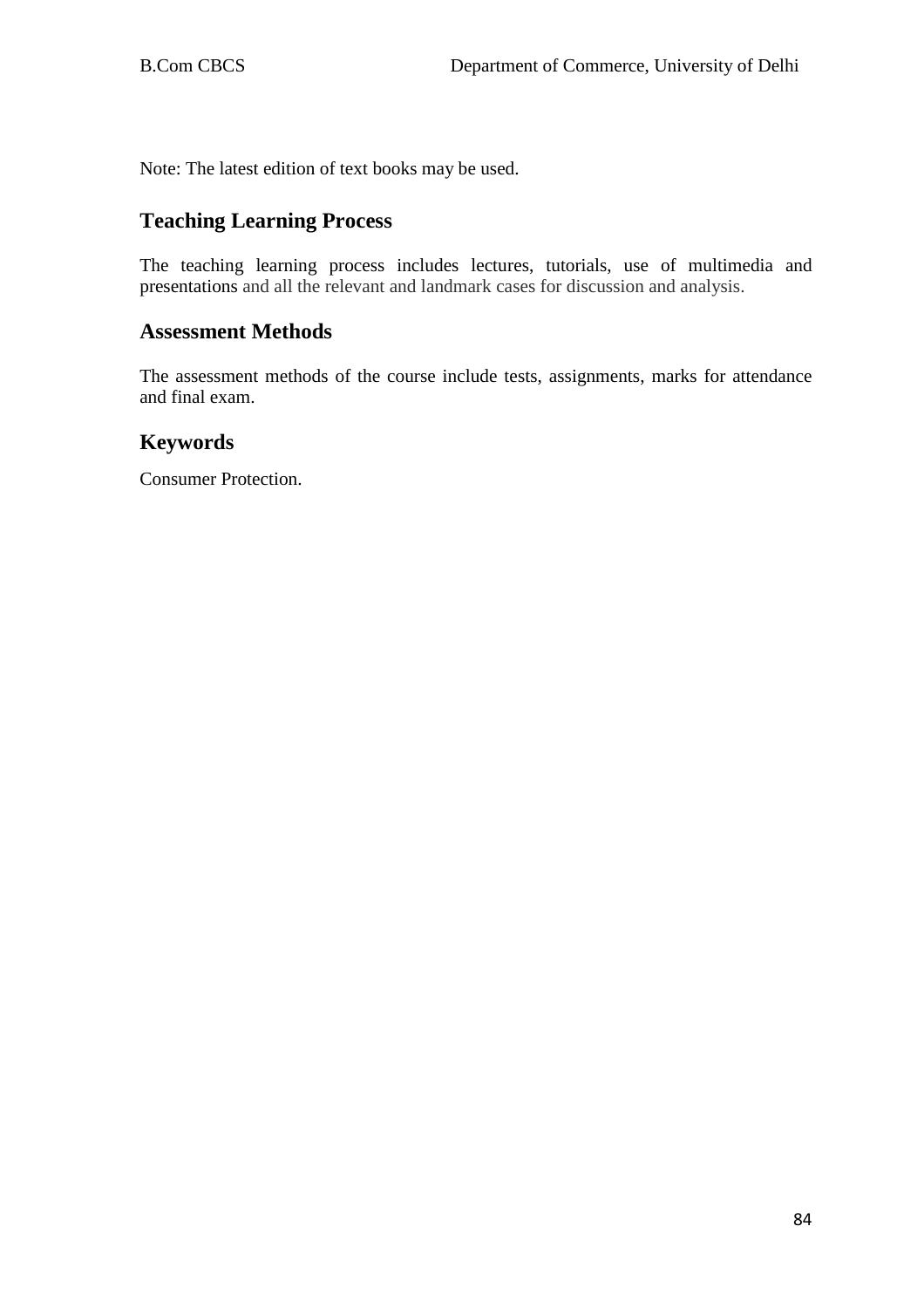## **B.Com. : Semester VI Paper BC 6.2 (d): ORGANISATIONAL BEHAVIOR**

**Duration: 3 Hrs.** Marks: 100 **Credits: 6** 

# **Course Objective**

The underlying objective of this course is to create basic understanding of concept of organisational behavior and help students gain theoretical and practical knowledge along with desirable skills to become successful managers and effective employees in organisation.

# **Course Learning Outcomes**

After completing the course, the student shall be able to:

CO1: understand the development of organisational behavior and its importance in managing people at the workplace.

CO2: understand human behavior as an individual.

CO3: appreciate different theories of motivation.

CO4: critically evaluate leadership styles and strategies.

CO5: understand the importance of organisational culture and learn to deal with change and stress.

# **Course Contents**

## **Unit I: Introduction**

Introduction to organisational theories; Organisational behavior- concepts, determinants, challenges and opportunities; Contributing disciplines of OB; OB models.

## **Unit II: Individual Behavior**

Foundations of Individual Behavior; Personality- factors influencing personality, Traits, Type A and B; Values, attitudes & learning- concept and types of values- terminal values and instrumental values; components of attitude, job related attitudes (only job satisfaction & job involvement); Perception and emotions- concept, perceptual process, factors influencing perception; Emotional Intelligence.

## **Unit III: Motivation and Communication**

Meaning and importance of motivation; Theories- Equity, Intrinsic Motivation by Ken Thomas; Behavior modification; Communication and feedback; Transactional Analysis; JOHARI Window; Motivation practices of 5 prominent organisations.

#### **Unit IV: Group Behavior and Leadership**

Group dynamics- concepts, types- group norms, group roles, and group cohesiveness; Leadership- concept and trait theory, leadership continuum, transactional, charismatic, and transformational leadership.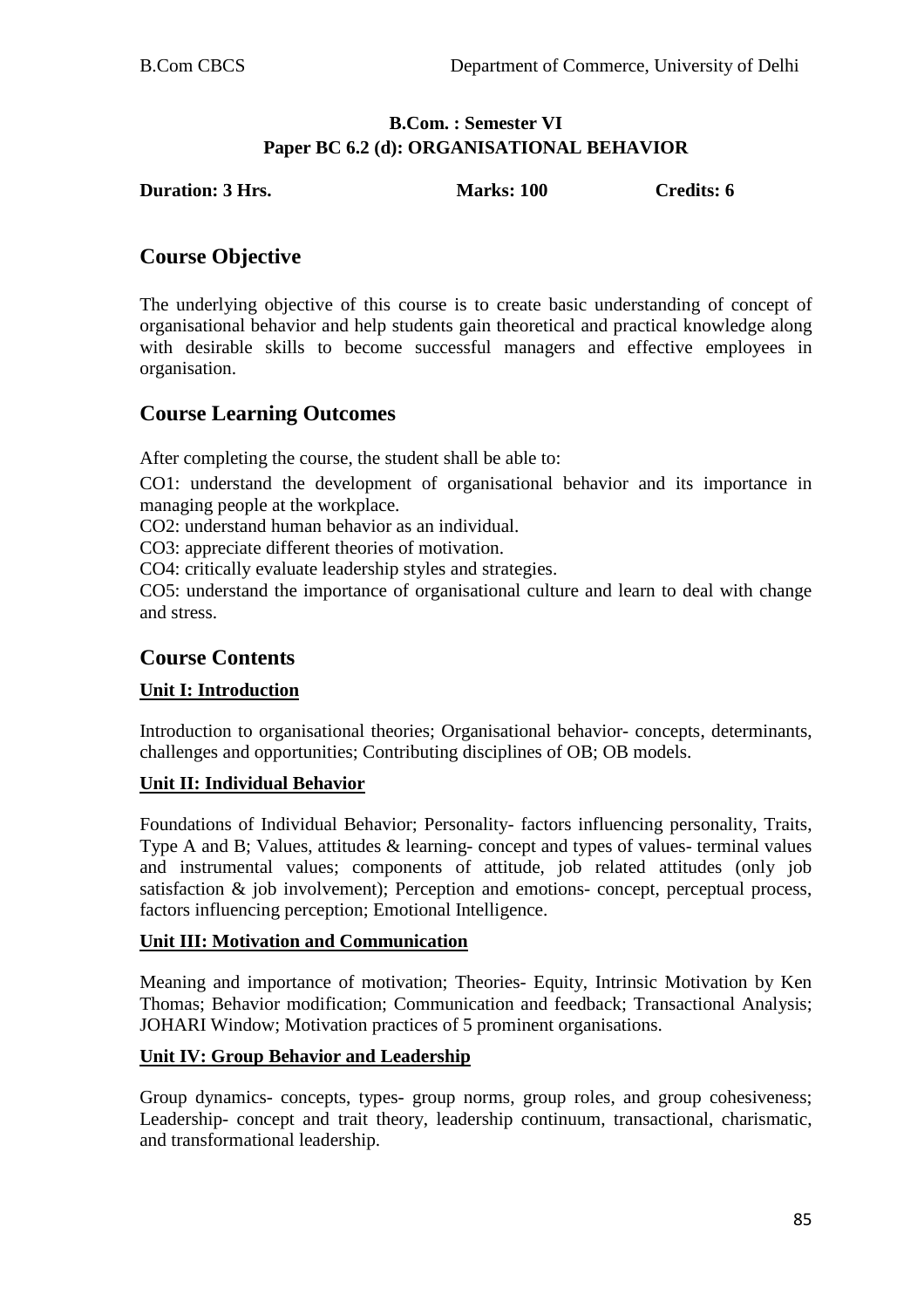#### **Unit V: Dynamics of Organisational Behavior**

Conflict- sources and resolution strategies; Organisational culture- concept and determinants; Organisational change- importance, resistance to change, managing change; Stress- individual and organisational factors to stress, prevention and management of stress.

## **Practical**

Case studies can be taught from units III, IV, and V.

## **References**

- Chhabra, T. N. *Organisational Behavior.* Sun India Publications.
- Luthans, F. (1997). *Organisational Behavior.* McGraw-Hill International Editions.
- Moshal, B. S. *Organisational Behavior* . New Delhi: Ane Books Pvt. Ltd.
- Pareek, U. (2014). *Understanding Organisational Behavior*. Oxford University Press.
- Robbins, S. T., Judge, T. A., & Hasham, E. S. (2013*). Organisational Behavior*. Pearson.
- Sekaran, U. *Organisational Behavior: Text and Cases.* New Delhi: Tata McGraw Hill.
- Singh, A. K., & Singh, B. P. *Organisational Behavior*. New Delhi: Excel Books Pvt. Ltd.
- Singh, K. (2015). *Organisational Behavior: Texts & Cases (3rd Edition ed.)*. India: Pearson.

#### **Additional Resources**

- Greenberg, J., & Baron, R. A. *Behavior in Organisations.* New Delhi: Prentice Hall of India Pvt. Ltd.
- Hersey, P. K., Blanchard, D., & Johnson, D. *Management of Organisational Behavior: Leading Human Resources.* Pearson Education.

Note: The latest edition of text books may be used.

## **Teaching Learning Process**

Interactive class room sessions with the help of power point presentations, case discussions and group discussions to ensure active participation and continuous learning.

## **Assessment Methods**

Class tests/Assignments, Class participation, Presentations, End-semester examination.

## **Keywords**

Organisational theories, Personality, Values and Attitudes, Learning, Leadership, Conflict, Organisational culture, Organisational change.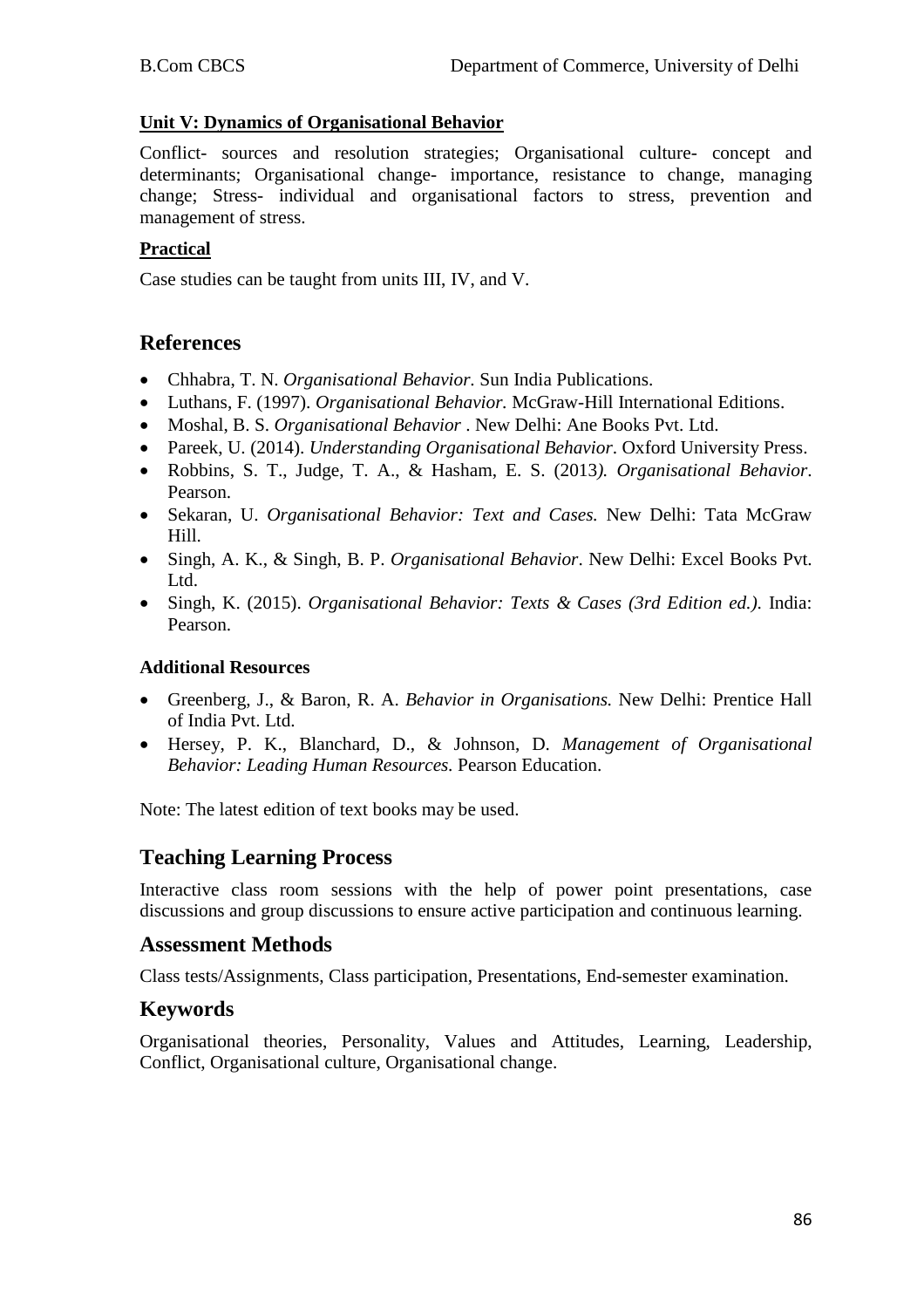## **B.Com. : Semester VI Paper BC 6.3 (a): ADVERTISING, PERSONAL SELLING AND SALESMANSHIP**

**Duration: 3 Hrs. Marks: 100 Credits:** 4

# **Course Objective**

The objective of this course is to provide knowledge concerning advertising and personal selling and to equip them with the skill to use these promotion tools.

## **Course Learning Outcomes**

After completing the course, the student shall be able to:

C01: understand the communication objectives behind advertising and promotions. C02: understand the various message and media elements in the advertising decisions. CO3:analyse the effectiveness of advertising. CO4:comprehend the importance and role of personal selling. C05: understand the process of personal selling.

# **Course Contents**

#### **Unit I: Introduction to Advertising**

Communication Process; AIDA Model, Advertising: Importance, types and objectives; DAGMAR Approach; Audience Selection; Methods of setting Advertising Budget.

#### **Unit II: Message and Media Decisions**

Advertising Appeals; Advertising Copy: Elements of print and broadcast advertising copy; Types of Media: Merits and Demerits; Media Scheduling.

#### **Unit III: Advertising Effectiveness**

Advertising Agency: Role and types. Evaluating Communication and Sales Effect; Pre and Post-testing Techniques.

#### **Unit IV: Introduction to Personal Selling and Salesmanship**

Concept of Personal Selling and Salesmanship; Personal Selling Situations; Qualities of a Good Salesperson; Types of Salespersons; Role of Personal Selling in CRM; Career Opportunities in Selling; Measures for making selling as an attractive career; Buying Motives.

#### **Unit V: Personal Selling Process**

Prospecting; Pre Approach; Approach; Presentation and Demonstration; Handling of Objections; Closing the Sale; Follow-Up.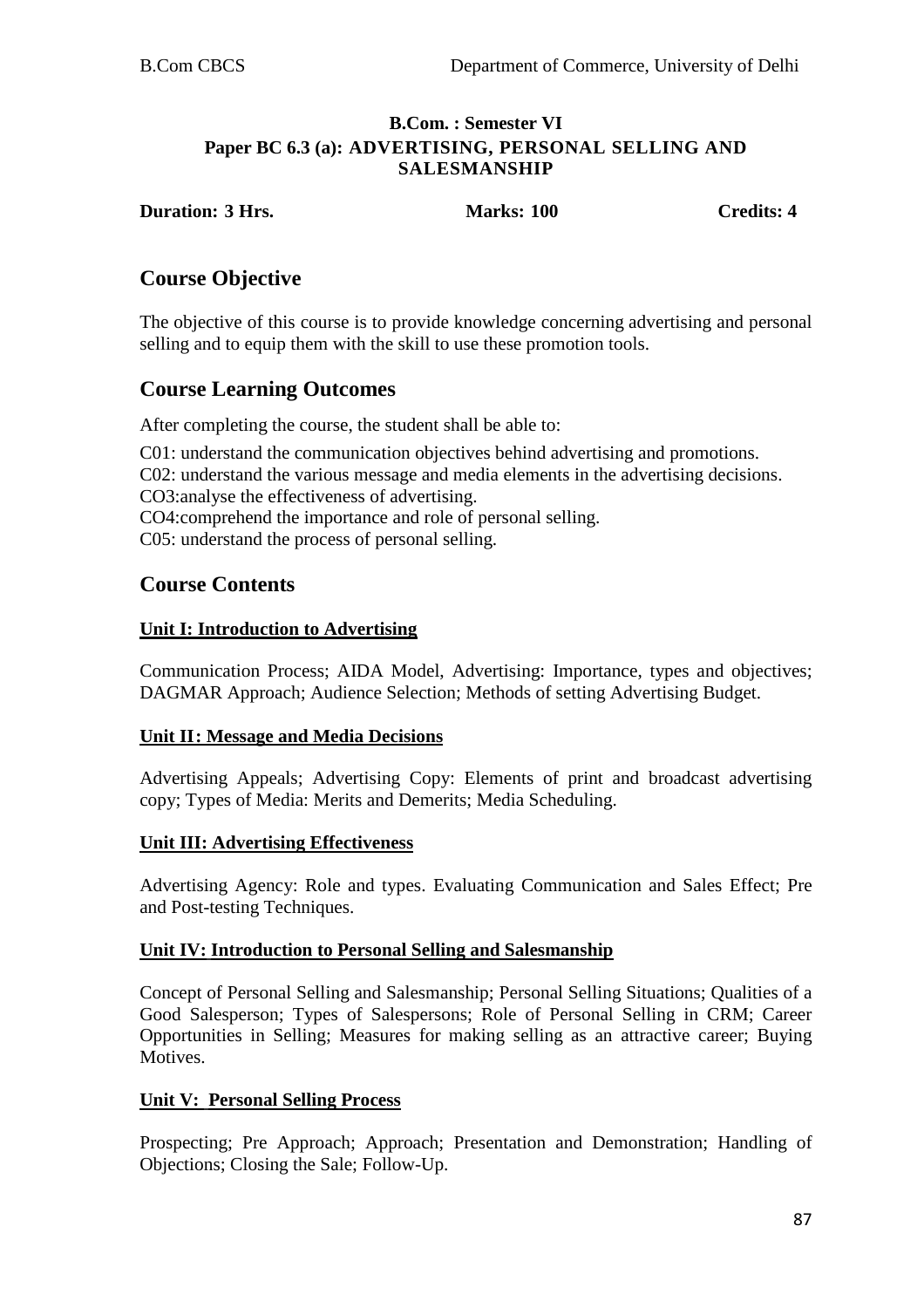Note: All units would be having an application oriented component.

## **References**

- [Buskirk,](https://www.gettextbooks.ca/author/Richard_Hobart_Buskirk) R. A. B. D. [Buskirk,](https://www.gettextbooks.ca/author/Bruce_D_Buskirk) [F. A. Russell](https://www.gettextbooks.ca/author/Frederic_A_Russell) (1988), *Selling: Principles and Practices,* McGraw-Hill.
- Futrell, Charles (2013), *Fundamentals of Selling*, McGraw Hill Education
- Gupta, Ruchi (2017), *Advertising,* Scholar Tech Press.
- Sharma, Kavita (2018), *Advertising: Planning and Decision Making,* Taxmann Publication Pvt. Ltd.

## **Additional Resources**

- Belch, G. E., M. A. Belch and Purani K. (2009), *Advertising and Promotion: An Integrated Marketing Communications Perspective*, McGraw Hill Education.
- Castleberry, S.B. and Tanner, J. F. (2013), *Selling: Building Relationships*, McGraw Hill Education.
- IBS Case Study Centre, www. ibscdc.org
- Kapoor, Neeru (2008), *Advertising and Personal Selling*, Pinnacle.
- Shah, Kruti and A. D'Souza (2008), *Advertising and Promotions: An IMC Perspective*, McGraw Hill Education.

Note: Latest edition of the books should be used.

# **Teaching Learning Process**

The components used for effective teaching learning process includes experiential learning via simulation, exercises and role playing, research projects, internships, case study, discussions, presentations and field trips.

## **Assessment Methods**

The methods used for assessing the students and providing feedback to them includes class test, assignments, projects, presentations and end semester examination.

## **Keywords**

Advertising, Sales Management, Salesmanship, Media, Message, Effectiveness, Selling Process, Advertising Agency.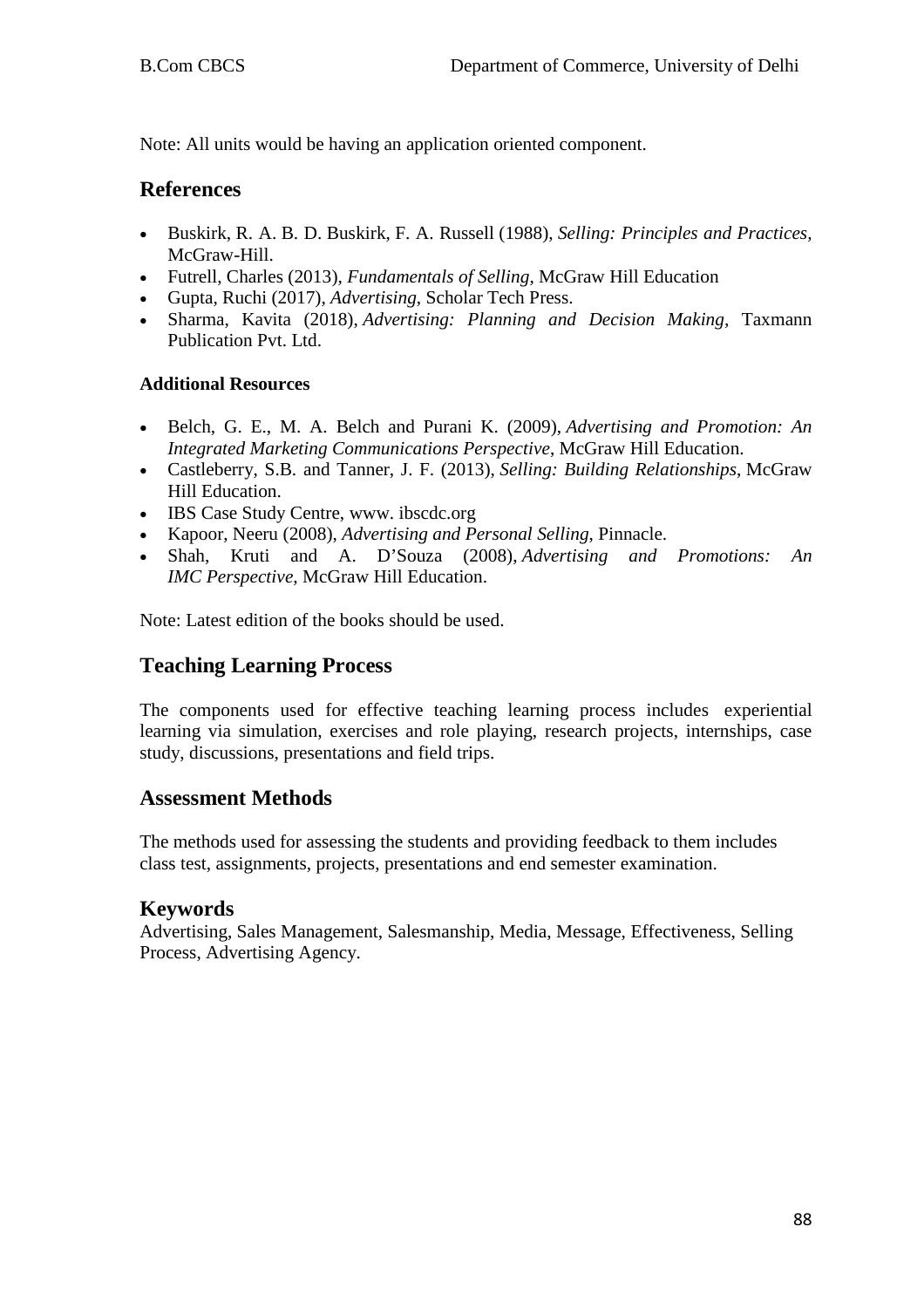#### **B.Com. : Semester VI Paper BC 6.3 (b): COLLECTIVE BARGAINING AND NEGOTIATION SKILLS**

**Duration: 3 Hrs. Marks: 100 Credits: 4**

# **Course Objective**

To promote understanding of the concept and theories of collective bargaining, and also to provide exposure to the required skills in negotiating a contract.

## **Course Learning Outcomes**

After completing the course, the student shall be able to:

CO1: identify issues in collective bargaining, its significance.

CO2: understand the levels, coverage and agreements of collective bargaining.

CO3: enable to liaison in negotiations.

CO4: differentiate between negotiations, collective bargaining and use of its approaches.

CO5: administer the negotiation agreement and handle grievance management.

# **Course Contents**

#### **Unit I: Issues in Collective Bargaining**

Meaning, Definitions and Characteristics of Collective Bargaining ; Critical Issues in Collective Bargaining; Theories of Collective Bargaining: Hick's Analysis of Wages Setting under Collective Bargaining, Conflict-choice Model of Negotiation, A Behavioural Theory of Labour Negotiation.

#### **Unit II: Collective Bargaining in India**

Pre-requisites for successful Collective Bargaining in any Country; Collective Bargaining in Practice; Levels of Bargaining, Coverage and Duration of Agreements; Difficulties in the Bargaining Process and Administration of Agreements. Select case studies from Indian perspective.

#### **Unit III: Negotiating a Contract**

Meaning of Negotiations, Pre-negotiation- Preparing the Charter of Demand(s), Creating the Bargaining Team, Submission of COD, Costing of Labour Contracts.

#### **Unit IV: Negotiation Skills**

Negotiation Process; Effective Negotiation-Preparing for Negotiation, Negotiating Integrative Agreements; Negotiation and Collective Bargaining- Approaches and Phases in Collective Bargaining, Coalition Bargaining and Fractional Bargaining, Impasse Resolution, Contract Ratification.

#### **Unit V: Negotiation and Administration**

Post Negotiation-Administration of the Agreement, Grievance Management, Binding up the Wounds; Collective Bargaining & the emerging scenario.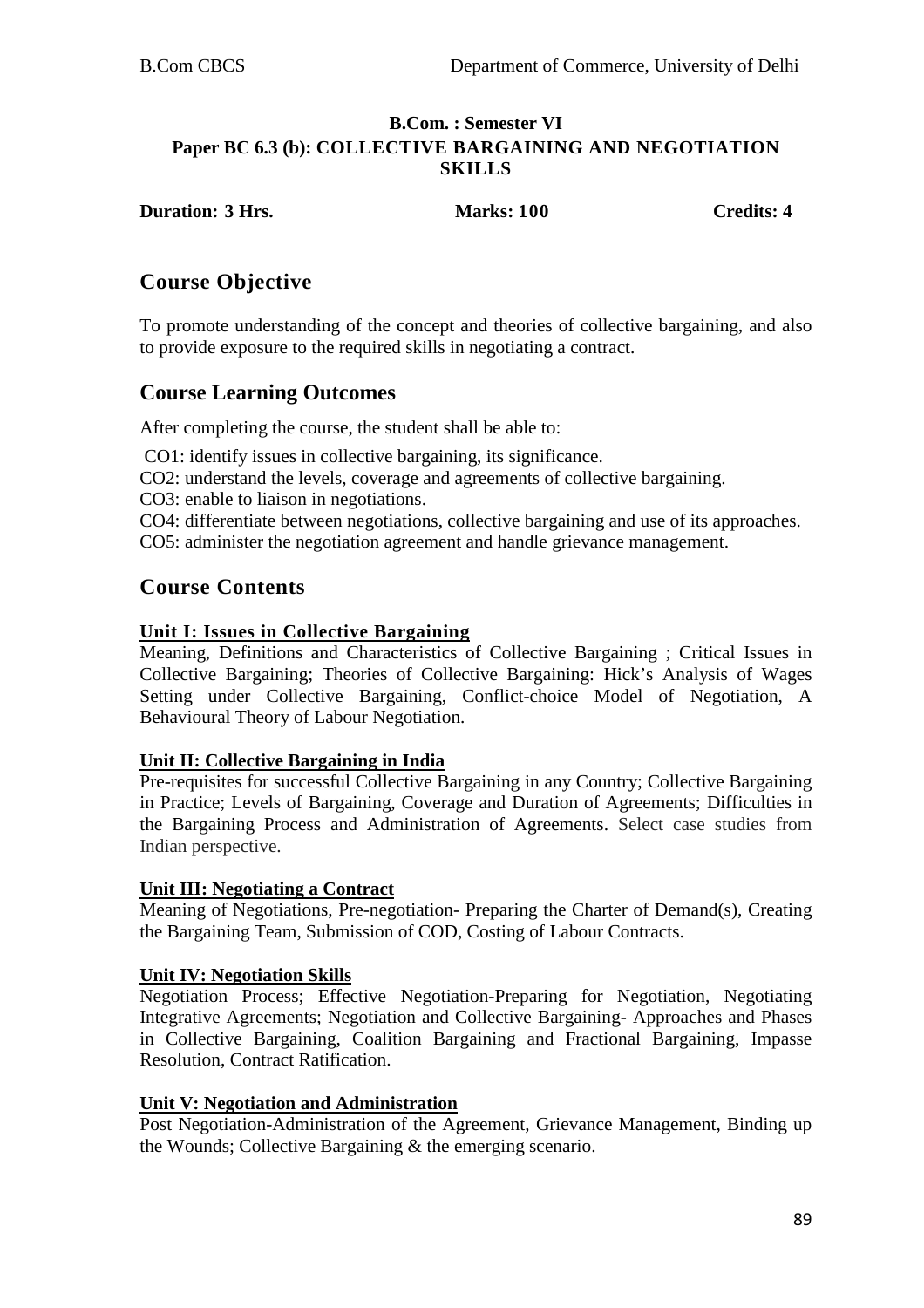## **References**

- Venkataratnam, C. S. (2017). *Industrial Relations: Text and Cases*. Delhi: Oxford University Press.
- Salamon, Michael. (2001). *Industrial Relations––Theory & Practice*. London: Prentice Hall.
- Dubey,S., Jain,P. (2017) Collective Bargaining and negotiation Skills. Bookage Publications.

# **Additional Resources**

- Dwivedi, R.S. (2002). *Managing Human Resources: Industrial Relations in Indian Enterprises.* New Delhi: Galgotia Publishing Company.
- Edwards, P. (2009). *Industrial Relations: Theory and Practice in Britain*. U.K: Blackwell Publishing.
- Anand, K.B., Paswan, A.K., (2017), Collective Bargaining and negotiation Skills.Galgotia Publishing Company

# **Teaching Learning Process**

The teaching -learning processes play a vital role in instilling in the student the curiosity to study this subject. It includes lectures through presentations of real life scenarios , expert lectures, case study involving industrial disputes , role plays , seminars , tutorials , project- based learning. Case laws comprehension and higher-order skills of reasoning and analysis will be encouraged through teaching strategies.

# **Assessment Methods**

The assessment methods of this course are properly aligned with teaching learning processes and anticipated learning outcomes. It includes oral and written tests, case presentations, peer evaluation, problem solving exercises, observation of practical skills through case laws and viva voce interviews.

# **Keywords**

Collective Bargaining, Negotiation, Grievance Management.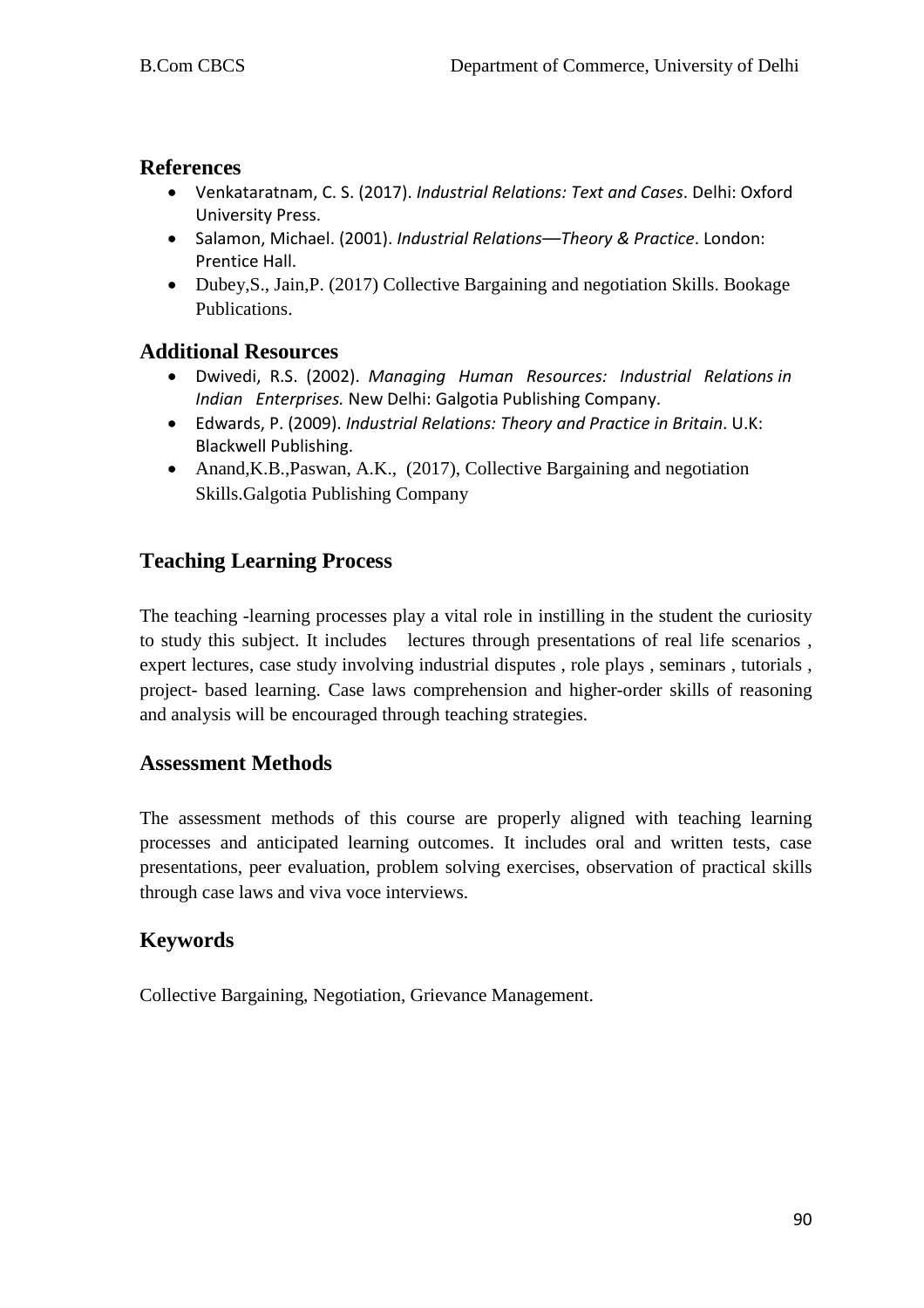# **Generic Elective**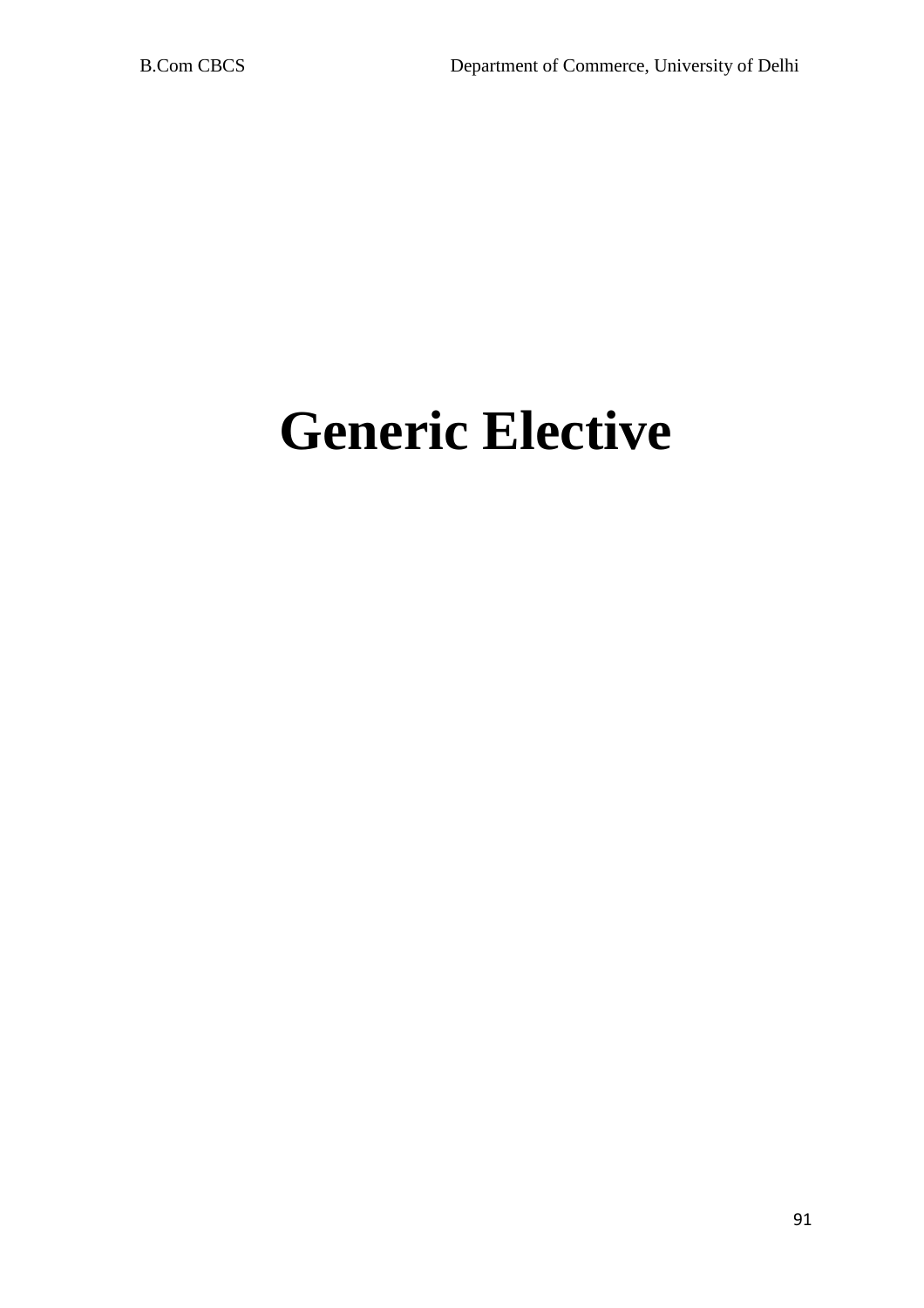## **B.Com. : Semester V (G.E) Paper BC 5.4 (a): HUMAN RESOURCE MANAGEMENT**

**Duration: 3 Hrs.** Marks: 100 **Credits : 6** Credits : 6

# **Course Objective**

The objective of the course is to familiarize the students with different aspects of managing people in the organisations from the stage of acquisition to development and retention.

# **Course Learning Outcomes**

After completing the course, the student shall be able to:

CO1: Understand different tools used in forecasting and planning human resource needs.

CO2: Demonstrate the ability to prepare strategies for acquisition of human resources.

CO3: Understand the administrative complexities of providing a full array of benefits to employees and the ways and means of delivering these benefits.

CO4: Appreciate the varied initiatives undertaken to maintain human resources.

CO5: Understand modern HRM to meet challenges of changing business environment.

## **Course Contents**

## **Unit I: Introduction to Human Resource Management & Human Resource Planning**

Human resource management- meaning importance and functions; Human resource planning- concept, objectives and problems; Job analysis- concept, nature, uses and process; Job description and specification.

#### **Unit II: Acquisition of Human Resources & Performance Appraisal**

Recruitment- meaning, process and sources; Selection- meaning and process; Placement, induction and socialization- an introduction; Performance appraisal—nature, objectives and process.

## **Unit III: Employee Counseling & Compensation Management**

Employee counseling; Job changes—transfers and promotions; Job evaluation; Compensation—concept, components—base, supplementary (fringe benefits, performance linked compensation—individual, group, organisation wide).

#### **Unit IV: Employee Maintenance**

Employee health, safety, welfare and social security (excluding legal provisions); Grievance handling and redressal.

#### **Unit V: Emerging Horizons & Challenges in HRM**

Emerging horizons posing challenges for HRM in the contemporary business environment-workforce diversity, employee empowerment, downsizing, work-life balance, e-HRM, green-HRM, outsourcing HRM, ethics in HRM (surveillance vs. privacy).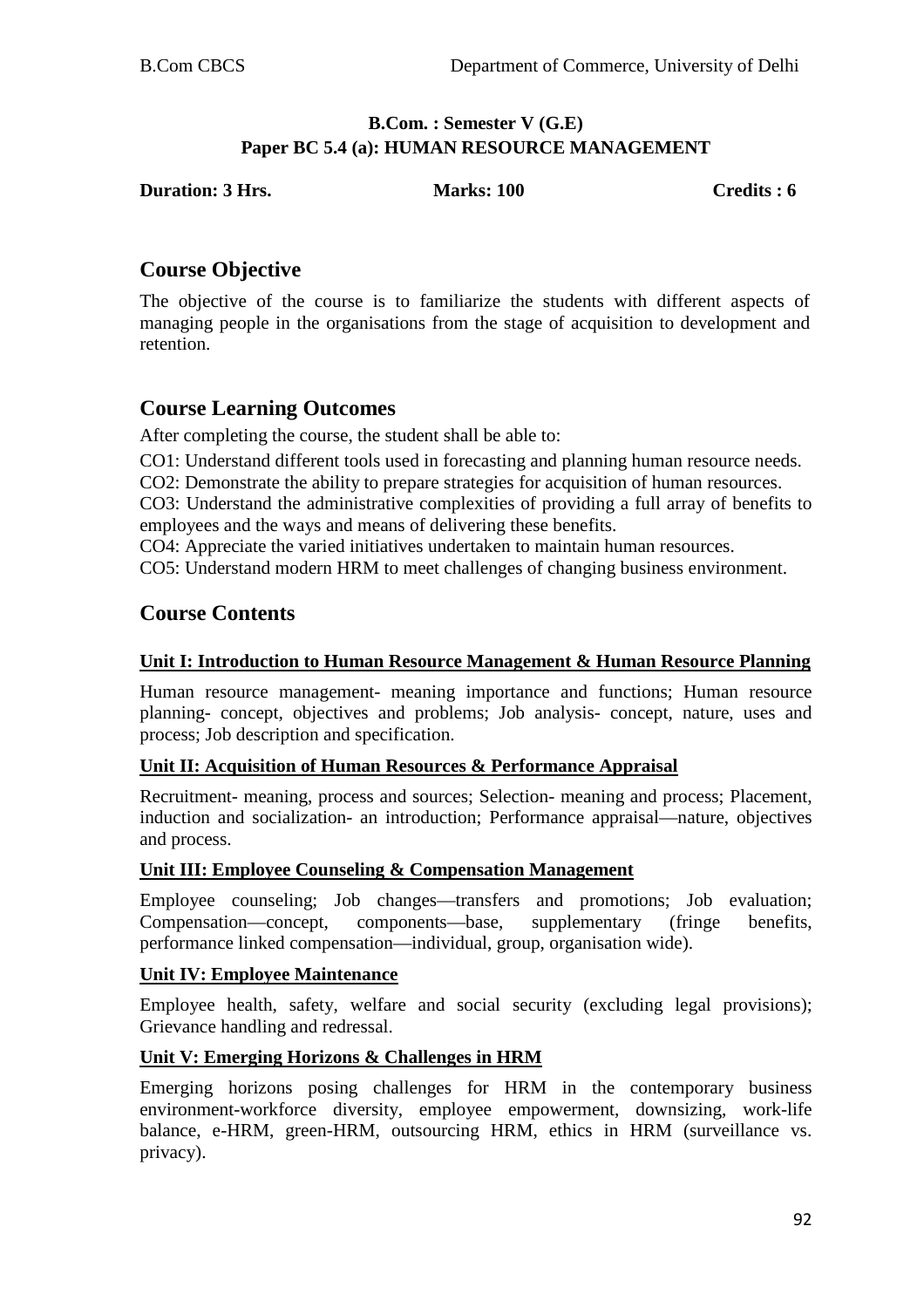## **References**

- Awasthappa, K. *Human Resource Management.* Tata McGraw Hill Education.
- Decenzo, D. A., & Robbins, S. P. (2011). *Fundamentals of Human Resource Management* . India: Wiley.
- Dessler, G. (2017). *Human Resource Management*. Pearson.
- Rao, V. *Human Resource Management: Text and Cases.* Excel Books.

#### **Additional Resources**

- Muller-Camen, M., Croucher, R., & Leigh, S. (2016). *Human Resource Management: A Case Study Approach* . CIPD. Viva Books.
- Pattanayak, B. (2018). *Human Resource Management*. Delhi. Prentice Hall of India.
- Rastogi, S. *Management of Human Resources*. Sun India.

Note: Latest editions of the books may be used.

# **Teaching Learning Process**

Interactive class room sessions with the help of power point presentations, case discussions and group discussions to ensure active participation and continuous learning.

## **Assessment Methods**

Class tests/Assignments, Class participation, Presentations, End-semester examination.

# **Keywords**

Human Resource Planning, Job analysis, Recruitment, Compensation, Challenges in HRM.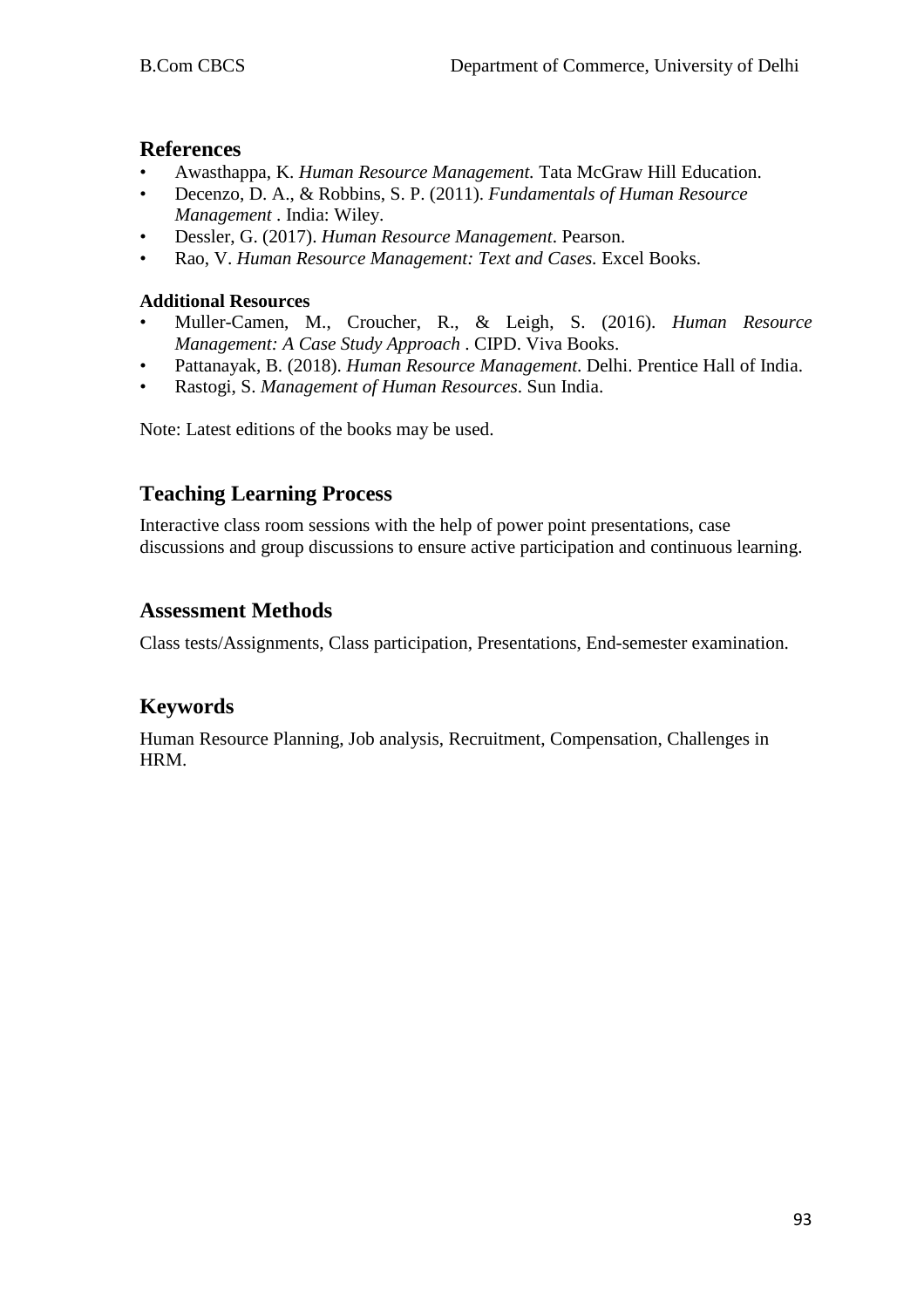## **B.Com. : Semester V (G.E) Paper BC 5.4 (b): BASICS OF ACCOUNTING**

**Duration: 3 Hrs.** Marks: 100 **Credits : 6** Credits : 6

# **Course Objective**

This course provides students a firm foundation in basic accounting concepts and methodology and also acquaints them with the changes taking place in the preparation and presentation of financial statements in accordance to the applicable accounting standards and relevant Acts.

# **Course Learning Outcomes**

After completing the course, the student shall be able to:

- CO1: gain an understanding of theoretical framework of accounting.
- CO2: explain the concept of accounting equation and process.
- CO3: develop understanding of depreciation and inventory.

CO4: develop the skill of preparation of trading and profit and loss account and balance sheet.

CO5: state the meaning, objectives and significance of different types of ratios.

## **Course Contents**

## **UNIT 1: Introduction to Accounting**

Accounting- concept, objectives, advantages and limitations, types of accounting information; users of accounting information and their needs. Qualitative Characteristics of Accounting Information. Basic Accounting Terms- Business Transaction, Capital, Drawings. Liabilities (Non-Current and Current). Assets (Non-Current, Current); Fixed assets (Tangible and Intangible), Expenditure (Capital and Revenue), Expense, Income, Profit, Gain, Loss, Purchase, Sales, Goods, Stock, Debtor, Creditor, Voucher Accounting Concepts, Principles and Conventions Introduction to financial accounting standards System of Accounting. Basis of Accounting: cash basis and accrual basis.

#### **UNIT 2: Concepts Related to Income Determination**

Voucher and Transactions: Source documents and Vouchers, Rules of Debit and Credit. Recording of Transactions: Books of Original Entry- Journal, Special Purpose books: Cash Book: Simple, cash book with bank column and petty cashbook (simple practical problems), Purchases book, Sales book, Purchases return book, Sales return book (theory only) Bank Reconciliation Statement: Need and preparation Trial balance: Objectives and preparation (Scope: Trial balance with balance method only).

#### **UNIT 3: Business Income**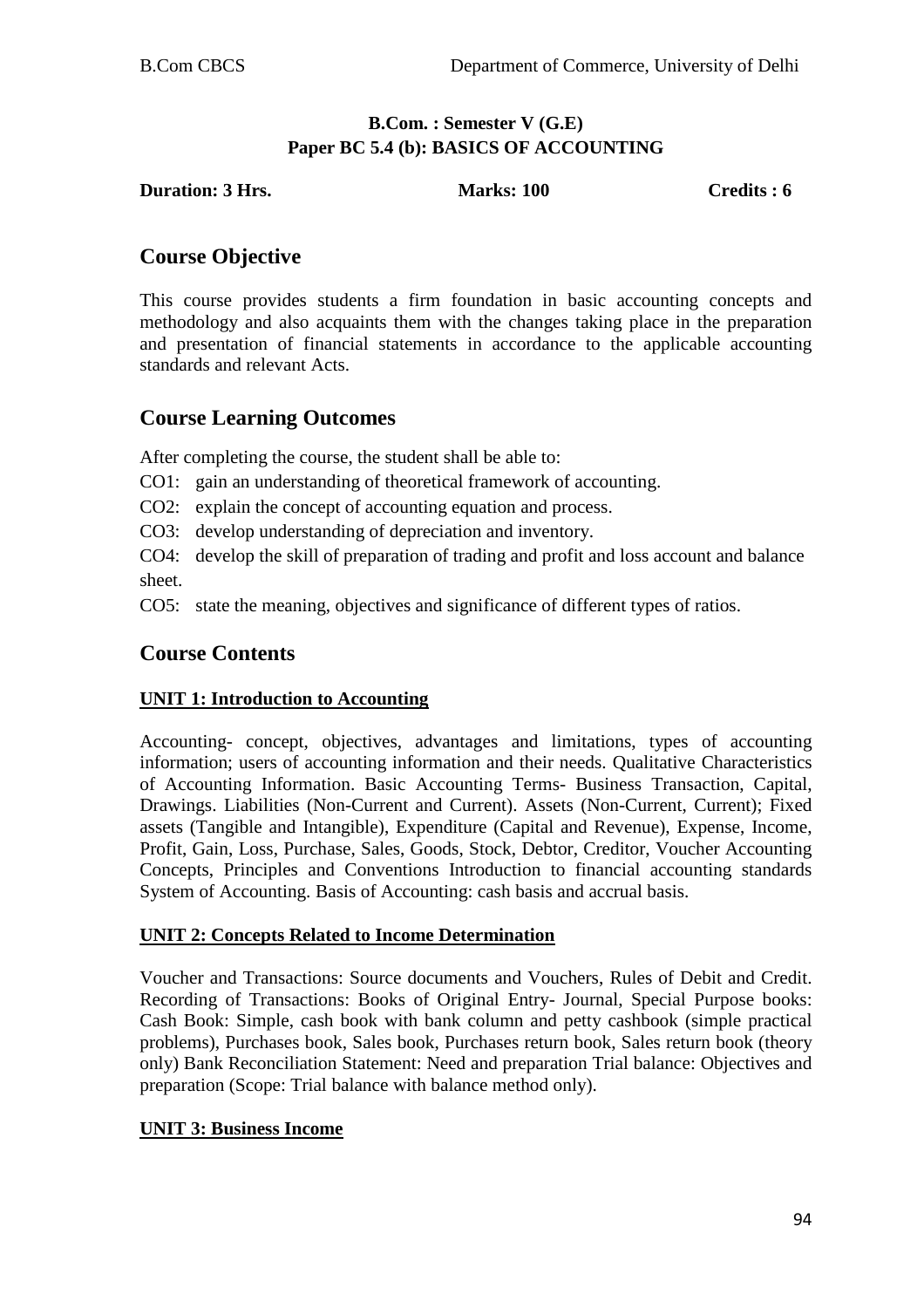Depreciation: Concept, Features, Causes, factors affecting depreciation, other similar terms: Depletion and Amortization. Methods of Depreciation: Straight Line Method (SLM) Written Down Value Method (WDV) (*Excluding change of method)*. Difference between SLM and WDV; Advantages of SLM and WDV. Inventory Valuation: Meaning, Significance of inventory Valuation, Inventory record systems: Periodic and perpetual, Methods: FIFO, LIFO and Weighted Average.

## **UNIT 4: Financial Statements of Trading Organisation**

Preparation of Trading and Profit and Loss account and Balance Sheet of a sole proprietorship (Basic adjustments only).

## **UNIT 5: Financial Statement Analysis**

Objectives, importance and limitations. Accounting Ratios: Meaning, Objectives, classification and computation. (Simple numerical only).

# **References**

- Grewal, T S. *Introduction to Accounting*. S Chand and Company, New Delhi.
- Monga, J R. *Basic Corporate Accounting*. Mayur Publication, New Delhi.
- Monga, J R. *Basic Financial Accounting*. Mayur Publication, New Delhi.
- Sehgal, Ashok & Deepak Sehgal. *Fundamentals of Financial Accounting.* Taxmann, New Delhi.

## **Additional Readings**

- Charles T Horngren,Gart L Sundem, John A. Elliot and Donna R Philbrick. *Introduction to Financial Accounting*, Pearson.
- Leonardo, A. Robinson, James R. Qanis, C. Wayne Alderman, *Accounting Information Systems: A cycle Approach*. Publisher Wiley.
- Marshall, B Romney and Paul, John Steinbart, *Accounting Information Systems*, Pearson Education Limited.
- Robert, L. Hurt, *Accounting Information Systems: Basic Concepts and Current Issues*, McGraw Hill.

Note: Latest edition of readings may be used

# **Teaching and Learning Activity**

Theory/ numerical with examples

#### **Assessment Methods**

Class participation, Presentation, Practical's, Viva/ test, End Semester Exam

# **Keywords**

Accounting process**,** trial balance, trading & profit and loss account, depreciation, Accounting Ratios.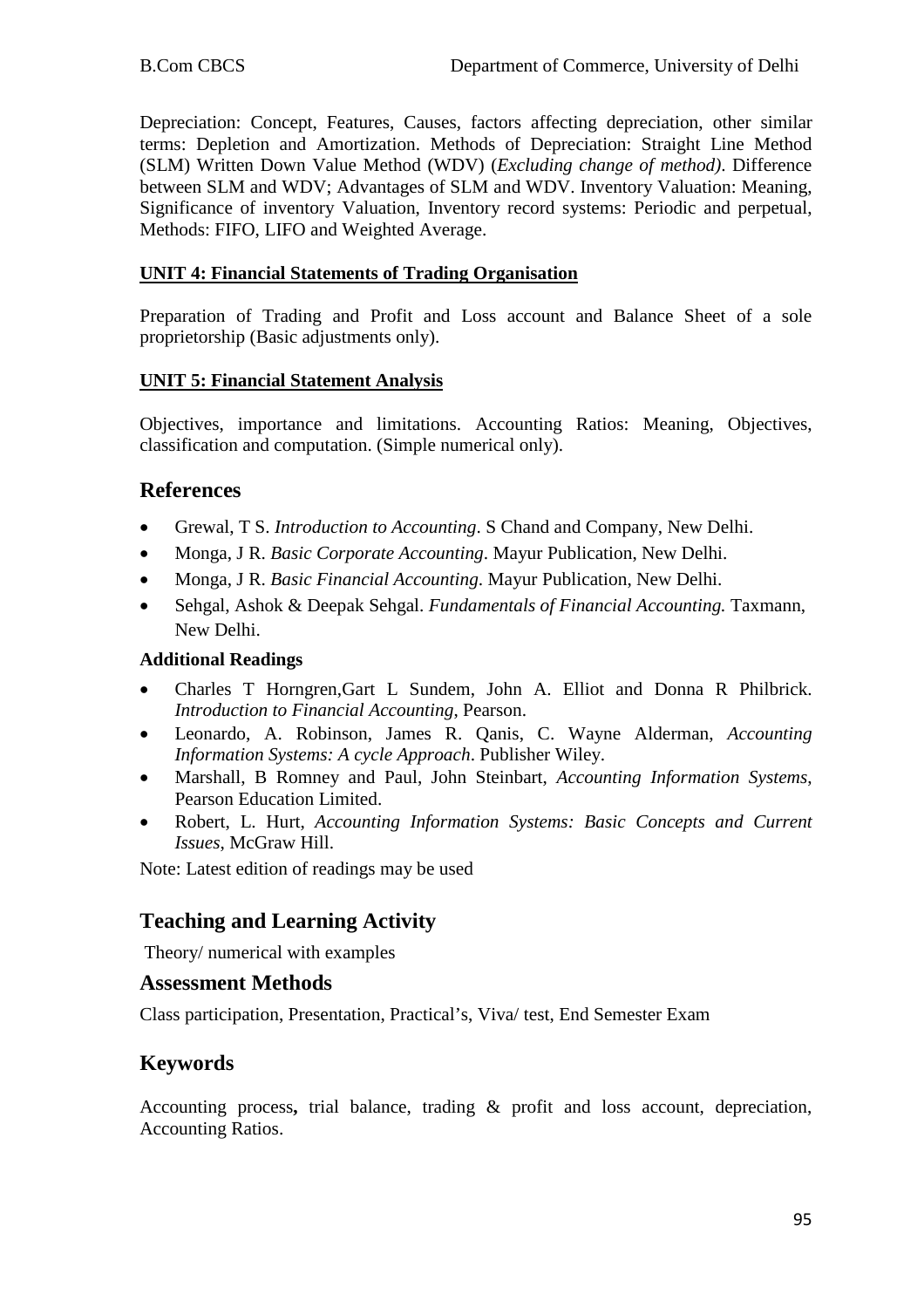## **B.Com. : Semester V (G.E) Paper BC 5.4 (c): FUNDAMENTALS OF MARKETING**

| <b>Duration: 3 Hrs.</b> | <b>Marks: 100</b> | Credits: 6 |
|-------------------------|-------------------|------------|
|                         |                   |            |

# **Course Objectives**

The objective of this course is to orient the students about business and its functional area- marketing and provide basic knowledge of concepts, principles, tools and techniques of marketing.

# **Course Learning Outcomes**

After completing the course, the student shall be able to:

CO1: familiarize with the basic concepts and principles of marketing and to develop their conceptual skills to be able to manage marketing operations of a business firm.

CO2: discuss and make the students understand the complexities involved in various targeting and positioning decisions.

CO3: equip the students to take effective decisions for launching new products and to understand the implications of different pricing strategies.

C04: develop the skills among students to enable them to design the promotion-mix strategies.

C05: make the students aware about the current trends in marketing to enable them to take proactive measures while taking marketing decisions.

# **Course Contents**

## **Unit I: Introduction**

Market- Meaning, types and structures; Marketing: Meaning, Nature, Scope and Importance; Marketing Philosophies; Marketing Mix; Marketing Environment- Concept and need for studying marketing environment; Micro environmental factors- company, suppliers, marketing intermediaries, customers, competitors, publics; Macro environmental factors– demographic, economic, natural, technological, politico-legal and socio-cultural.

#### **Unit II: Understanding Consumer behaviour and Target Market Selection**

Need for studying consumer behaviour; Stages in Consumer buying decision process; Factors influencing consumer buying decisions. Market segmentation- concept, importance and bases of segmenting consumer markets. Market Targeting- concept and factors affecting the choices for market targeting. Product Positioning– concept and bases.

## **Unit III**: **Product and Pricing Decisions**

Concept and classification; Levels of Product; Product mix decision -concept; Brandingconcept and functions; Packaging and Labeling- concept and functions; Product support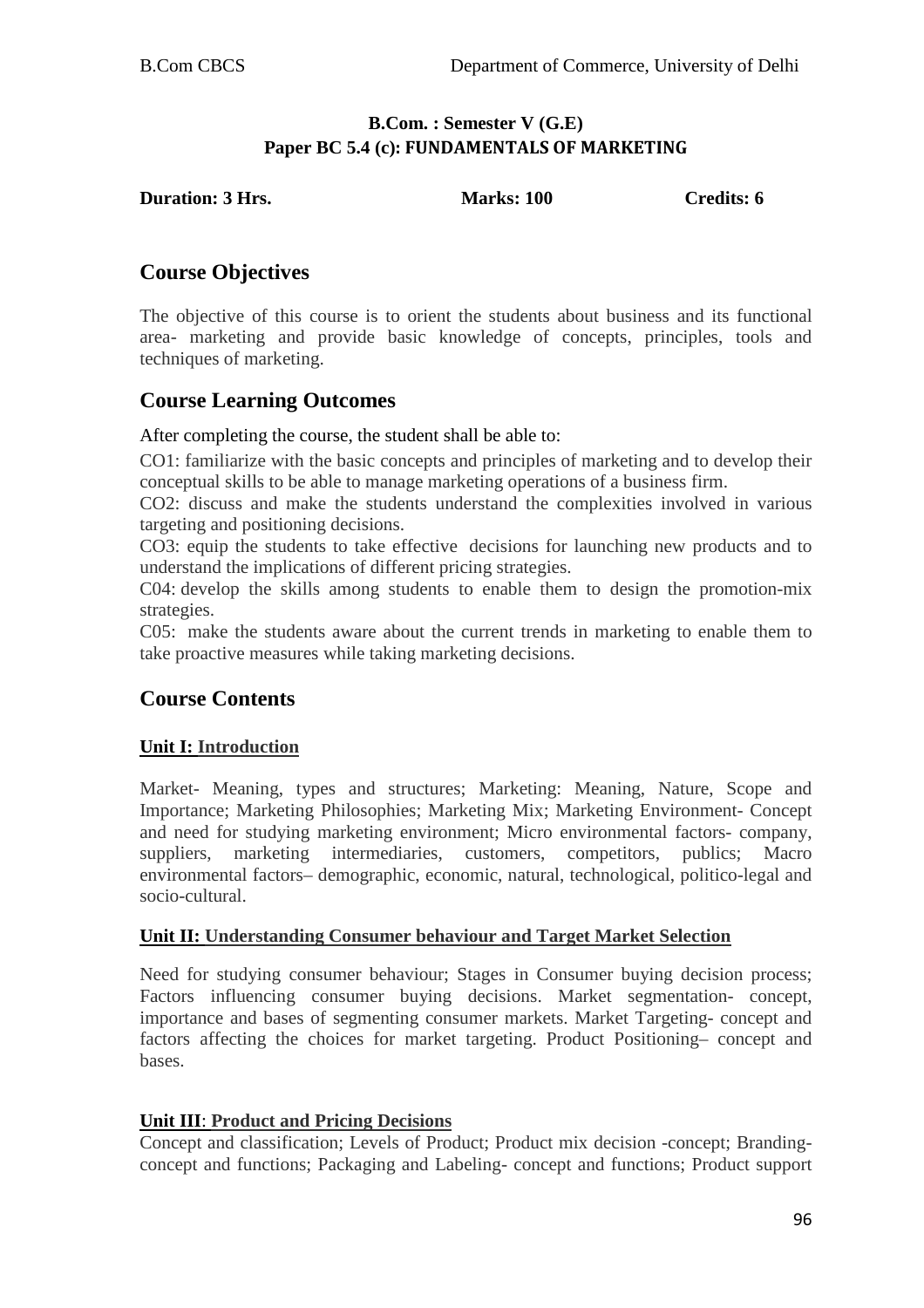services; New product development process. Concept and objectives of pricing decisions; Factors affecting price of a product; Pricing methods; Pricing strategies.

#### **Unit IV: Distribution and Promotion Decisions**

Channels of distribution- meaning and importance; types of distribution channels and their functions; Factors affecting choice of distribution channel; Distribution logistics– concept, importance and major logistics decisions. Wholesaling and retailing. Nature and Importance of Promotion; Promotion mix concept and distinctive characteristics of advertising, personal selling, sales promotion, public relations, publicity and direct marketing; Factors influencing promotion mix decisions.

## **Unit V: Developments in Marketing**

Relationship Marketing; Sustainable Marketing; Rural marketing; Social marketing; Digital marketing; Legal Issues in marketing- The Consumer Protection Act, 1986; Ethical issues in marketing.

## **References**

- Kotler, P., Armstrong, G. and Agnihotri, P. (2018). *Principles of Marketing (17th Edition)*. Pearson Education. Indian edition.
- Sharma, K., & Swati Aggarwal. (2018*). Principles of Marketing*. Taxmann's.
- *The Consumer Protection Act,1986.*

## **Additional Readings**

- Etzel, M. J., Walker, B. J., Stanton, W. J., & Pandit, A. (2010). *Marketing*  $(14<sup>th</sup> ed.)$ . Mc Graw Hill.
- Grewal, D. & Levy, M. (2017). *Marketing*  $(5^{th}$  *ed.*). McGraw-Hill Education.

Note: Latest edition of text book may be used.

# **Teaching Learning Process**

The teaching learning process includes lectures, case study discussions, individual and group presentations and projects.

## **Assessment Methods**

The assessments methods of the course include class tests, assignments, project evaluations and class presentations.

# **Keywords**

Targetmarket, Product, Price, Distribution, Promotion, Segmentation, Targeting, Positioni ng, Branding, Packaging, Labelling, Consumer Behaviour, Marketing Environment.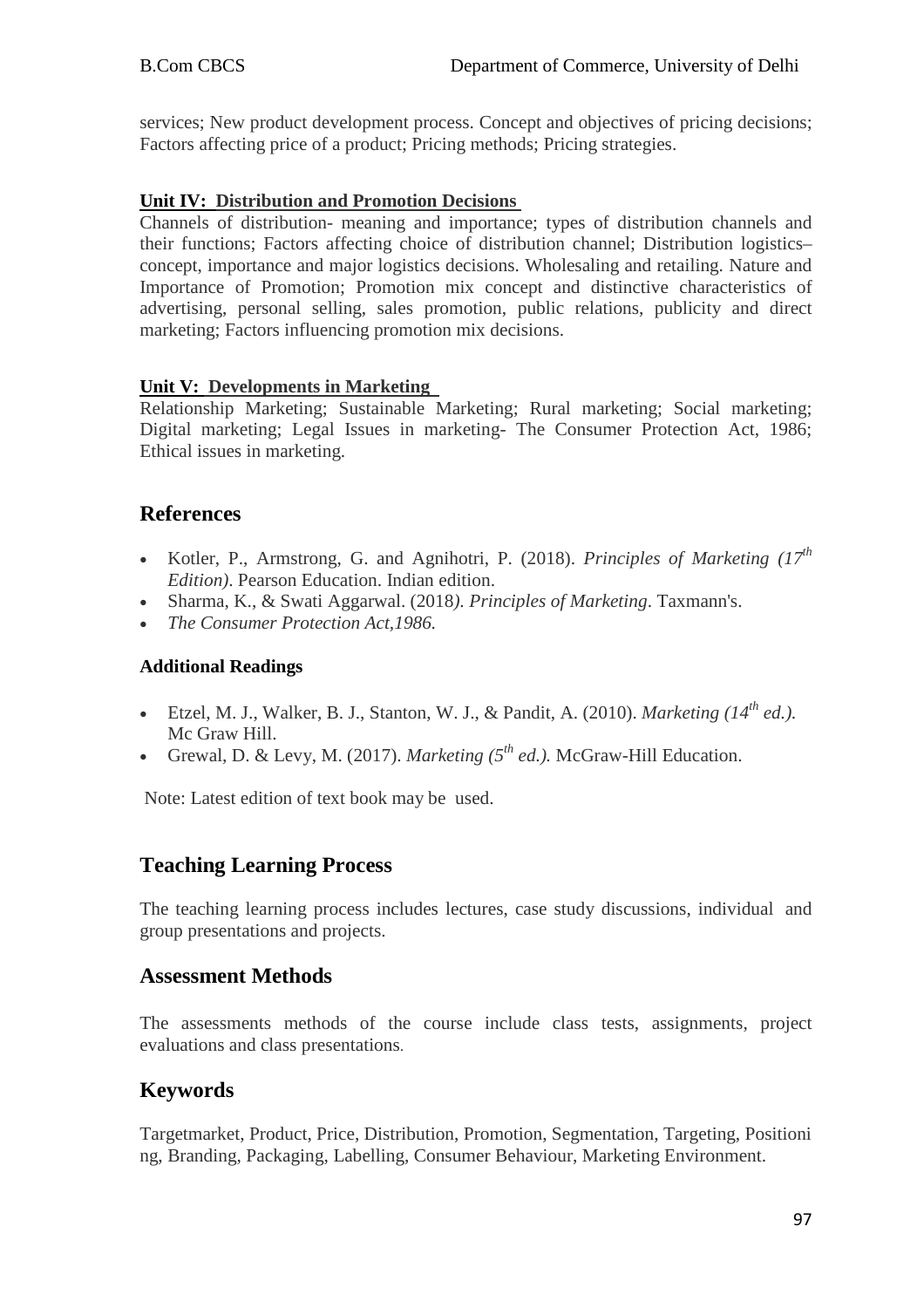#### **B.Com. : Semester V (G.E) Paper BC 5.4 (d): BUSINESS ETHICS AND SUSTAINABILITY**

| <b>Duration: 3 Hrs.</b> | <b>Marks: 100</b> | Credits : 6 |
|-------------------------|-------------------|-------------|
|                         |                   |             |

## **Course Objective**

To familiarize the students with the understanding of issues of Business ethics, governance and sustainability.

## **Course Learning Outcomes**

After completing the course, the student shall be able to:

CO1: understand the essence of business ethics and be able to imbibe it in regular business activities.

CO2: to relate the social responsibility of business as part of strategy for long term survival of business.

CO3: realize that how the concerns of corporate governance can be devastating for business survival.

CO4: understand the role of business in sustainable development and corporate social responsibility.

CO5: recognize the Global Reporting Initiatives and its challenges.

## **Course Contents**

#### **Unit I: Business Ethics**

Business Values and Ethics; Various Approaches to Business Ethics; Ethical Theories; Ethical Governance; Corporate Ethics; Benefits of Adopting Ethics in Business; Ethics Programme; Code of Ethics; Ethics Committee.

#### **Unit II: Corporate Social Responsibility (CSR)**

Concept of Corporate Social Responsibility; CSR and Corporate Sustainability, CSR and Business Ethics, CSR and Corporate Governance, CSR and Corporate Philanthropy; Environmental Aspect of CSR, Models and benefits of CSR, Drivers of CSR; CSR in India.

#### **Unit III: Corporate Governance**

Meaning: Management and corporate governance, significance and principles of corporate governance, Theories and Models of corporate governance, principles of corporate governance, independent director board committees and their functions; shareholder activism structure and role of rating agencies, proxy advisory firms.

#### **Unit IV: Sustainability**

Sustainable Development; Role of Business in Sustainable Development; Sustainability Terminologies; Concept of Corporate Sustainability; Corporate Sustainability and Corporate Social Responsibility; Government role in improving sustainability reporting; KYOSEI; Triple Bottom Line (TBL); Integrated reporting.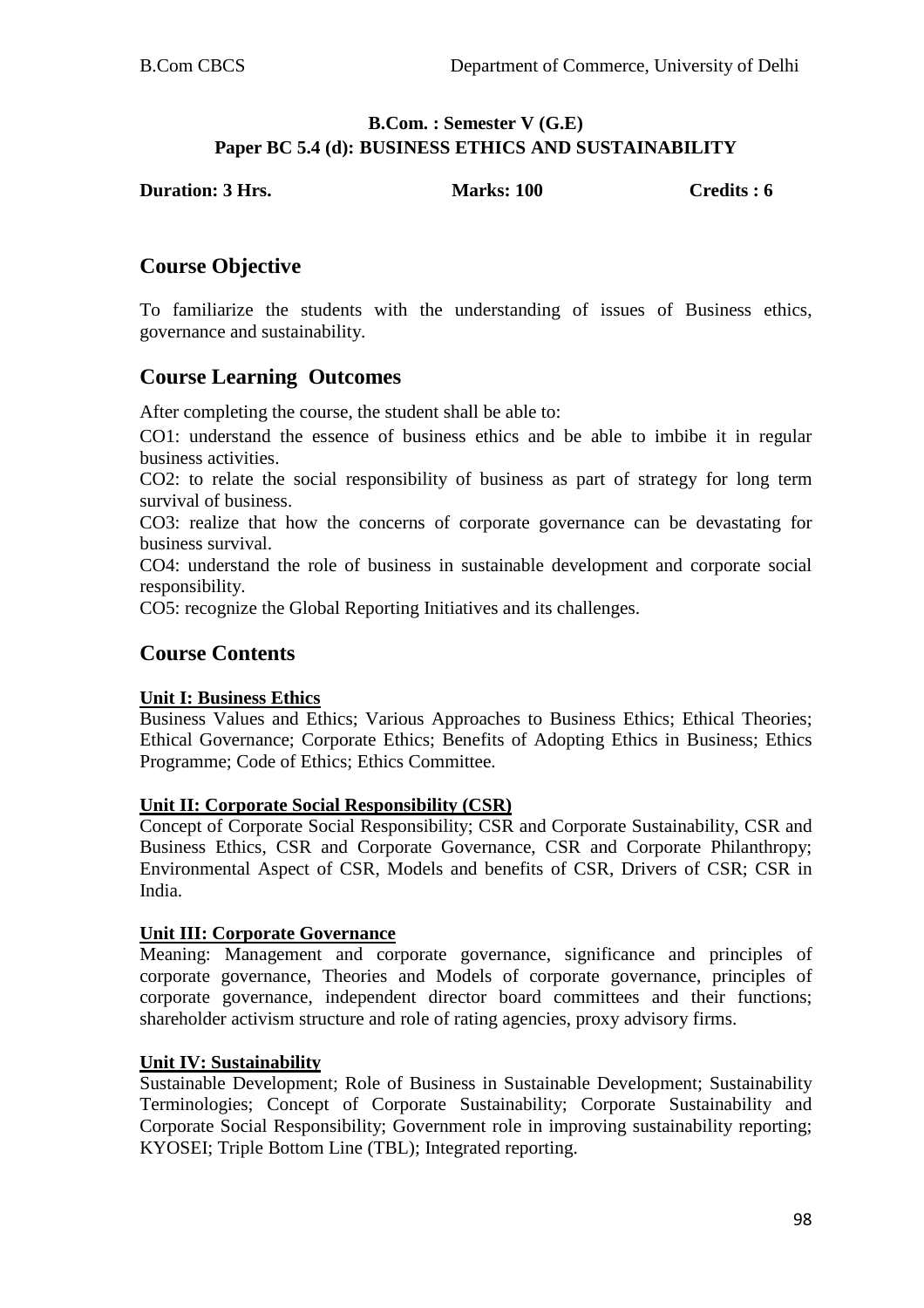## **Unit V: Corporate Sustainability Reporting Frameworks**

Global Reporting Initiative Guidelines; Business Responsibility Reporting; International Standards; Sustainability Indices; Principles of Responsible Investment; Challenges in Mainstreaming Sustainability Reporting.

## **References**

- Tricker, Bob.(2015) Corporate Governance-Principles, Policies, and Practice (Indian Edition). Oxford University Press, New Delhi.
- Sharma, J.P. (2016), Corporate Governance, Business Ethics, and CSR, Ane Books Pvt Ltd, New Delhi
- Kumar A., Gupta L. and R.J. Arora, Auditing and Corporate Governance, (2016), Taxmann Pvt Ltd.

## **Additional Resources**

- Mallin, Christine A.(2018), Corporate Governance (Indian Edition), Oxford University Press, New Delhi.
- Rani, Geeta D., and R.K. Mishra, (2017) Corporate Governance- Theory and Practice, Excel Books, New Delhi.
- Gupta, Kamal and Ashok Arora, (2015) Fundamentals of Auditing, Tata Mc-Graw Hill Publishing Co. Ltd., New Delhi.
- Institute of Chartered Accountants of India, Auditing and Assurance Standards, ICAI, New Delhi.

# **Teaching Learning Process**

The teaching -learning processes play a vital role in instilling in the student the curiosity to study the subject corporate governance and auditing. It includes lectures through presentations of corporate scams involving ethical dilemmas and violation of business ethics, expert lectures,case study approach is widely followed , role plays , seminars , tutorials , project- based learning. Higher-order skills of reasoning and analysis will be encouraged through teaching strategies.

## **Assessment Methods**

The assessment methods of this course are properly aligned with teaching learning processes and anticipated learning outcomes. It includes oral and written tests, case presentations, peer evaluation, problem solving exercises, observation of practical skills through case laws and viva voce interviews.

# **Keywords**

Corporate Social Responsibility (CSR), Corporate Governance, Corporate Sustainability Reporting Frameworks.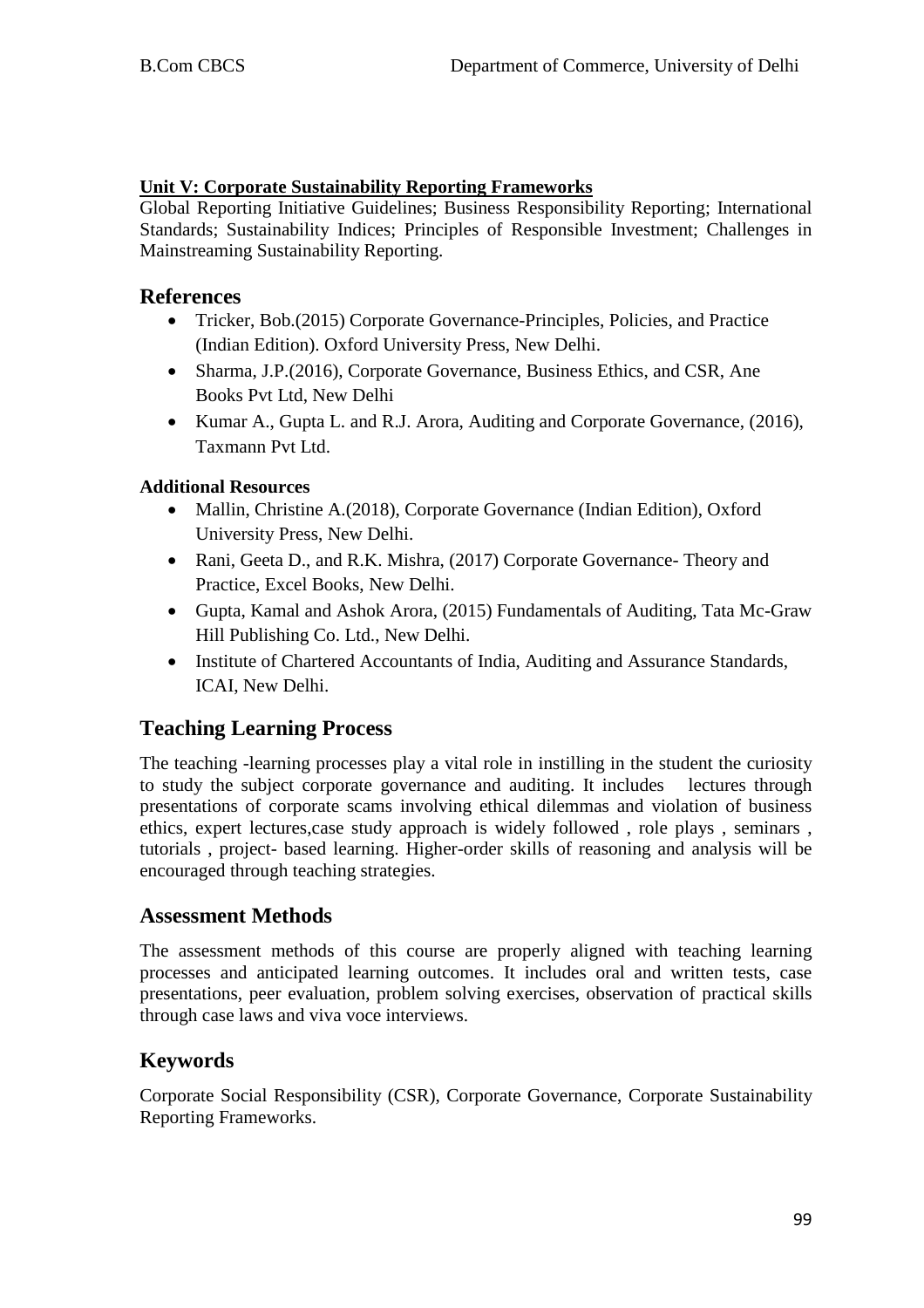## **B.Com. : Semester VI (G.E) Paper BC 6.4 (a): ENTREPRENEURSHIP DEVELOPMENT**

**Duration: 3 Hrs.** Marks: 100 Credits : 6

# **Course Objective**

This course aims at imparting of basic knowledge on entrepreneurship and new enterprise creation so that it provides an opportunity for the students to opt entrepreneurship as an alternative career option.

# **Course Learning Outcomes**

After completing the course, the student shall be able to:

CO1: understand entrepreneurship as volition in context of India.

CO2: gather knowledge and ideas on the existing support system for entrepreneurial orientation.

CO3: understand enterprise formation process for gaining ideas as to creation of an enterprise for pursuing a career.

CO4: understand of requirement of post-enterprise creation for effective operation of the business.

CO5: gain knowledge on available growth strategies for implementing effective suitable strategy for expansion and growth.

# **Course Contents**

## **Unit I: Introduction**

Entrepreneurship- meaning importance and determinants; Entrepreneurship as a dynamic response to societal issues; Entrepreneurship in Indian scenario as a career option; Understanding intrapreneurship, techno-entrepreneurship, net-entrepreneurship, ecoentrepreneurship, and social entrepreneurship.

#### **Unit II: Entrepreneurial Eco-System**

Socio-economic support system for entrepreneurship; Public and private system of stimulation; Role of Development Institutes, availability of finance, marketing, technology and project related assistance, role of trade associations and self-help groups for promotion of entrepreneurship; Types of business entities-micro, small and medium enterprises, role of MSME sector in Indian economy; Nature and characteristics of family businesses in India; Startup Action Plan; Make in India initiative.

## **Unit III: Enterprise Formation Process**

Understanding and analyzing business opportunities; Market demand analysis, preparation of business plan, project feasibility study; Start ups and basic start ups problems; Cases of Indian start ups, Sources of financing business start ups (practical knowledge on preparation of business plan/project report shall be taught in the class).

#### **Unit IV: Managerial Aspects of Business**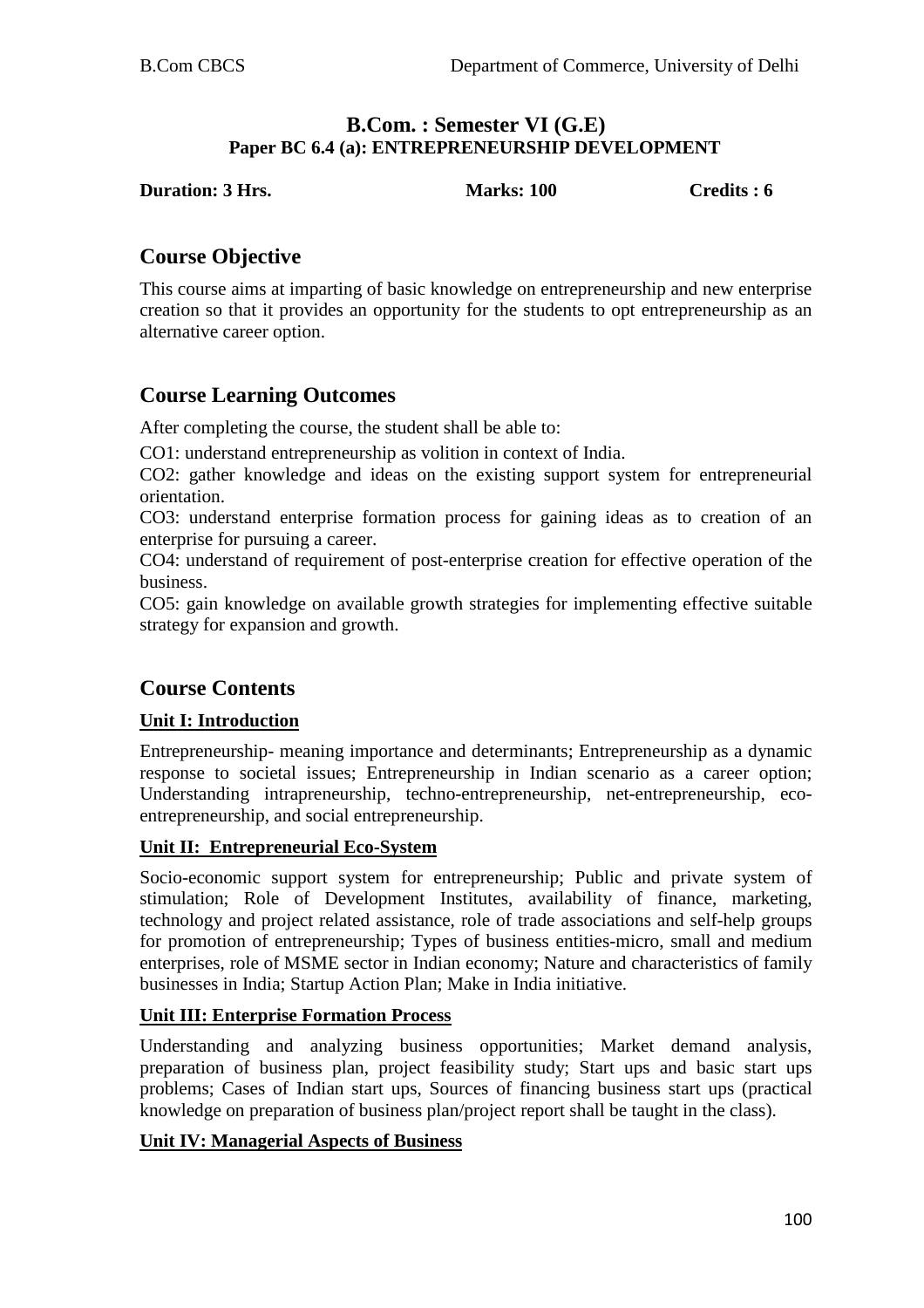Managing finance- preparation of operating/cost budget, cash budget; Understanding management of short term and long term capital; Human Resource planning; Contract management; Understanding marketing methods; Understanding of GST and other Tax compliances.

## **Unit V: Managing Growth**

Business growth strategies specific to small enterprises; Enterprise life cycle and various growth strategies; Business collaboration and outsourcing of resources; Network management, succession planning for sustenance; Managing family business and its conflicts.

## **References**

- Brandt, S. C. *Entrepreneuring: The Ten Commandments for Building a Growth Company.* MacMillan Business Books.
- Panda, S. C. *Entrepreneurship Development*. New Delhi: Anmol Publications.
- Taneja, S., & Gupta, S. L. *Entrepreneurship Development-New Venture creation.* New Delhi: Galgotia Publishing House.
- Vasper, K. H. *New Venture Strategies (Revised Edition ed.).* New Jersey: Prentice Hall.

## **Additional Resources**

- Dollinger, M. J. *Entrepreneurship: Strategies and Resources.* Illinois: Irwin.
- Holt, D. H. *Entrepreneurship: New Venture Creation.* New Delhi: Prentice Hall of India.

Note: Latest edition of text book may be used.

# **Teaching Learning Process**

Interactive class room sessions with the help of power point presentations, case discussions and group discussions to ensure active participation and continuous learning. Practical case studies on business plan/project report and preparation of business plan should be emphasized.

# **Assessment Methods**

Class tests/Assignments, Class participation, Presentations, End-semester examination.

# **Keywords**

Business start ups, GST, Network management, Succession planning, Family business, Self help groups, MSME.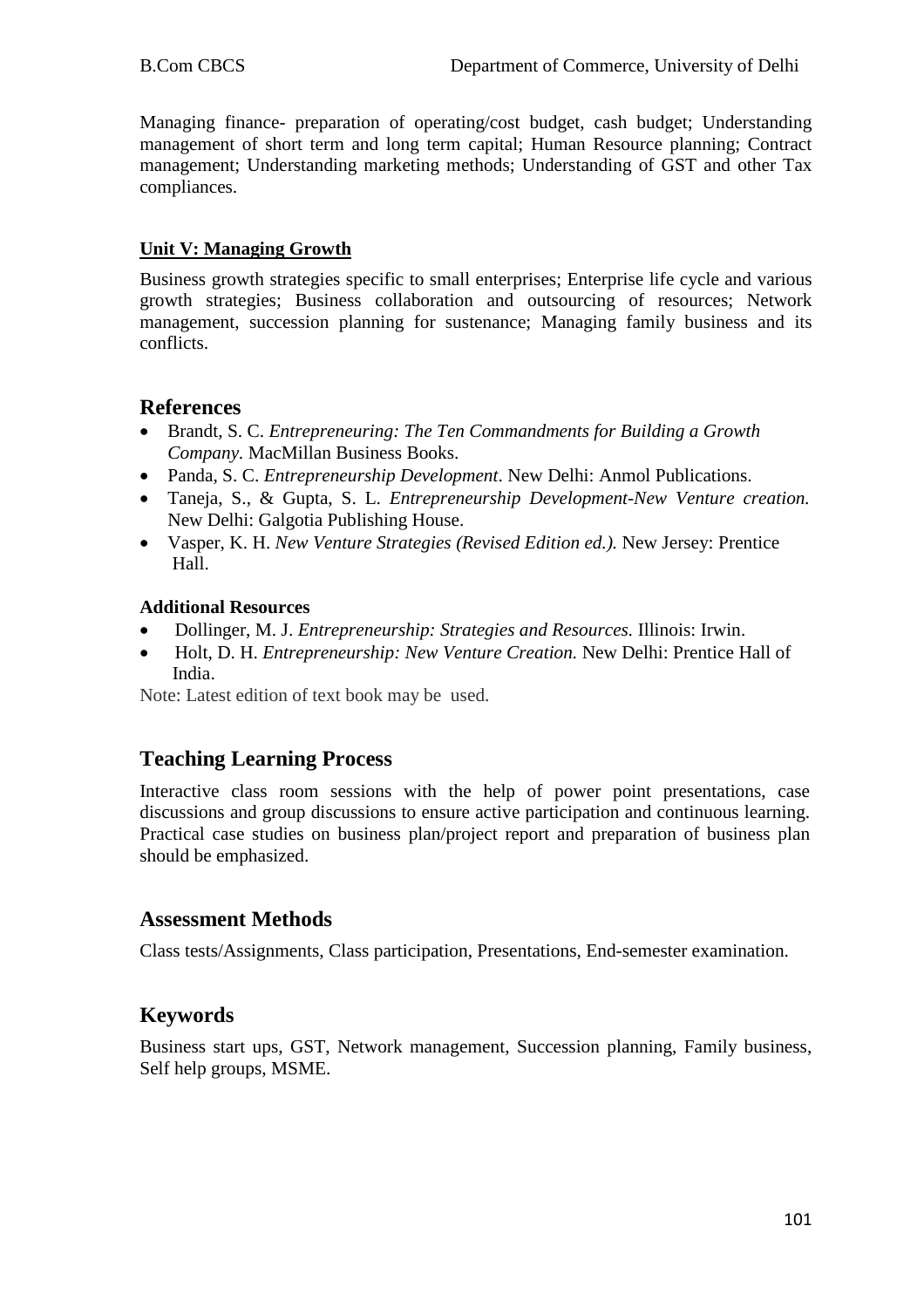## **B.Com. : Semester VI (G.E) Paper BC 6.4 (b): TRAINING AND DEVELOPMENT**

**Duration: 3 Hours Marks: 100 Credits : 6** 

# **Course Objective**

The course aims at exposing the learner to the concept and practice of training and development in the modern organisational setting.

# **Course Learning Outcomes**

After completing the course, the student shall be able to:

CO1: understand the learning environment of a firm.

CO2: identify the various inputs that should go into any training Programme.

CO3: understand the role of development officers.

CO4: understand the need and significance of evaluation of training and development programmes.

CO5: recognize the mechanism of career development programmes.

# **Course Contents**

## **Unit I: Nature of Training and Development**

Theories of management training and development and practical application of these theories in today's organisations, inputs and gaps in training, training and development as source of competitive advantage, resistance to change; Training vis-à-vis Learning.

## **Unit II: Training Process**

Training process, methods of training, human re-engineering, learning curves, managing change, workmen training, re-training, government initiatives, self-directed work teams, managing a diverse workforce, and practical application of designing programmes in today's environment.

#### **Unit III: Executive Development**

Executive development, role of development officers, administrators, consultants, designers and instructors, trends towards performance management and its impact on training professionals.

#### **Unit IV: Evaluation of training and development programmes**

Evaluation of training and development programmes- statistical methods; Use of appropriate training and development software packages; Application of distance learning packages, effective training follow-up.

#### **Unit V: Career Development**

Career development and planning, career development programmes and counseling, group projects, training for international assignments.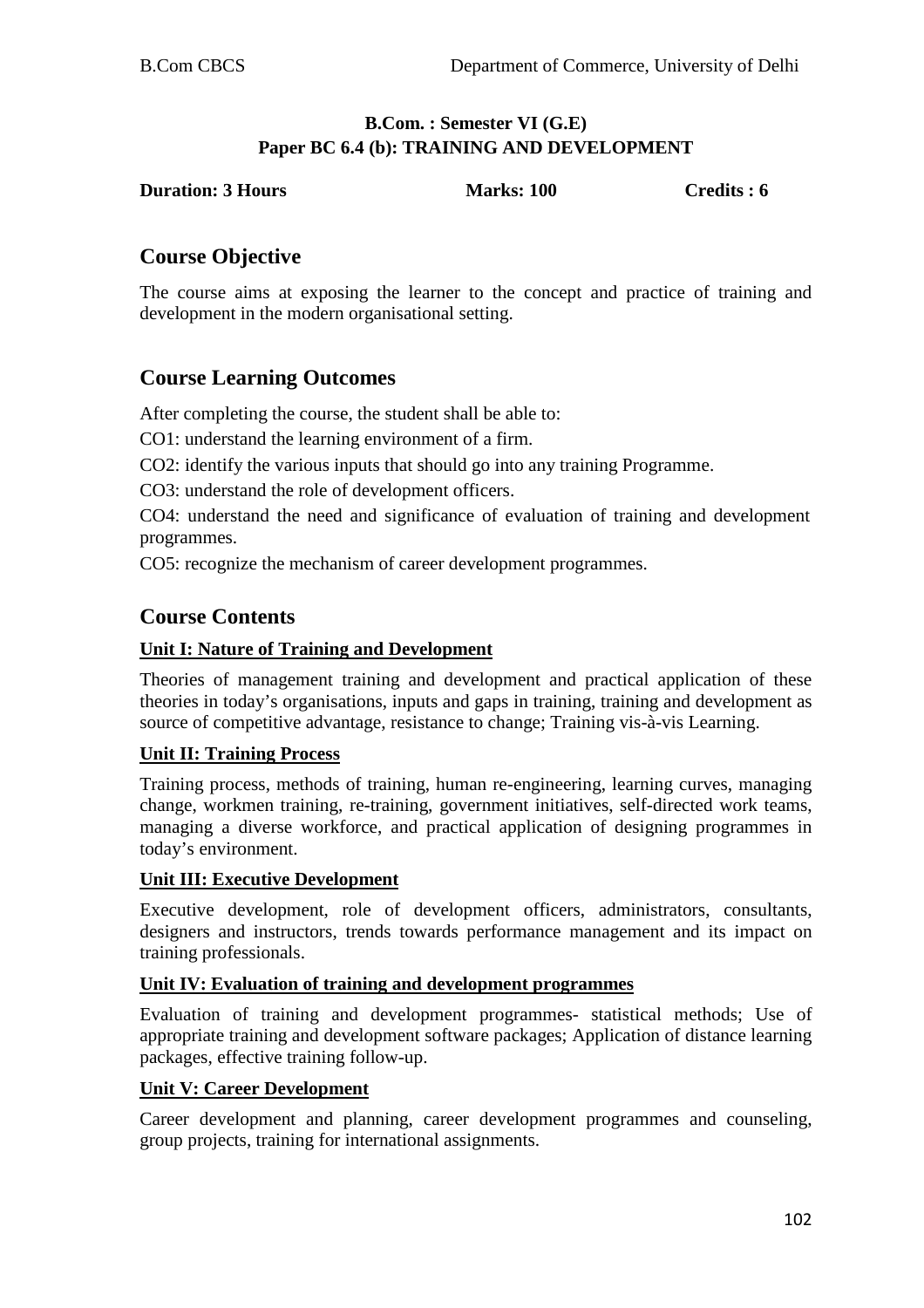## **References**

- Chabbra, T. N., & Chabbra, M. *Essentials of Human Resource Management*. Sun India.
- Kumar, M., & Talwar, P. *Human Resource Development*. APH Publishing Corporation.
- Lynton, R., & Pareek, U. *Training for Development*. New Delhi: Vistaar.
- Prior, J. *Handbook of Training and Development*. Mumbai: Jaico Publishing House.

#### **Additional Resources**

• Dessler, G. (2017). *Human Resource Management.* Pearson.

Note: Latest edition of text book may be used.

## **Teaching Learning Process**

Interactive class room sessions with the help of power point presentations, case discussions and group discussions to ensure active participation and continuous learning.

## **Assessment Methods**

Class tests/Assignments, Class participation, Presentations, End-semester examination.

## **Keywords**

Management Training, Competitive advantage, Workforce diversity, Self-directed work teams, Career planning.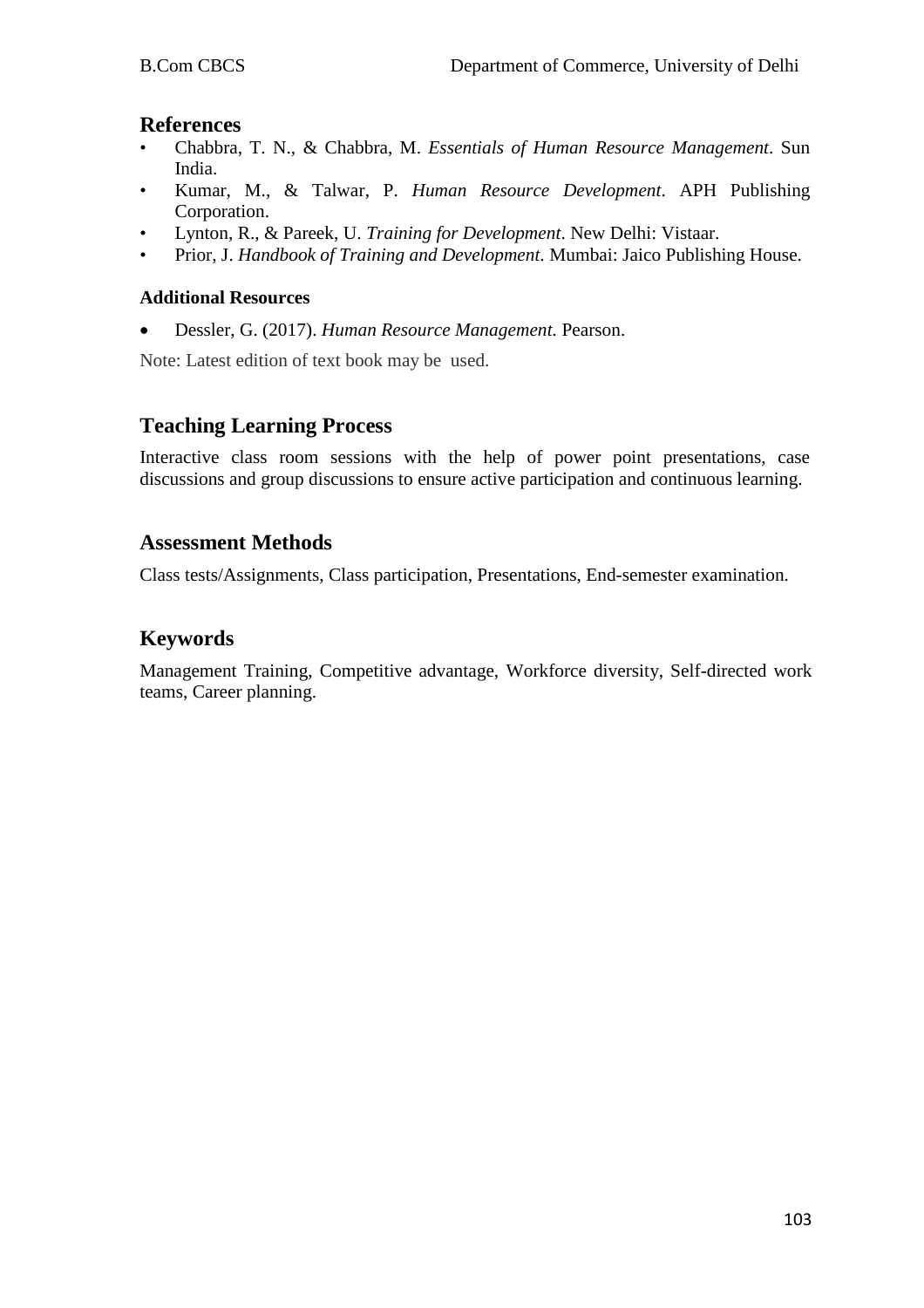#### **B.Com. : Semester VI (G.E) Paper BC 6.4 (c): FINANCE FOR NON- FINANCE EXECUTIVES**

| <b>Duration: 3 Hrs.</b> | <b>Marks: 100</b> | Credits : 6 |
|-------------------------|-------------------|-------------|
|                         |                   |             |

## **Course Objective**

To familiarize non finance executives with the essentials of finance and investments.

## **Course Learning Outcomes**

After completing the course, the student shall be able to:

CO1 – understand Investment Environment and concept of Return & Risk.

CO2 – analyze Bond valuation & role of Credit Rating agencies.

CO3 – examine Equity analysis approaches.

CO4 – develop insights in to two securities portfolio using Harry Markowitz model and understand CAPM.

CO5 – familiarize with Investors' protection framework.

## **Course Contents**

#### **Unit: I Introduction**

Meaning and Importance of Finance. Time Value of money (Compounding & Discounting), Risk & Return. Alternative investment options, Sources of Long term financing and short term financing.

#### **Unit: II Financial Analysis & Capital Budgeting**

Types of Financial Statements- Income Statement, Balance Sheet, Ratio Analysis: Meaning, Significance and Limitations. Current Ratio, Quick Ratio, Absolute Liquidity Ratio, Debt-Equity Ratio, Interest Coverage Ratio, Inventory Turnover Ratio, Debtors Turnover Ratio, Average Collection Period, Creditors Turnover Ratio, Average Payment Period, Return on Capital Employed, Earning Per Share, Dividend Per Share.Capital Budgeting Process, Capital Budgeting Techniques (Pay Back Period, Discounted payback period, NPV, IRR).

#### **Unit: III Cost of Capital & Capital Structure**

Concept of Cost of Capital and Capital Structure: Cost of Debt Capital, Cost of Preference Share Capital, Equity Share Capital, Weighted Average Cost of Capital (WACC). Meaning of Leverage. Operating Leverage, Financial Leverage, Combined Leverage.

#### **Unit: IV Dividend Decisions & Working Capital**

Types of Dividends, Dividend policies and factors affecting dividend policies. Concept of Working Capital, its components and Factors affecting working capital requirements. Contemporary issues in Finance.

#### **Unit: V Valuation of Securities**